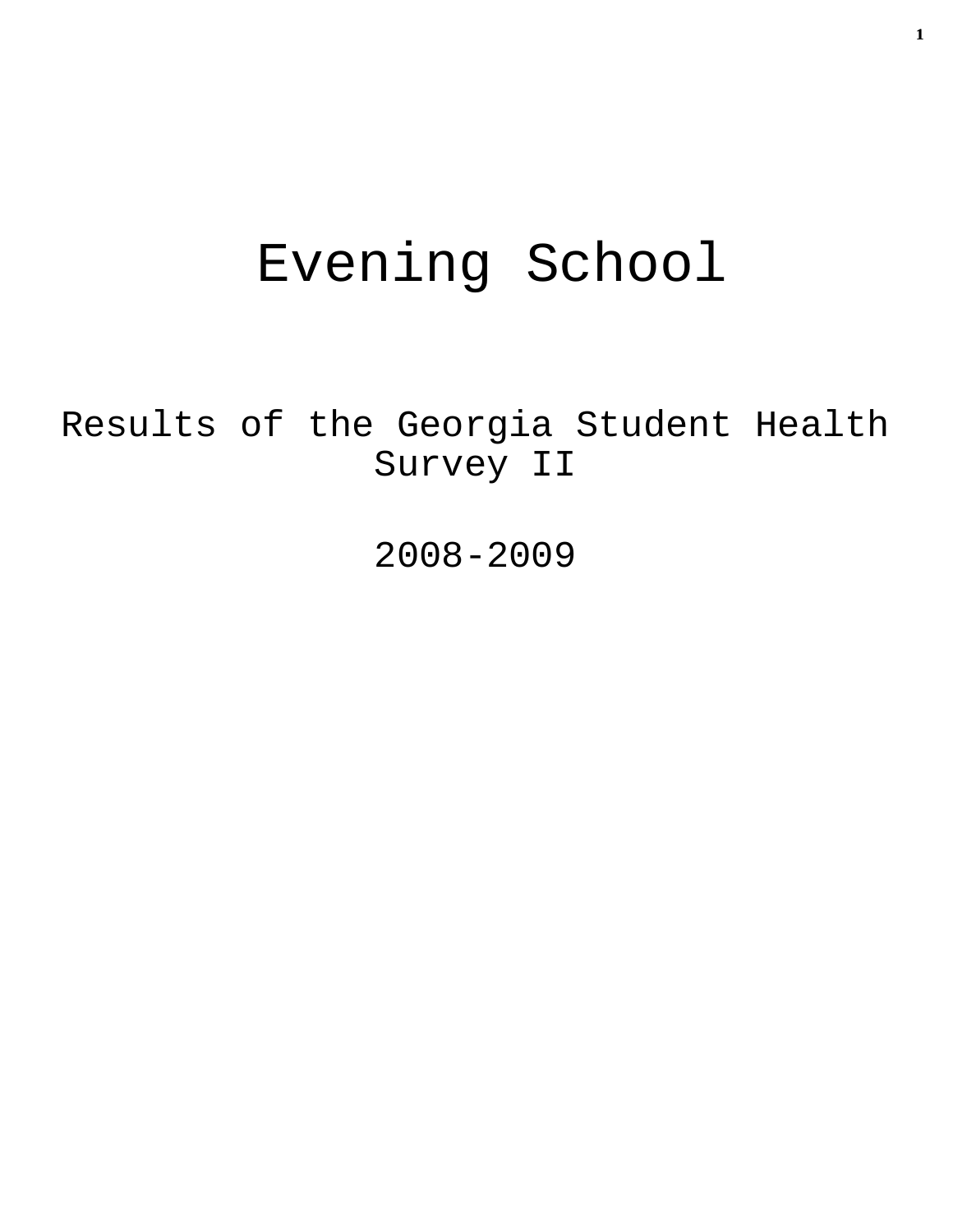# *Demographics* **2**

| Grade                    |    |  |  |
|--------------------------|----|--|--|
| <b>Grade   Frequency</b> |    |  |  |
| 10                       | 8  |  |  |
| 12                       | 11 |  |  |

| Frequency      | <b>Table of Gender by Grade</b> |              |            |              |  |
|----------------|---------------------------------|--------------|------------|--------------|--|
| <b>Col Pct</b> |                                 | Grade(Grade) |            |              |  |
|                | Gender(Gender)                  | 10           | 12         | <b>Total</b> |  |
|                | <b>Female</b>                   | 25.00        | 27.27      | 5            |  |
|                | <b>Male</b>                     | 6<br>75.00   | 8<br>72.73 | 14           |  |
|                | <b>Total</b>                    | 8            | 11         | 19           |  |

| <b>Frequency</b> |
|------------------|
| <b>Col Pct</b>   |

| <b>Table of Ethnicity by Grade</b> |            |              |              |  |  |
|------------------------------------|------------|--------------|--------------|--|--|
|                                    |            | Grade(Grade) |              |  |  |
| <b>Ethnicity</b> (Ethnicity)       | 10         | 12           | <b>Total</b> |  |  |
| <b>Black</b>                       | 2<br>25.00 | 9.09         | 3            |  |  |
| <b>Hispanic</b>                    | 3<br>37.50 | 9.09         | 4            |  |  |
| White                              | 3<br>37.50 | 8<br>72.73   | 11           |  |  |
| <b>Asian</b>                       | 0<br>0.00  | 9.09         | 1            |  |  |
| <b>Total</b>                       | 8          | 11           | 19           |  |  |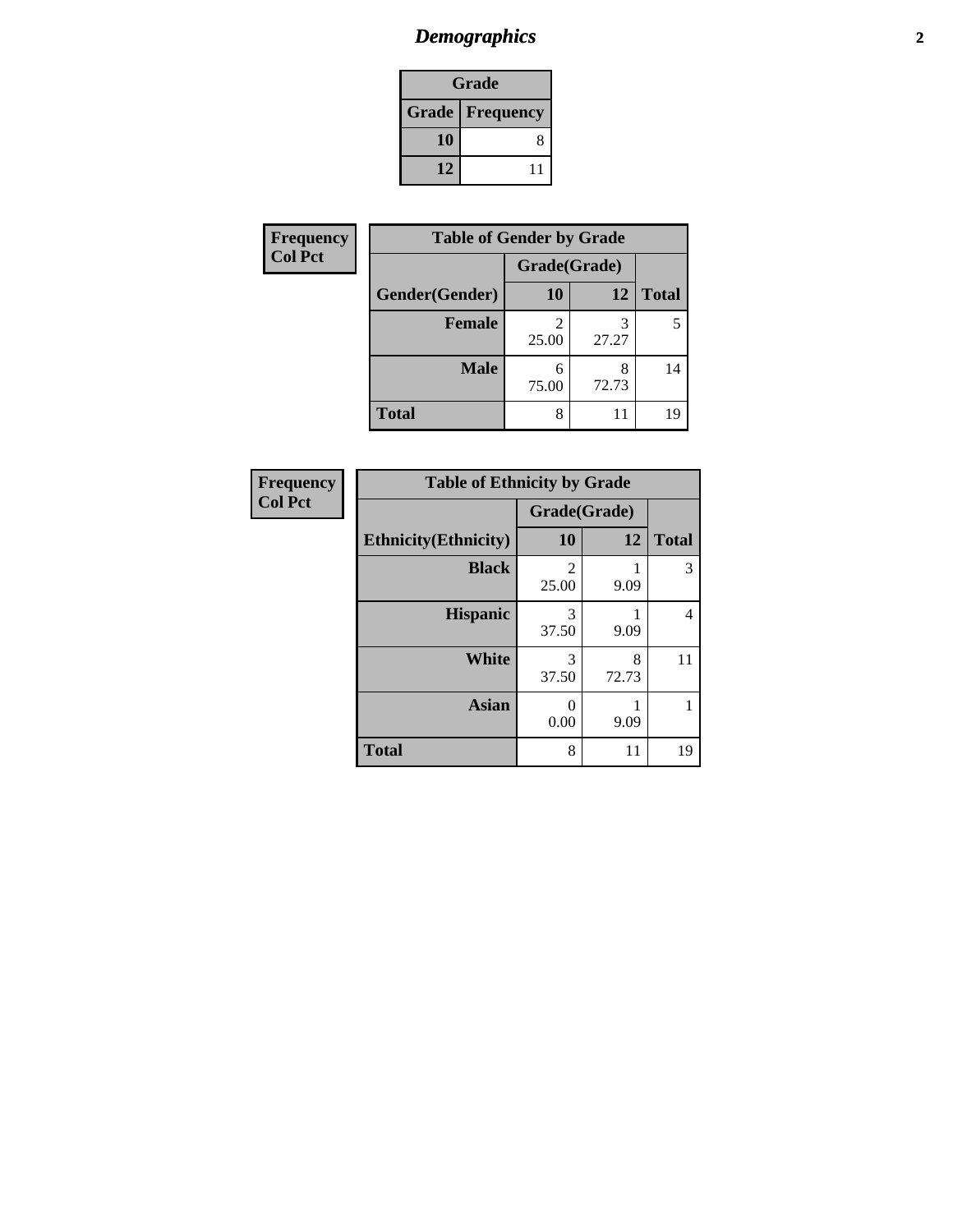#### *Title IV, Part A, Schedule A* **3** *Goal 1: Ensure that all schools are drug-free Baseline Data: Year 2008-2009 Prevalence of Drug Use*

| Frequency<br><b>Col Pct</b> | <b>Table of AlcoholAlt by Grade</b> |              |            |              |  |
|-----------------------------|-------------------------------------|--------------|------------|--------------|--|
|                             | AlcoholAlt(Alcohol                  | Grade(Grade) |            |              |  |
|                             | use, past 30 days)                  | 10           | <b>12</b>  | <b>Total</b> |  |
|                             | <b>Yes</b>                          | 3<br>37.50   | 2<br>18.18 |              |  |
|                             | N <sub>0</sub>                      | 5<br>62.50   | q<br>81.82 | 14           |  |
|                             | <b>Total</b>                        | 8            | 11         | 19           |  |

| Frequency<br><b>Col Pct</b> | <b>Table of TobaccoAny by Grade</b> |              |            |              |  |
|-----------------------------|-------------------------------------|--------------|------------|--------------|--|
|                             | TobaccoAny(Tobacco                  | Grade(Grade) |            |              |  |
|                             | use, past 30 days)                  | 10           | 12         | <b>Total</b> |  |
|                             | <b>Yes</b>                          | 4<br>50.00   | 2<br>18.18 | 6            |  |
|                             | N <sub>0</sub>                      | 4<br>50.00   | q<br>81.82 | 13           |  |
|                             | <b>Total</b>                        | 8            | 11         | 19           |  |

| Frequency                                                      | <b>Table of MarijuanaAlt by Grade</b> |              |              |    |  |
|----------------------------------------------------------------|---------------------------------------|--------------|--------------|----|--|
| <b>Col Pct</b><br>MarijuanaAlt(Marijuana<br>use, past 30 days) |                                       | Grade(Grade) |              |    |  |
|                                                                | 10                                    | 12           | <b>Total</b> |    |  |
|                                                                | Yes                                   | 4<br>50.00   | 9.09         | 5  |  |
|                                                                | N <sub>0</sub>                        | 4<br>50.00   | 10<br>90.91  | 14 |  |
|                                                                | <b>Total</b>                          | 8            | 11           | 19 |  |

| <b>Frequency</b><br><b>Col Pct</b> | <b>Table of OtherDrugAny by Grade</b>                  |            |              |                |  |
|------------------------------------|--------------------------------------------------------|------------|--------------|----------------|--|
|                                    | <b>OtherDrugAny(Other</b><br>Grade(Grade)<br>drug use, |            |              |                |  |
|                                    | past 30 days)                                          | 10         | <b>12</b>    | <b>Total</b>   |  |
|                                    | <b>Yes</b>                                             | 25.00      | 0.00         | $\overline{2}$ |  |
|                                    | N <sub>0</sub>                                         | 6<br>75.00 | 11<br>100.00 | 17             |  |
|                                    | <b>Total</b>                                           | 8          | 11           | 19             |  |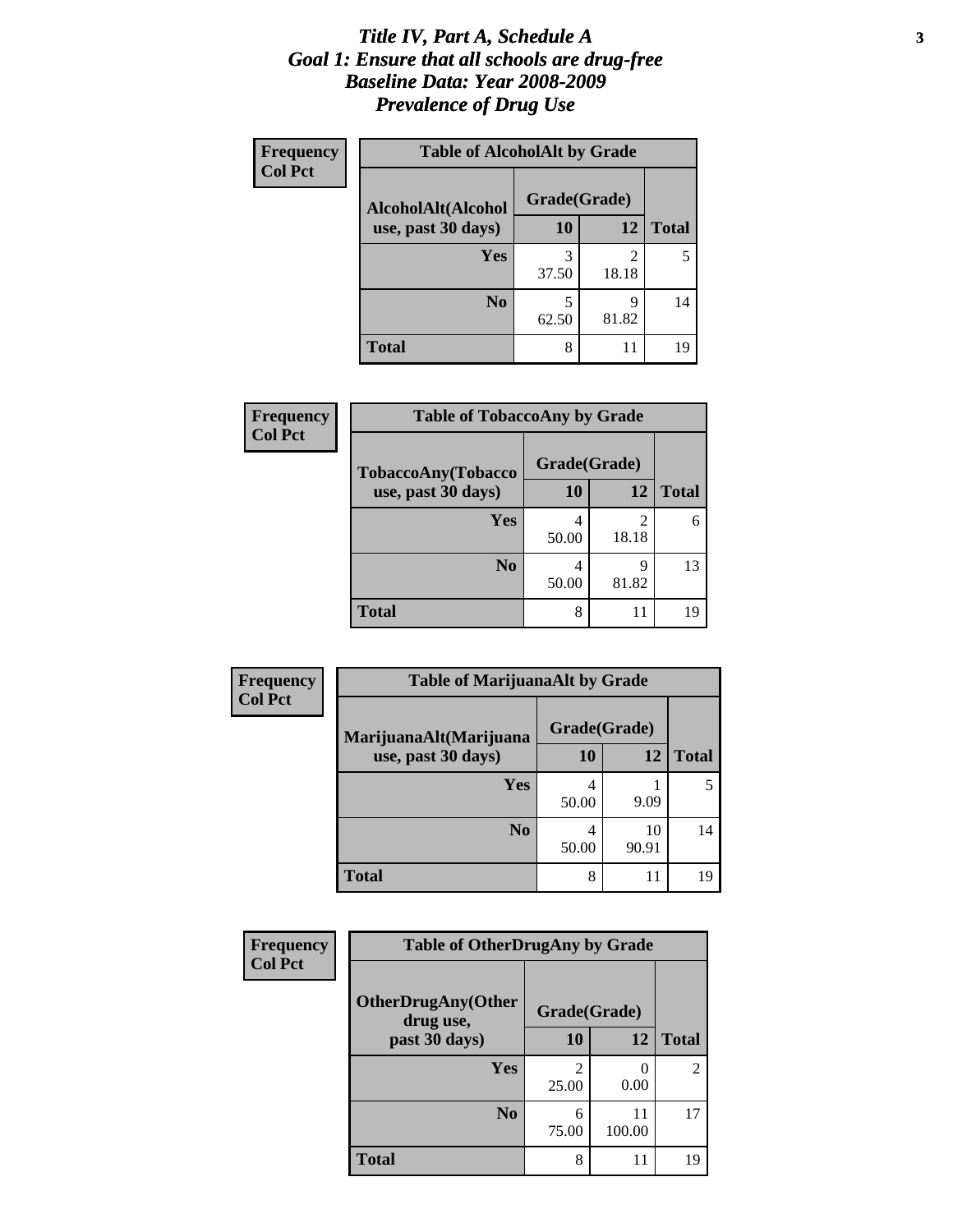#### *Average Age of Onset of Use* **4** *Results for "Average Age of Onset of Use" questions exclude students who said they did not use that substance*

| <b>Variable</b>       | Label                                                              | <b>Mean</b> |
|-----------------------|--------------------------------------------------------------------|-------------|
| Alcoholinit2          | I started using alcohol when I was                                 | 13.83       |
| Cigarettesinit2       | I started smoking tobacco when I was                               | 13.33       |
| Smokelessinit2        | I started chewing tobacco when I was                               | 14.00       |
| Marijuanainit2        | I started using marijuana when I was                               | 14.00       |
| Cocaineinit2          | I started using cocaine when I was                                 | 14.00       |
| Inhalantsinit2        | I started using inhalants when I was                               | 14.50       |
| Steroidsinit2         | I started using steroids when I was                                |             |
| Ecstasyinit2          | I started using ecstasy when I was                                 | 14.00       |
| Methinit <sub>2</sub> | I started using methamphetamines when I was                        |             |
| Hallucinogensinit2    | I started using hallucinogens when I was                           |             |
| Prescriptioninit2     | I started using prescription drugs not prescribed to me when I was | 12.75       |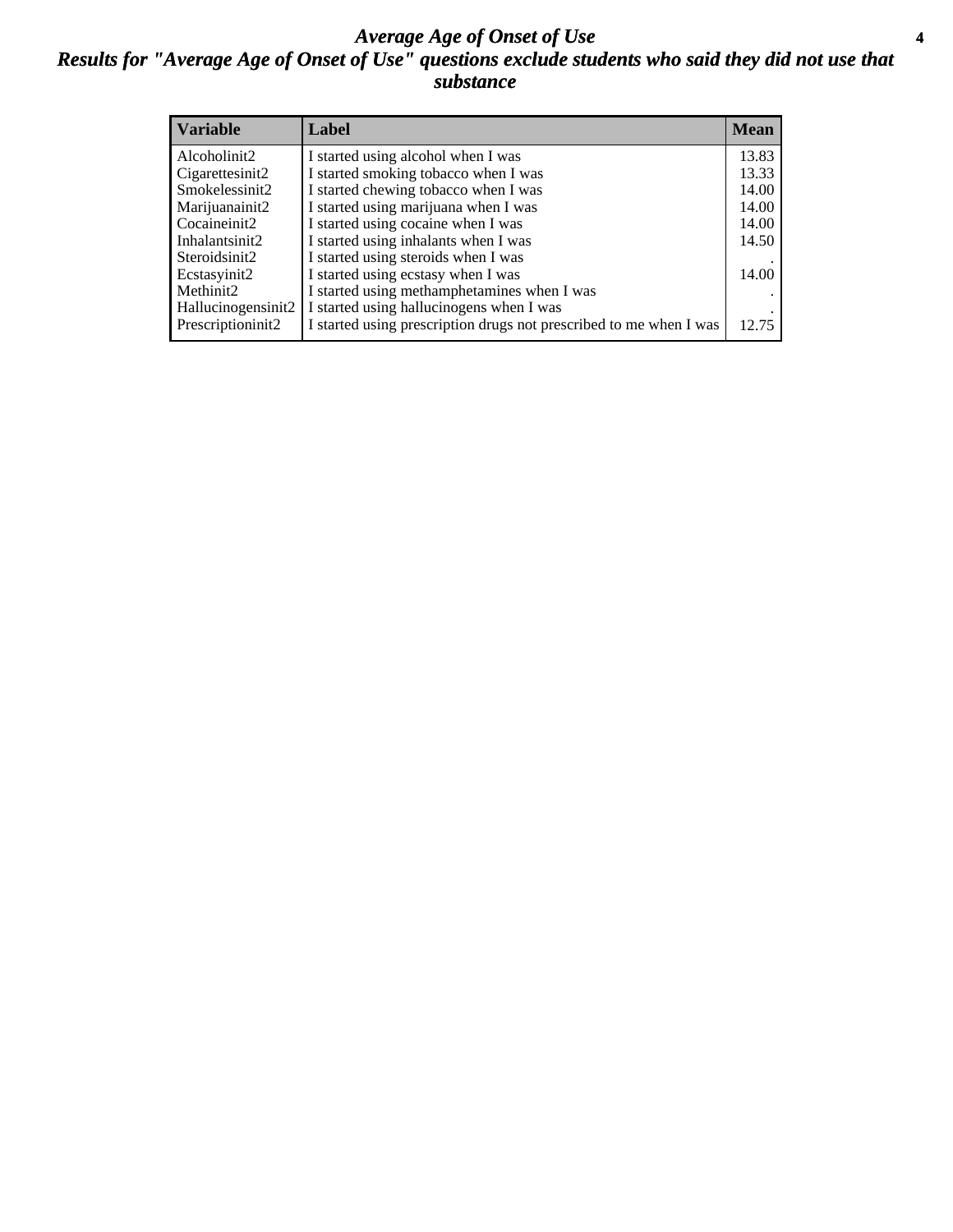# *Perception of Health Risk* **5**

| Frequency      | <b>Table of Alcoholharmdich by Grade</b> |              |             |              |
|----------------|------------------------------------------|--------------|-------------|--------------|
| <b>Col Pct</b> | Alcoholharmdich(I<br>think alcohol is    | Grade(Grade) |             |              |
|                | harmful)                                 | 10           | 12          | <b>Total</b> |
|                | Yes                                      | 6<br>75.00   | 10<br>90.91 | 16           |
|                | N <sub>0</sub>                           | 2<br>25.00   | 9.09        | 3            |
|                | <b>Total</b>                             | 8            | 11          | 19           |

| <b>Frequency</b><br><b>Col Pct</b> | <b>Table of Tobaccoharmdich by Grade</b>          |                                 |              |              |
|------------------------------------|---------------------------------------------------|---------------------------------|--------------|--------------|
|                                    | Tobaccoharmdich(I<br>think tobacco is<br>harmful) | Grade(Grade)<br><b>12</b><br>10 |              | <b>Total</b> |
|                                    | Yes                                               | 100.00                          | 11<br>100.00 | 19           |
|                                    | <b>Total</b>                                      | 8                               | 11           | 19           |

| <b>Frequency</b> | <b>Table of Marijuanaharmdich by Grade</b>            |              |            |              |  |
|------------------|-------------------------------------------------------|--------------|------------|--------------|--|
| <b>Col Pct</b>   | Marijuanaharmdich(I<br>think marijuana is<br>harmful) | Grade(Grade) |            |              |  |
|                  |                                                       | <b>10</b>    | 12         | <b>Total</b> |  |
|                  | <b>Yes</b>                                            | 5<br>62.50   | 8<br>72.73 | 13           |  |
|                  | N <sub>o</sub>                                        | 3<br>37.50   | 3<br>27.27 | 6            |  |
|                  | <b>Total</b>                                          | 8            | 11         | 19           |  |

| <b>Frequency</b> | <b>Table of Otherdrugharmdich by Grade</b>   |              |              |              |
|------------------|----------------------------------------------|--------------|--------------|--------------|
| <b>Col Pct</b>   | Otherdrugharmdich(I<br>think other drugs are | Grade(Grade) |              |              |
|                  | harmful)                                     | 10           | 12           | <b>Total</b> |
|                  | Yes                                          | 100.00       | 11<br>100.00 | 19           |
|                  | <b>Total</b>                                 | 8            | 11           | 19           |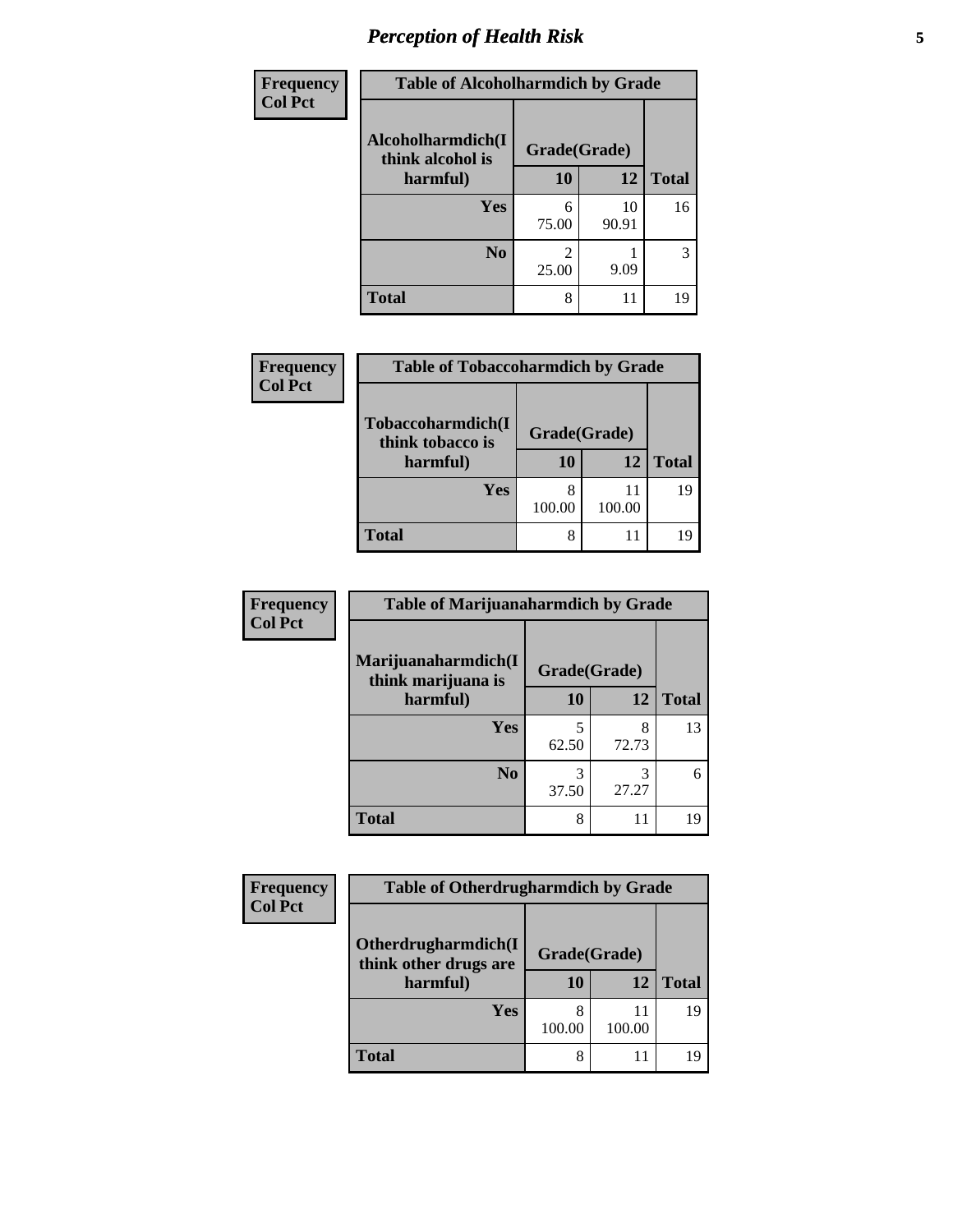### *Social Disapproval* **6**

| Frequency      | <b>Table of Alcoholpeerdich by Grade</b>                                |              |            |              |
|----------------|-------------------------------------------------------------------------|--------------|------------|--------------|
| <b>Col Pct</b> | Alcoholpeerdich(My<br>friends would<br>disapprove if I used<br>alcohol) | Grade(Grade) |            |              |
|                |                                                                         | 10           | 12         | <b>Total</b> |
|                | <b>Yes</b>                                                              | 4<br>50.00   | 4<br>36.36 | 8            |
|                | N <sub>0</sub>                                                          | 4<br>50.00   | 63.64      | 11           |
|                | <b>Total</b>                                                            | 8            | 11         | 19           |

| <b>Frequency</b> |
|------------------|
| <b>Col Pct</b>   |

| <b>Table of Tobaccopeerdich by Grade</b>                    |              |       |              |  |  |
|-------------------------------------------------------------|--------------|-------|--------------|--|--|
| Tobaccopeerdich(My<br>friends would<br>disapprove if I used | Grade(Grade) |       |              |  |  |
| tobacco)                                                    | 10           | 12    | <b>Total</b> |  |  |
| Yes                                                         | 4            | 5     | Q            |  |  |
|                                                             | 50.00        | 45.45 |              |  |  |
| N <sub>0</sub>                                              | 4            | 6     | 10           |  |  |
|                                                             | 50.00        | 54.55 |              |  |  |
| <b>Total</b>                                                | 8            | 11    | 19           |  |  |

| <b>Frequency</b> | <b>Table of Marijuanapeerdich by Grade</b>                    |            |              |              |  |
|------------------|---------------------------------------------------------------|------------|--------------|--------------|--|
| <b>Col Pct</b>   | Marijuanapeerdich(My<br>friends would<br>disapprove if I used |            | Grade(Grade) |              |  |
|                  | marijuana)                                                    | 10         | 12           | <b>Total</b> |  |
|                  | <b>Yes</b>                                                    | 5<br>62.50 | 63.64        | 12           |  |
|                  | N <sub>0</sub>                                                | 3<br>37.50 | 4<br>36.36   |              |  |
|                  | <b>Total</b>                                                  | 8          | 11           | 19           |  |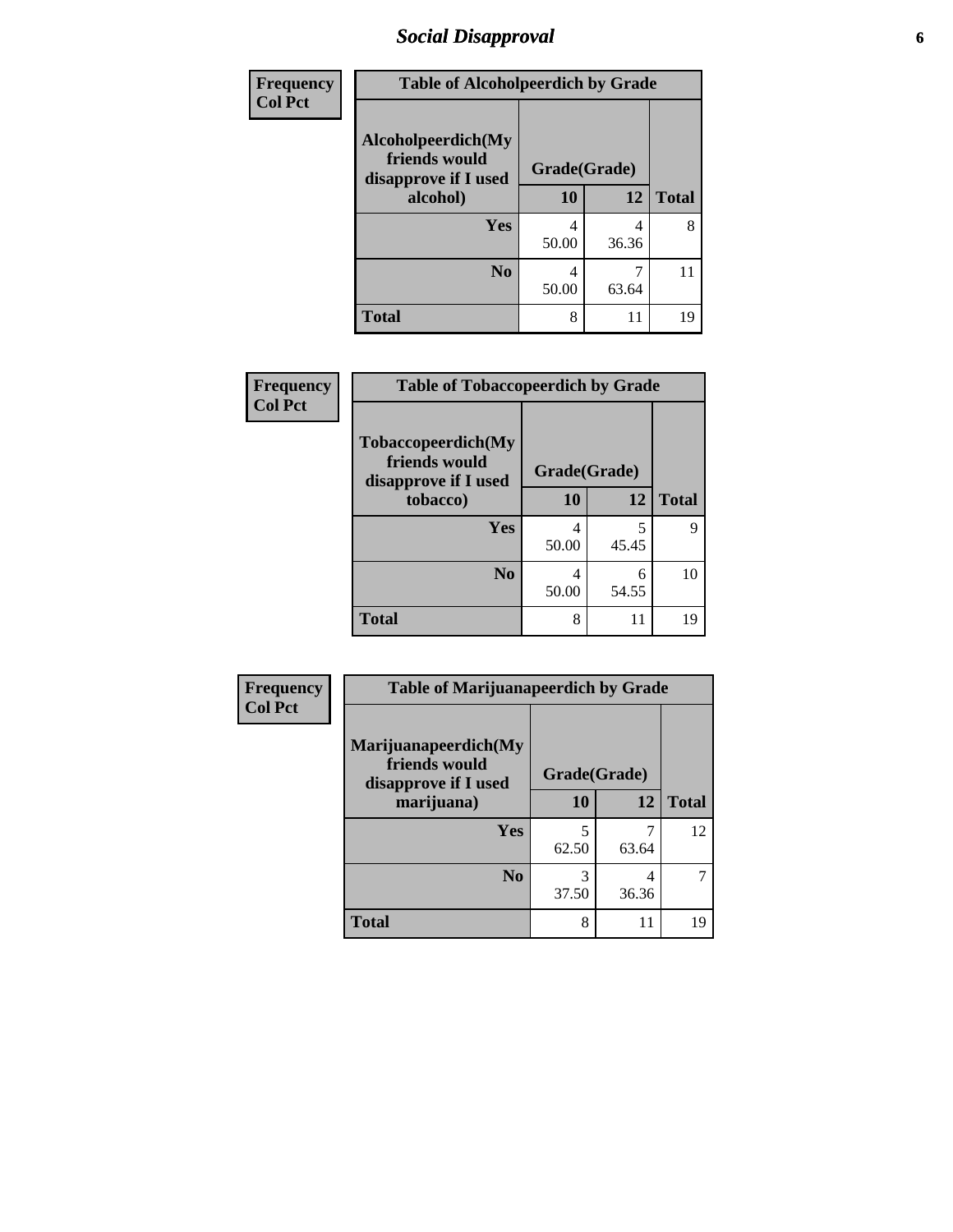### *Social Disapproval* **7**

| <b>Frequency</b> | <b>Table of Otherdrugpeerdich by Grade</b>                    |              |            |              |  |
|------------------|---------------------------------------------------------------|--------------|------------|--------------|--|
| <b>Col Pct</b>   | Otherdrugpeerdich(My<br>friends would<br>disapprove if I used | Grade(Grade) |            |              |  |
|                  | other drugs)                                                  | 10           | 12         | <b>Total</b> |  |
|                  | <b>Yes</b>                                                    | 5<br>62.50   | 9<br>81.82 | 14           |  |
|                  | N <sub>0</sub>                                                | 3<br>37.50   | 2<br>18.18 | 5            |  |
|                  | <b>Total</b>                                                  | 8            | 11         | 19           |  |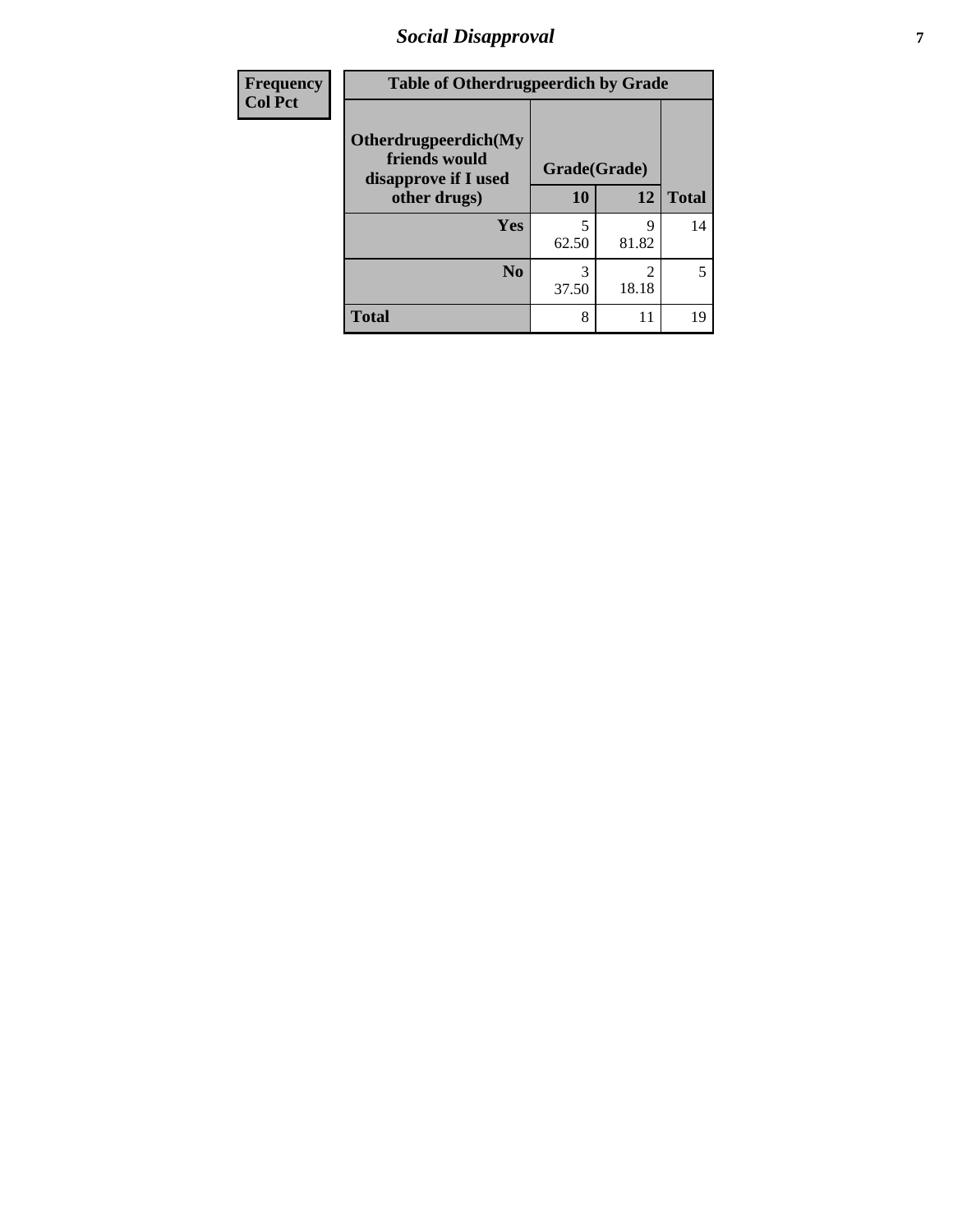#### Title IV, Part A, Schedule A **8** *Goal 2: To help ensure that all schools are safe and disciplined Baseline Data: Year 2008-2009 Student Involvement in Gang Activity*

| Frequency      | <b>Table of Gangself by Grade</b>                                                                 |                    |            |              |  |
|----------------|---------------------------------------------------------------------------------------------------|--------------------|------------|--------------|--|
| <b>Col Pct</b> | Gangself(I<br>have<br>participated<br>in illegal<br>gang<br>activities in<br>the past 30<br>days) | Grade(Grade)<br>10 | 12         | <b>Total</b> |  |
|                | Yes                                                                                               | 0<br>0.00          | 2<br>18.18 | 2            |  |
|                | N <sub>0</sub>                                                                                    | 8<br>100.00        | 9<br>81.82 | 17           |  |
|                | <b>Total</b>                                                                                      | 8                  | 11         | 19           |  |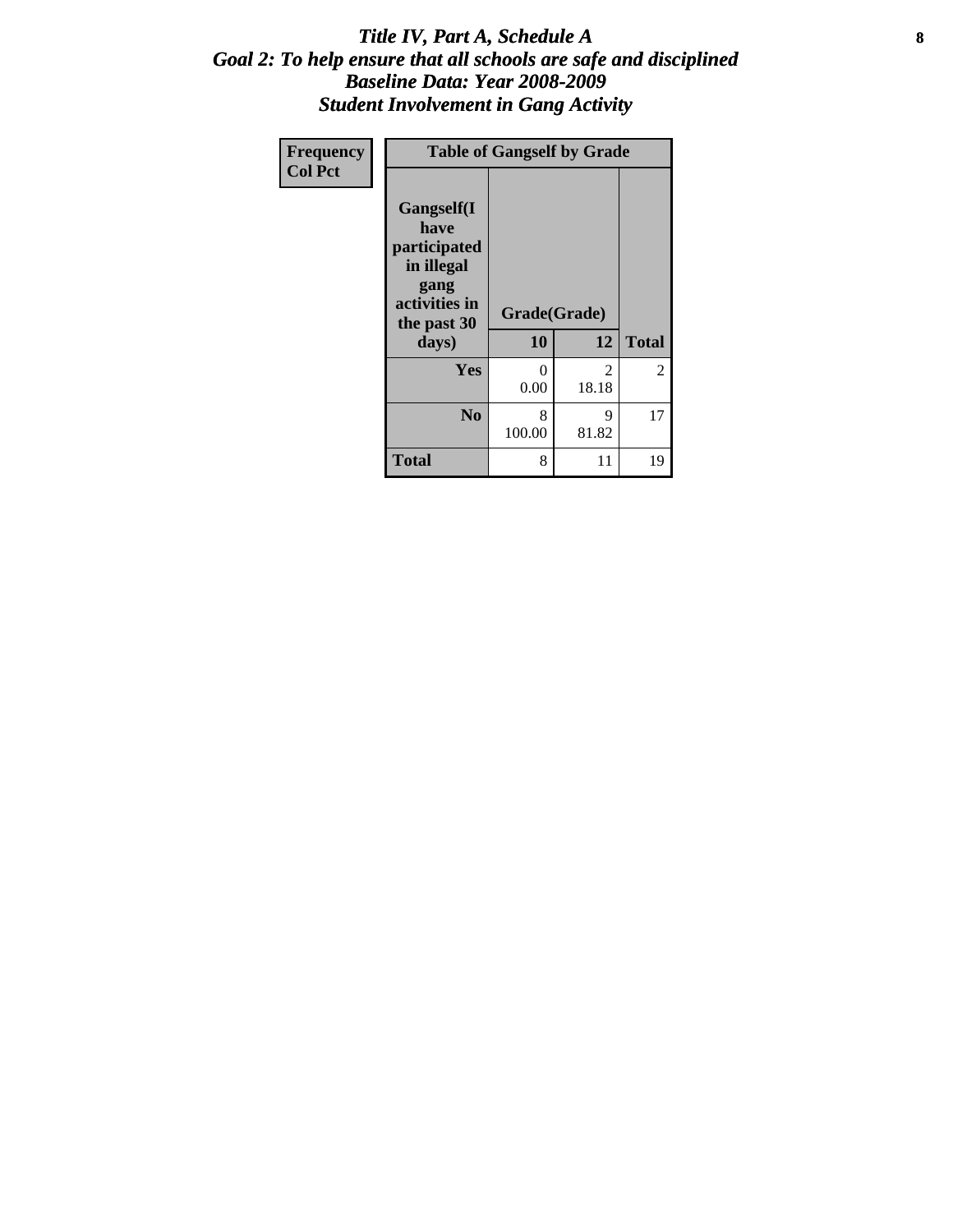# *Student Perception of School Safety* **9**

| Frequency      | <b>Table of Grade by Safeschool</b> |                                                          |                          |              |
|----------------|-------------------------------------|----------------------------------------------------------|--------------------------|--------------|
| <b>Row Pct</b> |                                     | Safeschool(School is<br>a place at which I<br>feel safe) |                          |              |
|                | Grade(Grade)                        | <b>Strongly</b><br>Agree                                 | <b>Somewhat</b><br>Agree | <b>Total</b> |
|                | 10                                  | 5<br>62.50                                               | 3<br>37.50               | 8            |
|                | 12                                  | 6<br>54.55                                               | 5<br>45.45               | 11           |
|                | <b>Total</b>                        | 11                                                       | 8                        | 19           |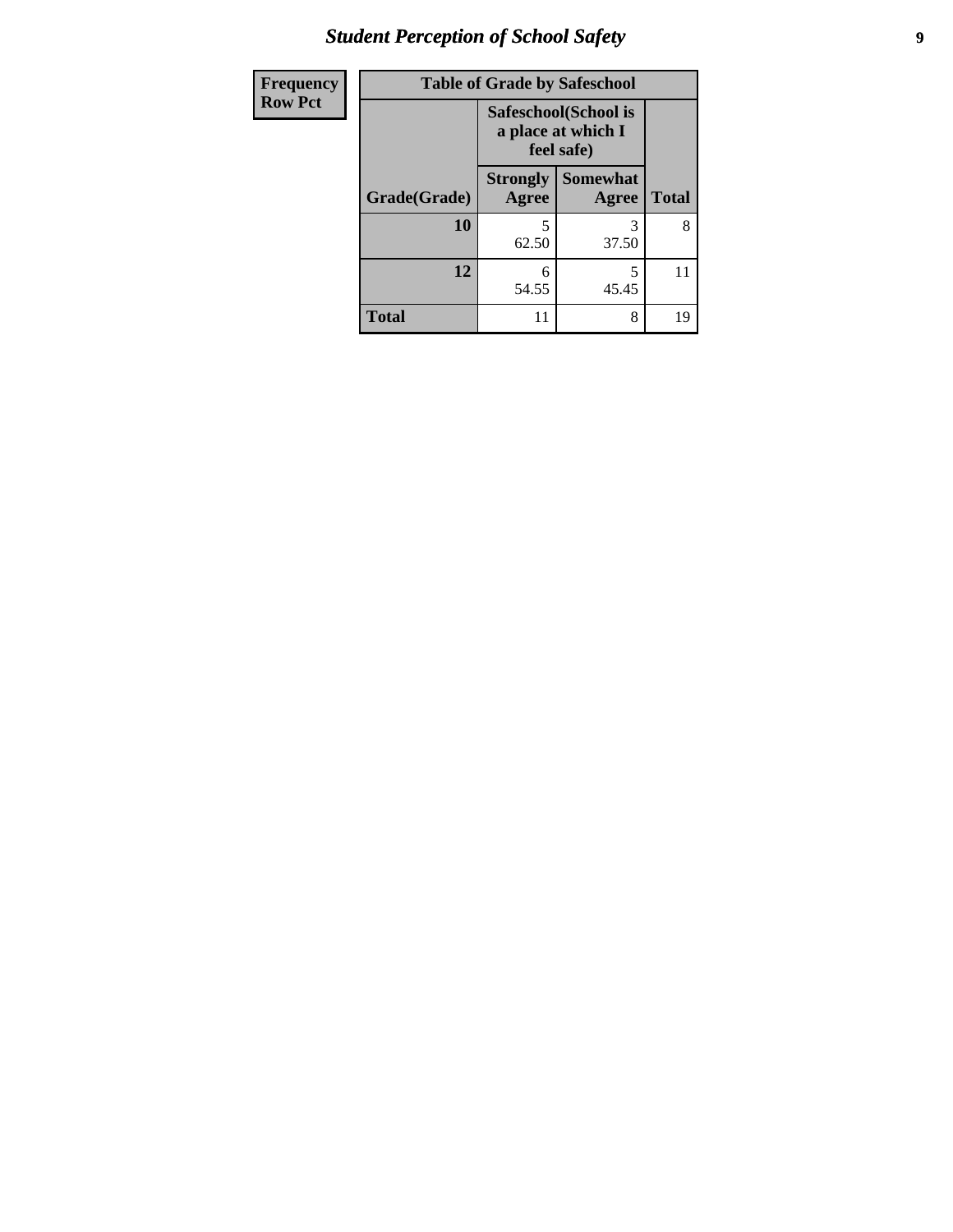#### *Students Who Have Been Bullied* **10**

| Frequency      | <b>Table of Grade by Bullied</b> |                                                                                     |                   |                              |              |
|----------------|----------------------------------|-------------------------------------------------------------------------------------|-------------------|------------------------------|--------------|
| <b>Row Pct</b> |                                  | <b>Bullied</b> (I have<br>been bullied by<br>other students in<br>the past 30 days) |                   |                              |              |
|                | Grade(Grade)   Days              | $\bf{0}$                                                                            | 1 or<br>2<br>days | 3 <sub>to</sub><br>5<br>days | <b>Total</b> |
|                | 10                               | 87.50                                                                               | 12.50             | $\Omega$<br>0.00             | 8            |
|                | 12                               | 9<br>81.82                                                                          | 9.09              | 9.09                         | 11           |
|                | <b>Total</b>                     | 16                                                                                  | 2                 |                              | 19           |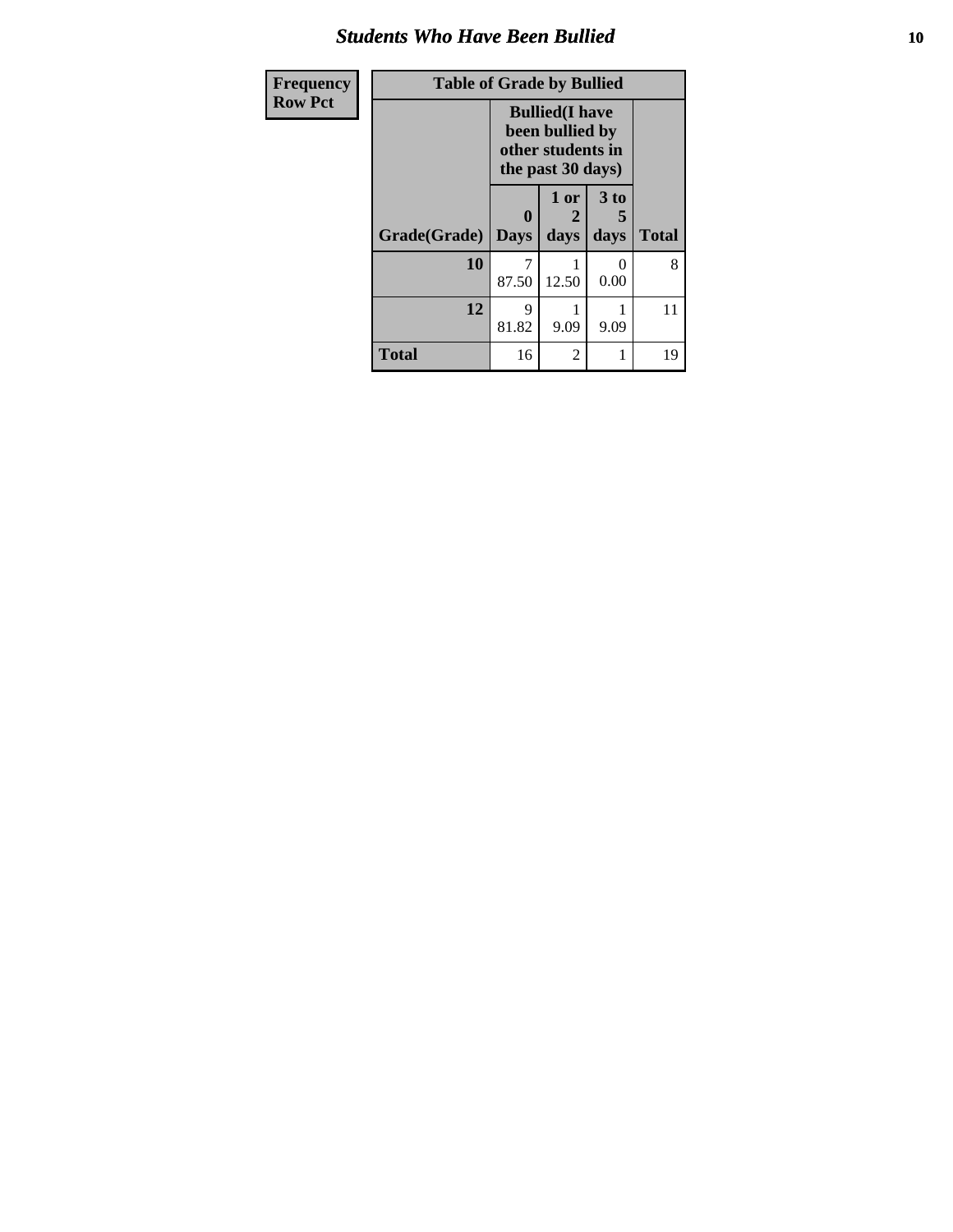#### *School Climate* **11**

| Frequency      | <b>Table of SchoolClimate1 by Grade</b> |                    |                         |              |  |
|----------------|-----------------------------------------|--------------------|-------------------------|--------------|--|
| <b>Col Pct</b> | SchoolClimate1(I<br>like school)        | Grade(Grade)<br>10 | 12                      | <b>Total</b> |  |
|                | <b>Strongly Agree</b>                   | 12.50              | 3<br>27.27              | 4            |  |
|                | <b>Somewhat Agree</b>                   | 6<br>75.00         | 3<br>27.27              | 9            |  |
|                | <b>Somewhat Disagree</b>                | 12.50              | $\mathfrak{D}$<br>18.18 | 3            |  |
|                | <b>Strongly Disagree</b>                | 0.00               | 3<br>27.27              | 3            |  |
|                | <b>Total</b>                            | 8                  | 11                      | 19           |  |

| Frequency<br>Col Pct |  |
|----------------------|--|

| <b>Table of SchoolClimate2 by Grade</b>           |                    |                                      |              |  |  |
|---------------------------------------------------|--------------------|--------------------------------------|--------------|--|--|
| SchoolClimate2(I<br>feel successful at<br>school) | Grade(Grade)<br>10 | 12                                   | <b>Total</b> |  |  |
| <b>Strongly Agree</b>                             | 0.00               | 45.45                                | 5            |  |  |
| <b>Somewhat Agree</b>                             | 87.50              | $\mathcal{D}_{\mathcal{L}}$<br>18.18 | 9            |  |  |
| <b>Somewhat Disagree</b>                          | 12.50              | 3<br>27.27                           | 4            |  |  |
| <b>Strongly Disagree</b>                          | 0<br>0.00          | 9.09                                 |              |  |  |
| Total                                             | 8                  | 11                                   | 19           |  |  |

| Frequency      | <b>Table of SchoolClimate3 by Grade</b>                               |                    |                         |              |
|----------------|-----------------------------------------------------------------------|--------------------|-------------------------|--------------|
| <b>Col Pct</b> | SchoolClimate3(My<br>school has high<br>standards for<br>achievement) | Grade(Grade)<br>10 | 12                      | <b>Total</b> |
|                | <b>Strongly Agree</b>                                                 | 4<br>50.00         | 4<br>36.36              | 8            |
|                | <b>Somewhat Agree</b>                                                 | 3<br>37.50         | 5<br>45.45              | 8            |
|                | <b>Somewhat Disagree</b>                                              | ∩<br>0.00          | $\mathfrak{D}$<br>18.18 | 2            |
|                | <b>Strongly Disagree</b>                                              | 12.50              | 0<br>0.00               |              |
|                | Total                                                                 | 8                  | 11                      | 19           |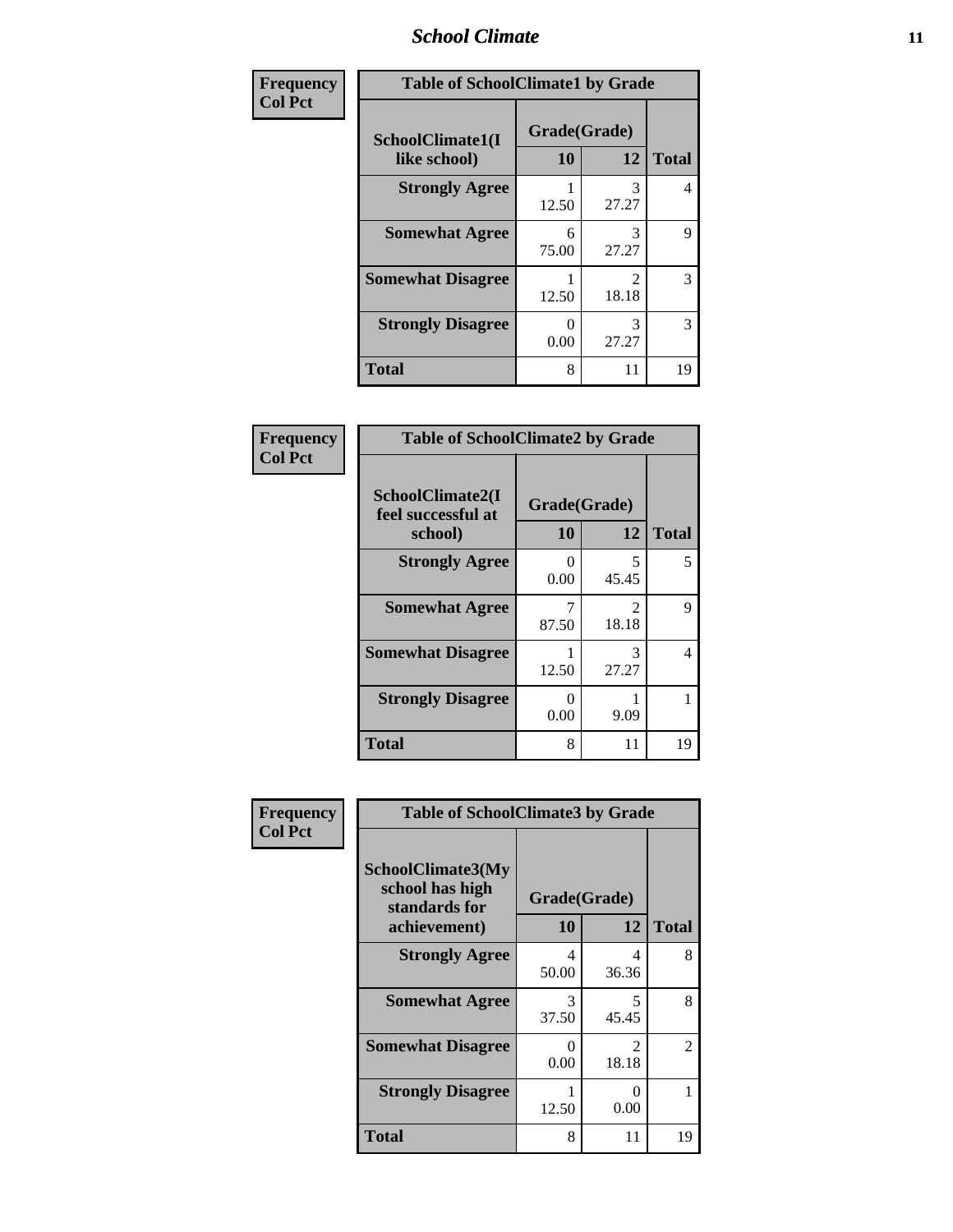### *School Climate* **12**

| Frequency<br><b>Col Pct</b> |                                               | <b>Table of SchoolClimate4 by Grade</b> |            |              |  |
|-----------------------------|-----------------------------------------------|-----------------------------------------|------------|--------------|--|
|                             | <b>SchoolClimate4(My</b><br>school sets clear | Grade(Grade)                            |            |              |  |
|                             | rules for behavior)                           | 10                                      | 12         | <b>Total</b> |  |
|                             | <b>Strongly Agree</b>                         | 4<br>50.00                              | 6<br>54.55 | 10           |  |
|                             | <b>Somewhat Agree</b>                         | 4<br>50.00                              | 4<br>36.36 | 8            |  |
|                             | <b>Somewhat Disagree</b>                      | 0<br>0.00                               | 9.09       |              |  |
|                             | Total                                         | 8                                       | 11         | 19           |  |

| Frequency      | <b>Table of SchoolClimate5 by Grade</b>                   |              |                         |              |
|----------------|-----------------------------------------------------------|--------------|-------------------------|--------------|
| <b>Col Pct</b> | SchoolClimate5(I<br>know what to do in<br>an emergency at | Grade(Grade) |                         |              |
|                | school)                                                   | <b>10</b>    | 12                      | <b>Total</b> |
|                | <b>Strongly Agree</b>                                     | 5<br>62.50   | 6<br>54.55              | 11           |
|                | <b>Somewhat Agree</b>                                     | 3<br>37.50   | $\mathfrak{D}$<br>18.18 | 5            |
|                | <b>Somewhat Disagree</b>                                  | 0<br>0.00    | $\mathfrak{D}$<br>18.18 | 2            |
|                | <b>Strongly Disagree</b>                                  | 0<br>0.00    | 9.09                    |              |
|                | <b>Total</b>                                              | 8            | 11                      | 19           |

| Frequency      | <b>Table of SchoolClimate6 by Grade</b>                  |             |                    |              |
|----------------|----------------------------------------------------------|-------------|--------------------|--------------|
| <b>Col Pct</b> | <b>SchoolClimate6(Teachers</b><br>treat me with respect) | 10          | Grade(Grade)<br>12 | <b>Total</b> |
|                | <b>Strongly Agree</b>                                    | 8<br>100.00 | 63.64              | 15           |
|                | <b>Somewhat Agree</b>                                    | 0.00        | 3<br>27.27         |              |
|                | <b>Strongly Disagree</b>                                 | 0.00        | 9.09               |              |
|                | <b>Total</b>                                             | 8           | 11                 | 19           |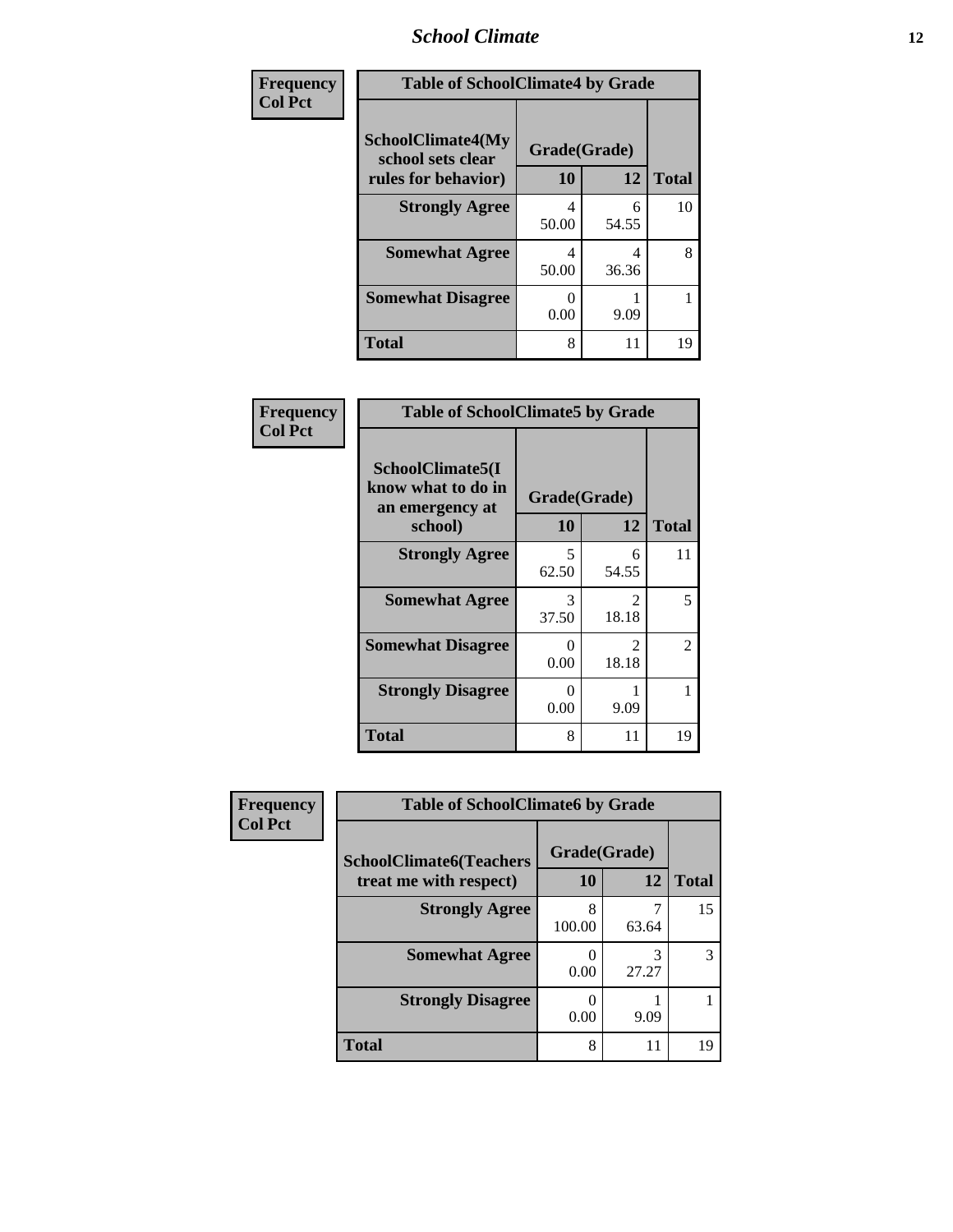#### *School Climate* **13**

| Frequency      | <b>Table of SchoolClimate7 by Grade</b>                  |              |                         |              |
|----------------|----------------------------------------------------------|--------------|-------------------------|--------------|
| <b>Col Pct</b> | <b>SchoolClimate7(Behaviors</b><br>in my class allow the | Grade(Grade) |                         |              |
|                | teacher to teach)                                        | <b>10</b>    | 12                      | <b>Total</b> |
|                | <b>Strongly Agree</b>                                    | 6<br>75.00   | 5<br>45.45              | 11           |
|                | <b>Somewhat Agree</b>                                    | 12.50        | 4<br>36.36              | 5            |
|                | <b>Somewhat Disagree</b>                                 | 12.50        | $\mathfrak{D}$<br>18.18 | 3            |
|                | <b>Total</b>                                             | 8            | 11                      | 19           |

| Frequency      | <b>Table of SchoolClimate8 by Grade</b>                                 |                                      |            |                   |
|----------------|-------------------------------------------------------------------------|--------------------------------------|------------|-------------------|
| <b>Col Pct</b> | <b>SchoolClimate8(Students</b><br>are frequently<br>recognized for good | Grade(Grade)                         |            |                   |
|                | behavior)<br><b>Strongly Agree</b>                                      | 10<br>3                              | 12<br>6    | <b>Total</b><br>9 |
|                |                                                                         | 37.50                                | 54.55      |                   |
|                | <b>Somewhat Agree</b>                                                   | 3<br>37.50                           | 3<br>27.27 | 6                 |
|                | <b>Somewhat Disagree</b>                                                | $\mathcal{D}_{\mathcal{L}}$<br>25.00 | 9.09       | 3                 |
|                | <b>Strongly Disagree</b>                                                | 0<br>0.00                            | 9.09       |                   |
|                | <b>Total</b>                                                            | 8                                    | 11         | 19                |

| Frequency      | <b>Table of SchoolClimate9 by Grade</b>                                           |                    |            |                |
|----------------|-----------------------------------------------------------------------------------|--------------------|------------|----------------|
| <b>Col Pct</b> | SchoolClimate9(School<br>counselor would be<br>helpful if I needed<br>assistance) | Grade(Grade)<br>10 | 12         | <b>Total</b>   |
|                | <b>Strongly Agree</b>                                                             | 6<br>75.00         | 8<br>72.73 | 14             |
|                | <b>Somewhat Agree</b>                                                             | 12.50              | 9.09       | $\mathfrak{D}$ |
|                | <b>Somewhat Disagree</b>                                                          | 12.50              | 9.09       | $\mathfrak{D}$ |
|                | <b>Strongly Disagree</b>                                                          | 0<br>0.00          | 9.09       |                |
|                | Total                                                                             | 8                  | 11         | 19             |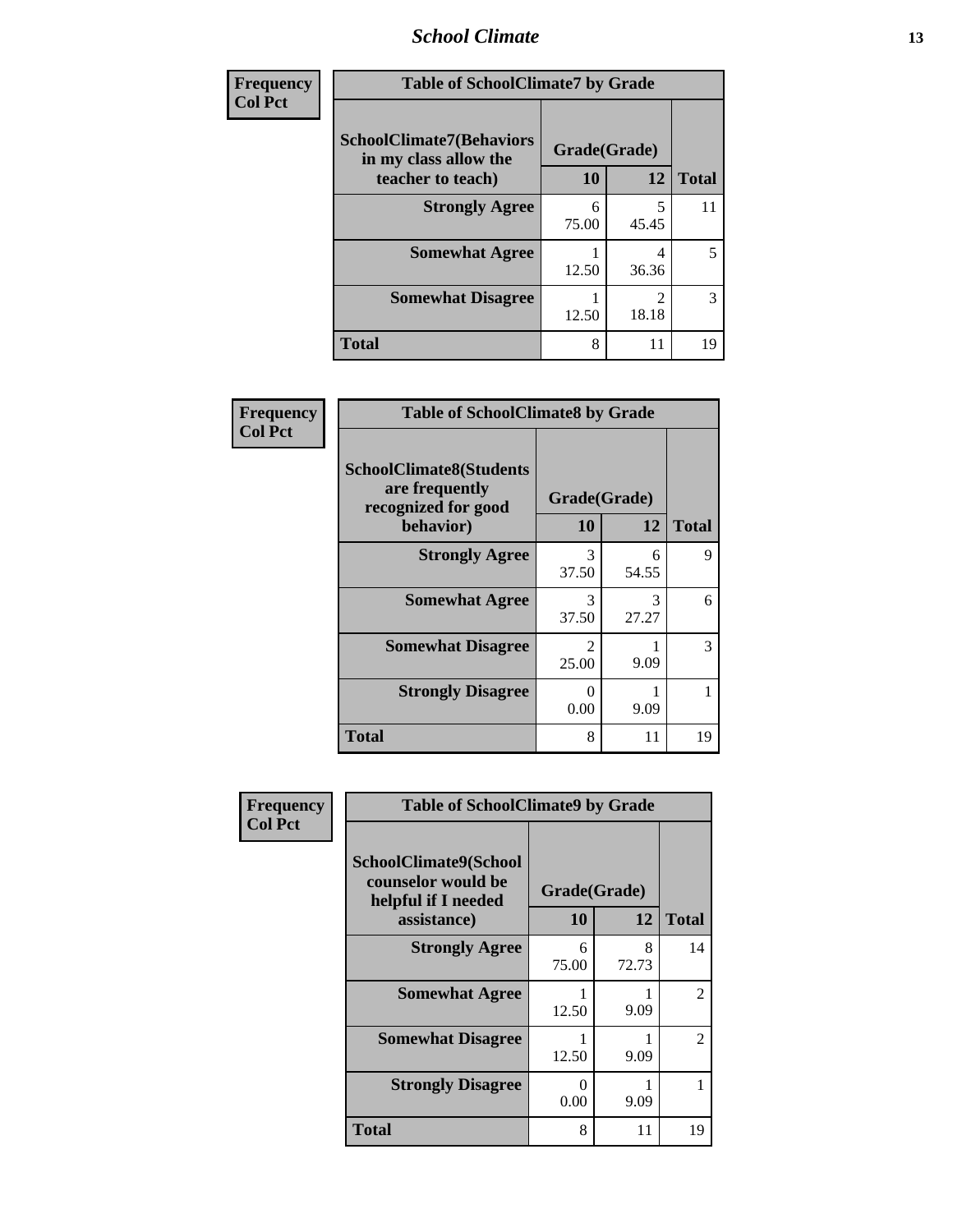#### *Reasons for Dropping Out* **14**

| Frequency      | <b>Table of Dropoutreason by Grade</b>                                   |                    |            |              |
|----------------|--------------------------------------------------------------------------|--------------------|------------|--------------|
| <b>Col Pct</b> | Dropoutreason(If<br>I dropped out the<br>reason would<br>most likely be) | Grade(Grade)<br>10 | 12         | <b>Total</b> |
|                | <b>Won't Drop out</b>                                                    | 12.50              | 5<br>45.45 | 6            |
|                | <b>Bored</b>                                                             | 12.50              | 4<br>36.36 | 5            |
|                | <b>Family Reasons</b>                                                    | 12.50              | 0<br>0.00  | 1            |
|                | <b>Being Bullied</b>                                                     | $\Omega$<br>0.00   | 9.09       | 1            |
|                | <b>Other</b>                                                             | 5<br>62.50         | 9.09       | 6            |
|                | <b>Total</b>                                                             | 8                  | 11         | 19           |

| Frequency<br><b>Col Pct</b> | <b>Table of Dropout by Grade</b>                                       |                    |            |              |  |
|-----------------------------|------------------------------------------------------------------------|--------------------|------------|--------------|--|
|                             | Dropout(I<br>have<br>thought<br>about<br>dropping<br>out of<br>school) | Grade(Grade)<br>10 | 12         | <b>Total</b> |  |
|                             |                                                                        |                    |            |              |  |
|                             | Yes                                                                    | 7<br>87.50         | 4<br>36.36 | 11           |  |
|                             | N <sub>0</sub>                                                         | 12.50              | 63.64      | 8            |  |
|                             | <b>Total</b>                                                           | 8                  | 11         | 19           |  |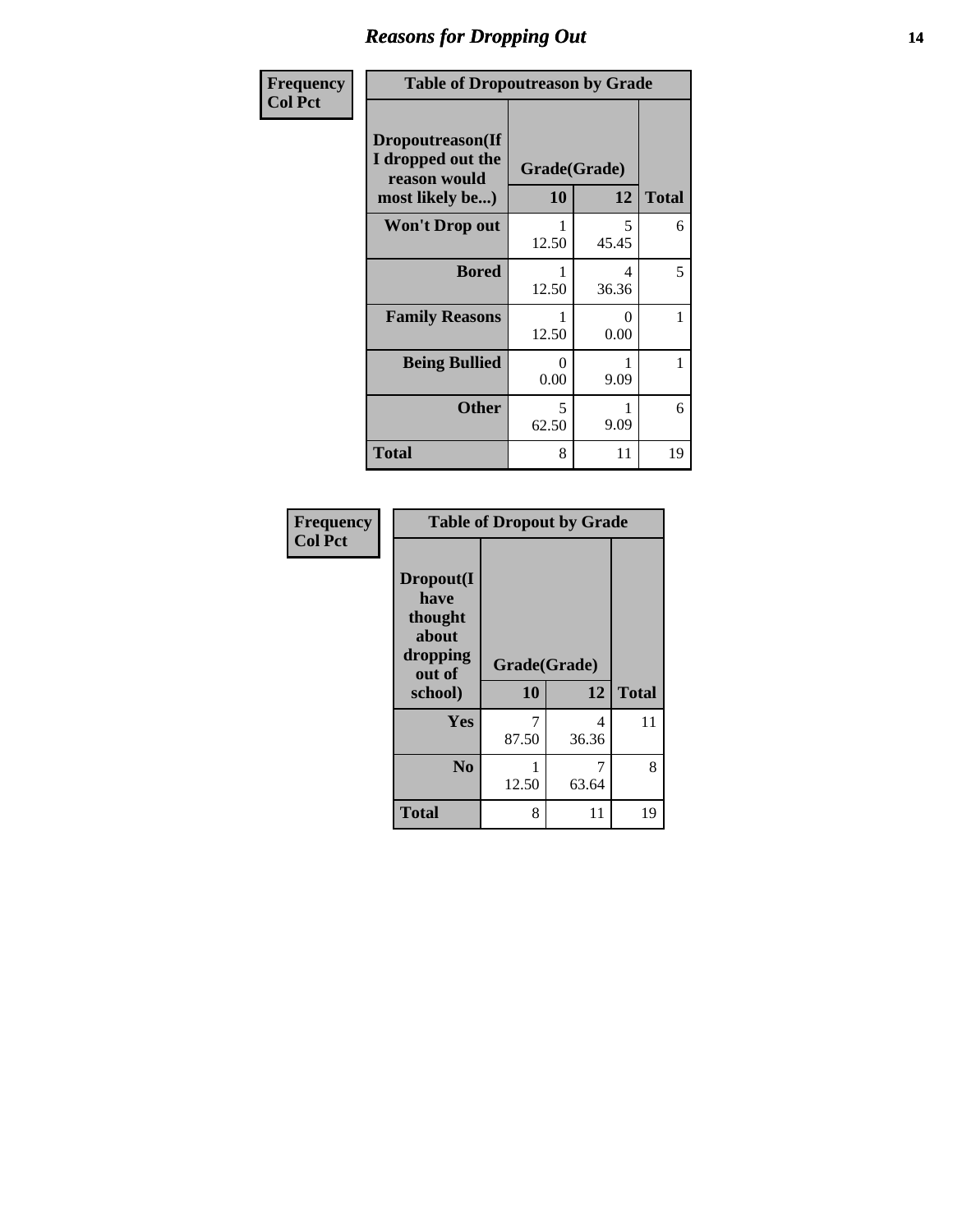*School Safety* **15**

| Frequency      | <b>Table of Gangself by Grade</b>                                                                 |                    |                         |              |
|----------------|---------------------------------------------------------------------------------------------------|--------------------|-------------------------|--------------|
| <b>Col Pct</b> | Gangself(I<br>have<br>participated<br>in illegal<br>gang<br>activities in<br>the past 30<br>days) | Grade(Grade)<br>10 | 12                      | <b>Total</b> |
|                | Yes                                                                                               | 0<br>0.00          | $\mathfrak{D}$<br>18.18 | 2            |
|                | N <sub>0</sub>                                                                                    | 8<br>100.00        | 9<br>81.82              | 17           |
|                | <b>Total</b>                                                                                      | 8                  | 11                      | 19           |

| Frequency<br><b>Col Pct</b> | <b>Table of Gangpeers by Grade</b>                                                                                             |                    |            |              |
|-----------------------------|--------------------------------------------------------------------------------------------------------------------------------|--------------------|------------|--------------|
|                             | <b>Gangpeers</b> (I<br>have friends<br>who have<br>participated<br>in illegal<br>gang<br>activities in<br>the past 30<br>days) | Grade(Grade)<br>10 | 12         | <b>Total</b> |
|                             | <b>Yes</b>                                                                                                                     | 3<br>37.50         | 3<br>27.27 | 6            |
|                             | N <sub>0</sub>                                                                                                                 | 5<br>62.50         | 8<br>72.73 | 13           |
|                             | <b>Total</b>                                                                                                                   | 8                  | 11         | 19           |

| Frequency      | <b>Table of Pickedon by Grade</b>                                  |              |            |                |
|----------------|--------------------------------------------------------------------|--------------|------------|----------------|
| <b>Col Pct</b> | <b>Pickedon(I have</b><br>been picked on or<br>teased at school in | Grade(Grade) |            |                |
|                | the past 30 days)                                                  | 10           | 12         | <b>Total</b>   |
|                | <b>Strongly Agree</b>                                              | 0<br>0.00    | 2<br>18.18 | $\mathfrak{D}$ |
|                | <b>Somewhat Agree</b>                                              | 12.50        | 9.09       | $\mathfrak{D}$ |
|                | <b>Somewhat Disagree</b>                                           | 12.50        | 2<br>18.18 | 3              |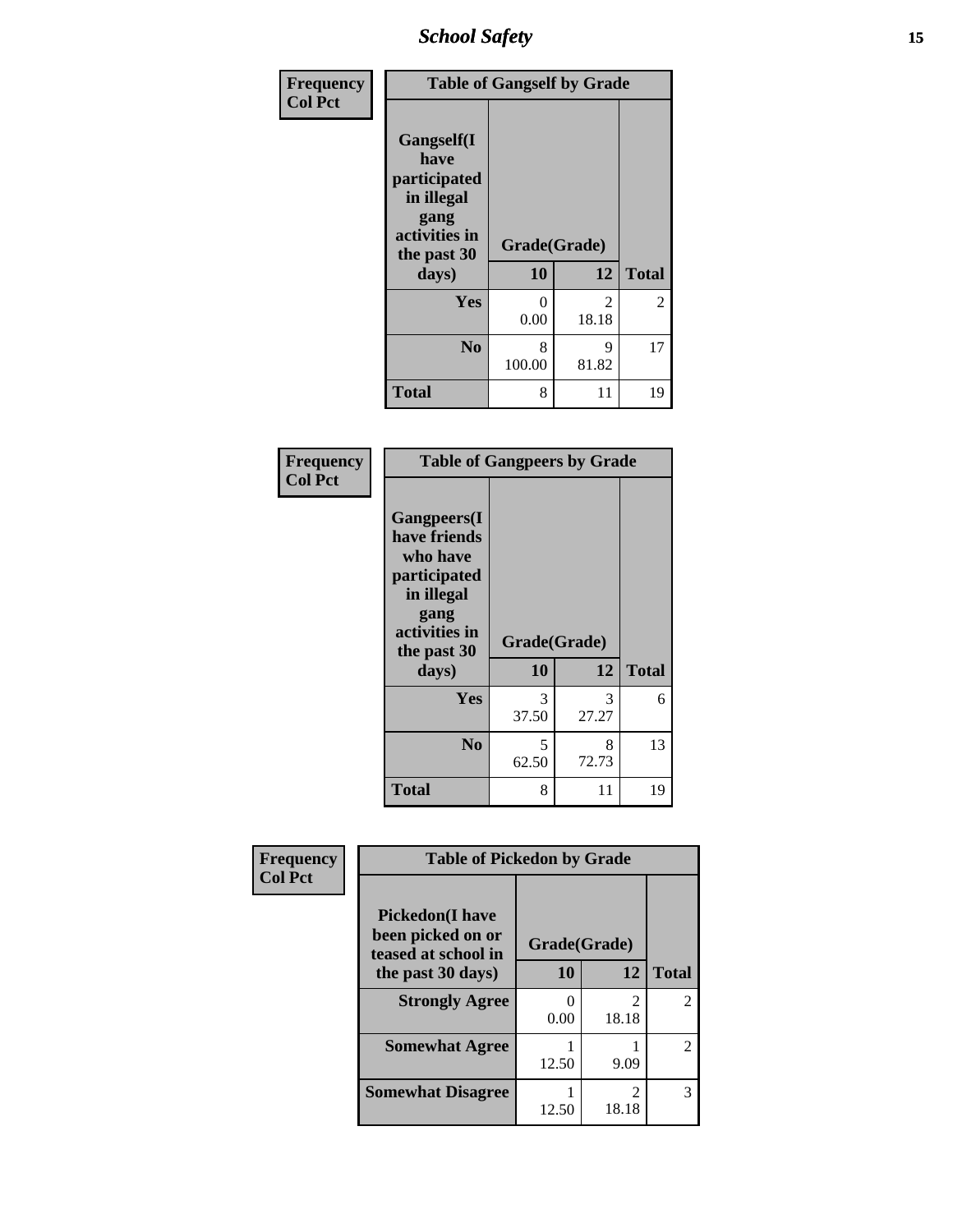*School Safety* **16**

| <b>Frequency</b><br><b>Col Pct</b> | <b>Table of Pickedon by Grade</b>                                                        |                    |            |              |  |
|------------------------------------|------------------------------------------------------------------------------------------|--------------------|------------|--------------|--|
|                                    | <b>Pickedon</b> (I have<br>been picked on or<br>teased at school in<br>the past 30 days) | Grade(Grade)<br>10 | 12         | <b>Total</b> |  |
|                                    | <b>Strongly Disagree</b>                                                                 | 6<br>75.00         | 6<br>54.55 | 12           |  |
|                                    | <b>Total</b>                                                                             | 8                  | 11         | 19           |  |

| Frequency      |                                    | <b>Table of Safeschool by Grade</b> |            |              |  |  |
|----------------|------------------------------------|-------------------------------------|------------|--------------|--|--|
| <b>Col Pct</b> | Safeschool(School<br>is a place at | Grade(Grade)                        |            |              |  |  |
|                | which I feel safe)                 | 10                                  | 12         | <b>Total</b> |  |  |
|                | <b>Strongly Agree</b>              | 5<br>62.50                          | 6<br>54.55 | 11           |  |  |
|                | <b>Somewhat Agree</b>              | 3<br>37.50                          | 45.45      | 8            |  |  |
|                | <b>Total</b>                       | 8                                   | 11         | 19           |  |  |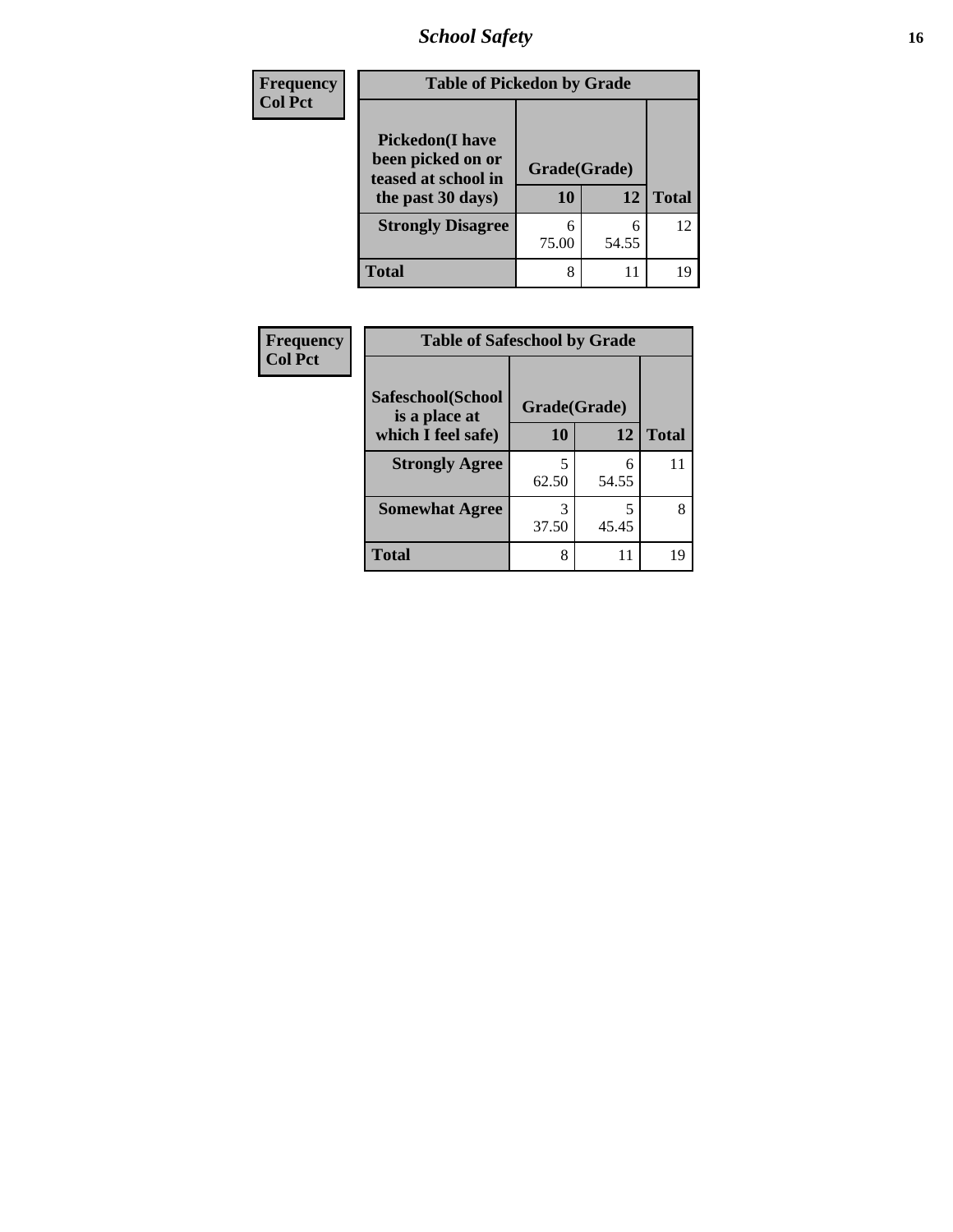*School Safety* **17**

| Frequency      | <b>Table of Grade by Bullied</b> |                                                                                     |                   |              |              |  |  |
|----------------|----------------------------------|-------------------------------------------------------------------------------------|-------------------|--------------|--------------|--|--|
| <b>Row Pct</b> |                                  | <b>Bullied</b> (I have<br>been bullied by<br>other students in<br>the past 30 days) |                   |              |              |  |  |
|                | Grade(Grade)                     | 0<br><b>Days</b>                                                                    | 1 or<br>2<br>days | 3 to<br>days | <b>Total</b> |  |  |
|                | 10                               | 87.50                                                                               | 12.50             | 0<br>0.00    | 8            |  |  |
|                | 12                               | 9<br>81.82                                                                          | 9.09              | 9.09         | 11           |  |  |
|                | <b>Total</b>                     | 16                                                                                  | 2                 |              | 19           |  |  |

| Frequency      | <b>Table of Grade by Bulliedothers</b> |                                                                    |                    |              |
|----------------|----------------------------------------|--------------------------------------------------------------------|--------------------|--------------|
| <b>Row Pct</b> |                                        | <b>Bulliedothers</b> (I)<br>bullied others in<br>the past 30 days) |                    |              |
|                | Grade(Grade)                           | 0 Days                                                             | $3$ to $5$<br>days | <b>Total</b> |
|                | 10                                     | 8<br>100.00                                                        | 0.00               | 8            |
|                | 12                                     | 10<br>90.91                                                        | 9.09               | 11           |
|                | <b>Total</b>                           | 18                                                                 |                    | 19           |

| Frequency      | <b>Table of Grade by Weaponschool</b> |                                                                                 |                |              |  |  |
|----------------|---------------------------------------|---------------------------------------------------------------------------------|----------------|--------------|--|--|
| <b>Row Pct</b> |                                       | <b>Weaponschool</b> (I<br>brought a weapon<br>to school in the<br>past 30 days) |                |              |  |  |
|                | Grade(Grade)                          | 0 Days                                                                          | 1 or 2<br>days | <b>Total</b> |  |  |
|                | 10                                    | 8<br>100.00                                                                     | ∩<br>0.00      | 8            |  |  |
|                | 12                                    | 10<br>90.91                                                                     | 9.09           | 11           |  |  |
|                | <b>Total</b>                          | 18                                                                              |                | 19           |  |  |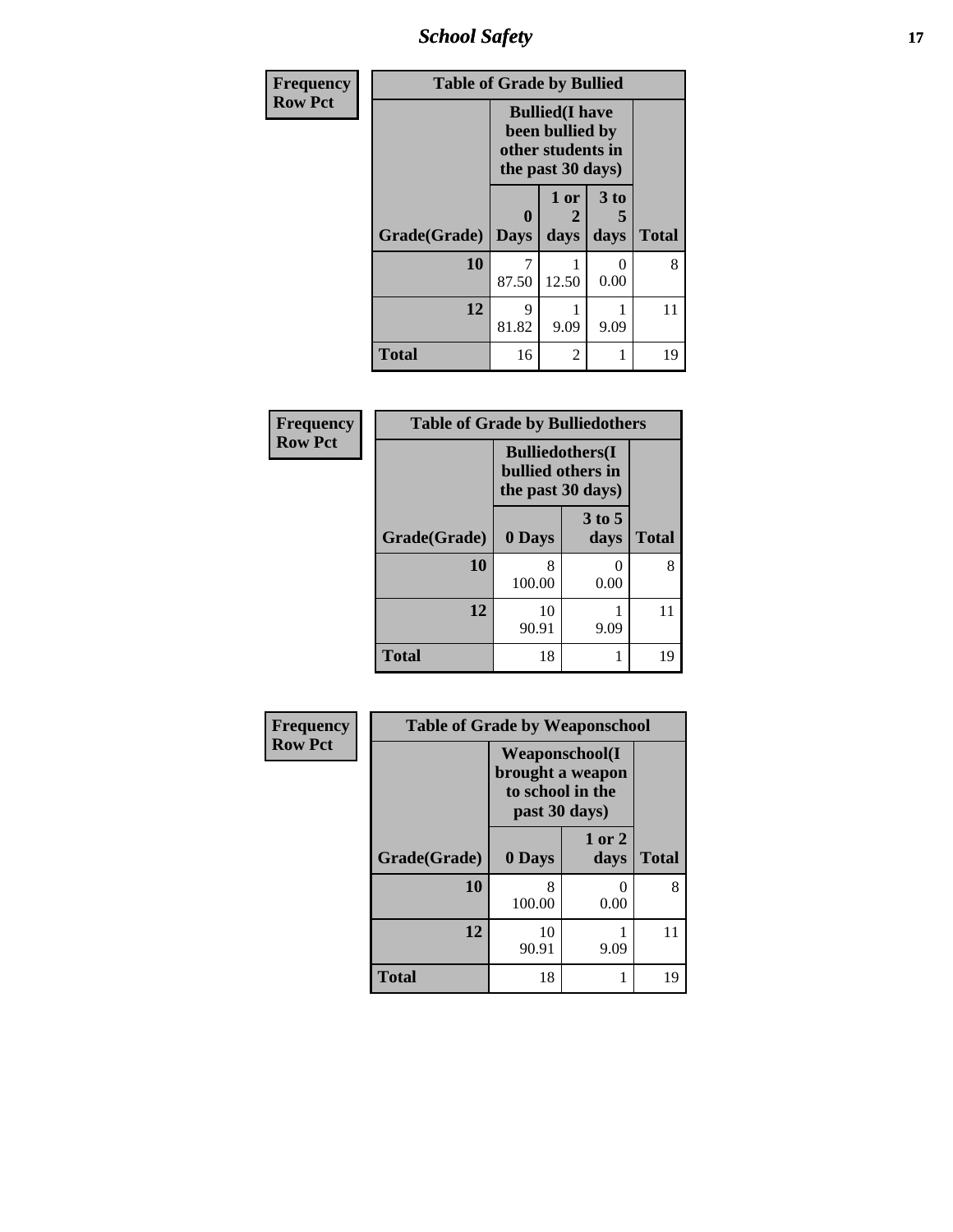*School Safety* **18**

| Frequency      |              | <b>Table of Grade by Absentunsafe</b>                                                       |              |
|----------------|--------------|---------------------------------------------------------------------------------------------|--------------|
| <b>Row Pct</b> |              | Absentunsafe(I<br>have missed<br>school because<br>I felt unsafe in<br>the past 30<br>days) |              |
|                | Grade(Grade) | 0 Days                                                                                      | <b>Total</b> |
|                | 10           | 8<br>100.00                                                                                 | 8            |
|                | 12           | 11<br>100.00                                                                                | 11           |
|                | <b>Total</b> | 19                                                                                          | 19           |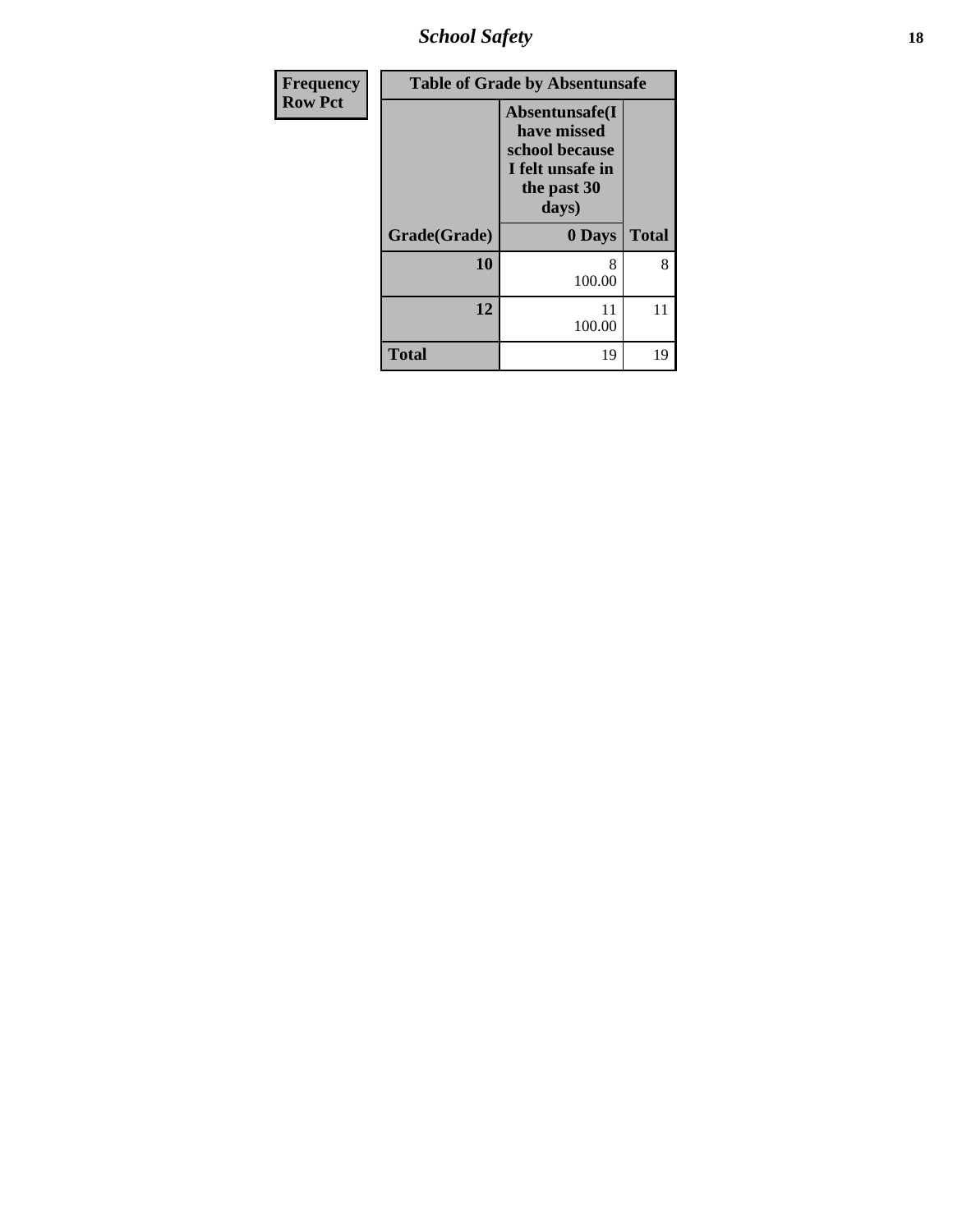### *Drug Use During Last 30 Days* **19**

| <b>Frequency</b> | <b>Table of Grade by Alcohol</b> |                                       |                 |                 |                 |                   |       |
|------------------|----------------------------------|---------------------------------------|-----------------|-----------------|-----------------|-------------------|-------|
| <b>Row Pct</b>   |                                  | Alcohol(Alcohol use,<br>past 30 days) |                 |                 |                 |                   |       |
|                  | Grade(Grade)                     | <b>Did</b><br>not<br><b>use</b>       | $1 - 2$<br>days | $3 - 5$<br>days | $10-19$<br>days | $20 - 29$<br>days | Total |
|                  | 10                               | 5<br>62.50                            | 0<br>0.00       | 12.50           | 12.50           | 12.50             | 8     |
|                  | 12                               | $\mathbf Q$<br>81.82                  | 9.09            | 9.09            | 0<br>0.00       | 0<br>0.00         | 11    |
|                  | <b>Total</b>                     | 14                                    |                 | $\overline{c}$  | 1               |                   | 19    |

| Frequency      | <b>Table of Grade by Cigarettes</b> |                                                          |                         |                 |              |              |
|----------------|-------------------------------------|----------------------------------------------------------|-------------------------|-----------------|--------------|--------------|
| <b>Row Pct</b> |                                     | <b>Cigarettes</b> (Smoking<br>tobacco use, past 30 days) |                         |                 |              |              |
|                | Grade(Grade)                        | Did<br>not<br><b>use</b>                                 | $1-2$<br>days           | $3 - 5$<br>days | Every<br>day | <b>Total</b> |
|                | 10                                  | 4<br>50.00                                               | $\overline{2}$<br>25.00 | 12.50           | 12.50        | 8            |
|                | 12                                  | 9<br>81.82                                               | 9.09                    | 9.09            | 0<br>0.00    | 11           |
|                | <b>Total</b>                        | 13                                                       | 3                       | $\overline{2}$  |              | 19           |

| Frequency      | <b>Table of Grade by Smokeless</b>                         |                                 |                 |                 |              |  |
|----------------|------------------------------------------------------------|---------------------------------|-----------------|-----------------|--------------|--|
| <b>Row Pct</b> | <b>Smokeless</b> (Chewing<br>tobacco use,<br>past 30 days) |                                 |                 |                 |              |  |
|                | Grade(Grade)                                               | <b>Did</b><br>not<br><b>use</b> | $1 - 2$<br>days | $3 - 5$<br>days | <b>Total</b> |  |
|                | 10                                                         | 6<br>75.00                      | 12.50           | 12.50           | 8            |  |
|                | 12                                                         | 10<br>90.91                     | 9.09            | 0<br>0.00       | 11           |  |
|                | <b>Total</b>                                               | 16                              | 2               | 1               | 19           |  |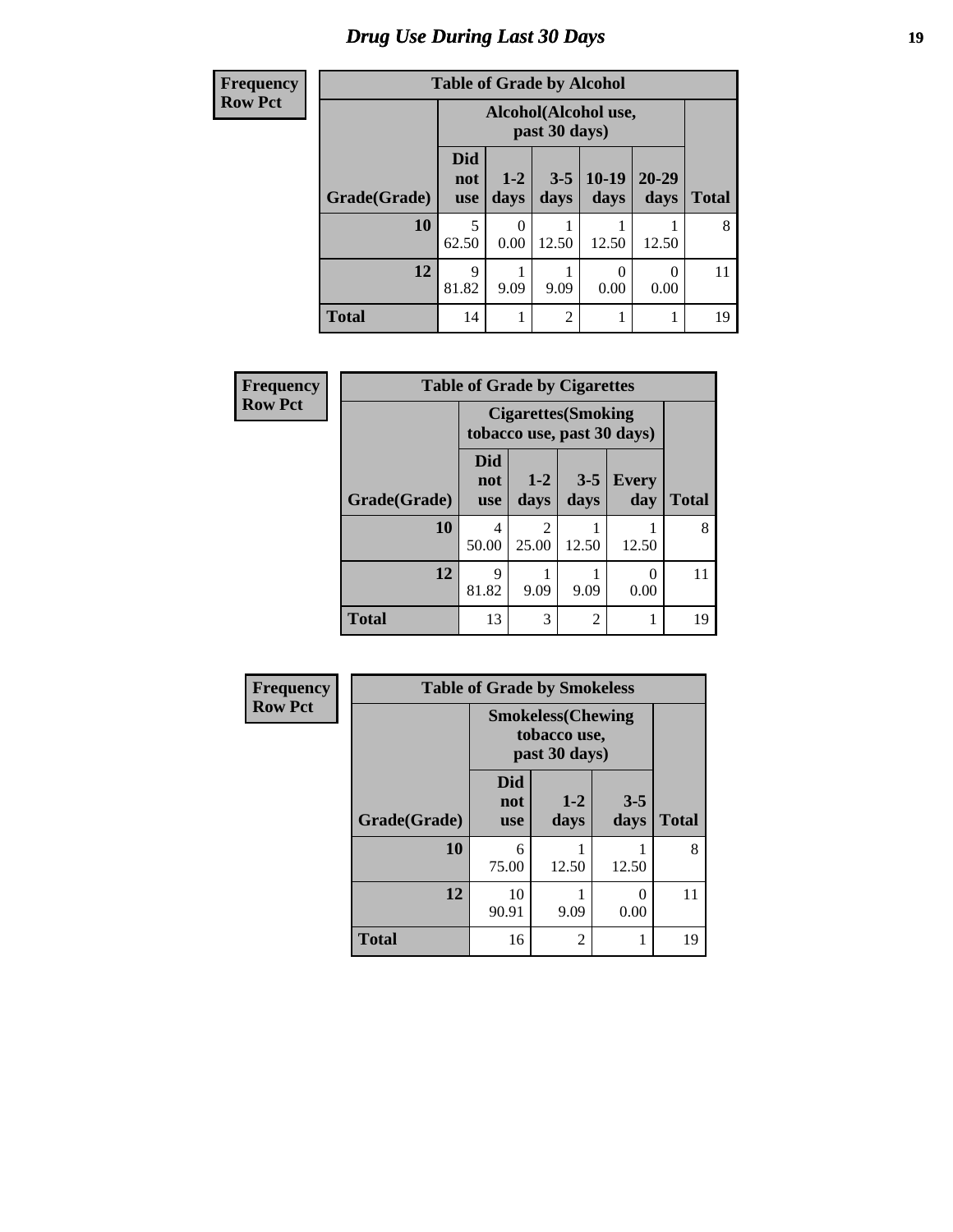### *Drug Use During Last 30 Days* 20

| <b>Frequency</b> |              | <b>Table of Grade by Marijuana</b> |                 |                  |                   |              |
|------------------|--------------|------------------------------------|-----------------|------------------|-------------------|--------------|
| <b>Row Pct</b>   |              | Marijuana (Marijuana use,          |                 |                  |                   |              |
|                  | Grade(Grade) | <b>Did</b><br>not<br><b>use</b>    | $1 - 2$<br>days | $3 - 5$<br>days  | $20 - 29$<br>days | <b>Total</b> |
|                  | 10           | 4<br>50.00                         | ∩<br>0.00       | 12.50            | 3<br>37.50        | 8            |
|                  | 12           | 10<br>90.91                        | 9.09            | $\theta$<br>0.00 | 0<br>0.00         | 11           |
|                  | <b>Total</b> | 14                                 | 1               |                  | 3                 | 19           |

| Frequency      | <b>Table of Grade by Cocaine</b> |                                              |               |              |  |
|----------------|----------------------------------|----------------------------------------------|---------------|--------------|--|
| <b>Row Pct</b> |                                  | <b>Cocaine(Cocaine</b><br>use, past 30 days) |               |              |  |
|                | Grade(Grade)                     | Did not<br><b>use</b>                        | 20-29<br>days | <b>Total</b> |  |
|                | 10                               | 87.50                                        | 12.50         | 8            |  |
|                | 12                               | 11<br>100.00                                 | 0.00          | 11           |  |
|                | <b>Total</b>                     | 18                                           |               | 19           |  |

| Frequency      |              | <b>Table of Grade by Inhalants</b>               |              |
|----------------|--------------|--------------------------------------------------|--------------|
| <b>Row Pct</b> |              | <b>Inhalants</b> (Inhalant<br>use, past 30 days) |              |
|                | Grade(Grade) | Did not use                                      | <b>Total</b> |
|                | 10           | 8<br>100.00                                      | 8            |
|                | 12           | 11<br>100.00                                     |              |
|                | <b>Total</b> | 19                                               | 19           |

| Frequency      | <b>Table of Grade by Steroids</b> |                                                   |              |  |  |
|----------------|-----------------------------------|---------------------------------------------------|--------------|--|--|
| <b>Row Pct</b> |                                   | <b>Steroids</b> (Steroid<br>use,<br>past 30 days) |              |  |  |
|                | Grade(Grade)                      | Did not use                                       | <b>Total</b> |  |  |
|                | 10                                | 8<br>100.00                                       | 8            |  |  |
|                | 12                                | 11<br>100.00                                      | 11           |  |  |
|                | <b>Total</b>                      | 19                                                | 19           |  |  |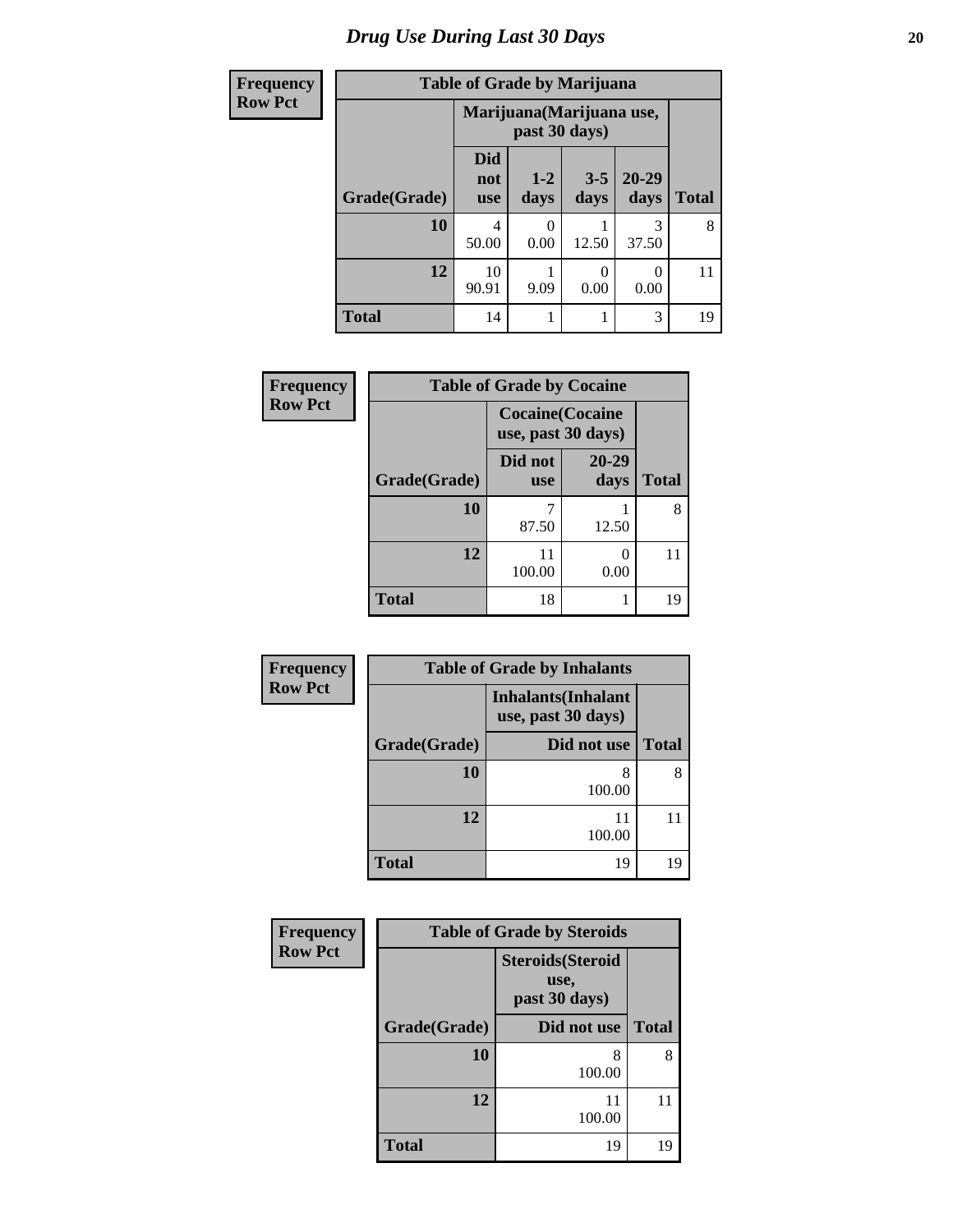# *Drug Use During Last 30 Days* **21**

| <b>Frequency</b> | <b>Table of Grade by Ecstasy</b> |                                               |               |              |
|------------------|----------------------------------|-----------------------------------------------|---------------|--------------|
| <b>Row Pct</b>   |                                  | <b>Ecstasy</b> (Ecstasy<br>use, past 30 days) |               |              |
|                  | Grade(Grade)                     | Did not<br><b>use</b>                         | 10-19<br>days | <b>Total</b> |
|                  | 10                               | 87.50                                         | 12.50         | 8            |
|                  | 12                               | 11<br>100.00                                  | 0<br>0.00     | 11           |
|                  | <b>Total</b>                     | 18                                            |               | 19           |

| <b>Frequency</b> | <b>Table of Grade by Meth</b> |                                                    |              |  |
|------------------|-------------------------------|----------------------------------------------------|--------------|--|
| <b>Row Pct</b>   |                               | <b>Meth</b> (Methamphetamine<br>use, past 30 days) |              |  |
|                  | Grade(Grade)                  | Did not use                                        | <b>Total</b> |  |
|                  | 10                            | 8<br>100.00                                        | 8            |  |
|                  | 12                            | 11<br>100.00                                       |              |  |
|                  | <b>Total</b>                  | 19                                                 | 19           |  |

| <b>Frequency</b> | <b>Table of Grade by Hallucinogens</b> |                                                   |              |  |  |
|------------------|----------------------------------------|---------------------------------------------------|--------------|--|--|
| <b>Row Pct</b>   |                                        | Hallucinogens (Hallucinogen<br>use, past 30 days) |              |  |  |
|                  | Grade(Grade)                           | Did not use                                       | <b>Total</b> |  |  |
|                  | <b>10</b>                              | 8<br>100.00                                       | 8            |  |  |
|                  | 12                                     | 11<br>100.00                                      |              |  |  |
|                  | <b>Total</b>                           | 19                                                | 19           |  |  |

| Frequency      | <b>Table of Grade by Prescription</b> |                                                                                   |            |              |
|----------------|---------------------------------------|-----------------------------------------------------------------------------------|------------|--------------|
| <b>Row Pct</b> |                                       | <b>Prescription</b> (Prescription<br>drugs not prescribed to<br>me, past 30 days) |            |              |
|                | Grade(Grade)                          | Did not use                                                                       | $1-2$ days | <b>Total</b> |
|                | 10                                    | 87.50                                                                             | 12.50      | 8            |
|                | 12                                    | 11<br>100.00                                                                      | 0.00       |              |
|                | <b>Total</b>                          | 18                                                                                |            | 19           |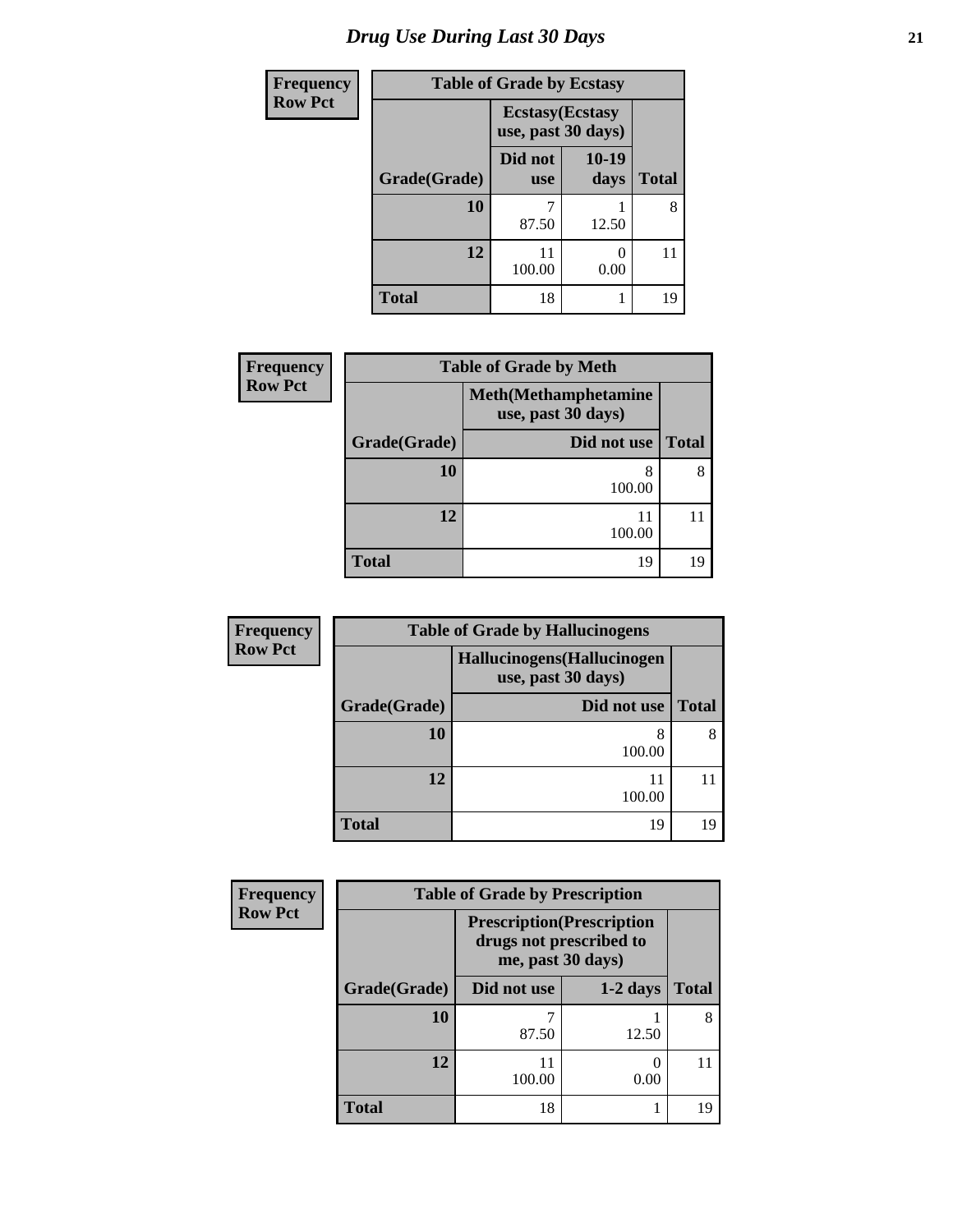| Frequency      | <b>Table of Alcoholease by Grade</b>              |                         |            |              |
|----------------|---------------------------------------------------|-------------------------|------------|--------------|
| <b>Col Pct</b> | <b>Alcoholease</b> (It is<br>easy to get alcohol) | Grade(Grade)<br>10      | 12         | <b>Total</b> |
|                | <b>Strongly Agree</b>                             | $\mathfrak{D}$<br>25.00 | 4<br>36.36 | 6            |
|                | <b>Somewhat Agree</b>                             | $\mathfrak{D}$<br>25.00 | 4<br>36.36 | 6            |
|                | <b>Somewhat Disagree</b>                          | 3<br>37.50              | 3<br>27.27 | 6            |
|                | <b>Strongly Disagree</b>                          | 12.50                   | 0.00       |              |
|                | <b>Total</b>                                      | 8                       | 11         | 19           |

| Frequency      | <b>Table of Cigarettesease by Grade</b>     |                         |            |              |
|----------------|---------------------------------------------|-------------------------|------------|--------------|
| <b>Col Pct</b> | Cigarettesease(It is<br>easy to get smoking | Grade(Grade)            |            |              |
|                | tobacco)                                    | 10                      | 12         | <b>Total</b> |
|                | <b>Strongly Agree</b>                       | 3<br>37.50              | 63.64      | 10           |
|                | <b>Somewhat Agree</b>                       | 3<br>37.50              | 3<br>27.27 | 6            |
|                | <b>Somewhat Disagree</b>                    | $\mathfrak{D}$<br>25.00 | 9.09       | 3            |
|                | <b>Total</b>                                | 8                       | 11         | 19           |

| Frequency      | <b>Table of Smokelessease by Grade</b>                         |                         |                                |              |
|----------------|----------------------------------------------------------------|-------------------------|--------------------------------|--------------|
| <b>Col Pct</b> | <b>Smokelessease</b> (It is<br>easy to get chewing<br>tobacco) | Grade(Grade)<br>10      | 12                             | <b>Total</b> |
|                | <b>Strongly Agree</b>                                          | $\mathfrak{D}$<br>25.00 | 3<br>27.27                     | 5            |
|                | <b>Somewhat Agree</b>                                          | 4<br>50.00              | 6<br>54.55                     | 10           |
|                | <b>Somewhat Disagree</b>                                       | 12.50                   | $\mathcal{D}_{\cdot}$<br>18.18 | 3            |
|                | <b>Strongly Disagree</b>                                       | 12.50                   | 0<br>0.00                      |              |
|                | <b>Total</b>                                                   | 8                       | 11                             | 19           |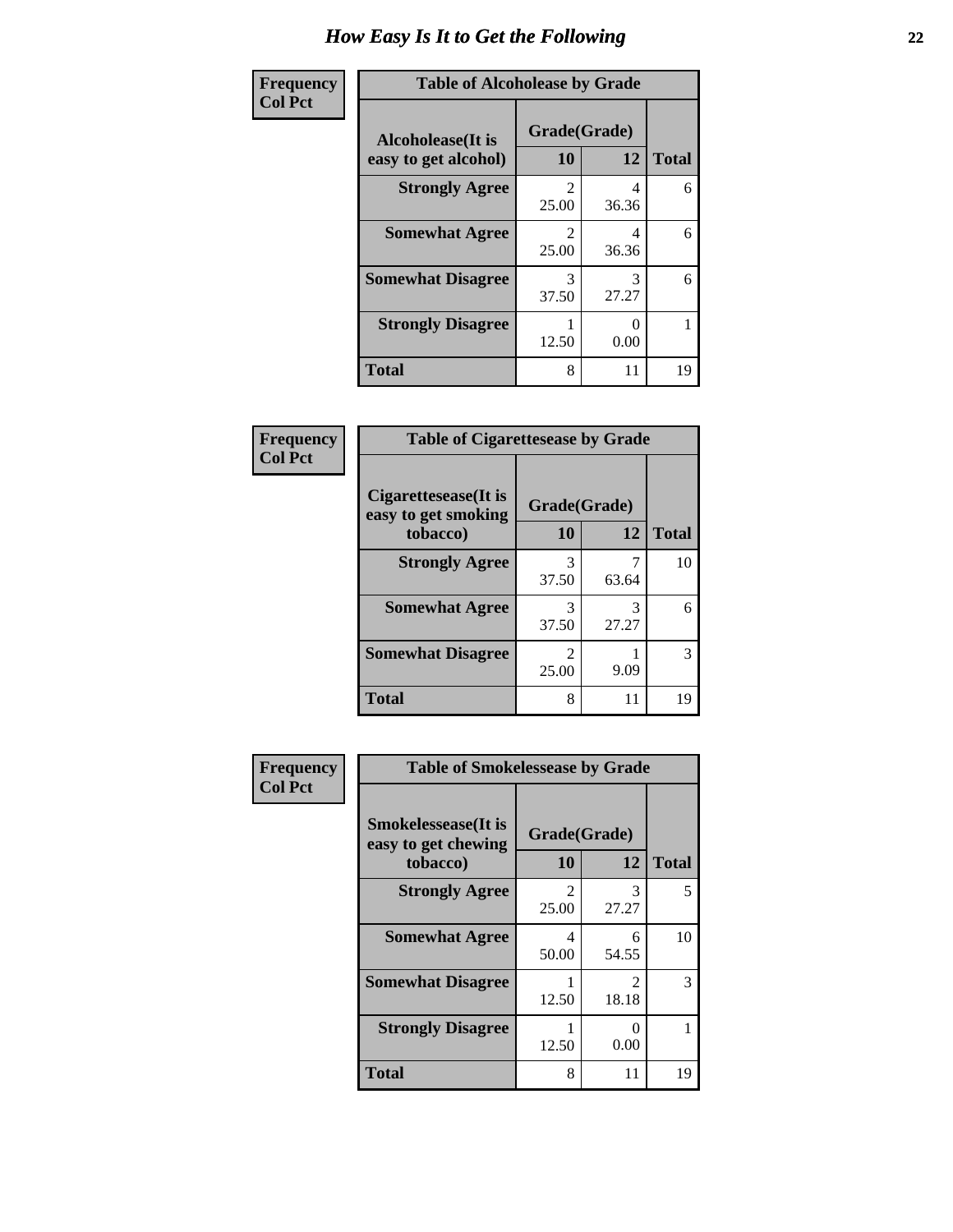| Frequency      | <b>Table of Marijuanaease by Grade</b>           |                                      |            |              |
|----------------|--------------------------------------------------|--------------------------------------|------------|--------------|
| <b>Col Pct</b> | Marijuanaease(It is<br>easy to get<br>marijuana) | Grade(Grade)<br>10                   | 12         | <b>Total</b> |
|                | <b>Strongly Agree</b>                            | 6<br>75.00                           | 3<br>27.27 | 9            |
|                | <b>Somewhat Agree</b>                            | 0<br>0.00                            | 4<br>36.36 | 4            |
|                | <b>Somewhat Disagree</b>                         | $\mathbf{\Omega}$<br>0.00            | 3<br>27.27 | 3            |
|                | <b>Strongly Disagree</b>                         | $\mathcal{D}_{\mathcal{L}}$<br>25.00 | 9.09       | 3            |
|                | <b>Total</b>                                     | 8                                    | 11         | 19           |

#### **Frequency Col Pct**

| <b>Table of Cocaineease by Grade</b>              |                         |            |               |  |
|---------------------------------------------------|-------------------------|------------|---------------|--|
| <b>Cocaineease</b> (It is<br>easy to get cocaine) | Grade(Grade)<br>10      | 12         | <b>Total</b>  |  |
| <b>Strongly Agree</b>                             | $\mathfrak{D}$<br>25.00 | 9.09       | 3             |  |
| <b>Somewhat Agree</b>                             | 12.50                   | 9.09       | $\mathcal{L}$ |  |
| <b>Somewhat Disagree</b>                          | 3<br>37.50              | 6<br>54.55 | 9             |  |
| <b>Strongly Disagree</b>                          | 2<br>25.00              | 3<br>27.27 | 5             |  |
| <b>Total</b>                                      | 8                       | 11         | 19            |  |

| Frequency      | <b>Table of Inhalantsease by Grade</b>                   |                           |                         |              |
|----------------|----------------------------------------------------------|---------------------------|-------------------------|--------------|
| <b>Col Pct</b> | <b>Inhalantsease</b> (It is<br>easy to get<br>inhalants) | Grade(Grade)<br><b>10</b> | 12                      | <b>Total</b> |
|                | <b>Strongly Agree</b>                                    | 3<br>37.50                | 5<br>45.45              | 8            |
|                | <b>Somewhat Agree</b>                                    | 3<br>37.50                | $\mathfrak{D}$<br>18.18 | 5            |
|                | <b>Somewhat Disagree</b>                                 | 12.50                     | 2<br>18.18              | 3            |
|                | <b>Strongly Disagree</b>                                 | 12.50                     | 2<br>18.18              | 3            |
|                | <b>Total</b>                                             | 8                         | 11                      | 19           |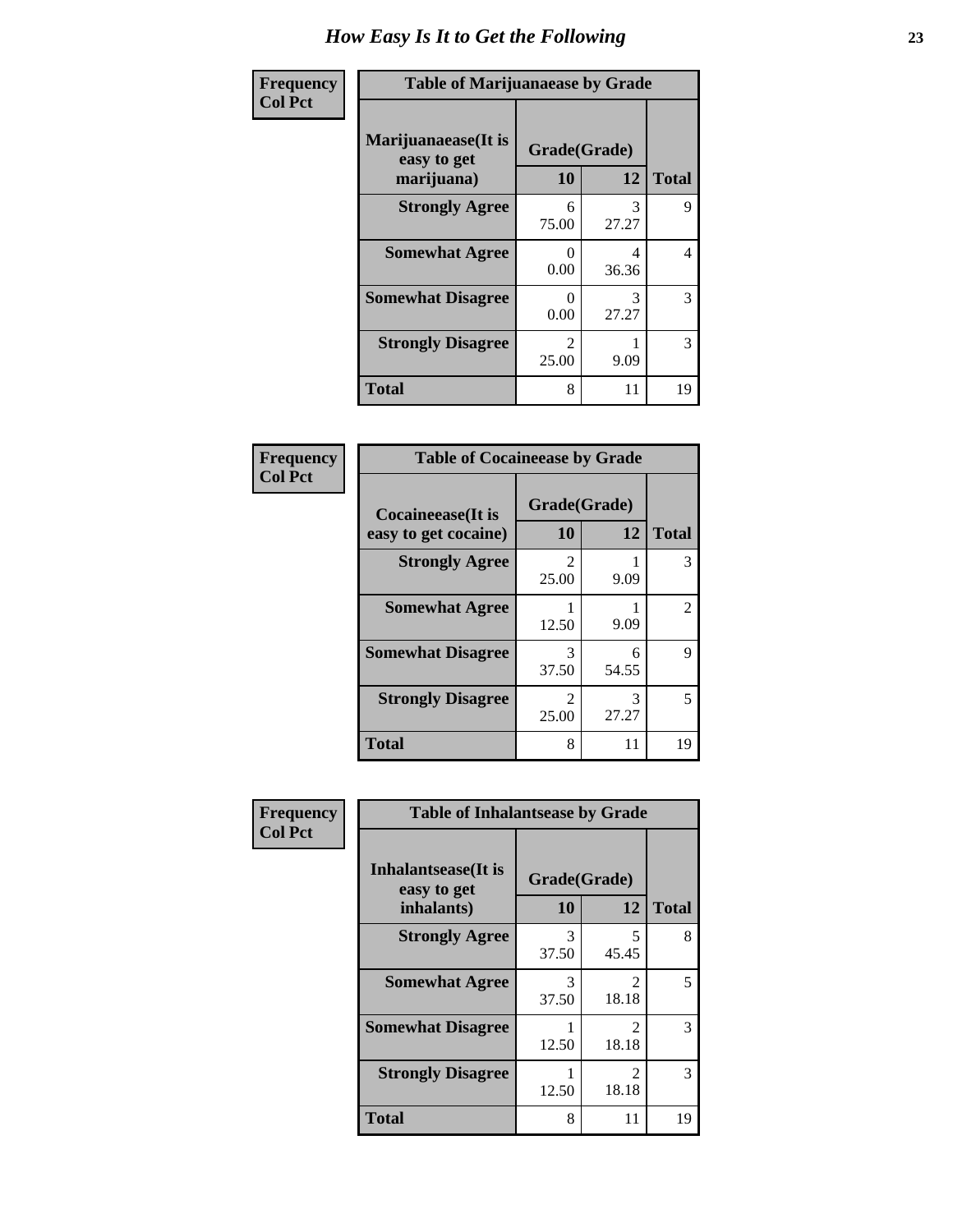| Frequency      | <b>Table of Steroidsease by Grade</b>               |                    |            |                |
|----------------|-----------------------------------------------------|--------------------|------------|----------------|
| <b>Col Pct</b> | <b>Steroidsease</b> (It is<br>easy to get steroids) | Grade(Grade)<br>10 | 12         | <b>Total</b>   |
|                | <b>Somewhat Agree</b>                               | 12.50              | 9.09       | $\overline{2}$ |
|                | <b>Somewhat Disagree</b>                            | 4<br>50.00         | 63.64      | 11             |
|                | <b>Strongly Disagree</b>                            | 3<br>37.50         | 3<br>27.27 | 6              |
|                | <b>Total</b>                                        | 8                  | 11         | 19             |

| Frequency      | <b>Table of Ecstasyease by Grade</b>              |                         |                        |              |  |  |  |
|----------------|---------------------------------------------------|-------------------------|------------------------|--------------|--|--|--|
| <b>Col Pct</b> | <b>Ecstasyease</b> (It is<br>easy to get ecstasy) |                         | Grade(Grade)<br>12     | <b>Total</b> |  |  |  |
|                | <b>Strongly Agree</b>                             | 12.50                   | $\mathcal{L}$<br>18.18 | 3            |  |  |  |
|                | <b>Somewhat Agree</b>                             | $\mathfrak{D}$<br>25.00 | 2<br>18.18             | 4            |  |  |  |
|                | <b>Somewhat Disagree</b>                          | 3<br>37.50              | 3<br>27.27             | 6            |  |  |  |
|                | <b>Strongly Disagree</b>                          | 2<br>25.00              | 4<br>36.36             | 6            |  |  |  |
|                | <b>Total</b>                                      | 8                       | 11                     | 19           |  |  |  |

| Frequency      | <b>Table of Methease by Grade</b>                          |                         |                                      |              |
|----------------|------------------------------------------------------------|-------------------------|--------------------------------------|--------------|
| <b>Col Pct</b> | <b>Methease</b> (It is easy<br>to get<br>methamphetamines) | Grade(Grade)<br>10      | 12                                   | <b>Total</b> |
|                | <b>Strongly Agree</b>                                      | 0<br>0.00               | 9.09                                 |              |
|                | <b>Somewhat Agree</b>                                      | 12.50                   | 3<br>27.27                           | 4            |
|                | <b>Somewhat Disagree</b>                                   | 5<br>62.50              | $\mathcal{D}_{\mathcal{L}}$<br>18.18 | 7            |
|                | <b>Strongly Disagree</b>                                   | $\mathfrak{D}$<br>25.00 | 5<br>45.45                           | 7            |
|                | <b>Total</b>                                               | 8                       | 11                                   | 19           |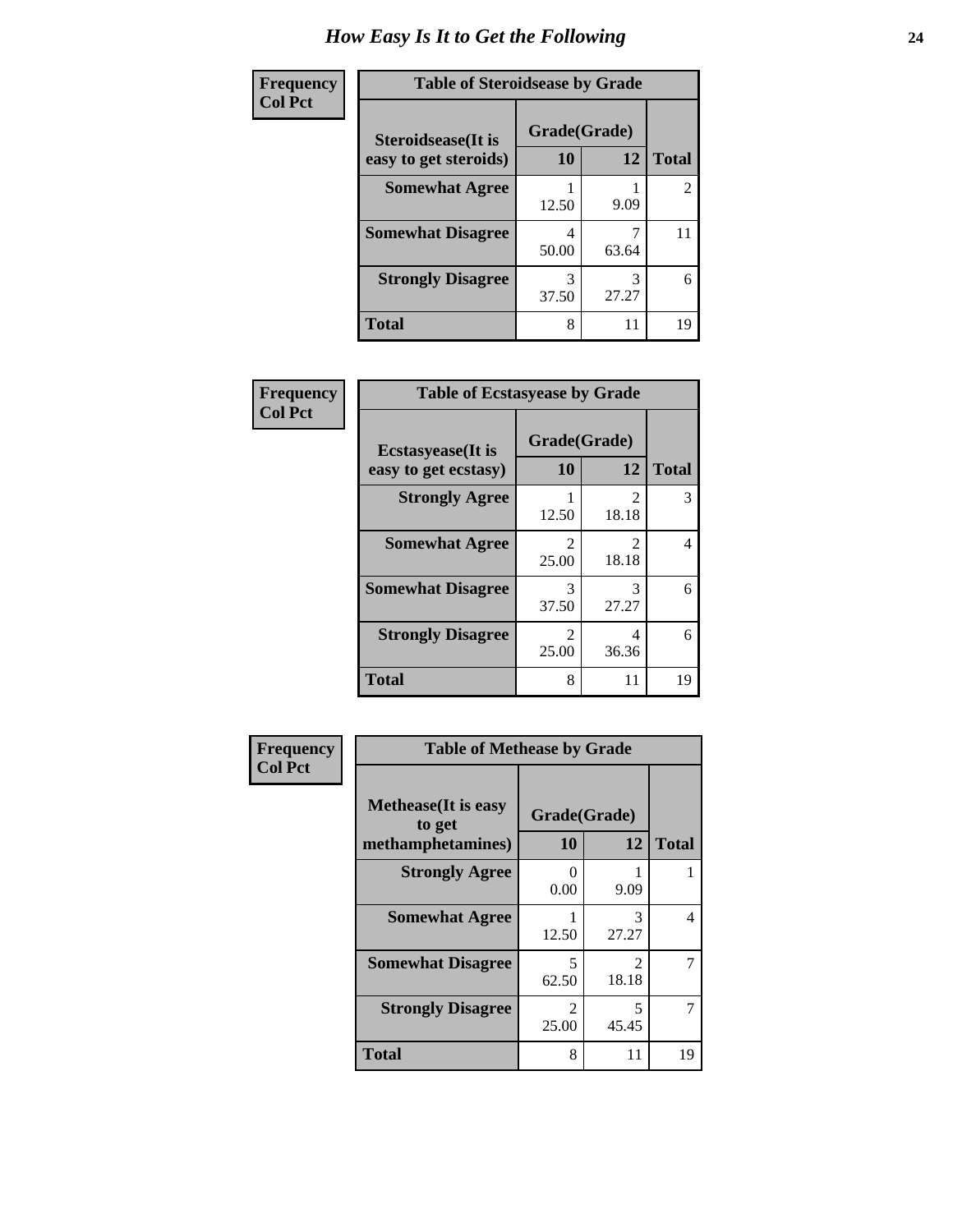| Frequency      | <b>Table of Hallucinogensease by Grade</b>               |                                   |                    |                |  |  |
|----------------|----------------------------------------------------------|-----------------------------------|--------------------|----------------|--|--|
| <b>Col Pct</b> | Hallucinogensease(It<br>is easy to get<br>hallucinogens) | 10                                | Grade(Grade)<br>12 | <b>Total</b>   |  |  |
|                | <b>Strongly Agree</b>                                    | 12.50                             | 9.09               | $\overline{2}$ |  |  |
|                | <b>Somewhat Agree</b>                                    | 0<br>0.00                         | っ<br>18.18         | $\overline{2}$ |  |  |
|                | <b>Somewhat Disagree</b>                                 | $\overline{\phantom{0}}$<br>62.50 | 2<br>18.18         | 7              |  |  |
|                | <b>Strongly Disagree</b>                                 | $\mathfrak{D}$<br>25.00           | 6<br>54.55         | 8              |  |  |
|                | <b>Total</b>                                             | 8                                 | 11                 | 19             |  |  |

#### **Frequency Col Pct**

| <b>Table of Prescriptionease by Grade</b>                                                |              |                         |              |  |  |  |  |
|------------------------------------------------------------------------------------------|--------------|-------------------------|--------------|--|--|--|--|
| <b>Prescriptionease</b> (It<br>is easy to get<br>prescription drugs<br>not prescribed to | Grade(Grade) |                         |              |  |  |  |  |
| me)                                                                                      | 10           | 12                      | <b>Total</b> |  |  |  |  |
| <b>Strongly Agree</b>                                                                    | 3<br>37.50   | 5<br>45.45              | 8            |  |  |  |  |
| <b>Somewhat Agree</b>                                                                    | 3<br>37.50   | $\mathfrak{D}$<br>18.18 | 5            |  |  |  |  |
| <b>Somewhat Disagree</b>                                                                 | 12.50        | $\mathfrak{D}$<br>18.18 | 3            |  |  |  |  |
| <b>Strongly Disagree</b>                                                                 | 12.50        | $\mathcal{L}$<br>18.18  | 3            |  |  |  |  |
| <b>Total</b>                                                                             | 8            | 11                      | 19           |  |  |  |  |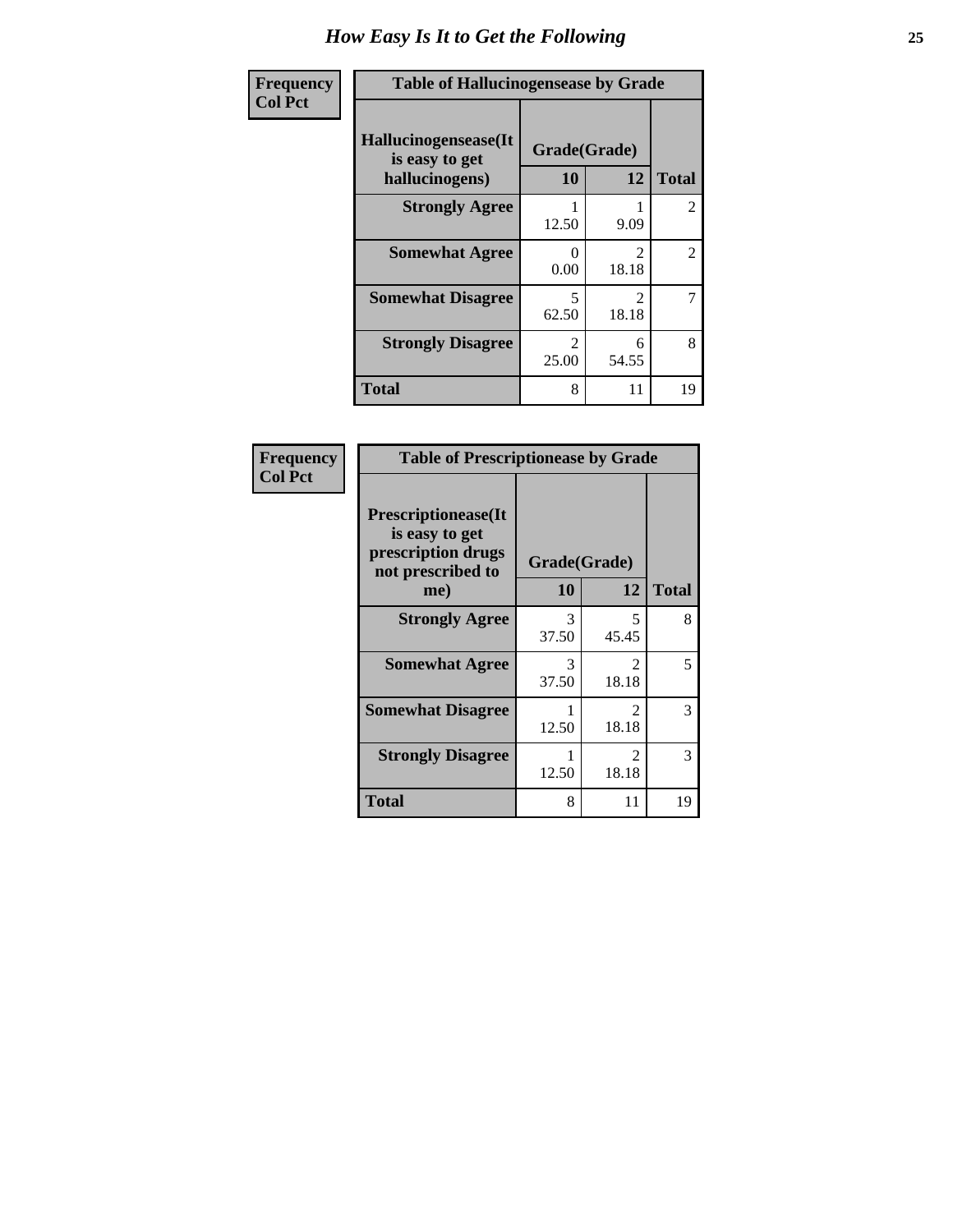#### *Age at Onset of Use* **26** *Results for "Age at Onset of Use" questions exclude students who said they did not use that substance*

| <b>Frequency</b> |              | <b>Table of Grade by Alcoholinit</b>                |                              |           |                  |                  |                         |              |
|------------------|--------------|-----------------------------------------------------|------------------------------|-----------|------------------|------------------|-------------------------|--------------|
| <b>Row Pct</b>   |              | Alcoholinit (I started using alcohol<br>when I was) |                              |           |                  |                  |                         |              |
|                  | Grade(Grade) | 9                                                   | 10                           | 12        | 14               | 15               | <b>16</b>               | <b>Total</b> |
|                  | 10           | 16.67                                               | $\Omega$<br>0.00             | 16.67     | $\Omega$<br>0.00 | $\theta$<br>0.00 | 4<br>66.67              | 6            |
|                  | 12           | $\theta$<br>0.00                                    | 2<br>33.33                   | 0<br>0.00 | 16.67            | 16.67            | $\mathfrak{D}$<br>33.33 | 6            |
|                  | <b>Total</b> | 1                                                   | 2                            |           | 1                |                  | 6                       | 12           |
|                  |              |                                                     | <b>Frequency Missing = 7</b> |           |                  |                  |                         |              |

| <b>Frequency</b> | <b>Table of Grade by Cigarettesinit</b><br><b>Cigarettesinit(I started smoking tobacco</b><br>when I was) |       |       |       |                               |                  |       |                         |              |
|------------------|-----------------------------------------------------------------------------------------------------------|-------|-------|-------|-------------------------------|------------------|-------|-------------------------|--------------|
| <b>Row Pct</b>   |                                                                                                           |       |       |       |                               |                  |       |                         |              |
|                  | Grade(Grade)                                                                                              | 9     | 10    | 12    | 13                            | 14               | 15    | <b>16</b>               | <b>Total</b> |
|                  | 10                                                                                                        | 20.00 | 0.00  | 0.00  | 20.00                         | $\theta$<br>0.00 | 20.00 | $\mathfrak{D}$<br>40.00 |              |
|                  | 12                                                                                                        | 0.00  | 25.00 | 25.00 | 0<br>0.00                     | 25.00            | 25.00 | 0.00                    | 4            |
|                  | <b>Total</b>                                                                                              |       |       |       |                               |                  | 2     | $\overline{2}$          | $\mathbf Q$  |
|                  |                                                                                                           |       |       |       | <b>Frequency Missing = 10</b> |                  |       |                         |              |

| Frequency      | <b>Table of Grade by Smokelessinit</b> |                                            |                                                              |           |                |
|----------------|----------------------------------------|--------------------------------------------|--------------------------------------------------------------|-----------|----------------|
| <b>Row Pct</b> |                                        |                                            | Smokelessinit(I<br>started chewing<br>tobacco when I<br>was) |           |                |
|                | Grade(Grade)                           | 13                                         | 14                                                           | 16        | <b>Total</b>   |
|                | 10                                     | 0<br>0.00                                  | 50.00                                                        | 50.00     | $\overline{2}$ |
|                | 12                                     | $\mathfrak{D}$<br>100.00                   | 0<br>0.00                                                    | 0<br>0.00 | $\overline{2}$ |
|                | <b>Total</b>                           | $\overline{c}$                             |                                                              |           | 4              |
|                |                                        | <b>Frequency Missing <math>= 15</math></b> |                                                              |           |                |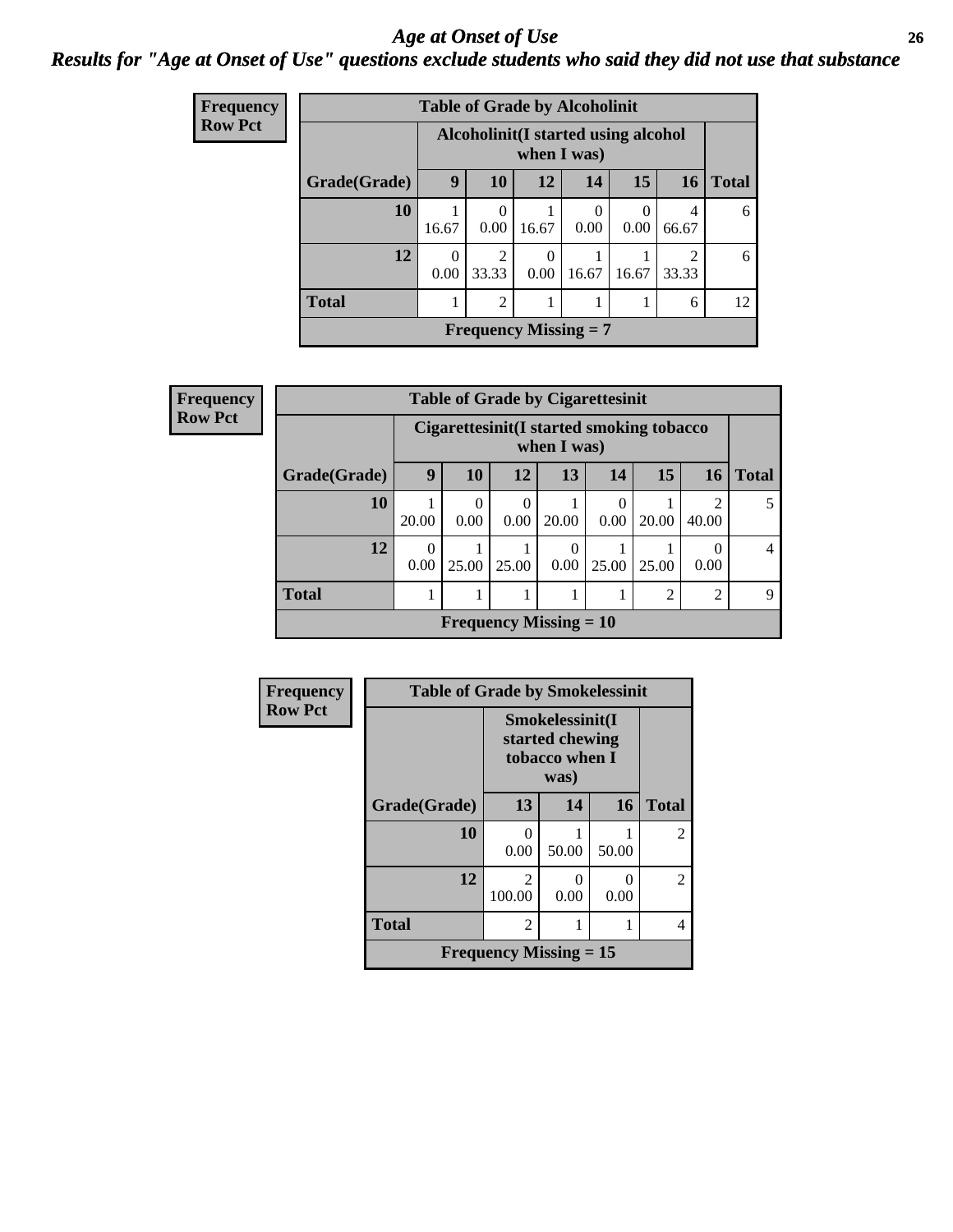#### *Age at Onset of Use* **27**

*Results for "Age at Onset of Use" questions exclude students who said they did not use that substance*

| Frequency      |              | <b>Table of Grade by Marijuanainit</b><br>Marijuanainit (I started using<br>marijuana when I was) |                  |                               |                |                |           |              |
|----------------|--------------|---------------------------------------------------------------------------------------------------|------------------|-------------------------------|----------------|----------------|-----------|--------------|
| <b>Row Pct</b> |              |                                                                                                   |                  |                               |                |                |           |              |
|                | Grade(Grade) | <b>10</b>                                                                                         | 13               | 14                            | 15             | <b>16</b>      | <b>17</b> | <b>Total</b> |
|                | 10           | 2<br>50.00                                                                                        | 25.00            | 0.00                          | 25.00          | 0.00           | 0.00      | 4            |
|                | 12           | $\theta$<br>0.00                                                                                  | $\theta$<br>0.00 | 20.00                         | 20.00          | 40.00          | 20.00     | 5            |
|                | <b>Total</b> | $\overline{c}$                                                                                    |                  |                               | $\mathfrak{D}$ | $\overline{2}$ |           | 9            |
|                |              |                                                                                                   |                  | <b>Frequency Missing = 10</b> |                |                |           |              |

| <b>Frequency</b> | <b>Table of Grade by Cocaineinit</b> |                                                          |              |  |  |  |
|------------------|--------------------------------------|----------------------------------------------------------|--------------|--|--|--|
| <b>Row Pct</b>   |                                      | Cocaineinit(I<br>started using<br>cocaine<br>when I was) |              |  |  |  |
|                  | Grade(Grade)                         | 14                                                       | <b>Total</b> |  |  |  |
|                  | 10                                   | 100.00                                                   |              |  |  |  |
|                  | 12                                   |                                                          | 0            |  |  |  |
|                  | <b>Total</b>                         |                                                          |              |  |  |  |
|                  |                                      | <b>Frequency Missing = 18</b>                            |              |  |  |  |

| Frequency      | <b>Table of Grade by Inhalantsinit</b> |                                                              |                           |              |  |
|----------------|----------------------------------------|--------------------------------------------------------------|---------------------------|--------------|--|
| <b>Row Pct</b> |                                        | Inhalantsinit(I<br>started using<br>inhalants when<br>I was) |                           |              |  |
|                | Grade(Grade)                           | 14                                                           | 15                        | <b>Total</b> |  |
|                | 10                                     | 0<br>0.00                                                    | 100.00                    |              |  |
|                | 12                                     | 100.00                                                       | $\mathbf{\Omega}$<br>0.00 |              |  |
|                | <b>Total</b>                           |                                                              |                           | 2            |  |
|                |                                        | <b>Frequency Missing = 17</b>                                |                           |              |  |

*For Grade \* Steroidsinit all data are missing since all the levels of variable Steroidsinit are missing.*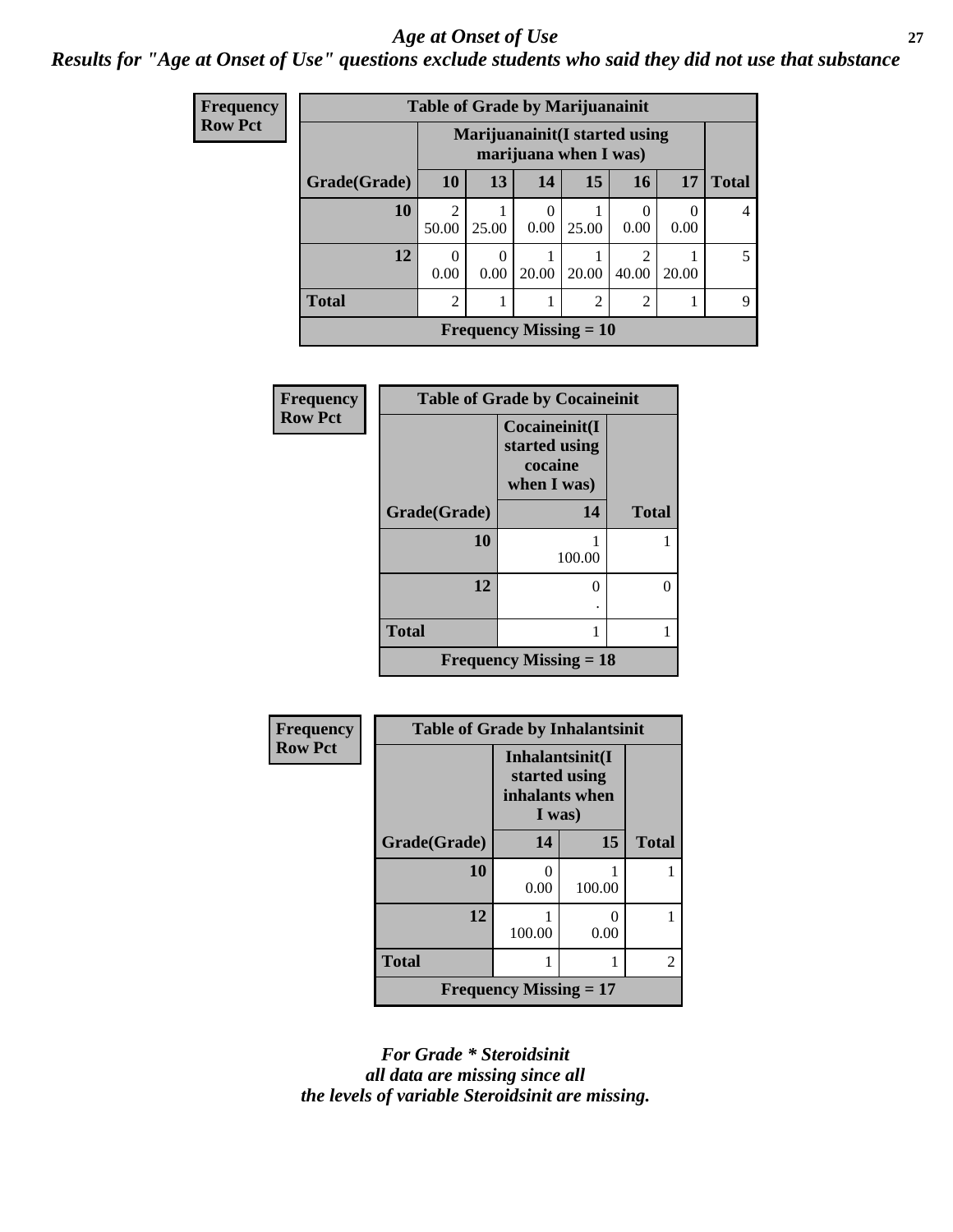#### *Age at Onset of Use* **28**

*Results for "Age at Onset of Use" questions exclude students who said they did not use that substance*

| Frequency      | <b>Table of Grade by Ecstasyinit</b> |                                                             |              |  |  |  |
|----------------|--------------------------------------|-------------------------------------------------------------|--------------|--|--|--|
| <b>Row Pct</b> |                                      | Ecstasyinit(I<br>started<br>using<br>ecstasy<br>when I was) |              |  |  |  |
|                | Grade(Grade)                         | 14                                                          | <b>Total</b> |  |  |  |
|                | 10                                   | 100.00                                                      |              |  |  |  |
|                | 12                                   | 0                                                           | 0            |  |  |  |
|                | <b>Total</b>                         | 1                                                           |              |  |  |  |
|                |                                      | <b>Frequency Missing <math>= 18</math></b>                  |              |  |  |  |

#### *For Grade \* Methinit all data are missing since all the levels of variable Methinit are missing.*

*For Grade \* Hallucinogensinit all data are missing since all the levels of variable Hallucinogensinit are missing.*

| Frequency      | <b>Table of Grade by Prescriptioninit</b>  |                                                 |                                               |           |              |  |  |
|----------------|--------------------------------------------|-------------------------------------------------|-----------------------------------------------|-----------|--------------|--|--|
| <b>Row Pct</b> |                                            | prescription drugs not<br>prescribed to me when | Prescriptioninit(I<br>started using<br>I was) |           |              |  |  |
|                | Grade(Grade)                               | 8 or<br>  younger                               | 13                                            | 17        | <b>Total</b> |  |  |
|                | 10                                         | 100.00                                          | $\Omega$<br>0.00                              | ∩<br>0.00 |              |  |  |
|                | 12                                         | 0<br>0.00                                       | $\mathcal{D}_{\mathcal{A}}$<br>66.67          | 33.33     | 3            |  |  |
|                | <b>Total</b>                               |                                                 | $\overline{2}$                                |           | 4            |  |  |
|                | <b>Frequency Missing <math>= 15</math></b> |                                                 |                                               |           |              |  |  |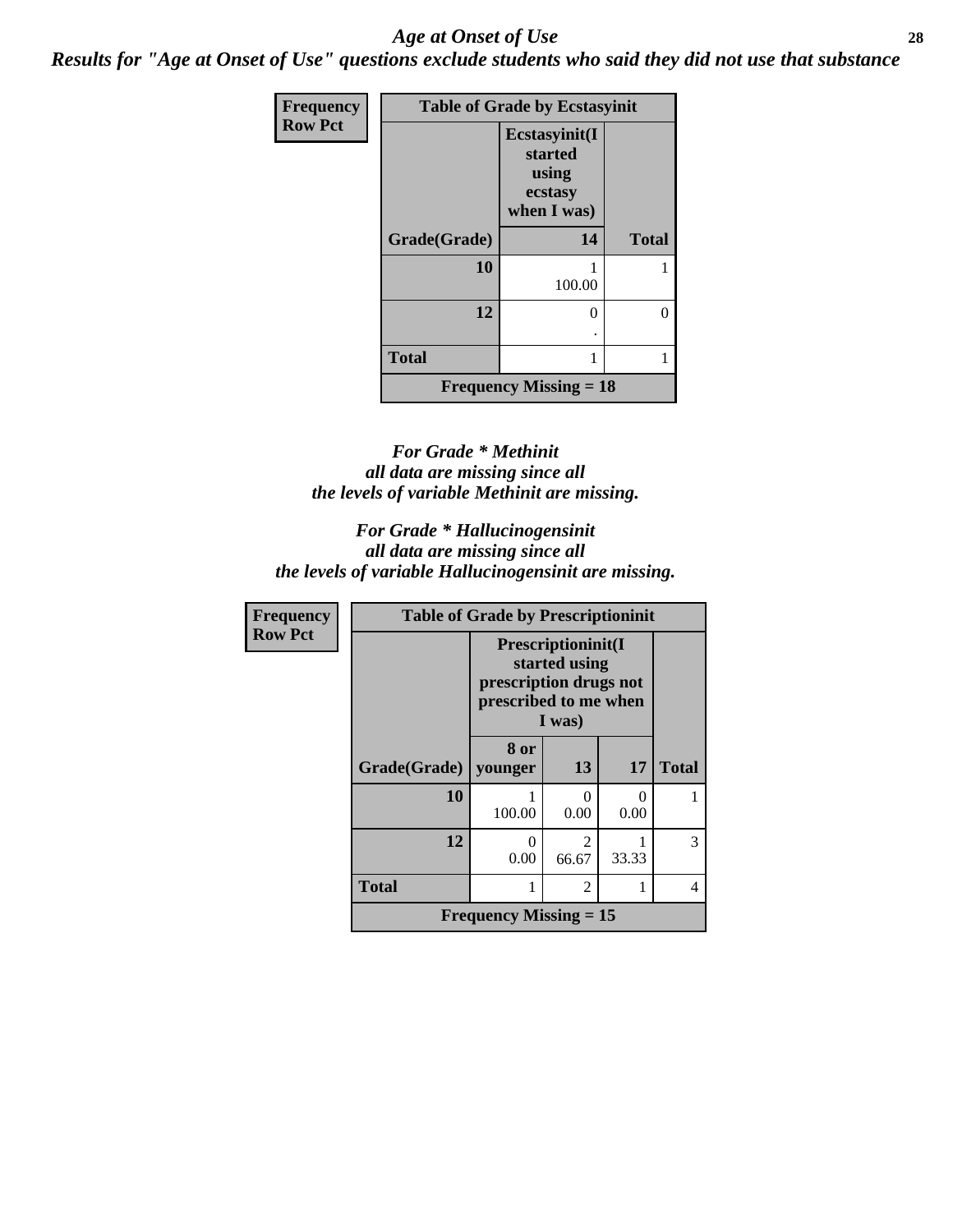| Frequency      | <b>Table of Alcoholharm by Grade</b>          |                         |            |              |
|----------------|-----------------------------------------------|-------------------------|------------|--------------|
| <b>Col Pct</b> | Alcoholharm(I<br>think alcohol is<br>harmful) | Grade(Grade)<br>10      | 12         | <b>Total</b> |
|                | <b>Strongly Agree</b>                         | 4<br>50.00              | 5<br>45.45 | 9            |
|                | <b>Somewhat Agree</b>                         | 2<br>25.00              | 5<br>45.45 | 7            |
|                | <b>Somewhat Disagree</b>                      | $\mathfrak{D}$<br>25.00 | 9.09       | 3            |
|                | <b>Total</b>                                  | 8                       | 11         | 19           |

| Frequency      | <b>Table of Cigarettesharm by Grade</b>         |              |             |              |
|----------------|-------------------------------------------------|--------------|-------------|--------------|
| <b>Col Pct</b> | Cigarettesharm(I<br>think smoking<br>tobacco is | Grade(Grade) |             |              |
|                | harmful)                                        | 10           | 12          | <b>Total</b> |
|                | <b>Strongly Agree</b>                           | 6<br>75.00   | 10<br>90.91 | 16           |
|                | <b>Somewhat Agree</b>                           | 2<br>25.00   | 9.09        | 3            |
|                | <b>Total</b>                                    | 8            | 11          | 19           |

| Frequency      | <b>Table of Smokelessharm by Grade</b> |                       |            |                |
|----------------|----------------------------------------|-----------------------|------------|----------------|
| <b>Col Pct</b> | Smokelessharm(I<br>think chewing       | Grade(Grade)          |            |                |
|                | tobacco is harmful)                    | 10                    | 12         | <b>Total</b>   |
|                | <b>Strongly Agree</b>                  | 87.50                 | 9<br>81.82 | 16             |
|                | <b>Somewhat Agree</b>                  | 12.50                 | 9.09       | $\overline{c}$ |
|                | <b>Somewhat Disagree</b>               | $\mathcal{O}$<br>0.00 | 9.09       |                |
|                | Total                                  | 8                     | 11         | 19             |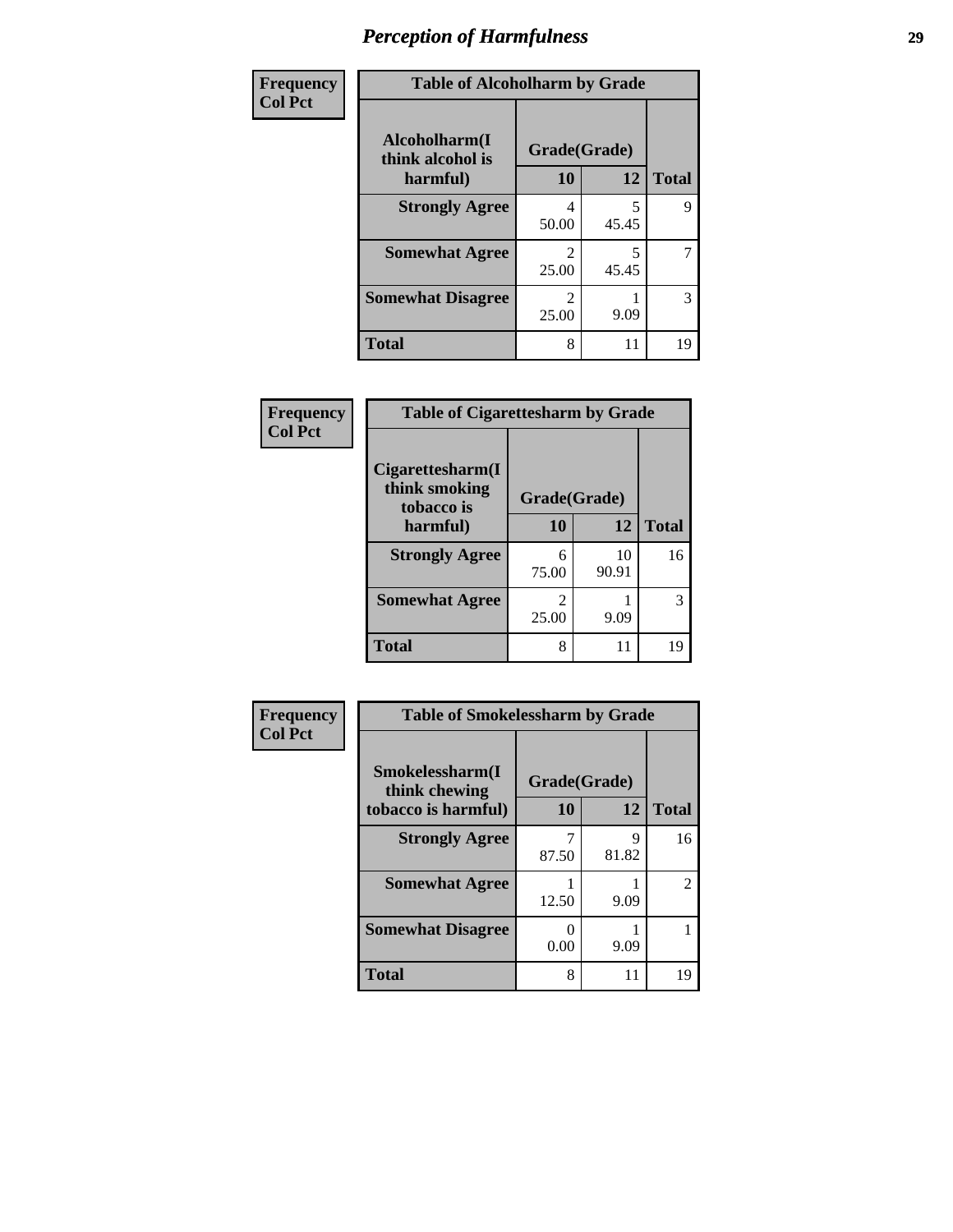| Frequency      | <b>Table of Marijuanaharm by Grade</b>            |                         |                         |              |
|----------------|---------------------------------------------------|-------------------------|-------------------------|--------------|
| <b>Col Pct</b> | Marijuanaharm(I<br>think marijuana is<br>harmful) | Grade(Grade)<br>10      | 12                      | <b>Total</b> |
|                | <b>Strongly Agree</b>                             | 3<br>37.50              | 6<br>54.55              | 9            |
|                | <b>Somewhat Agree</b>                             | $\mathfrak{D}$<br>25.00 | $\mathfrak{D}$<br>18.18 | 4            |
|                | <b>Somewhat Disagree</b>                          | 12.50                   | $\mathfrak{D}$<br>18.18 | 3            |
|                | <b>Strongly Disagree</b>                          | $\mathfrak{D}$<br>25.00 | 9.09                    | 3            |
|                | <b>Total</b>                                      | 8                       | 11                      | 19           |

#### **Frequency Col Pct**

| <b>Table of Cocaineharm by Grade</b> |              |              |              |  |  |
|--------------------------------------|--------------|--------------|--------------|--|--|
| Cocaineharm(I<br>think cocaine is    | Grade(Grade) |              |              |  |  |
| harmful)                             | 10           | 12           | <b>Total</b> |  |  |
| <b>Strongly Agree</b>                | 6<br>75.00   | 11<br>100.00 | 17           |  |  |
| <b>Somewhat Agree</b>                | 12.50        | 0.00         |              |  |  |
| <b>Strongly Disagree</b>             | 12.50        | 0.00         |              |  |  |
| <b>Total</b>                         | 8            | 11           | 19           |  |  |

| <b>Frequency</b><br>Col Pct |
|-----------------------------|

| <b>Table of Inhalantsharm by Grade</b>             |                    |                    |    |  |
|----------------------------------------------------|--------------------|--------------------|----|--|
| Inhalantsharm(I<br>think inhalants<br>are harmful) | Grade(Grade)<br>10 | <b>Total</b>       |    |  |
| <b>Strongly Agree</b>                              | 100.00             | 12<br>11<br>100.00 | 19 |  |
| Total                                              |                    |                    |    |  |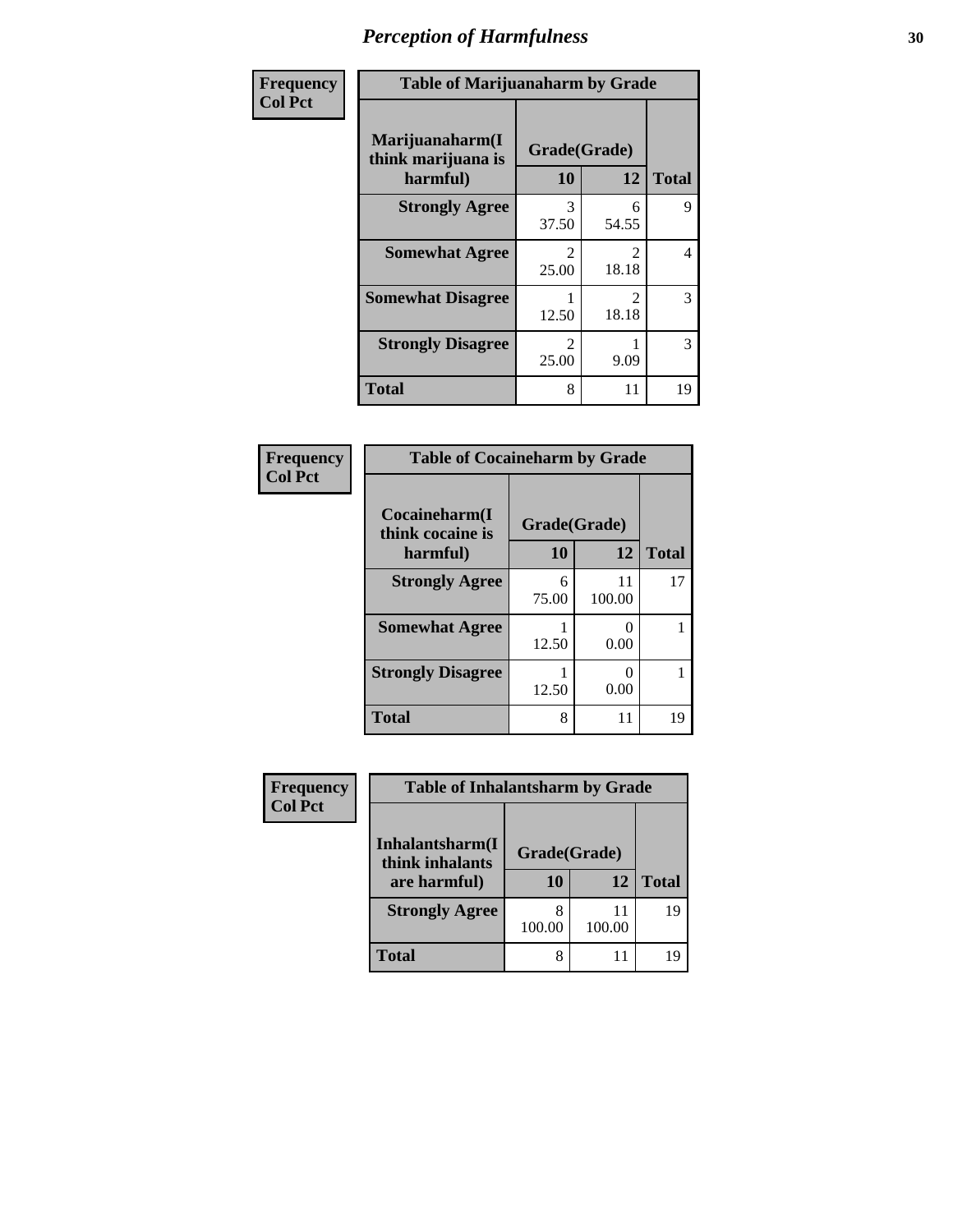| Frequency      | <b>Table of Steroidsharm by Grade</b> |              |             |              |
|----------------|---------------------------------------|--------------|-------------|--------------|
| <b>Col Pct</b> | Steroidsharm(I<br>think steroids      | Grade(Grade) |             |              |
|                | are harmful)                          | 10           | 12          | <b>Total</b> |
|                | <b>Strongly Agree</b>                 | 100.00       | 10<br>90.91 | 18           |
|                | <b>Somewhat Agree</b>                 | 0.00         | 9.09        |              |
|                | Total                                 | 8            | 11          | 19           |

| Frequency      | <b>Table of Ecstasyharm by Grade</b> |                         |        |              |
|----------------|--------------------------------------|-------------------------|--------|--------------|
| <b>Col Pct</b> | Ecstasyharm(I<br>think ecstasy is    | Grade(Grade)            |        |              |
|                | harmful)                             | 10                      | 12     | <b>Total</b> |
|                | <b>Strongly Agree</b>                | 6<br>75.00              | 100.00 | 17           |
|                | <b>Somewhat Disagree</b>             | $\mathfrak{D}$<br>25.00 | 0.00   | 2            |
|                | <b>Total</b>                         | 8                       | 11     | 19           |

| Frequency      | <b>Table of Methharm by Grade</b> |              |        |              |
|----------------|-----------------------------------|--------------|--------|--------------|
| <b>Col Pct</b> | <b>Methharm</b> (I think          |              |        |              |
|                | methamphetamines                  | Grade(Grade) |        |              |
|                | are harmful)                      | 10           | 12     | <b>Total</b> |
|                | <b>Strongly Agree</b>             |              |        | 19           |
|                |                                   | 100.00       | 100.00 |              |
|                | <b>Total</b>                      | 8            |        | 19           |

| Frequency      | <b>Table of Hallucinogensharm by Grade</b> |              |            |              |
|----------------|--------------------------------------------|--------------|------------|--------------|
| <b>Col Pct</b> | Hallucinogensharm(I                        |              |            |              |
|                | think hallucinogens                        | Grade(Grade) |            |              |
|                | are harmful)                               | 10           | 12         | <b>Total</b> |
|                | <b>Strongly Agree</b>                      | 87.50        | Q<br>81.82 | 16           |
|                | <b>Somewhat Agree</b>                      | 0.00         | 9.09       |              |
|                | <b>Somewhat Disagree</b>                   | 12.50        | 0.00       |              |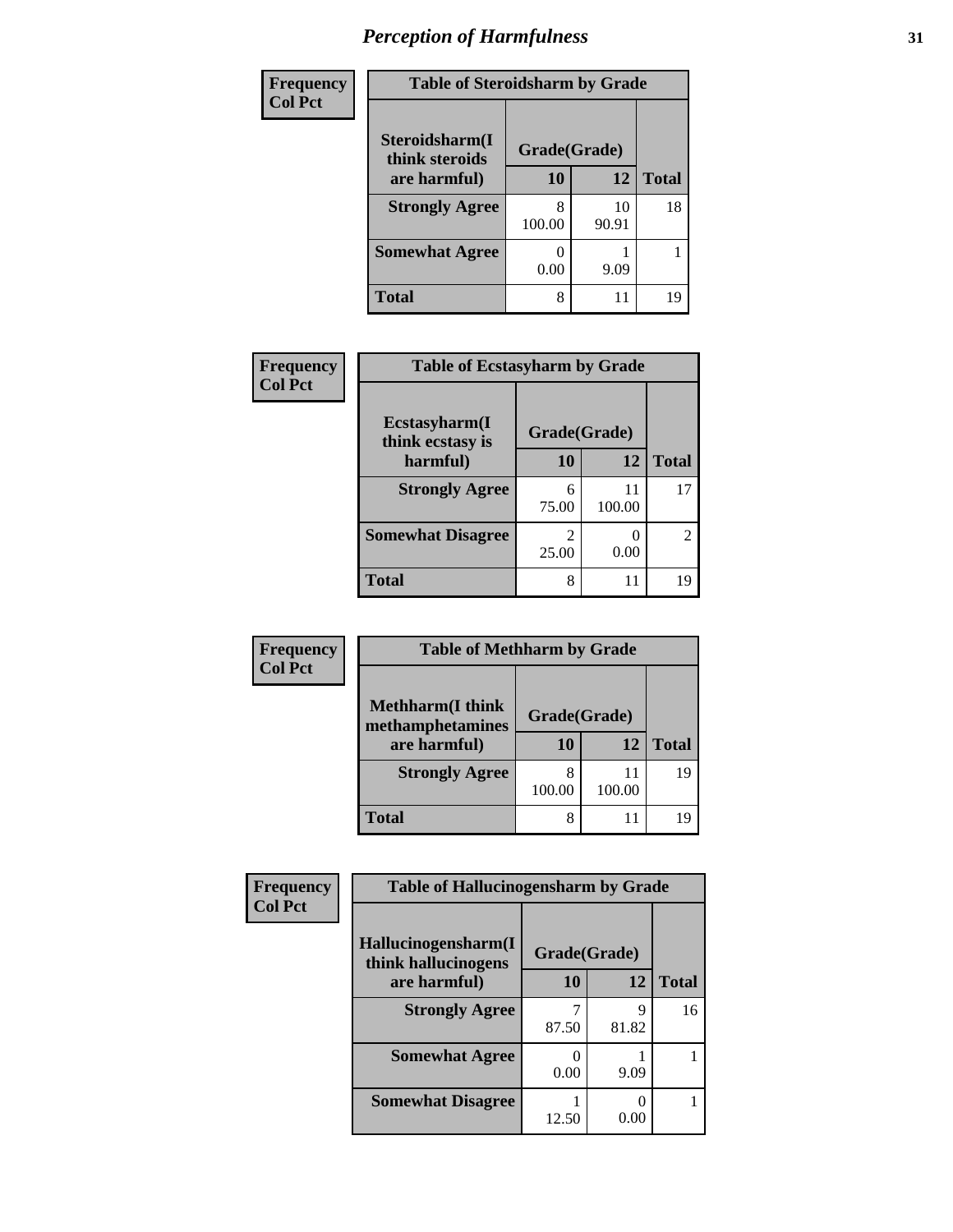| Frequency<br>Col Pct |
|----------------------|
|                      |

| <b>Table of Hallucinogensharm by Grade</b> |              |      |              |  |  |
|--------------------------------------------|--------------|------|--------------|--|--|
| Hallucinogensharm(I<br>think hallucinogens | Grade(Grade) |      |              |  |  |
| are harmful)                               | 10           | 12   | <b>Total</b> |  |  |
| <b>Strongly Disagree</b>                   |              |      |              |  |  |
|                                            | 0.00         | 9.09 |              |  |  |
| <b>Total</b>                               | 8            | 11   | 19           |  |  |

| Frequency      | <b>Table of Prescriptionharm by Grade</b>                                         |                         |                         |              |
|----------------|-----------------------------------------------------------------------------------|-------------------------|-------------------------|--------------|
| <b>Col Pct</b> | <b>Prescriptionharm(I)</b><br>think prescription<br>drugs not<br>prescribed to me | Grade(Grade)            |                         |              |
|                | are harmful)                                                                      | 10                      | 12                      | <b>Total</b> |
|                | <b>Strongly Agree</b>                                                             | 5<br>62.50              | 8<br>72.73              | 13           |
|                | <b>Somewhat Agree</b>                                                             | $\mathfrak{D}$<br>25.00 | $\mathfrak{D}$<br>18.18 |              |
|                | <b>Somewhat Disagree</b>                                                          | 12.50                   | 9.09                    | 2            |
|                | <b>Total</b>                                                                      | 8                       | 11                      | 19           |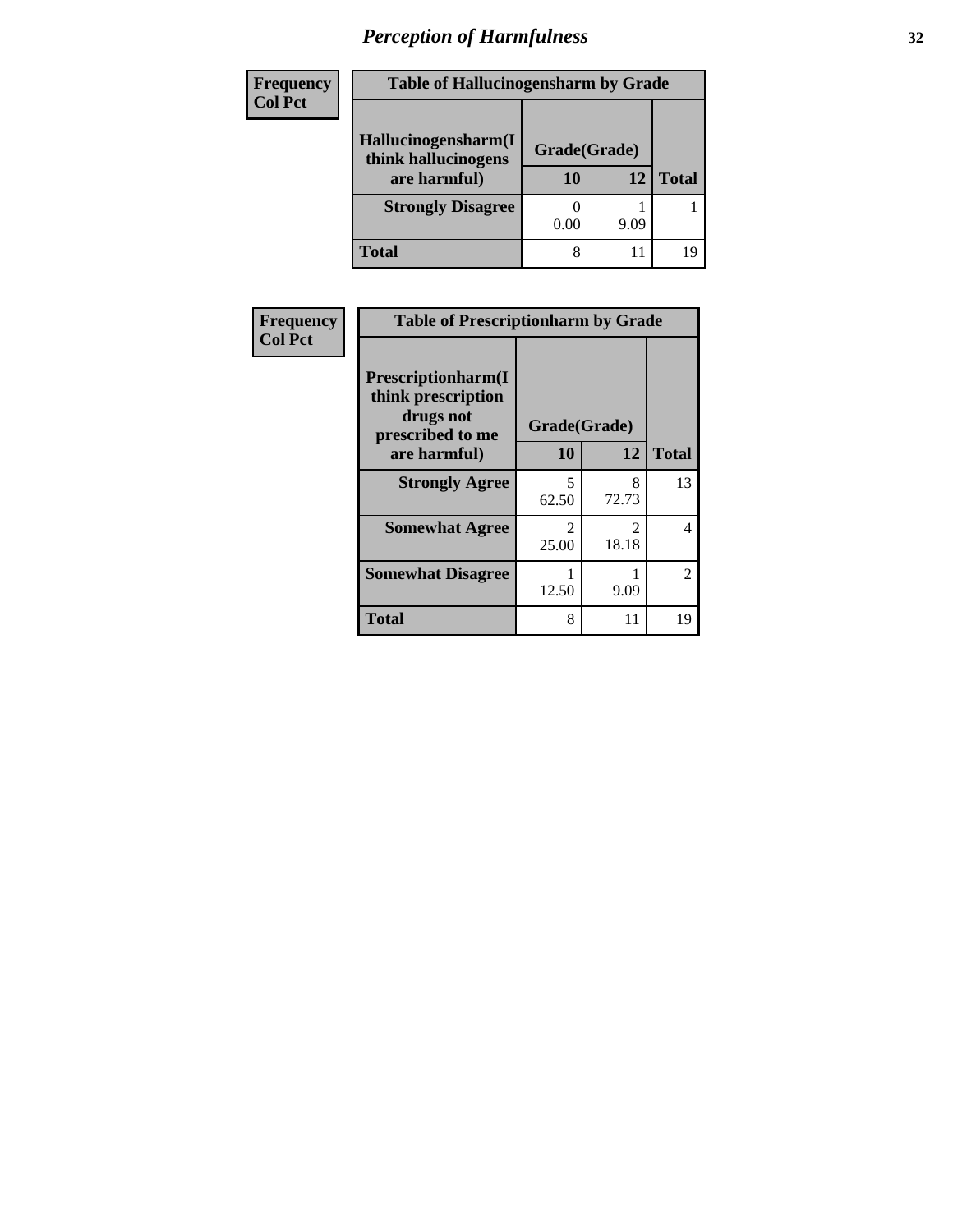### *Disapproval by Adults* **33**

| Frequency      | <b>Table of Alcoholadult by Grade</b>                                 |                    |            |              |  |
|----------------|-----------------------------------------------------------------------|--------------------|------------|--------------|--|
| <b>Col Pct</b> | <b>Alcoholadult</b> (Adults<br>would disapprove if<br>I used alcohol) | Grade(Grade)<br>10 | 12         | <b>Total</b> |  |
|                | <b>Strongly Agree</b>                                                 | 5<br>62.50         | 63.64      | 12           |  |
|                | <b>Somewhat Agree</b>                                                 | 2<br>25.00         | 9.09       | 3            |  |
|                | <b>Somewhat Disagree</b>                                              | O<br>0.00          | 3<br>27.27 | 3            |  |
|                | <b>Strongly Disagree</b>                                              | 1<br>12.50         | 0<br>0.00  |              |  |
|                | <b>Total</b>                                                          | 8                  | 11         | 19           |  |

#### **Frequency Col Pct**

| <b>Table of Tobaccoadult by Grade</b>                                 |                    |            |                |  |  |  |
|-----------------------------------------------------------------------|--------------------|------------|----------------|--|--|--|
| <b>Tobaccoadult</b> (Adults<br>would disapprove if<br>I used tobacco) | Grade(Grade)<br>10 | 12         | <b>Total</b>   |  |  |  |
| <b>Strongly Agree</b>                                                 | 5<br>62.50         | 8<br>72.73 | 13             |  |  |  |
| <b>Somewhat Agree</b>                                                 | 12.50              | 2<br>18.18 | 3              |  |  |  |
| <b>Somewhat Disagree</b>                                              | 12.50              | 0<br>0.00  |                |  |  |  |
| <b>Strongly Disagree</b>                                              | 12.50              | 9.09       | $\mathfrak{D}$ |  |  |  |
| <b>Total</b>                                                          | 8                  | 11         | 19             |  |  |  |

| Frequency      | <b>Table of Marijuanaadult by Grade</b>                           |                         |            |              |
|----------------|-------------------------------------------------------------------|-------------------------|------------|--------------|
| <b>Col Pct</b> | Marijuanaadult(Adults<br>would disapprove if I<br>used marijuana) | Grade(Grade)<br>10      | 12         | <b>Total</b> |
|                | <b>Strongly Agree</b>                                             | 5<br>62.50              | 63.64      | 12           |
|                | <b>Somewhat Agree</b>                                             | 12.50                   | 4<br>36.36 | 5            |
|                | <b>Strongly Disagree</b>                                          | $\mathfrak{D}$<br>25.00 | 0<br>0.00  | 2            |
|                | <b>Total</b>                                                      | 8                       | 11         | 19           |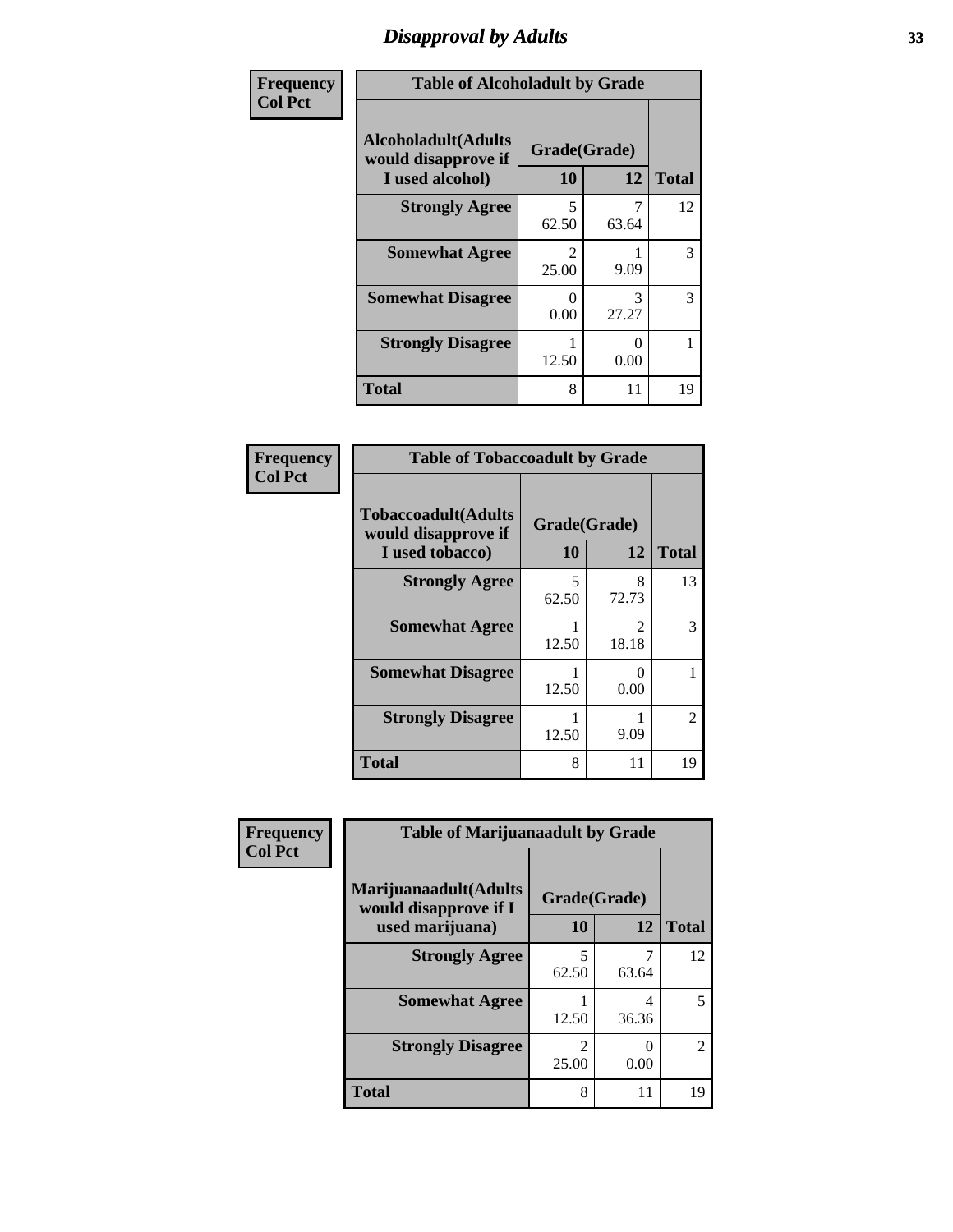### *Disapproval by Adults* **34**

| Frequency      | <b>Table of Otherdrugadult by Grade</b>                                     |                    |                           |                |
|----------------|-----------------------------------------------------------------------------|--------------------|---------------------------|----------------|
| <b>Col Pct</b> | <b>Otherdrugadult</b> (Adults<br>would disapprove if I<br>used other drugs) | Grade(Grade)<br>10 | 12                        | <b>Total</b>   |
|                | <b>Strongly Agree</b>                                                       | 62.50              | 11<br>100.00              | 16             |
|                | <b>Somewhat Agree</b>                                                       | 12.50              | $\mathbf{\Omega}$<br>0.00 |                |
|                | <b>Strongly Disagree</b>                                                    | っ<br>25.00         | 0<br>0.00                 | $\overline{2}$ |
|                | <b>Total</b>                                                                | 8                  | 11                        | 19             |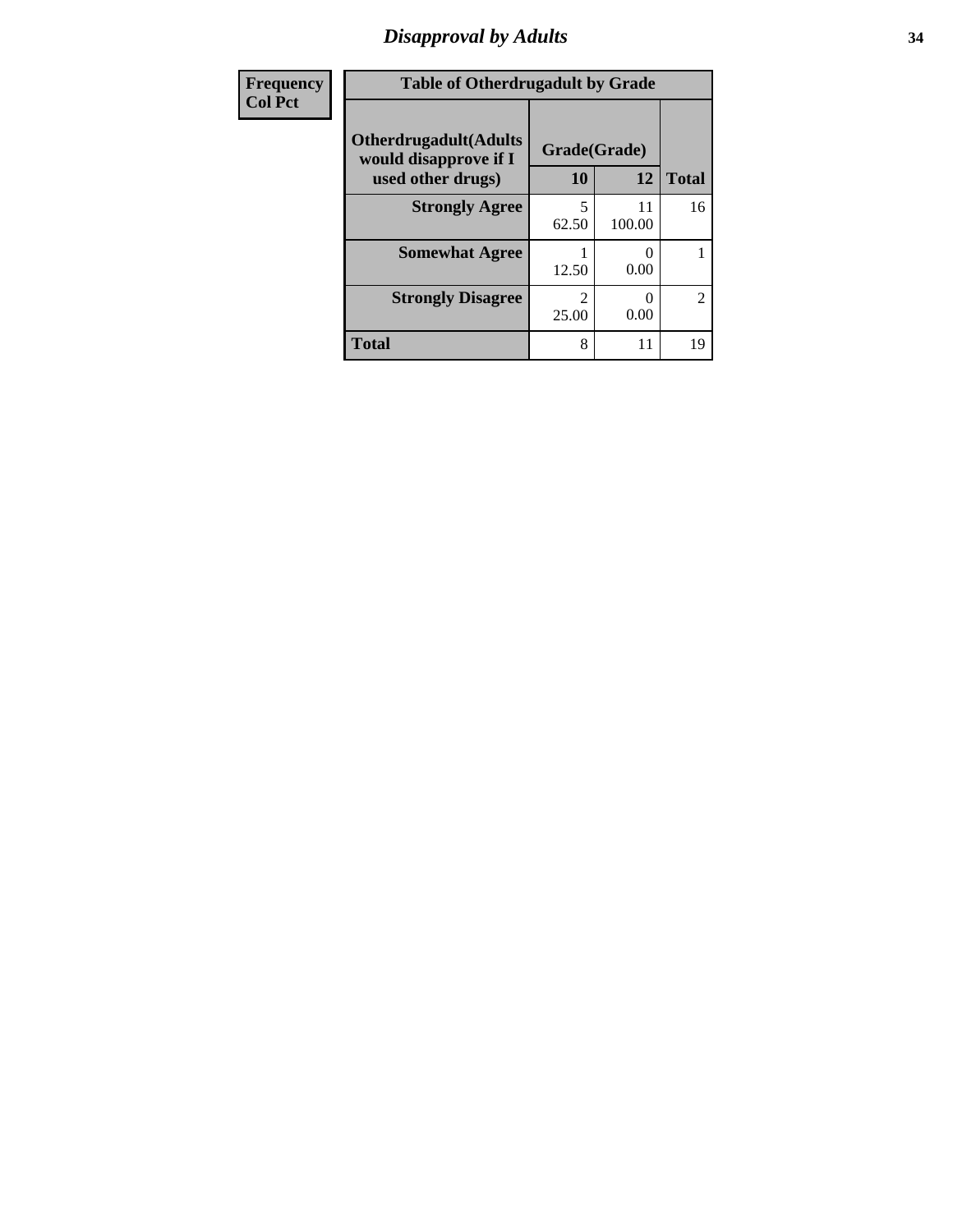### *Disapproval by Peers* **35**

| Frequency      | <b>Table of Alcoholpeer by Grade</b>                    |              |            |              |  |
|----------------|---------------------------------------------------------|--------------|------------|--------------|--|
| <b>Col Pct</b> | Alcoholpeer(My<br>friends would<br>disapprove if I used | Grade(Grade) |            |              |  |
|                | alcohol)                                                | 10           | 12         | <b>Total</b> |  |
|                | <b>Strongly Agree</b>                                   | 12.50        | 3<br>27.27 | 4            |  |
|                | <b>Somewhat Agree</b>                                   | 3<br>37.50   | 9.09       | 4            |  |
|                | <b>Somewhat Disagree</b>                                | 3<br>37.50   | 4<br>36.36 | 7            |  |
|                | <b>Strongly Disagree</b>                                | 12.50        | 3<br>27.27 | 4            |  |
|                | Total                                                   | 8            | 11         | 19           |  |

| Frequency      | <b>Table of Tobaccopeer by Grade</b>                                |                    |                                      |              |
|----------------|---------------------------------------------------------------------|--------------------|--------------------------------------|--------------|
| <b>Col Pct</b> | Tobaccopeer(My<br>friends would<br>disapprove if I used<br>tobacco) | Grade(Grade)<br>10 | 12                                   | <b>Total</b> |
|                | <b>Strongly Agree</b>                                               | 12.50              | 3<br>27.27                           | 4            |
|                | <b>Somewhat Agree</b>                                               | 3<br>37.50         | $\mathcal{D}_{\mathcal{L}}$<br>18.18 | 5            |
|                | <b>Somewhat Disagree</b>                                            | 3<br>37.50         | 2<br>18.18                           | 5            |
|                | <b>Strongly Disagree</b>                                            | 12.50              | 4<br>36.36                           | 5            |
|                | Total                                                               | 8                  | 11                                   | 19           |

| Frequency      | <b>Table of Marijuanapeer by Grade</b>                    |                         |                         |              |
|----------------|-----------------------------------------------------------|-------------------------|-------------------------|--------------|
| <b>Col Pct</b> | Marijuanapeer(My<br>friends would<br>disapprove if I used | Grade(Grade)            |                         |              |
|                | marijuana)                                                | <b>10</b>               | 12                      | <b>Total</b> |
|                | <b>Strongly Agree</b>                                     | $\mathfrak{D}$<br>25.00 | 5<br>45.45              |              |
|                | <b>Somewhat Agree</b>                                     | 3<br>37.50              | $\mathfrak{D}$<br>18.18 | 5            |
|                | <b>Somewhat Disagree</b>                                  | $\mathfrak{D}$<br>25.00 | $\mathfrak{D}$<br>18.18 | 4            |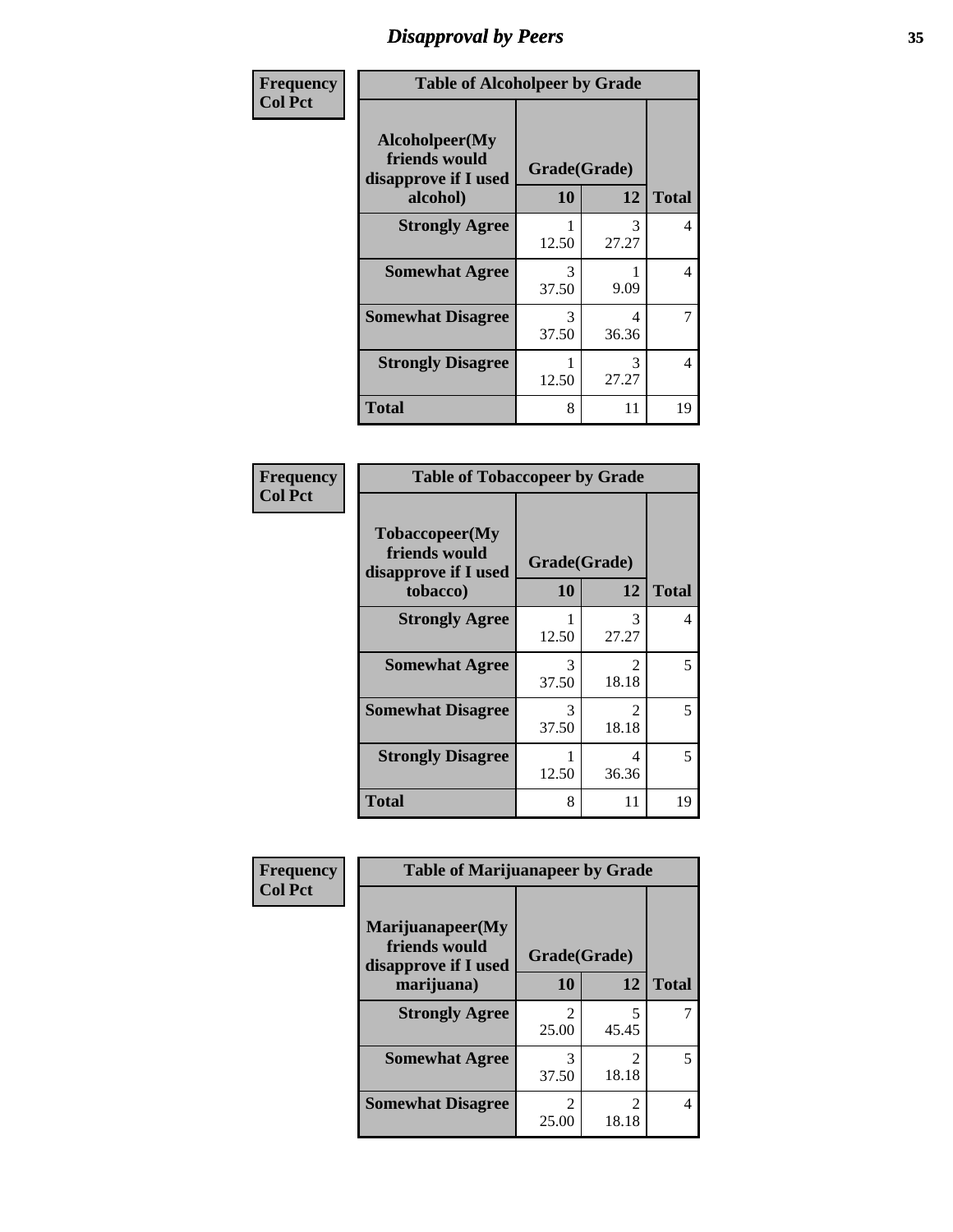# *Disapproval by Peers* **36**

| <b>Frequency</b> | <b>Table of Marijuanapeer by Grade</b>                                  |                          |       |              |  |
|------------------|-------------------------------------------------------------------------|--------------------------|-------|--------------|--|
| <b>Col Pct</b>   | Marijuanapeer(My<br>friends would<br>disapprove if I used<br>marijuana) | Grade(Grade)<br>12<br>10 |       | <b>Total</b> |  |
|                  | <b>Strongly Disagree</b>                                                | 12.50                    | 18.18 | 3            |  |
|                  | <b>Total</b>                                                            | 8                        |       | 19           |  |

| Frequency      | <b>Table of Otherdrugpeer by Grade</b>                                    |                         |            |              |  |
|----------------|---------------------------------------------------------------------------|-------------------------|------------|--------------|--|
| <b>Col Pct</b> | Otherdrugpeer(My<br>friends would<br>disapprove if I used<br>other drugs) | Grade(Grade)<br>10      | 12         | <b>Total</b> |  |
|                | <b>Strongly Agree</b>                                                     | 5<br>62.50              | 7<br>63.64 | 12           |  |
|                | <b>Somewhat Agree</b>                                                     | 0.00                    | 2<br>18.18 | 2            |  |
|                | <b>Somewhat Disagree</b>                                                  | $\mathfrak{D}$<br>25.00 | 9.09       | 3            |  |
|                | <b>Strongly Disagree</b>                                                  | 12.50                   | 9.09       | 2            |  |
|                | <b>Total</b>                                                              | 8                       | 11         | 19           |  |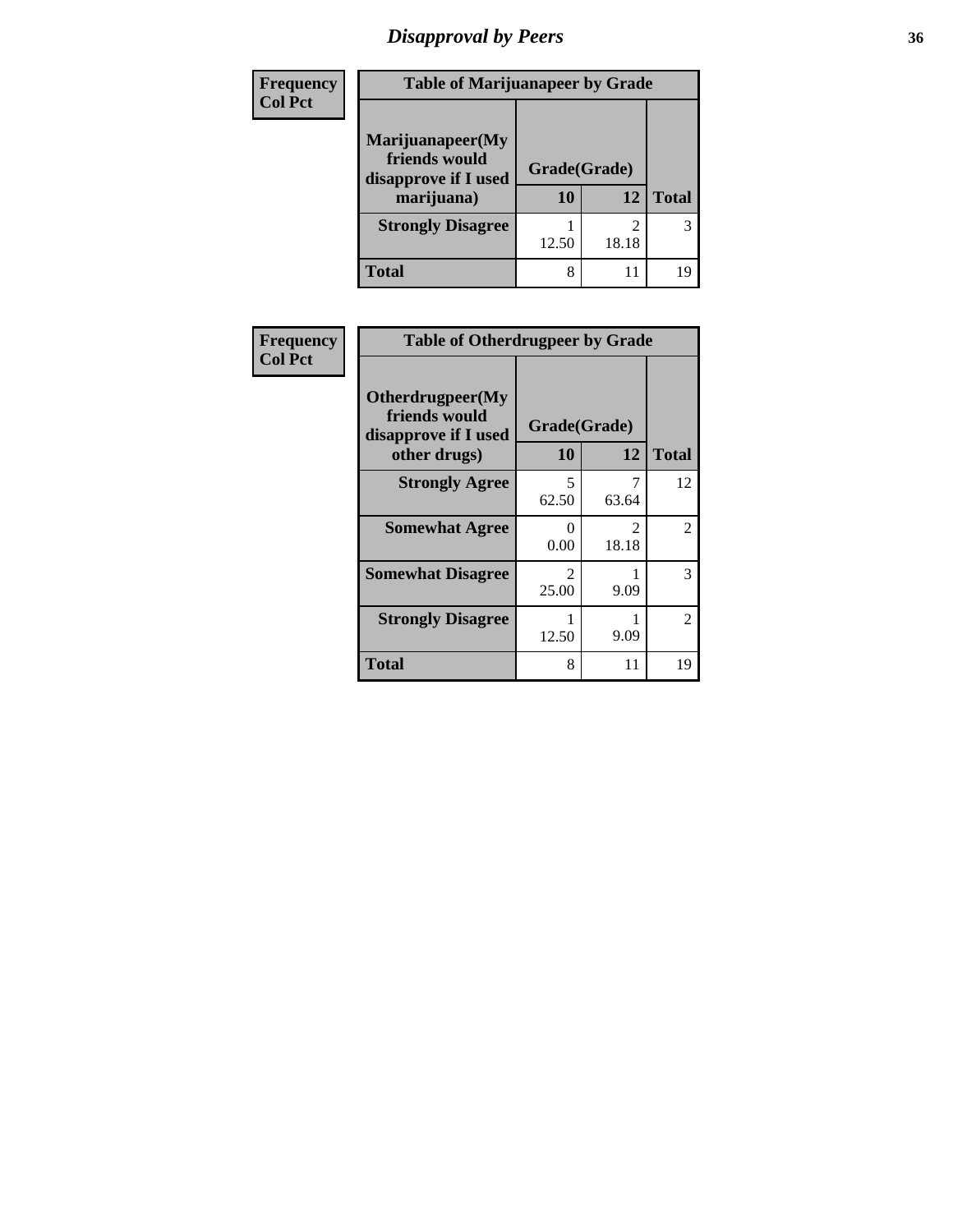| Frequency      | <b>Table of Alcohollocation1 by Grade</b> |              |            |              |
|----------------|-------------------------------------------|--------------|------------|--------------|
| <b>Col Pct</b> | <b>Alcohollocation1(Places</b>            | Grade(Grade) |            |              |
|                | <b>Friends Use Alcohol)</b>               | 10           | 12         | <b>Total</b> |
|                |                                           | 6<br>75.00   | 5<br>45.45 | 11           |
|                | Do Not Use                                | 2<br>25.00   | 6<br>54.55 | 8            |
|                | <b>Total</b>                              | 8            | 11         | 19           |

| Frequency      | <b>Table of Alcohollocation2 by Grade</b> |              |       |              |
|----------------|-------------------------------------------|--------------|-------|--------------|
| <b>Col Pct</b> | <b>Alcohollocation2(Places</b>            | Grade(Grade) |       |              |
|                | <b>Friends Use Alcohol)</b>               | 10           | 12    | <b>Total</b> |
|                |                                           | 50.00        | 54.55 | 10           |
|                | Home                                      | 4<br>50.00   | 45.45 |              |
|                | <b>Total</b>                              | 8            | 11    | 19           |

| Frequency      | <b>Table of Alcohollocation3 by Grade</b> |              |        |              |  |
|----------------|-------------------------------------------|--------------|--------|--------------|--|
| <b>Col Pct</b> | <b>Alcohollocation3(Places</b>            | Grade(Grade) |        |              |  |
|                | <b>Friends Use Alcohol)</b>               | 10           | 12     | <b>Total</b> |  |
|                |                                           | 100.00       | 100.00 | 19           |  |
|                | <b>Total</b>                              | 8            |        | 19           |  |

| <b>Frequency</b> | <b>Table of Alcohollocation4 by Grade</b> |              |              |              |
|------------------|-------------------------------------------|--------------|--------------|--------------|
| <b>Col Pct</b>   | <b>Alcohollocation4(Places</b>            | Grade(Grade) |              |              |
|                  | <b>Friends Use Alcohol)</b>               | 10           | 12           | <b>Total</b> |
|                  |                                           | 100.00       | 11<br>100.00 | 19           |
|                  | <b>Total</b>                              | 8            | 11           | 19           |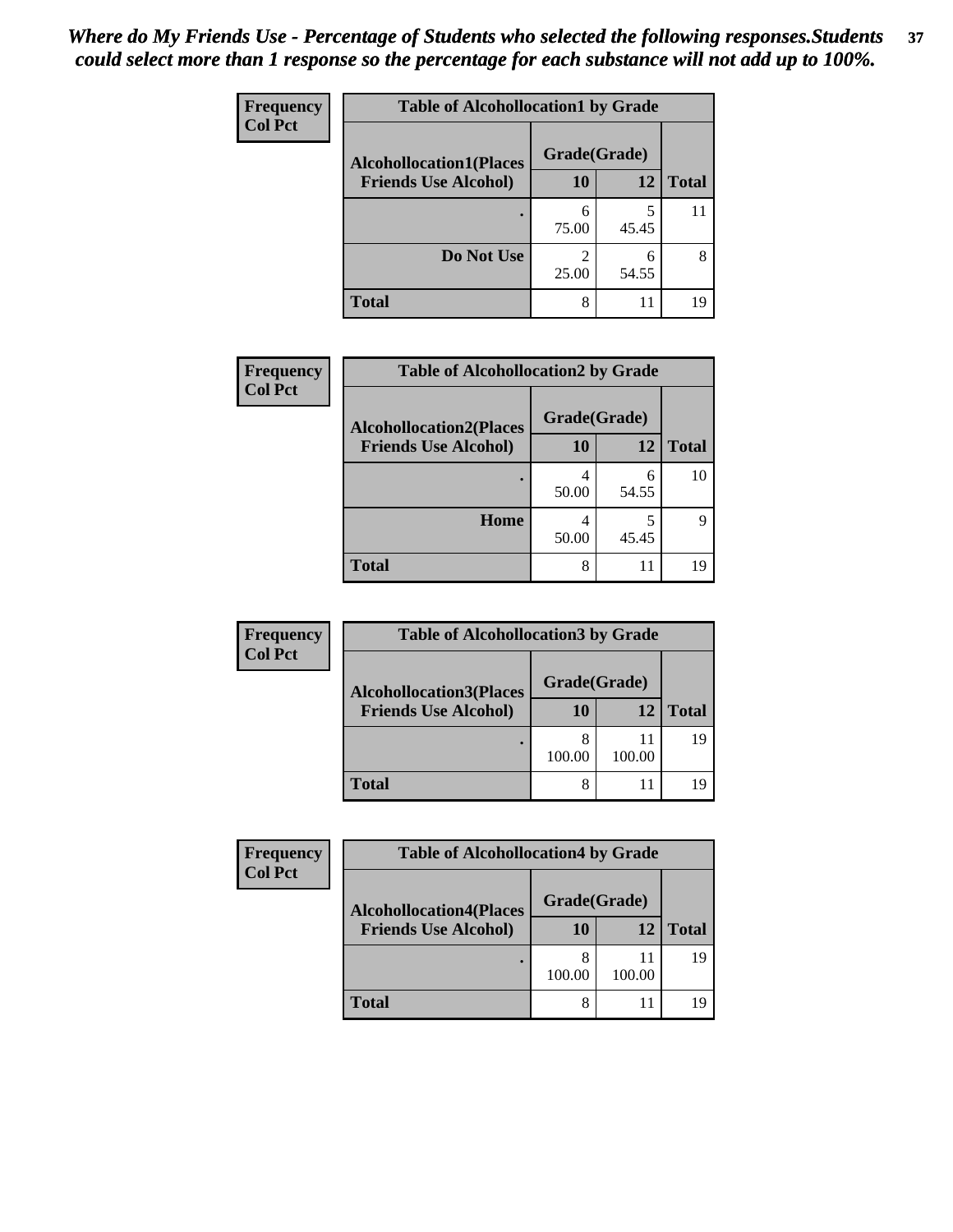| Frequency<br><b>Col Pct</b> | <b>Table of Alcohollocation5 by Grade</b> |              |            |              |  |
|-----------------------------|-------------------------------------------|--------------|------------|--------------|--|
|                             | <b>Alcohollocation5(Places</b>            | Grade(Grade) |            |              |  |
|                             | <b>Friends Use Alcohol)</b>               | 10           | 12         | <b>Total</b> |  |
|                             |                                           | 3<br>37.50   | q<br>81.82 | 12           |  |
|                             | <b>Friend's House</b>                     | 5<br>62.50   | 2<br>18.18 |              |  |
|                             | <b>Total</b>                              | 8            | 11         | 19           |  |

| <b>Frequency</b> | <b>Table of Alcohollocation6 by Grade</b>                     |                    |            |              |
|------------------|---------------------------------------------------------------|--------------------|------------|--------------|
| <b>Col Pct</b>   | <b>Alcohollocation6(Places</b><br><b>Friends Use Alcohol)</b> | Grade(Grade)<br>10 | 12         | <b>Total</b> |
|                  |                                                               | 50.00              | 9<br>81.82 | 13           |
|                  | <b>Other</b>                                                  | 50.00              | 18.18      | 6            |
|                  | <b>Total</b>                                                  | 8                  | 11         | 19           |

| <b>Frequency</b> | <b>Table of Tobaccolocation1 by Grade</b> |              |            |              |
|------------------|-------------------------------------------|--------------|------------|--------------|
| <b>Col Pct</b>   | <b>Tobaccolocation1(Places</b>            | Grade(Grade) |            |              |
|                  | <b>Friends Use Tobacco)</b>               | 10           | 12         | <b>Total</b> |
|                  |                                           | 50.00        | h<br>54.55 | 10           |
|                  | Do Not Use                                | 50.00        | 45.45      | Q            |
|                  | <b>Total</b>                              | 8            | 11         | 19           |

| Frequency      | <b>Table of Tobaccolocation2 by Grade</b> |              |       |              |  |
|----------------|-------------------------------------------|--------------|-------|--------------|--|
| <b>Col Pct</b> | <b>Tobaccolocation2(Places</b>            | Grade(Grade) |       |              |  |
|                | <b>Friends Use Tobacco)</b>               | 10           | 12    | <b>Total</b> |  |
|                |                                           | 50.00        | 36.36 | 8            |  |
|                | Home                                      | 50.00        | 63.64 |              |  |
|                | <b>Total</b>                              | 8            | 11    | 19           |  |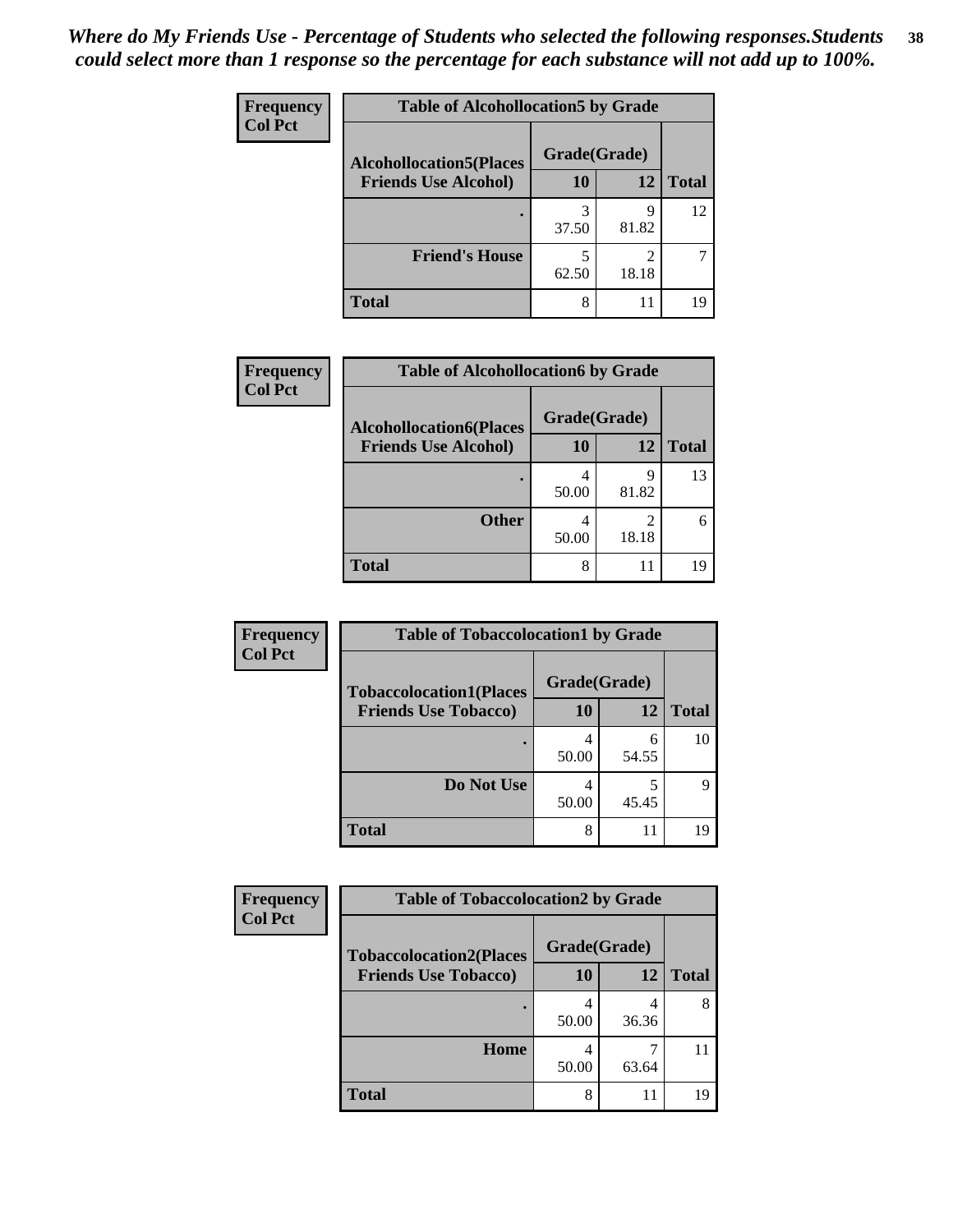| Frequency      | <b>Table of Tobaccolocation 3 by Grade</b> |              |             |              |
|----------------|--------------------------------------------|--------------|-------------|--------------|
| <b>Col Pct</b> | <b>Tobaccolocation3(Places</b>             | Grade(Grade) |             |              |
|                | <b>Friends Use Tobacco)</b>                | 10           | <b>12</b>   | <b>Total</b> |
|                |                                            | 6<br>75.00   | 10<br>90.91 | 16           |
|                | <b>School</b>                              | າ<br>25.00   | 9.09        | 3            |
|                | <b>Total</b>                               | 8            | 11          | 19           |

| Frequency      | <b>Table of Tobaccolocation4 by Grade</b>                     |                           |            |              |
|----------------|---------------------------------------------------------------|---------------------------|------------|--------------|
| <b>Col Pct</b> | <b>Tobaccolocation4(Places</b><br><b>Friends Use Tobacco)</b> | Grade(Grade)<br><b>10</b> | 12         | <b>Total</b> |
|                |                                                               | 50.00                     | 63.64      |              |
|                | Car                                                           | 4<br>50.00                | 4<br>36.36 |              |
|                | <b>Total</b>                                                  | 8                         | 11         | 19           |

| Frequency      | <b>Table of Tobaccolocation5 by Grade</b> |              |       |              |
|----------------|-------------------------------------------|--------------|-------|--------------|
| <b>Col Pct</b> | <b>Tobaccolocation5(Places</b>            | Grade(Grade) |       |              |
|                | <b>Friends Use Tobacco)</b>               | 10           | 12    | <b>Total</b> |
|                |                                           | 50.00        | 63.64 |              |
|                | <b>Friend's House</b>                     | 4<br>50.00   | 36.36 |              |
|                | <b>Total</b>                              | 8            | 11    | 19           |

| Frequency      | <b>Table of Tobaccolocation6 by Grade</b> |              |            |              |  |
|----------------|-------------------------------------------|--------------|------------|--------------|--|
| <b>Col Pct</b> | <b>Tobaccolocation6(Places</b>            | Grade(Grade) |            |              |  |
|                | <b>Friends Use Tobacco)</b>               | 10           | 12         | <b>Total</b> |  |
|                |                                           | 50.00        | 8<br>72.73 | 12           |  |
|                | <b>Other</b>                              | 50.00        | 3<br>27.27 |              |  |
|                | <b>Total</b>                              | 8            | 11         | 19           |  |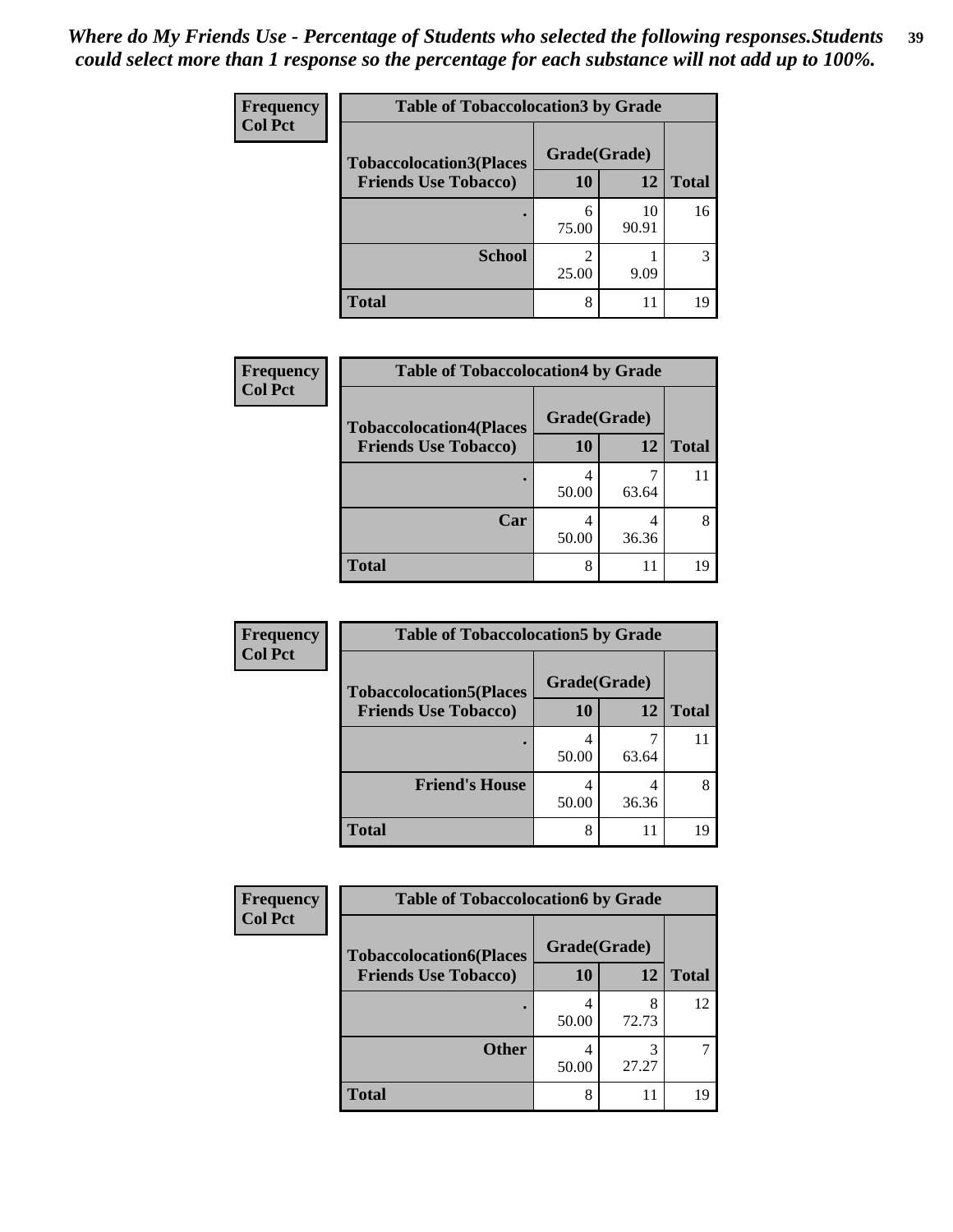| <b>Frequency</b> | <b>Table of Marijuanalocation1 by Grade</b> |              |            |              |
|------------------|---------------------------------------------|--------------|------------|--------------|
| <b>Col Pct</b>   | <b>Marijuanalocation1(Places</b>            | Grade(Grade) |            |              |
|                  | <b>Friends Use Marijuana</b> )              | <b>10</b>    | 12         | <b>Total</b> |
|                  |                                             | 62.50        | 27.27      | 8            |
|                  | Do Not Use                                  | 3<br>37.50   | 8<br>72.73 |              |
|                  | <b>Total</b>                                | 8            | 11         | 19           |

| Frequency      | <b>Table of Marijuanalocation2 by Grade</b>                        |                    |            |              |
|----------------|--------------------------------------------------------------------|--------------------|------------|--------------|
| <b>Col Pct</b> | <b>Marijuanalocation2(Places</b><br><b>Friends Use Marijuana</b> ) | Grade(Grade)<br>10 | 12         | <b>Total</b> |
|                |                                                                    | 62.50              | Q<br>81.82 | 14           |
|                | Home                                                               | 37.50              | 18.18      |              |
|                | <b>Total</b>                                                       | 8                  | 11         |              |

| <b>Frequency</b> | <b>Table of Marijuanalocation3 by Grade</b> |              |              |              |  |
|------------------|---------------------------------------------|--------------|--------------|--------------|--|
| <b>Col Pct</b>   | <b>Marijuanalocation3(Places</b>            | Grade(Grade) |              |              |  |
|                  | <b>Friends Use Marijuana</b> )              | 10           | 12           | <b>Total</b> |  |
|                  |                                             | 100.00       | 11<br>100.00 | 19           |  |
|                  | <b>Total</b>                                |              | 11           |              |  |

| Frequency<br><b>Col Pct</b> | <b>Table of Marijuanalocation4 by Grade</b> |              |              |              |
|-----------------------------|---------------------------------------------|--------------|--------------|--------------|
|                             | <b>Marijuanalocation4(Places</b>            | Grade(Grade) |              |              |
|                             | <b>Friends Use Marijuana</b> )              | <b>10</b>    | 12           | <b>Total</b> |
|                             |                                             | 62.50        | 11<br>100.00 | 16           |
|                             | Car                                         | 3<br>37.50   | 0.00         | 3            |
|                             | <b>Total</b>                                | 8            | 11           | 19           |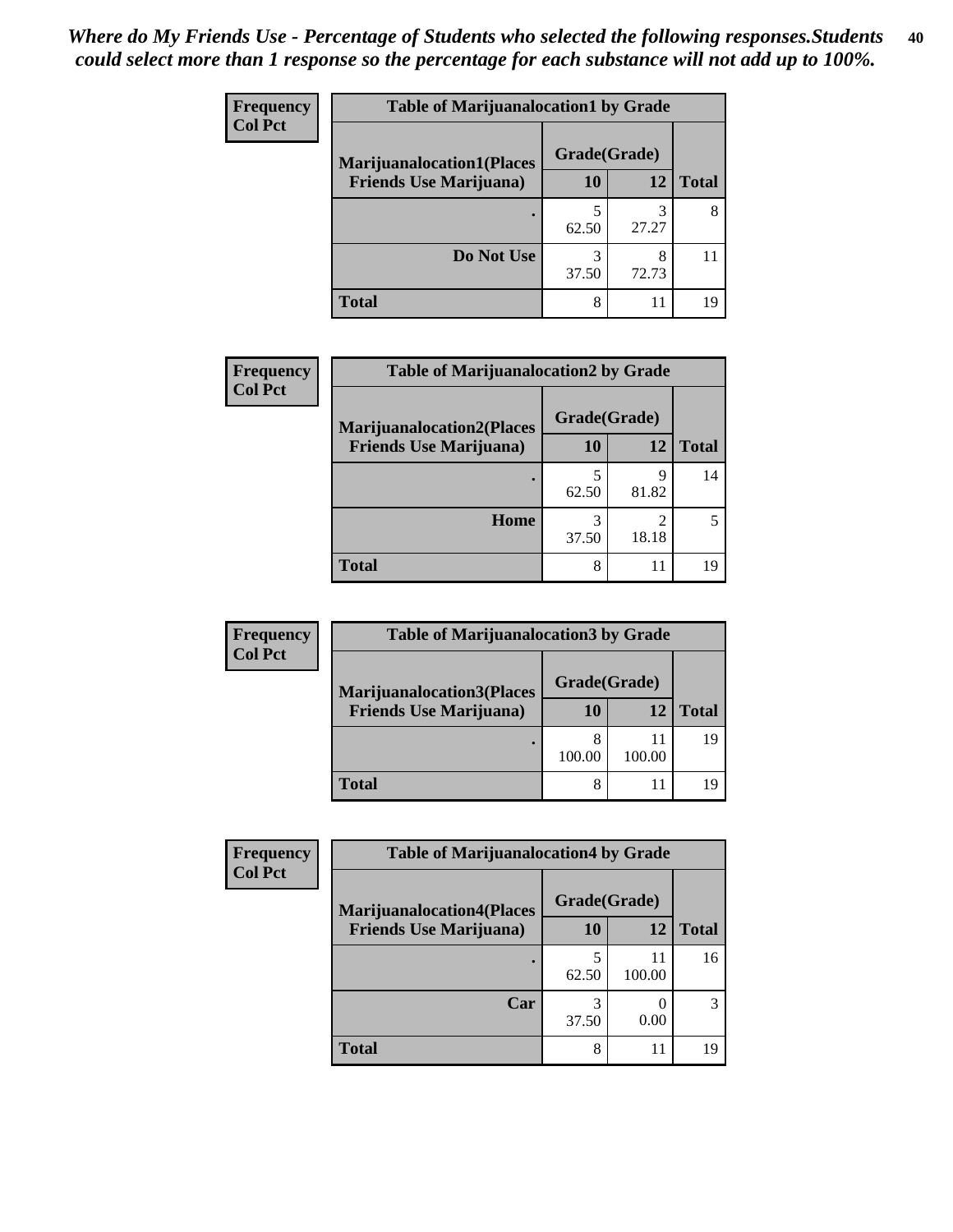| <b>Frequency</b> | <b>Table of Marijuanalocation5 by Grade</b> |              |             |              |
|------------------|---------------------------------------------|--------------|-------------|--------------|
| <b>Col Pct</b>   | <b>Marijuanalocation5</b> (Places           | Grade(Grade) |             |              |
|                  | <b>Friends Use Marijuana</b> )              | 10           | 12          | <b>Total</b> |
|                  |                                             | 50.00        | 10<br>90.91 | 14           |
|                  | <b>Friend's House</b>                       | 4<br>50.00   | 9.09        |              |
|                  | <b>Total</b>                                | 8            | 11          | 19           |

| <b>Frequency</b> | <b>Table of Marijuanalocation6 by Grade</b>                        |                    |            |              |
|------------------|--------------------------------------------------------------------|--------------------|------------|--------------|
| <b>Col Pct</b>   | <b>Marijuanalocation6(Places</b><br><b>Friends Use Marijuana</b> ) | Grade(Grade)<br>10 | 12         | <b>Total</b> |
|                  |                                                                    | 3<br>37.50         | Q<br>81.82 | 12           |
|                  | <b>Other</b>                                                       | 62.50              | ∍<br>18.18 |              |
|                  | <b>Total</b>                                                       | 8                  | 11         | 19           |

| <b>Frequency</b> | <b>Table of Otherdruglocation1 by Grade</b>                          |              |              |                |
|------------------|----------------------------------------------------------------------|--------------|--------------|----------------|
| <b>Col Pct</b>   | <b>Otherdruglocation1(Places</b><br><b>Friends Use Other Illegal</b> | Grade(Grade) |              |                |
|                  | Drugs)                                                               | 10           | 12           | <b>Total</b>   |
|                  |                                                                      | 25.00        | 0.00         | $\mathfrak{D}$ |
|                  | Do Not Use                                                           | 6<br>75.00   | 11<br>100.00 | 17             |
|                  | <b>Total</b>                                                         | 8            | 11           | 19             |

| <b>Frequency</b> | <b>Table of Otherdruglocation2 by Grade</b>                          |                         |              |                |
|------------------|----------------------------------------------------------------------|-------------------------|--------------|----------------|
| <b>Col Pct</b>   | <b>Otherdruglocation2(Places</b><br><b>Friends Use Other Illegal</b> | Grade(Grade)            |              |                |
|                  | Drugs)                                                               | 10                      | 12           | <b>Total</b>   |
|                  |                                                                      | 6<br>75.00              | 11<br>100.00 | 17             |
|                  | Home                                                                 | $\mathfrak{D}$<br>25.00 | 0<br>0.00    | $\overline{c}$ |
|                  | <b>Total</b>                                                         | 8                       | 11           | 19             |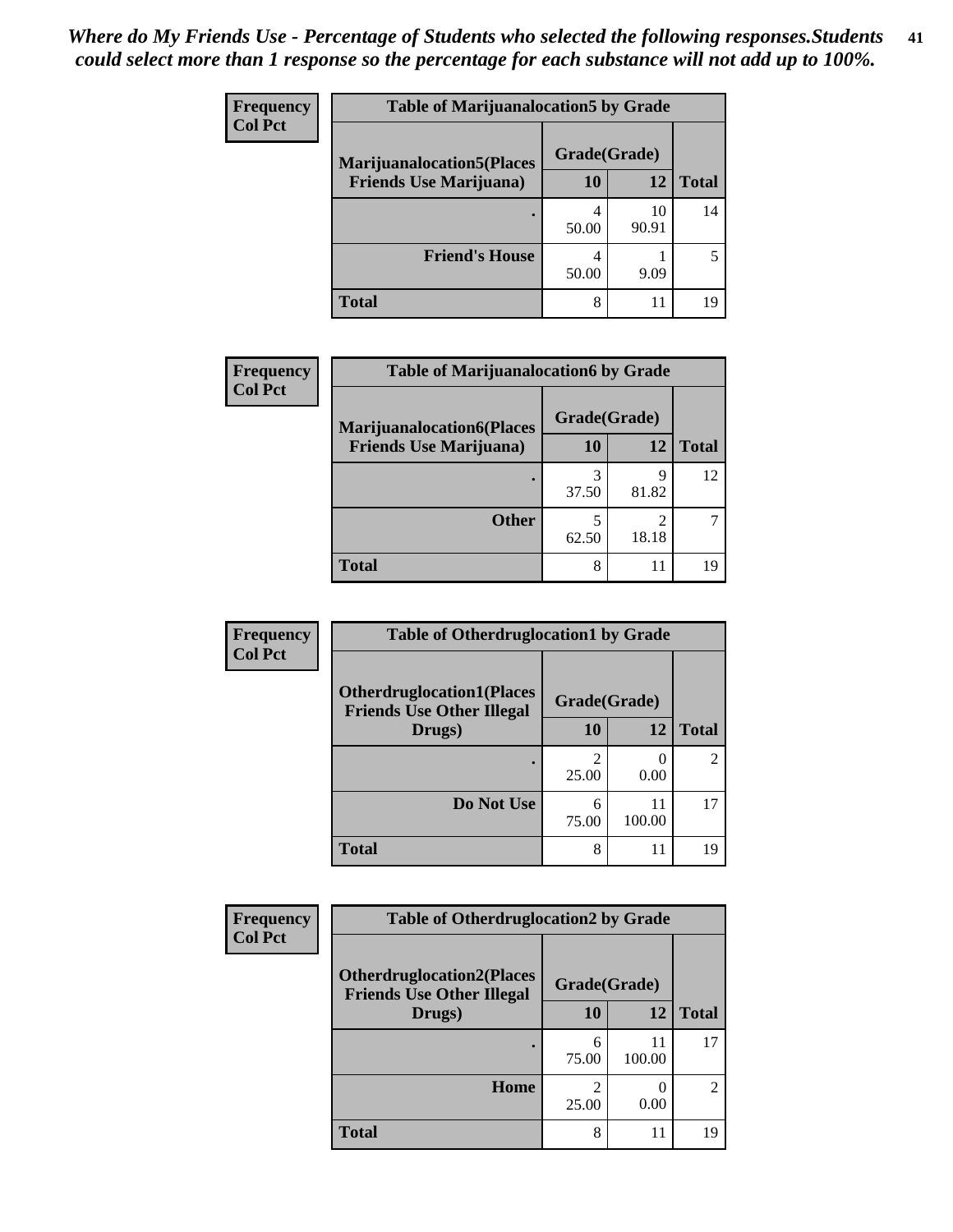| <b>Frequency</b> | <b>Table of Otherdruglocation 3 by Grade</b>                         |              |              |              |  |  |
|------------------|----------------------------------------------------------------------|--------------|--------------|--------------|--|--|
| <b>Col Pct</b>   | <b>Otherdruglocation3(Places</b><br><b>Friends Use Other Illegal</b> | Grade(Grade) |              |              |  |  |
|                  | Drugs)                                                               | <b>10</b>    | 12           | <b>Total</b> |  |  |
|                  |                                                                      | 8<br>100.00  | 11<br>100.00 | 19           |  |  |
|                  | <b>Total</b>                                                         | 8            | 11           | 19           |  |  |

| Frequency      | <b>Table of Otherdruglocation4 by Grade</b>                          |              |                           |               |
|----------------|----------------------------------------------------------------------|--------------|---------------------------|---------------|
| <b>Col Pct</b> | <b>Otherdruglocation4(Places</b><br><b>Friends Use Other Illegal</b> | Grade(Grade) |                           |               |
|                | Drugs)                                                               | 10           | 12                        | <b>Total</b>  |
|                |                                                                      | 6<br>75.00   | 11<br>100.00              | 17            |
|                | Car                                                                  | 25.00        | $\mathbf{\Omega}$<br>0.00 | $\mathcal{L}$ |
|                | <b>Total</b>                                                         | 8            | 11                        | 19            |

| Frequency      | <b>Table of Otherdruglocation5 by Grade</b>                          |              |              |              |
|----------------|----------------------------------------------------------------------|--------------|--------------|--------------|
| <b>Col Pct</b> | <b>Otherdruglocation5(Places</b><br><b>Friends Use Other Illegal</b> | Grade(Grade) |              |              |
|                | Drugs)                                                               | 10           | 12           | <b>Total</b> |
|                |                                                                      | 87.50        | 11<br>100.00 | 18           |
|                | <b>Friend's House</b>                                                | 12.50        | 0.00         |              |
|                | <b>Total</b>                                                         | 8            | 11           | 19           |

| <b>Frequency</b> | <b>Table of Otherdruglocation6 by Grade</b>                          |              |              |               |
|------------------|----------------------------------------------------------------------|--------------|--------------|---------------|
| <b>Col Pct</b>   | <b>Otherdruglocation6(Places</b><br><b>Friends Use Other Illegal</b> | Grade(Grade) |              |               |
|                  | Drugs)                                                               | 10           | 12           | <b>Total</b>  |
|                  |                                                                      | 6<br>75.00   | 11<br>100.00 | 17            |
|                  | <b>Other</b>                                                         | 25.00        | 0.00         | $\mathcal{D}$ |
|                  | <b>Total</b>                                                         | 8            | 11           | 19            |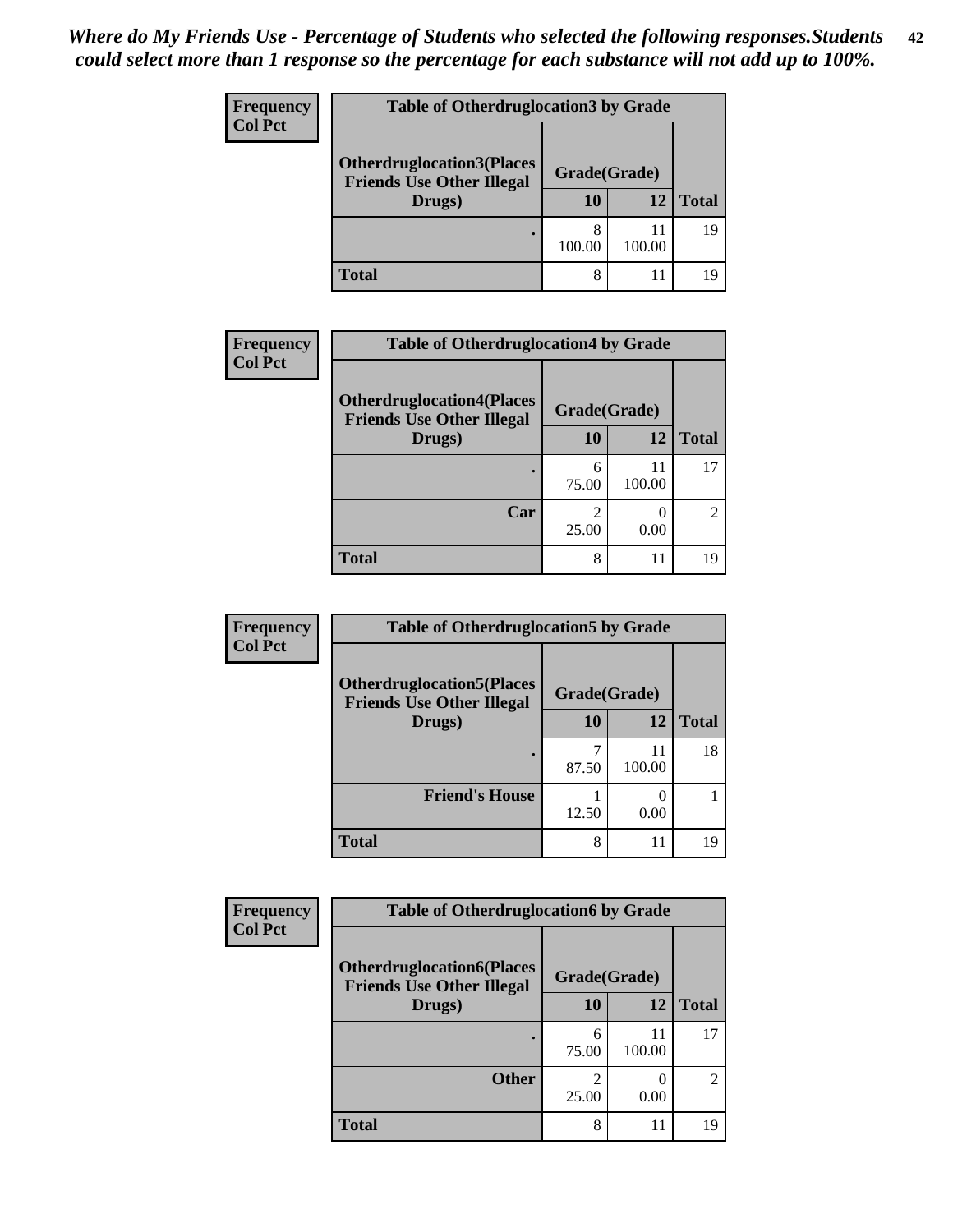| Frequency      | <b>Table of Alcoholtime1 by Grade</b>           |              |            |              |
|----------------|-------------------------------------------------|--------------|------------|--------------|
| <b>Col Pct</b> | <b>Alcoholtime1(Times</b><br><b>Friends Use</b> | Grade(Grade) |            |              |
|                | Alcohol)                                        | 10           | 12         | <b>Total</b> |
|                |                                                 | 5<br>62.50   | 5<br>45.45 | 10           |
|                | Do Not Use                                      | 3<br>37.50   | 6<br>54.55 | 9            |
|                | <b>Total</b>                                    | 8            | 11         | 19           |

| <b>Frequency</b> | <b>Table of Alcoholtime2 by Grade</b>           |              |              |              |
|------------------|-------------------------------------------------|--------------|--------------|--------------|
| <b>Col Pct</b>   | <b>Alcoholtime2(Times</b><br><b>Friends Use</b> | Grade(Grade) |              |              |
|                  | Alcohol)                                        | 10           | 12           | <b>Total</b> |
|                  |                                                 | 87.50        | 11<br>100.00 | 18           |
|                  | <b>On Way to School</b>                         | 12.50        | 0.00         |              |
|                  | <b>Total</b>                                    | 8            | 11           | 19           |

| Frequency      | <b>Table of Alcoholtime3 by Grade</b>           |              |        |              |
|----------------|-------------------------------------------------|--------------|--------|--------------|
| <b>Col Pct</b> | <b>Alcoholtime3(Times</b><br><b>Friends Use</b> | Grade(Grade) |        |              |
|                | Alcohol)                                        | 10           | 12     | <b>Total</b> |
|                |                                                 | 8<br>100.00  | 100.00 | 19           |
|                | <b>Total</b>                                    | 8            |        | 19           |

| Frequency<br><b>Col Pct</b> | <b>Table of Alcoholtime4 by Grade</b> |              |              |              |
|-----------------------------|---------------------------------------|--------------|--------------|--------------|
|                             | <b>Alcoholtime4(Times</b>             | Grade(Grade) |              |              |
|                             | <b>Friends Use Alcohol)</b>           | 10           | 12           | <b>Total</b> |
|                             |                                       | 87.50        | 11<br>100.00 | 18           |
|                             | <b>On Way Home From School</b>        | 12.50        | 0.00         |              |
|                             | <b>Total</b>                          | 8            | 11           | 19           |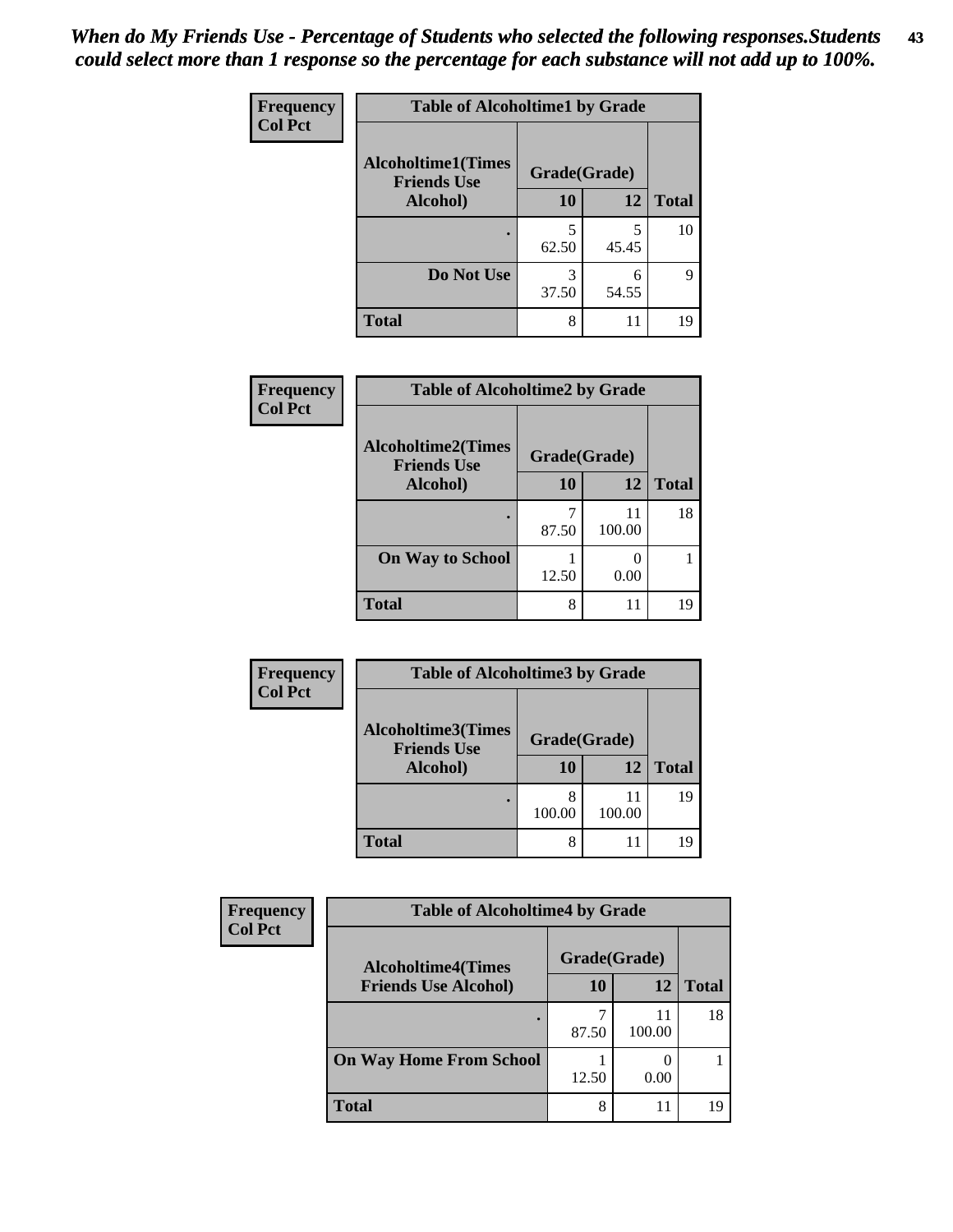*When do My Friends Use - Percentage of Students who selected the following responses.Students could select more than 1 response so the percentage for each substance will not add up to 100%.* **44**

| Frequency      | <b>Table of Alcoholtime5 by Grade</b>           |              |             |              |
|----------------|-------------------------------------------------|--------------|-------------|--------------|
| <b>Col Pct</b> | <b>Alcoholtime5(Times</b><br><b>Friends Use</b> | Grade(Grade) |             |              |
|                | Alcohol)                                        | 10           | 12          | <b>Total</b> |
|                |                                                 | 5<br>62.50   | 10<br>90.91 | 15           |
|                | <b>Weeknights</b>                               | 3<br>37.50   | 9.09        |              |
|                | <b>Total</b>                                    | 8            | 11          | 19           |

| Frequency | <b>Table of Alcoholtime6 by Grade</b>           |              |            |              |
|-----------|-------------------------------------------------|--------------|------------|--------------|
| Col Pct   | <b>Alcoholtime6(Times</b><br><b>Friends Use</b> | Grade(Grade) |            |              |
|           | Alcohol)                                        | 10           | 12         | <b>Total</b> |
|           | ٠                                               | 12.50        | 6<br>54.55 |              |
|           | Weekends                                        | 87.50        | 5<br>45.45 | 12           |
|           | <b>Total</b>                                    | 8            | 11         | 19           |
|           |                                                 |              |            |              |

| Frequency      | <b>Table of Tobaccotime1 by Grade</b>           |              |            |              |
|----------------|-------------------------------------------------|--------------|------------|--------------|
| <b>Col Pct</b> | <b>Tobaccotime1(Times</b><br><b>Friends Use</b> | Grade(Grade) |            |              |
|                | <b>Tobacco</b> )                                | 10           | 12         | <b>Total</b> |
|                | ٠                                               | 4<br>50.00   | 6<br>54.55 | 10           |
|                | Do Not Use                                      | 50.00        | 5<br>45.45 | 9            |
|                | <b>Total</b>                                    | 8            |            | 19           |

| <b>Frequency</b> | <b>Table of Tobaccotime2 by Grade</b>           |              |            |              |
|------------------|-------------------------------------------------|--------------|------------|--------------|
| <b>Col Pct</b>   | <b>Tobaccotime2(Times</b><br><b>Friends Use</b> | Grade(Grade) |            |              |
|                  | <b>Tobacco</b> )                                | 10           | 12         | <b>Total</b> |
|                  |                                                 | 5<br>62.50   | 63.64      | 12           |
|                  | <b>On Way to School</b>                         | 3<br>37.50   | 4<br>36.36 |              |
|                  | <b>Total</b>                                    | 8            | 11         | 19           |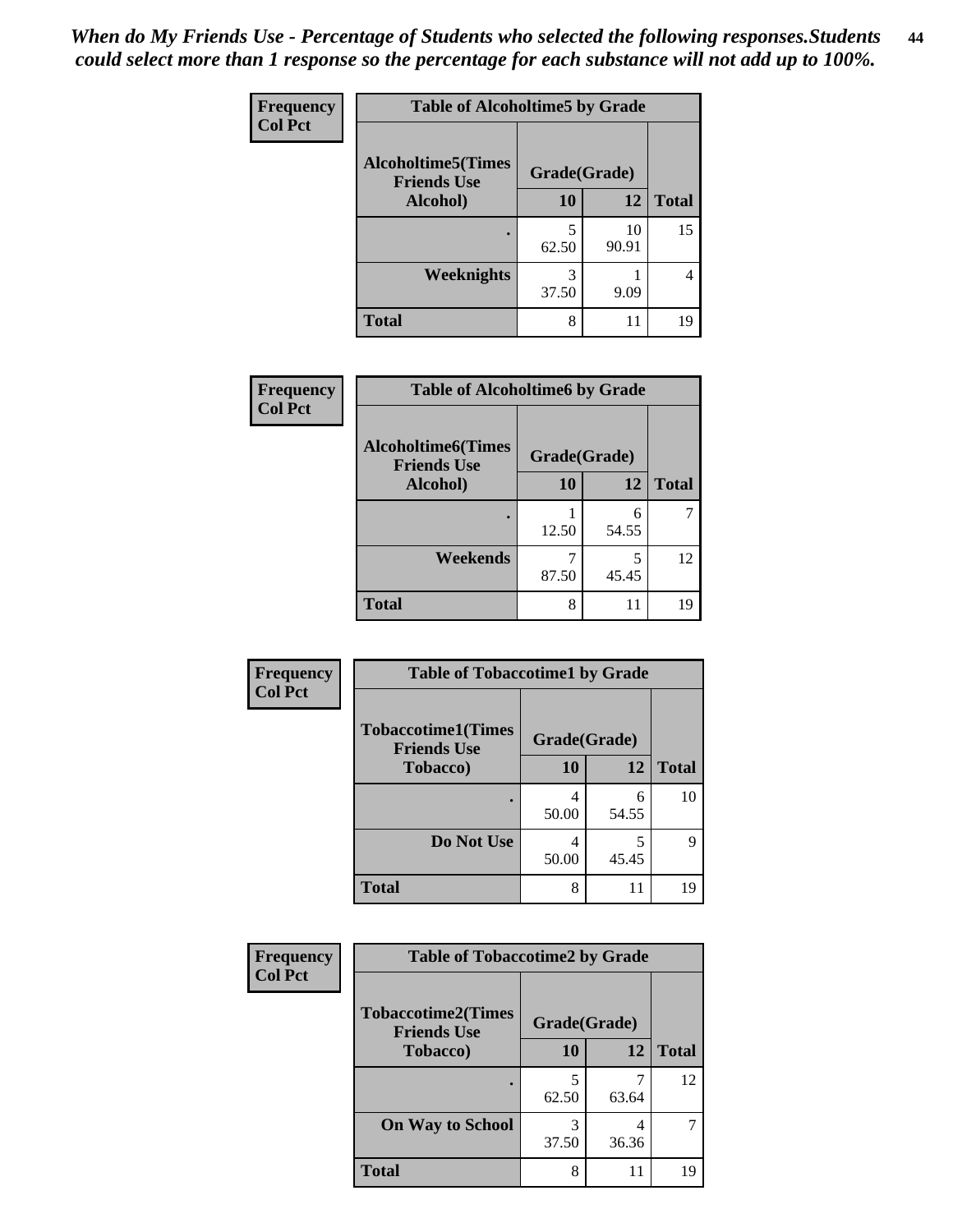| Frequency      | <b>Table of Tobaccotime3 by Grade</b>           |              |             |                |
|----------------|-------------------------------------------------|--------------|-------------|----------------|
| <b>Col Pct</b> | <b>Tobaccotime3(Times</b><br><b>Friends Use</b> | Grade(Grade) |             |                |
|                | <b>Tobacco</b> )                                | 10           | 12          | <b>Total</b>   |
|                | ٠                                               | 87.50        | 10<br>90.91 | 17             |
|                | <b>During School</b>                            | 12.50        | 9.09        | $\overline{2}$ |
|                | <b>Total</b>                                    | 8            |             | 19             |

| Frequency<br><b>Col Pct</b> | <b>Table of Tobaccotime4 by Grade</b> |              |              |              |
|-----------------------------|---------------------------------------|--------------|--------------|--------------|
|                             | <b>Tobaccotime4(Times</b>             | Grade(Grade) |              |              |
|                             | <b>Friends Use Tobacco)</b>           | 10           | 12           | <b>Total</b> |
|                             |                                       | 87.50        | 11<br>100.00 | 18           |
|                             | <b>On Way Home From School</b>        | 12.50        | 0.00         |              |
|                             | <b>Total</b>                          | 8            | 11           | 19           |

| Frequency      | <b>Table of Tobaccotime5 by Grade</b>           |              |            |              |
|----------------|-------------------------------------------------|--------------|------------|--------------|
| <b>Col Pct</b> | <b>Tobaccotime5(Times</b><br><b>Friends Use</b> | Grade(Grade) |            |              |
|                | <b>Tobacco</b> )                                | 10           | 12         | <b>Total</b> |
|                |                                                 | 50.00        | 4<br>36.36 | 8            |
|                | Weeknights                                      | 50.00        | 63.64      | 11           |
|                | <b>Total</b>                                    | 8            | 11         | 19           |

| Frequency<br><b>Col Pct</b> | <b>Table of Tobaccotime6 by Grade</b>                           |            |            |              |
|-----------------------------|-----------------------------------------------------------------|------------|------------|--------------|
|                             | <b>Tobaccotime6(Times</b><br>Grade(Grade)<br><b>Friends Use</b> |            |            |              |
|                             | <b>Tobacco</b> )                                                | <b>10</b>  | 12         | <b>Total</b> |
|                             |                                                                 | 4<br>50.00 | 6<br>54.55 | 10           |
|                             | Weekends                                                        | 4<br>50.00 | 5<br>45.45 | 9            |
|                             | <b>Total</b>                                                    | 8          | 11         | 19           |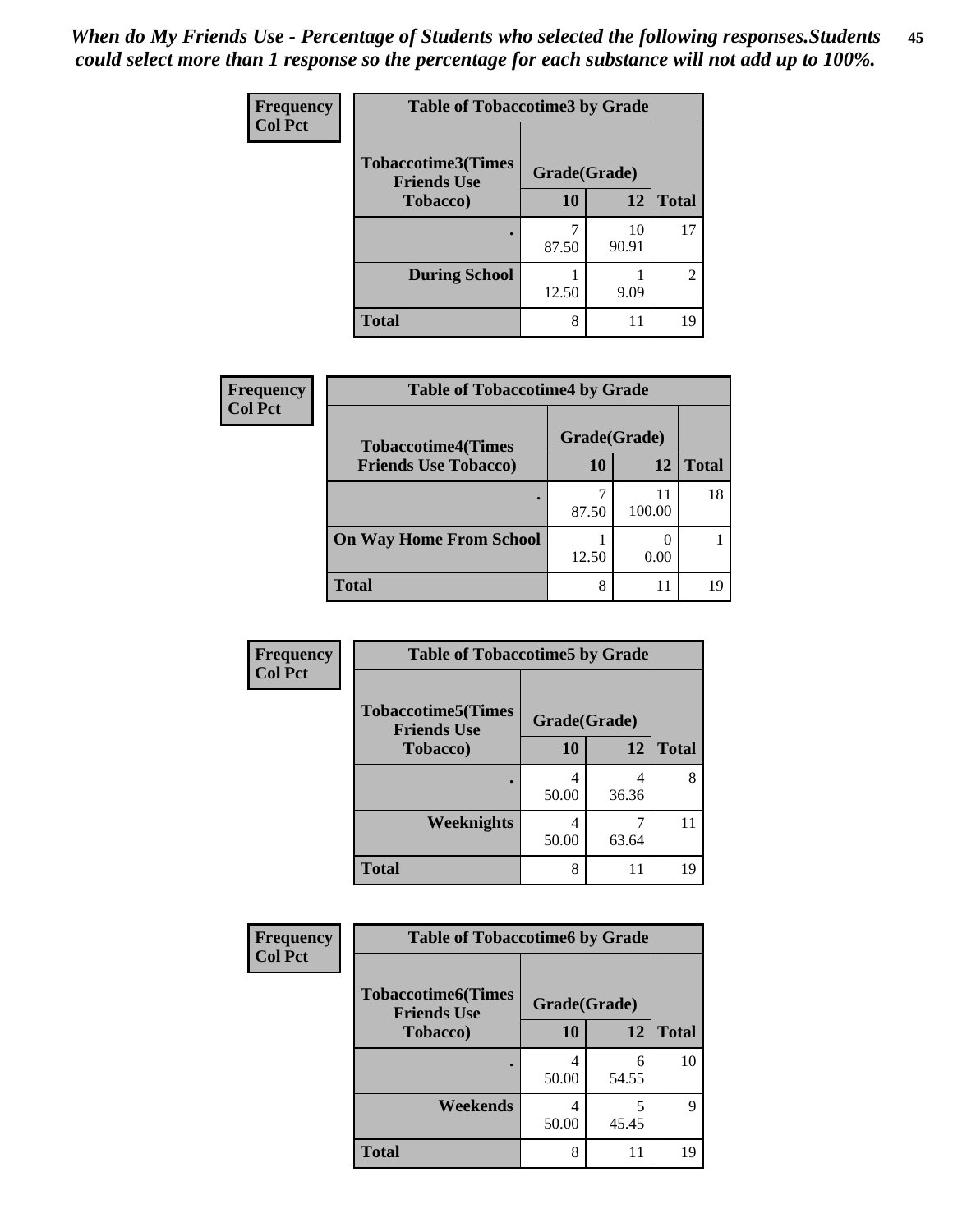| Frequency      | <b>Table of Marijuanatime1 by Grade</b>           |              |            |              |
|----------------|---------------------------------------------------|--------------|------------|--------------|
| <b>Col Pct</b> | <b>Marijuanatime1(Times</b><br><b>Friends Use</b> | Grade(Grade) |            |              |
|                | Marijuana)                                        | 10           | 12         | <b>Total</b> |
|                |                                                   | 5<br>62.50   | 3<br>27.27 | 8            |
|                | Do Not Use                                        | 3<br>37.50   | 8<br>72.73 |              |
|                | <b>Total</b>                                      | 8            | 11         | 19           |

| Frequency      | <b>Table of Marijuanatime2 by Grade</b>           |                         |              |                |
|----------------|---------------------------------------------------|-------------------------|--------------|----------------|
| <b>Col Pct</b> | <b>Marijuanatime2(Times</b><br><b>Friends Use</b> | Grade(Grade)            |              |                |
|                | Marijuana)                                        | 10                      | 12           | <b>Total</b>   |
|                |                                                   | 6<br>75.00              | 11<br>100.00 | 17             |
|                | <b>On Way to School</b>                           | $\mathfrak{D}$<br>25.00 | 0.00         | $\overline{2}$ |
|                | <b>Total</b>                                      | 8                       | 11           | 19             |

| <b>Frequency</b><br><b>Col Pct</b> | <b>Table of Marijuanatime3 by Grade</b>    |              |              |              |
|------------------------------------|--------------------------------------------|--------------|--------------|--------------|
|                                    | Marijuanatime3(Times<br><b>Friends Use</b> | Grade(Grade) |              |              |
|                                    | Marijuana)                                 | 10           | 12           | <b>Total</b> |
|                                    |                                            | 8<br>100.00  | 11<br>100.00 | 19           |
|                                    | <b>Total</b>                               | 8            |              | 19           |

| Frequency      | <b>Table of Marijuanatime4 by Grade</b>                       |                    |              |              |
|----------------|---------------------------------------------------------------|--------------------|--------------|--------------|
| <b>Col Pct</b> | <b>Marijuanatime4(Times</b><br><b>Friends Use Marijuana</b> ) | Grade(Grade)<br>10 | 12           | <b>Total</b> |
|                |                                                               | 6<br>75.00         | 11<br>100.00 |              |
|                | <b>On Way Home From School</b>                                | 2<br>25.00         | 0.00         |              |
|                | <b>Total</b>                                                  | 8                  | 11           |              |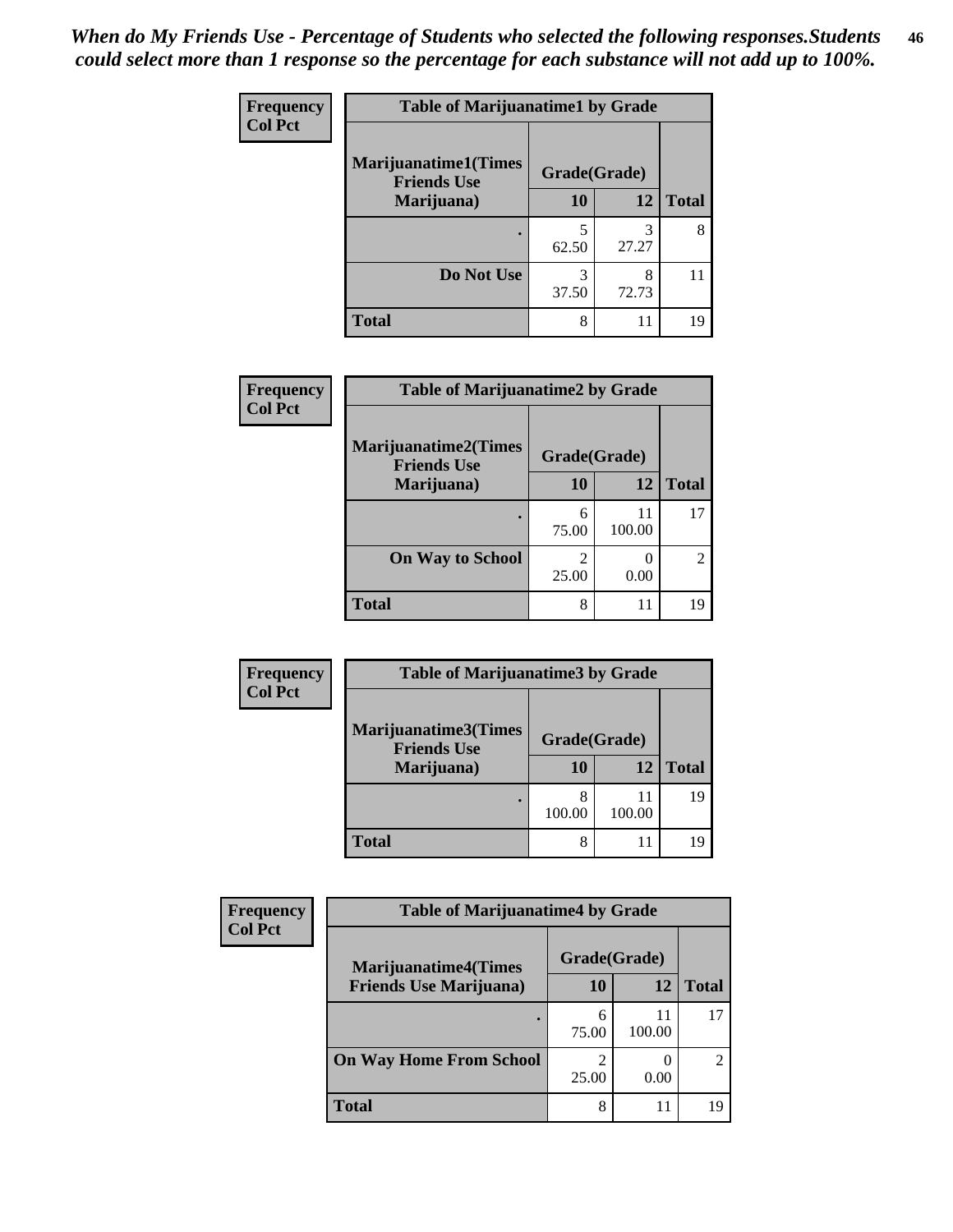| Frequency<br><b>Col Pct</b> | <b>Table of Marijuanatime5 by Grade</b>            |              |             |                          |
|-----------------------------|----------------------------------------------------|--------------|-------------|--------------------------|
|                             | <b>Marijuanatime5</b> (Times<br><b>Friends Use</b> | Grade(Grade) |             |                          |
|                             | Marijuana)                                         | 10           | 12          | <b>Total</b>             |
|                             |                                                    | 4<br>50.00   | 10<br>90.91 | 14                       |
|                             | <b>Weeknights</b>                                  | 4<br>50.00   | 9.09        | $\overline{\phantom{0}}$ |
|                             | <b>Total</b>                                       | 8            | 11          | 19                       |

| <b>Frequency</b><br><b>Col Pct</b> | <b>Table of Marijuanatime6 by Grade</b>            |              |            |              |
|------------------------------------|----------------------------------------------------|--------------|------------|--------------|
|                                    | <b>Marijuanatime6</b> (Times<br><b>Friends Use</b> | Grade(Grade) |            |              |
|                                    | Marijuana)                                         | 10           | 12         | <b>Total</b> |
|                                    |                                                    | 3<br>37.50   | 8<br>72.73 | 11           |
|                                    | Weekends                                           | 5<br>62.50   | 27.27      | 8            |
|                                    | <b>Total</b>                                       | 8            | 11         | 19           |

| <b>Frequency</b> | <b>Table of Otherdrugtime1 by Grade</b>                 |              |              |              |  |
|------------------|---------------------------------------------------------|--------------|--------------|--------------|--|
| <b>Col Pct</b>   | <b>Otherdrugtime1(Times</b><br><b>Friends Use Other</b> | Grade(Grade) |              |              |  |
|                  | <b>Illegal Drugs</b> )                                  | 10           | 12           | <b>Total</b> |  |
|                  |                                                         | 12.50        | 0.00         |              |  |
|                  | Do Not Use                                              | 87.50        | 11<br>100.00 | 18           |  |
|                  | <b>Total</b>                                            | 8            | 11           | 19           |  |

| <b>Frequency</b><br><b>Col Pct</b> | <b>Table of Otherdrugtime2 by Grade</b>                 |              |              |              |  |
|------------------------------------|---------------------------------------------------------|--------------|--------------|--------------|--|
|                                    | <b>Otherdrugtime2(Times</b><br><b>Friends Use Other</b> | Grade(Grade) |              |              |  |
|                                    | <b>Illegal Drugs</b> )                                  | 10           | 12           | <b>Total</b> |  |
|                                    |                                                         | 87.50        | 11<br>100.00 | 18           |  |
|                                    | <b>On Way to School</b>                                 | 12.50        | 0.00         |              |  |
|                                    | Total                                                   | 8            | 11           | 19           |  |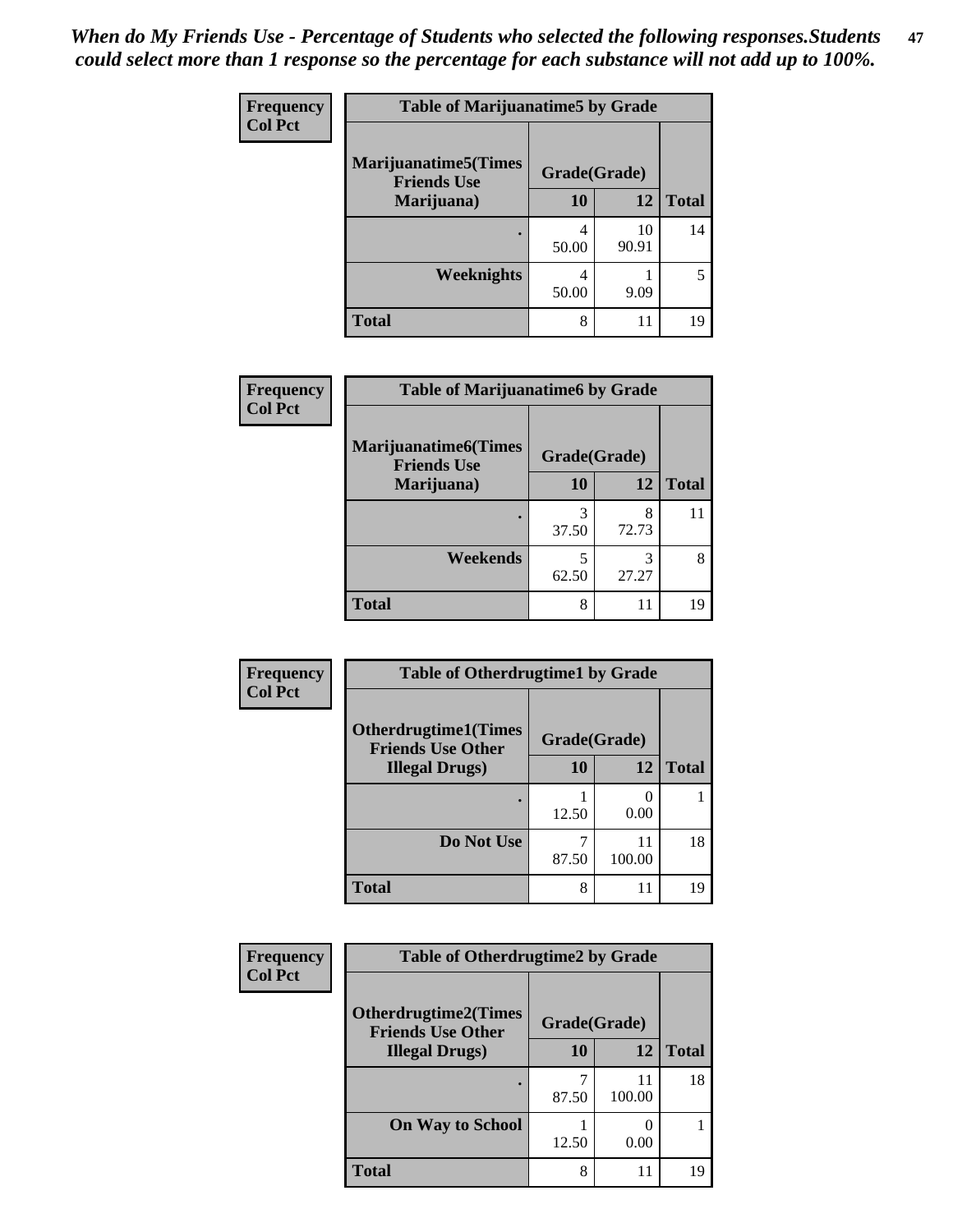| <b>Frequency</b> | <b>Table of Otherdrugtime3 by Grade</b>          |              |              |              |
|------------------|--------------------------------------------------|--------------|--------------|--------------|
| <b>Col Pct</b>   | Otherdrugtime3(Times<br><b>Friends Use Other</b> | Grade(Grade) |              |              |
|                  | <b>Illegal Drugs</b> )                           | 10           | 12           | <b>Total</b> |
|                  |                                                  | 8<br>100.00  | 11<br>100.00 | 19           |
|                  | Total                                            | 8            | 11           | 19           |

| <b>Frequency</b> | <b>Table of Otherdrugtime4 by Grade</b>                         |              |              |              |
|------------------|-----------------------------------------------------------------|--------------|--------------|--------------|
| <b>Col Pct</b>   | <b>Otherdrugtime4(Times</b><br><b>Friends Use Other Illegal</b> | Grade(Grade) |              |              |
|                  | Drugs)                                                          | 10           | 12           | <b>Total</b> |
|                  |                                                                 | 87.50        | 11<br>100.00 | 18           |
|                  | <b>On Way Home From School</b>                                  | 12.50        | 0.00         |              |
|                  | <b>Total</b>                                                    | 8            | 11           | 19           |

| Frequency      | <b>Table of Otherdrugtime5 by Grade</b>                  |              |              |              |
|----------------|----------------------------------------------------------|--------------|--------------|--------------|
| <b>Col Pct</b> | <b>Otherdrugtime5</b> (Times<br><b>Friends Use Other</b> | Grade(Grade) |              |              |
|                | <b>Illegal Drugs</b> )                                   | 10           | 12           | <b>Total</b> |
|                |                                                          | 87.50        | 11<br>100.00 | 18           |
|                | <b>Weeknights</b>                                        | 12.50        | 0.00         |              |
|                | <b>Total</b>                                             | 8            | 11           | 19           |

| Frequency      | <b>Table of Otherdrugtime6 by Grade</b>                  |              |              |                                                                                                                                                                 |
|----------------|----------------------------------------------------------|--------------|--------------|-----------------------------------------------------------------------------------------------------------------------------------------------------------------|
| <b>Col Pct</b> | <b>Otherdrugtime6</b> (Times<br><b>Friends Use Other</b> | Grade(Grade) |              |                                                                                                                                                                 |
|                | <b>Illegal Drugs</b> )                                   | 10           | 12           | <b>Total</b>                                                                                                                                                    |
|                |                                                          | 6<br>75.00   | 11<br>100.00 | 17                                                                                                                                                              |
|                | Weekends                                                 | 25.00        | 0.00         | $\mathcal{D}_{\mathcal{A}}^{\mathcal{A}}(\mathcal{A})=\mathcal{D}_{\mathcal{A}}^{\mathcal{A}}(\mathcal{A})\mathcal{D}_{\mathcal{A}}^{\mathcal{A}}(\mathcal{A})$ |
|                | <b>Total</b>                                             | 8            | 11           | 19                                                                                                                                                              |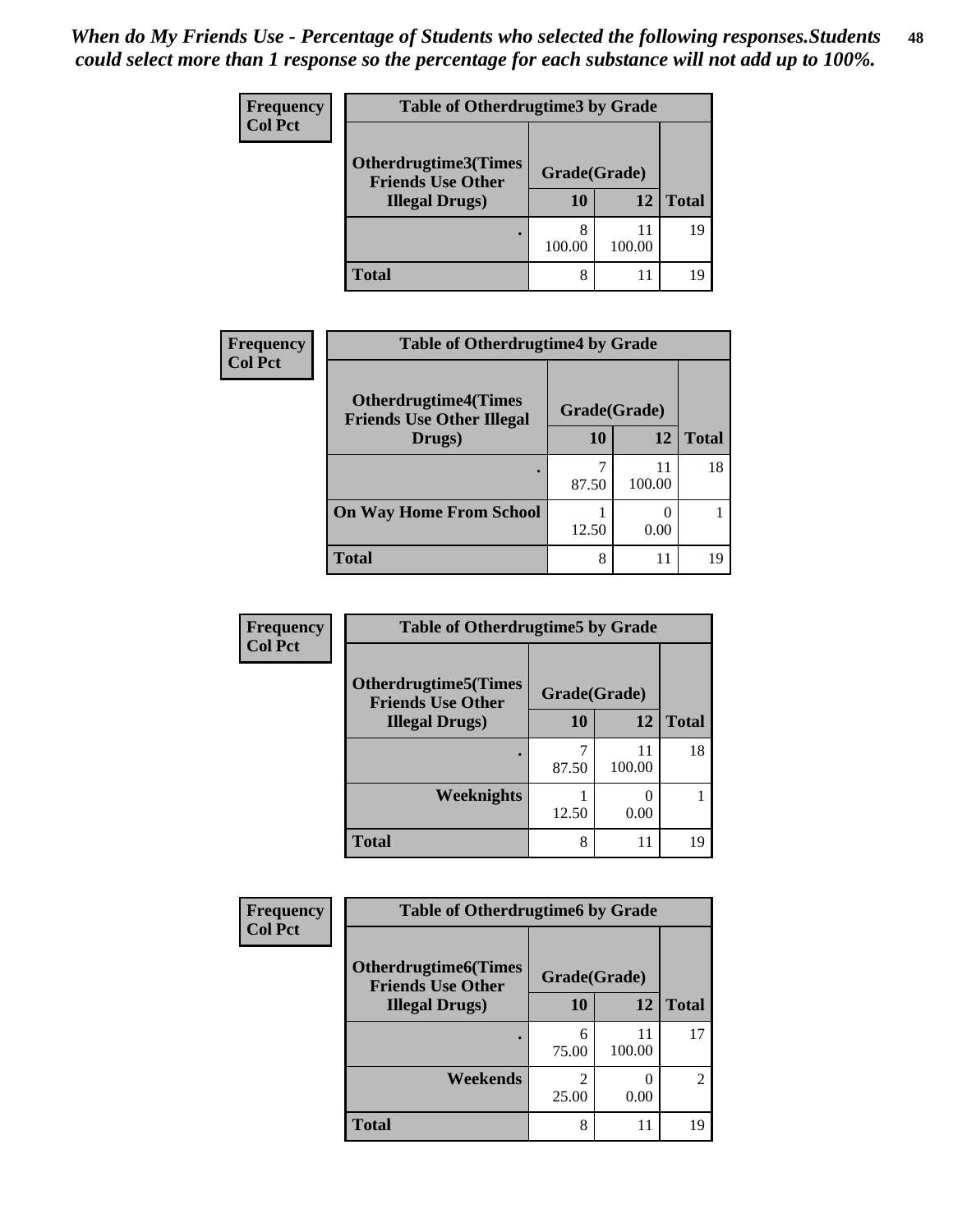| Frequency      | <b>Table of Educationalcohol by Grade</b>                                                                  |              |            |              |  |  |
|----------------|------------------------------------------------------------------------------------------------------------|--------------|------------|--------------|--|--|
| <b>Col Pct</b> | Educationalcohol(I<br>have been taught<br>about alcohol,<br>tobacco,<br>and other drugs<br>within the last | Grade(Grade) |            |              |  |  |
|                | year at school)                                                                                            | 10           | 12         | <b>Total</b> |  |  |
|                | Yes                                                                                                        | 4<br>50.00   | 6<br>54.55 | 10           |  |  |
|                | N <sub>0</sub>                                                                                             | 4<br>50.00   | 5<br>45.45 | 9            |  |  |
|                | <b>Total</b>                                                                                               | 8            | 11         | 19           |  |  |

| Frequency      | <b>Table of Eversmoked by Grade</b>         |       |            |              |  |  |
|----------------|---------------------------------------------|-------|------------|--------------|--|--|
| <b>Col Pct</b> | Eversmoked(I<br>Grade(Grade)<br>have smoked |       |            |              |  |  |
|                | a cigarette)                                | 10    | 12         | <b>Total</b> |  |  |
|                | Yes                                         | 87.50 | 5<br>45.45 | 12           |  |  |
|                | N <sub>0</sub>                              | 12.50 | 6<br>54.55 | 7            |  |  |
|                | <b>Total</b>                                | 8     | 11         | 19           |  |  |

| Frequency      | <b>Table of Drovedrinking by Grade</b>                                                                              |                    |                           |              |  |  |
|----------------|---------------------------------------------------------------------------------------------------------------------|--------------------|---------------------------|--------------|--|--|
| <b>Col Pct</b> | Drovedrinking(In<br>the past 30 days I<br>have driven a car<br>or other vehicle<br>while I was<br>drinking alcohol) | Grade(Grade)<br>10 | 12                        | <b>Total</b> |  |  |
|                | <b>Yes</b>                                                                                                          | 12.50              | $\mathbf{\Omega}$<br>0.00 |              |  |  |
|                | N <sub>0</sub>                                                                                                      | 7<br>87.50         | 11<br>100.00              | 18           |  |  |
|                | <b>Total</b>                                                                                                        | 8                  | 11                        | 19           |  |  |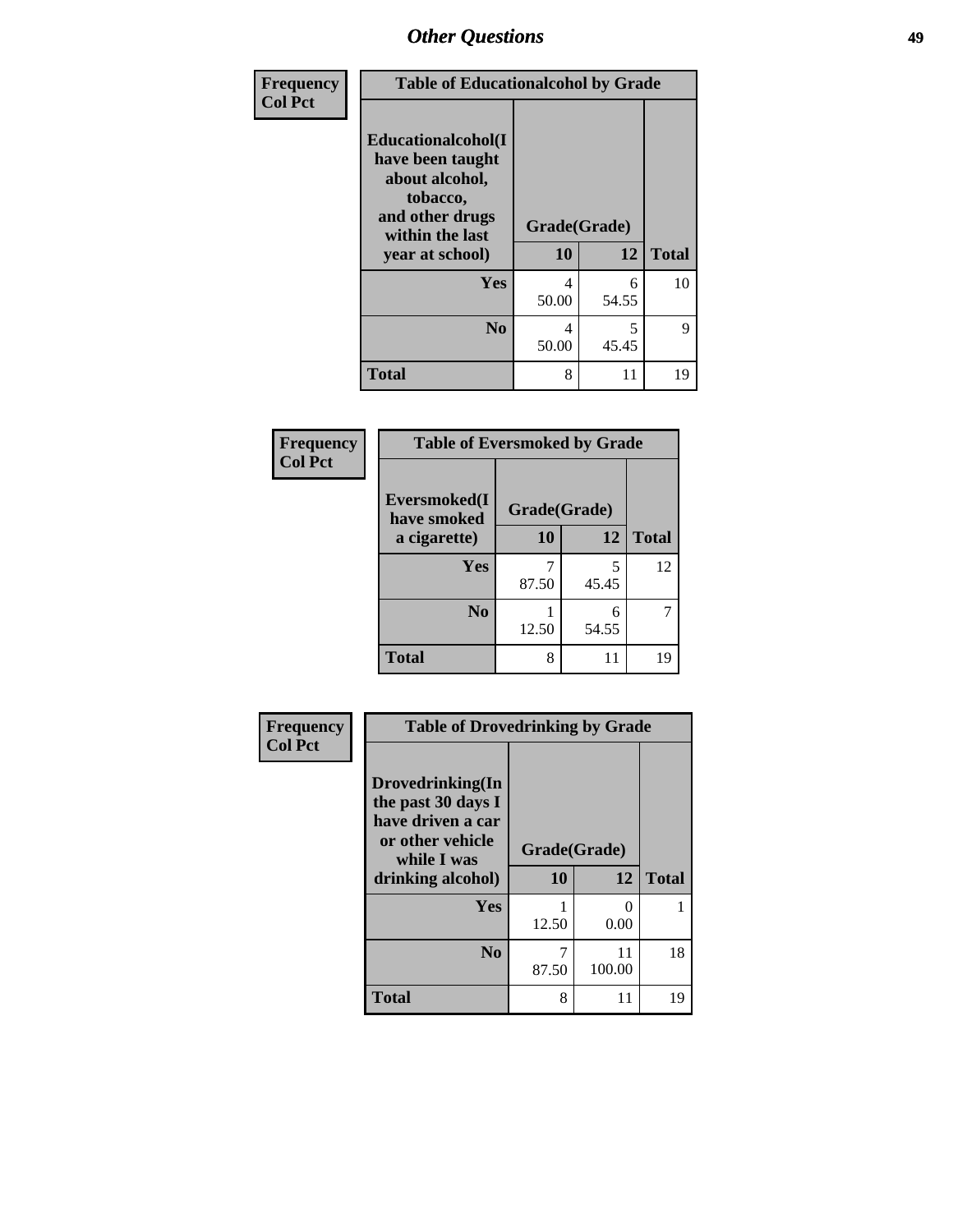| Frequency<br><b>Col Pct</b> | <b>Table of Rodedrinking by Grade</b>                                                                                  |                         |              |                |  |  |
|-----------------------------|------------------------------------------------------------------------------------------------------------------------|-------------------------|--------------|----------------|--|--|
|                             | Rodedrinking(In<br>the past 30 days<br>I have ridden in<br>a car with a<br>driver who had<br>been drinking<br>alcohol) | Grade(Grade)<br>10      | 12           | <b>Total</b>   |  |  |
|                             | <b>Yes</b>                                                                                                             | $\mathfrak{D}$<br>25.00 | 0<br>0.00    | $\overline{2}$ |  |  |
|                             | N <sub>0</sub>                                                                                                         | 6<br>75.00              | 11<br>100.00 | 17             |  |  |
|                             | <b>Total</b>                                                                                                           | 8                       | 11           | 19             |  |  |

#### **Frequency Col Pct**

| <b>Table of Drugsschool by Grade</b>                                                                                      |              |              |              |  |  |  |
|---------------------------------------------------------------------------------------------------------------------------|--------------|--------------|--------------|--|--|--|
| <b>Drugsschool</b> (During<br>the past 12 months,<br>I have been offered,<br>sold,<br>or given illegal<br>drugs on school | Grade(Grade) |              |              |  |  |  |
| property)                                                                                                                 | 10           | 12           | <b>Total</b> |  |  |  |
| Yes                                                                                                                       | 3<br>37.50   | 0<br>0.00    | 3            |  |  |  |
| N <sub>0</sub>                                                                                                            | 5<br>62.50   | 11<br>100.00 | 16           |  |  |  |
| <b>Total</b>                                                                                                              | 8            | 11           | 19           |  |  |  |

| Frequency      | <b>Table of Helpbullied by Grade</b>                 |              |                         |              |  |  |  |
|----------------|------------------------------------------------------|--------------|-------------------------|--------------|--|--|--|
| <b>Col Pct</b> | $Helpb$ ullied $(I$<br>would help<br>someone who was | Grade(Grade) |                         |              |  |  |  |
|                | being bullied)                                       | 10           | 12                      | <b>Total</b> |  |  |  |
|                | <b>Strongly Agree</b>                                | 5<br>62.50   | 8<br>72.73              | 13           |  |  |  |
|                | <b>Somewhat Agree</b>                                | 3<br>37.50   | $\mathfrak{D}$<br>18.18 | 5            |  |  |  |
|                | <b>Somewhat Disagree</b>                             | 0.00         | 9.09                    |              |  |  |  |
|                | <b>Total</b>                                         | 8            | 11                      | 19           |  |  |  |
|                |                                                      |              |                         |              |  |  |  |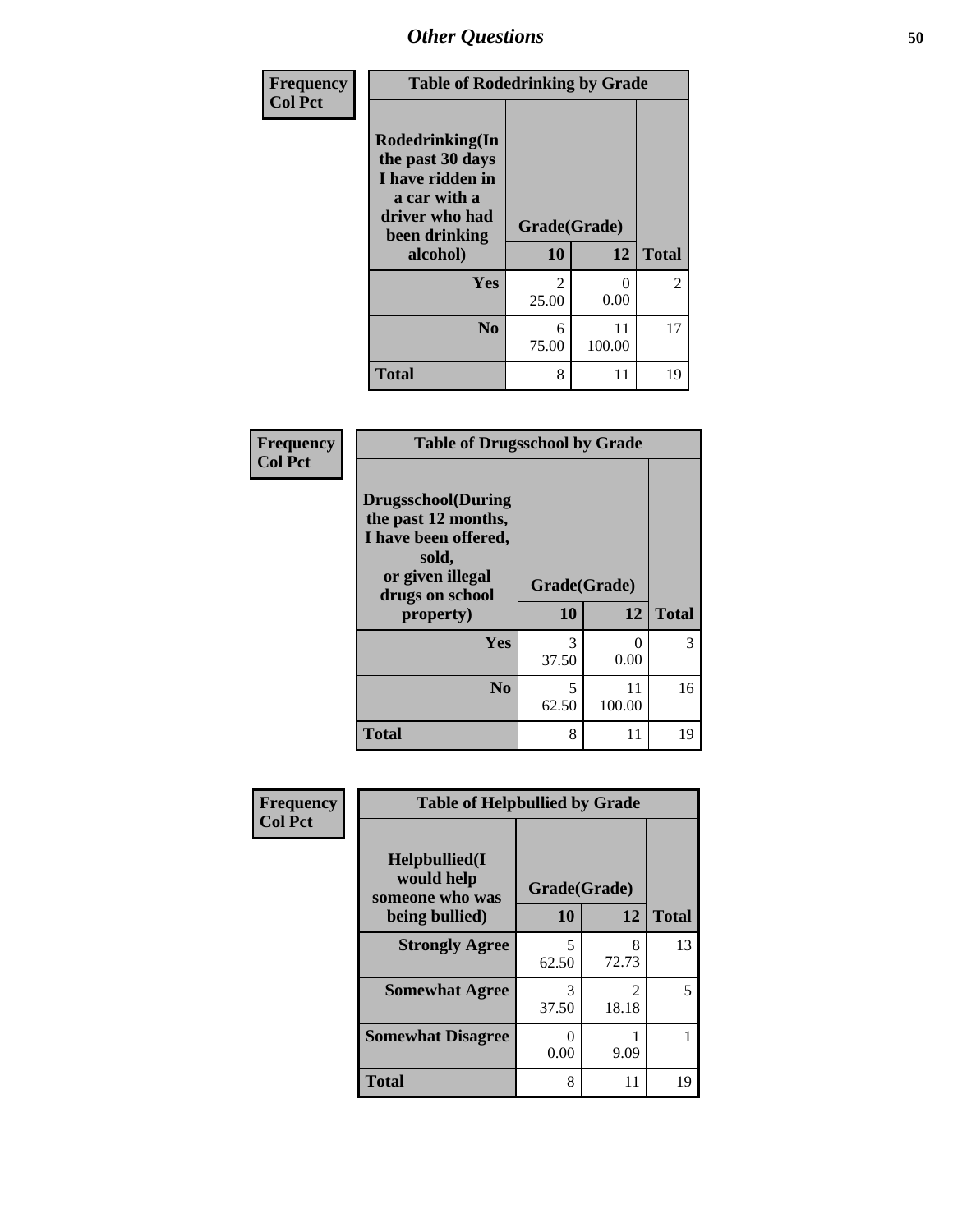*Other Questions* **51**

| <b>Frequency</b> | <b>Table of Grade by Bingedrinking</b> |                                                                                                                       |                   |                          |                               |              |
|------------------|----------------------------------------|-----------------------------------------------------------------------------------------------------------------------|-------------------|--------------------------|-------------------------------|--------------|
| <b>Row Pct</b>   |                                        | <b>Bingedrinking</b> (I have<br>drunk five or more<br>drinks of alcohol at one<br>sitting during the last 30<br>days) |                   |                          |                               |              |
|                  | Grade(Grade)                           | 0<br><b>Days</b>                                                                                                      | 3 to<br>5<br>days | <b>6 to</b><br>9<br>days | <b>20</b><br>to<br>29<br>days | <b>Total</b> |
|                  | 10                                     | 4<br>50.00                                                                                                            | $\Omega$<br>0.00  | $\mathfrak{D}$<br>25.00  | $\mathfrak{D}$<br>25.00       | 8            |
|                  | 12                                     | 10<br>90.91                                                                                                           | 1<br>9.09         | 0<br>0.00                | 0<br>0.00                     | 11           |
|                  | <b>Total</b>                           | 14                                                                                                                    |                   | 2                        | 2                             | 19           |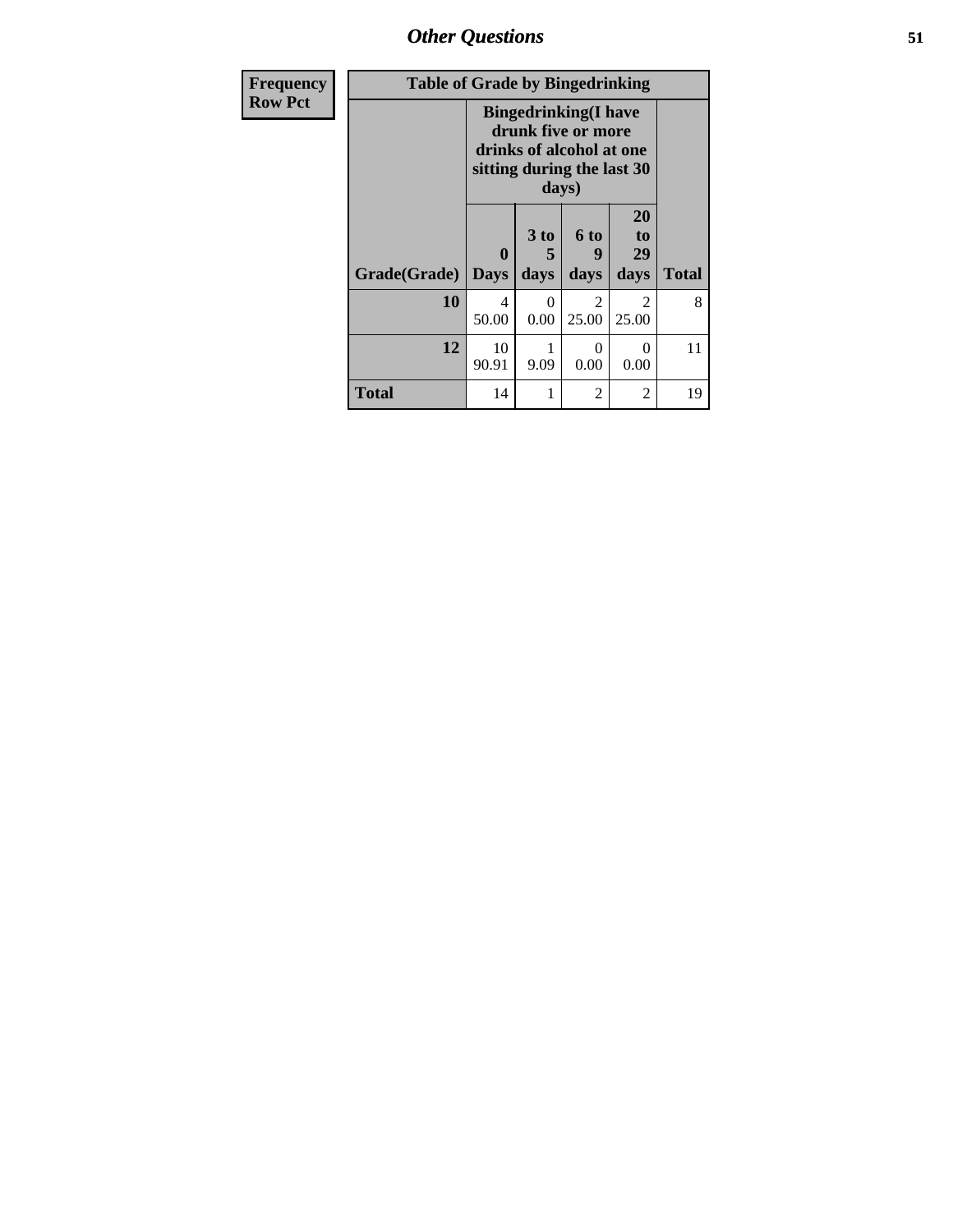### *Nutrition* **52**

| <b>Frequency</b> |
|------------------|
| Row Pct          |

| <b>Table of Grade by Dairy</b> |                          |                                                                                                  |            |      |    |  |  |  |
|--------------------------------|--------------------------|--------------------------------------------------------------------------------------------------|------------|------|----|--|--|--|
|                                |                          | Dairy (I eat at least 3 servings of dairy<br>products each day)                                  |            |      |    |  |  |  |
| Grade(Grade)                   | <b>Strongly</b><br>Agree | Somewhat   Somewhat  <br><b>Strongly</b><br><b>Disagree</b><br><b>Total</b><br>Disagree<br>Agree |            |      |    |  |  |  |
| <b>10</b>                      | 2<br>25.00               | 25.00                                                                                            | 50.00      | 0.00 |    |  |  |  |
| 12                             | っ<br>18.18               | 45.45                                                                                            | 3<br>27.27 | 9.09 |    |  |  |  |
| <b>Total</b>                   | 4                        |                                                                                                  |            |      | 19 |  |  |  |

| <b>Frequency</b> |
|------------------|
| <b>Row Pct</b>   |

| <b>CV</b> | <b>Table of Grade by Fruitveg</b> |                          |                                                                                                     |       |       |    |  |
|-----------|-----------------------------------|--------------------------|-----------------------------------------------------------------------------------------------------|-------|-------|----|--|
|           |                                   |                          | Fruitveg(I eat at least 5 servings of fruits<br>and vegetables each day)                            |       |       |    |  |
|           | Grade(Grade)                      | <b>Strongly</b><br>Agree | Somewhat Somewhat<br><b>Strongly</b><br><b>Disagree</b><br><b>Disagree</b><br><b>Total</b><br>Agree |       |       |    |  |
|           | <b>10</b>                         | 0.00                     | 4<br>50.00                                                                                          | 37.50 | 12.50 | 8  |  |
|           | 12                                | $\mathfrak{D}$<br>18.18  | $\overline{c}$<br>18.18                                                                             | 45.45 | 18.18 |    |  |
|           | <b>Total</b>                      | $\mathfrak{D}$           | 6                                                                                                   | 8     | 3     | 19 |  |

| Frequency      | <b>Table of Grade by Cafeteriahealthy</b> |                          |                                                                       |                                      |                                    |              |  |
|----------------|-------------------------------------------|--------------------------|-----------------------------------------------------------------------|--------------------------------------|------------------------------------|--------------|--|
| <b>Row Pct</b> |                                           |                          | Cafeteriahealthy (School meals in my<br>school cafeteria are healthy) |                                      |                                    |              |  |
|                | Grade(Grade)                              | <b>Strongly</b><br>Agree | Agree                                                                 | Somewhat Somewhat<br><b>Disagree</b> | <b>Strongly</b><br><b>Disagree</b> | <b>Total</b> |  |
|                | 10                                        | 0.00                     | 62.50                                                                 | 25.00                                | 12.50                              | 8            |  |
|                | 12                                        | 36.36                    | 3<br>27.27                                                            | 9.09                                 | 27.27                              |              |  |
|                | Total                                     | 4                        | 8                                                                     | 3                                    |                                    | ۱۹           |  |

| <b>Frequency</b> |
|------------------|
| <b>Row Pct</b>   |

|                                                                                           |                          |            | <b>Table of Grade by Cafeterianutrition</b> |                                    |              |
|-------------------------------------------------------------------------------------------|--------------------------|------------|---------------------------------------------|------------------------------------|--------------|
| <b>Cafeterianutrition</b> (Facts about nutrition<br>are available in my school cafeteria) |                          |            |                                             |                                    |              |
| Grade(Grade)                                                                              | <b>Strongly</b><br>Agree | Agree      | Somewhat   Somewhat<br><b>Disagree</b>      | <b>Strongly</b><br><b>Disagree</b> | <b>Total</b> |
| 10                                                                                        | 50.00                    | 2<br>25.00 | 12.50                                       | 12.50                              |              |
| 12                                                                                        | ി<br>18.18               | 4<br>36.36 | 27.27                                       | 18.18                              |              |
| <b>Total</b>                                                                              | 6                        | 6          |                                             | 3                                  |              |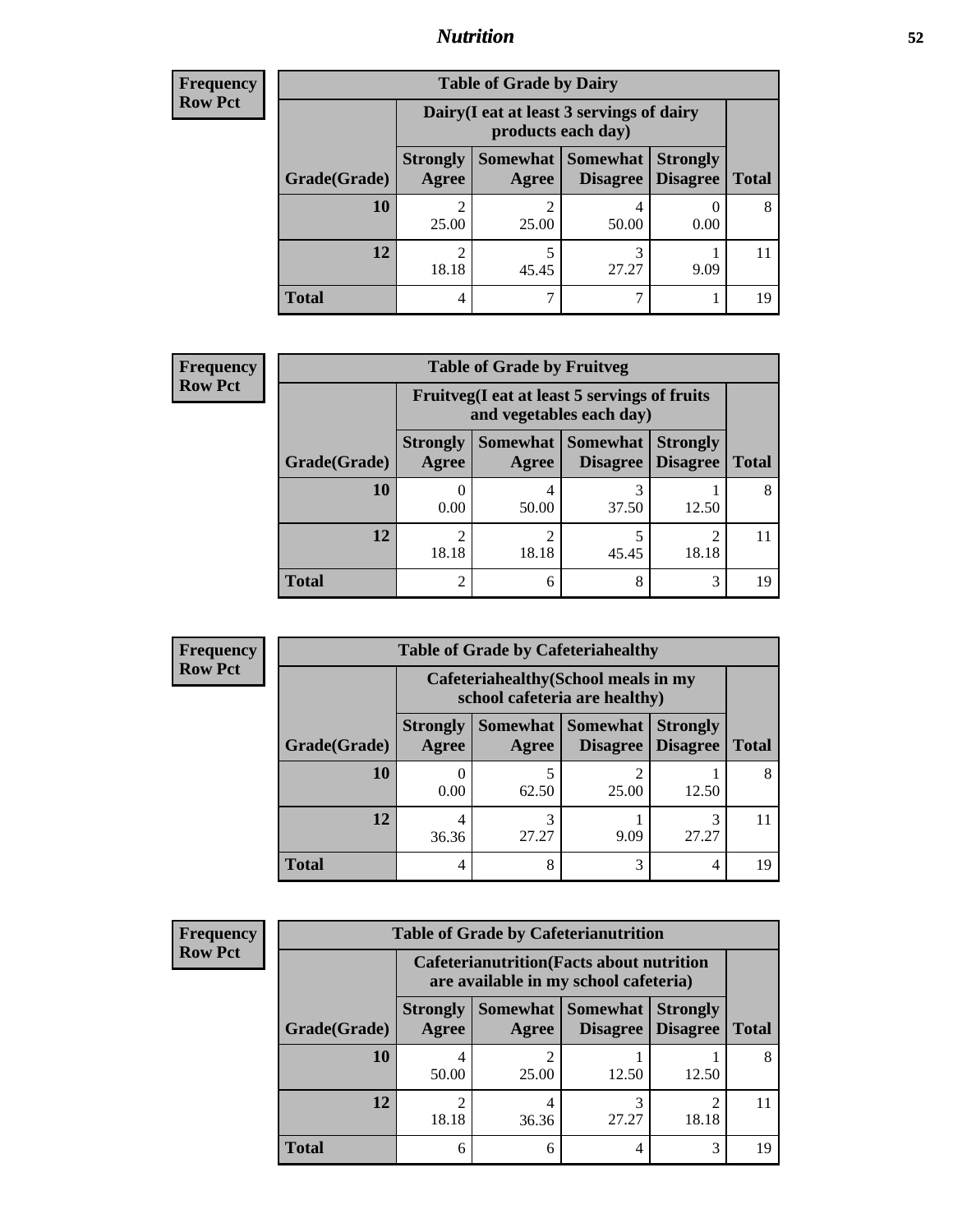### *Nutrition* **53**

| <b>Frequency</b> |
|------------------|
| Row Pct          |

| <b>Table of Grade by Schoollunch</b> |                          |                                                                 |                      |                                    |              |  |  |
|--------------------------------------|--------------------------|-----------------------------------------------------------------|----------------------|------------------------------------|--------------|--|--|
|                                      |                          | Schoollunch(I eat school lunch three or<br>more times per week) |                      |                                    |              |  |  |
| Grade(Grade)                         | <b>Strongly</b><br>Agree | Somewhat  <br>Agree                                             | Somewhat<br>Disagree | <b>Strongly</b><br><b>Disagree</b> | <b>Total</b> |  |  |
| 10                                   | 12.50                    | 12.50                                                           | 25.00                | 50.00                              |              |  |  |
| 12                                   | 0.00                     | 9.09                                                            | 9.09                 | 9<br>81.82                         |              |  |  |
| <b>Total</b>                         |                          |                                                                 | 3                    | 13                                 | 19           |  |  |

| <b>Frequency</b> |
|------------------|
| <b>Row Pct</b>   |

| <b>Table of Grade by Foodchoices</b>                                       |                          |                         |                                    |                                    |              |  |
|----------------------------------------------------------------------------|--------------------------|-------------------------|------------------------------------|------------------------------------|--------------|--|
| <b>Foodchoices</b> (I make healthy food choices in<br>my school cafeteria) |                          |                         |                                    |                                    |              |  |
| Grade(Grade)                                                               | <b>Strongly</b><br>Agree | Somewhat  <br>Agree     | <b>Somewhat</b><br><b>Disagree</b> | <b>Strongly</b><br><b>Disagree</b> | <b>Total</b> |  |
| 10                                                                         | 12.50                    | $\mathfrak{D}$<br>25.00 | 25.00                              | 37.50                              |              |  |
| 12                                                                         | 27.27                    | 4<br>36.36              | 27.27                              | 9.09                               |              |  |
| <b>Total</b>                                                               |                          | 6                       | 5                                  | 4                                  | 19           |  |

| <b>Frequency  </b> | ີຂ          |
|--------------------|-------------|
| <b>Row Pct</b>     |             |
|                    | mu          |
|                    |             |
|                    | <b>Stro</b> |

| <b>Table of Grade by Wholewheat</b> |                          |                                                                                                             |                      |                                    |              |  |  |
|-------------------------------------|--------------------------|-------------------------------------------------------------------------------------------------------------|----------------------|------------------------------------|--------------|--|--|
|                                     |                          | Wholewheat (There are whole wheat and<br>multigrain breads and cereals available in<br>my school cafeteria) |                      |                                    |              |  |  |
| Grade(Grade)                        | <b>Strongly</b><br>Agree | Somewhat  <br>Agree                                                                                         | Somewhat<br>Disagree | <b>Strongly</b><br><b>Disagree</b> | <b>Total</b> |  |  |
| 10                                  | 0<br>0.00                | 6<br>75.00                                                                                                  | 2<br>25.00           | 0.00                               |              |  |  |
| 12                                  | $\mathfrak{D}$<br>18.18  | 6<br>54.55                                                                                                  | 9.09                 | 18.18                              |              |  |  |
| <b>Total</b>                        | $\mathfrak{D}$           | 12                                                                                                          | 3                    | $\mathcal{D}_{\mathcal{L}}$        | 19           |  |  |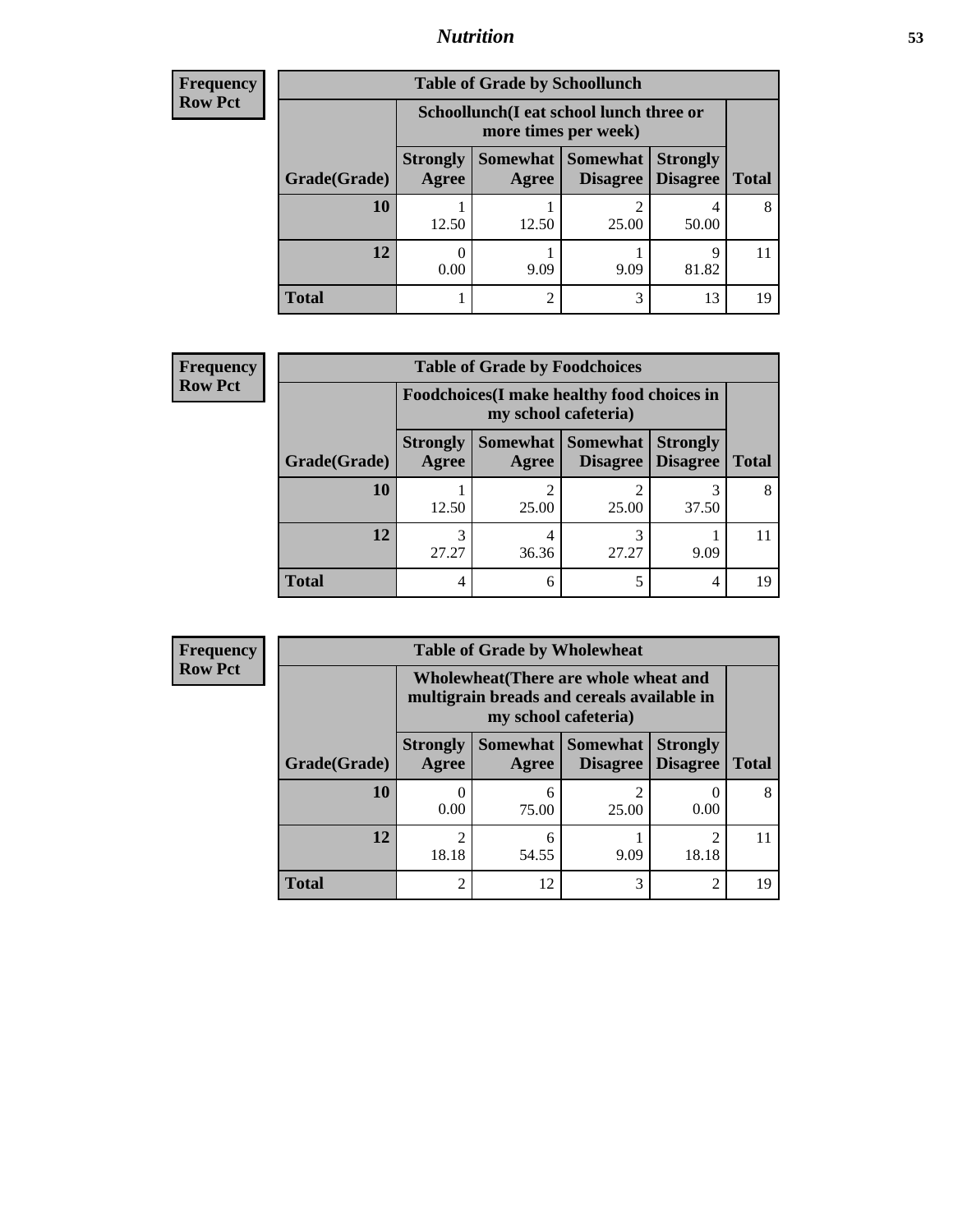### *Nutrition* **54**

**Frequency Row Pct**

| <b>Table of Grade by Healthyvending</b> |                                                                                                                                               |                   |                             |                                    |              |  |
|-----------------------------------------|-----------------------------------------------------------------------------------------------------------------------------------------------|-------------------|-----------------------------|------------------------------------|--------------|--|
|                                         | Healthyvending (If only healthy snacks and<br>beverages were available in the vending<br>machines during the school day,<br>I would buy them) |                   |                             |                                    |              |  |
| Grade(Grade)                            | <b>Strongly</b><br>Agree                                                                                                                      | Somewhat<br>Agree | <b>Somewhat</b><br>Disagree | <b>Strongly</b><br><b>Disagree</b> | <b>Total</b> |  |
| 10                                      | 12.50                                                                                                                                         | 2<br>25.00        | 12.50                       | 4<br>50.00                         | 8            |  |
| 12                                      | 9.09                                                                                                                                          | 5<br>45.45        | $\mathfrak{D}$<br>18.18     | 3<br>27.27                         |              |  |
| <b>Total</b>                            | 2                                                                                                                                             |                   | 3                           |                                    | 19           |  |

**Frequency Row Pct**

| <b>Table of Grade by Schoolbreakfast</b> |                                                                                                                                         |            |            |                                      |    |  |  |
|------------------------------------------|-----------------------------------------------------------------------------------------------------------------------------------------|------------|------------|--------------------------------------|----|--|--|
|                                          | Schoolbreakfast (If breakfast were<br>available at school,<br>but outside the cafeteria,<br>I would eat breakfast at school more often) |            |            |                                      |    |  |  |
| Grade(Grade)                             | Somewhat Somewhat<br><b>Strongly</b><br><b>Strongly</b><br><b>Disagree</b><br>Agree<br><b>Total</b><br>Disagree<br>Agree                |            |            |                                      |    |  |  |
| 10                                       | $\mathfrak{D}$<br>25.00                                                                                                                 | ာ<br>25.00 | 2<br>25.00 | 25.00                                | 8  |  |  |
| 12                                       | 3<br>27.27                                                                                                                              | 3<br>27.27 | 3<br>27.27 | $\mathcal{D}_{\mathcal{A}}$<br>18.18 | 11 |  |  |
| <b>Total</b>                             | 5                                                                                                                                       | 5          | 5          | 4                                    | 19 |  |  |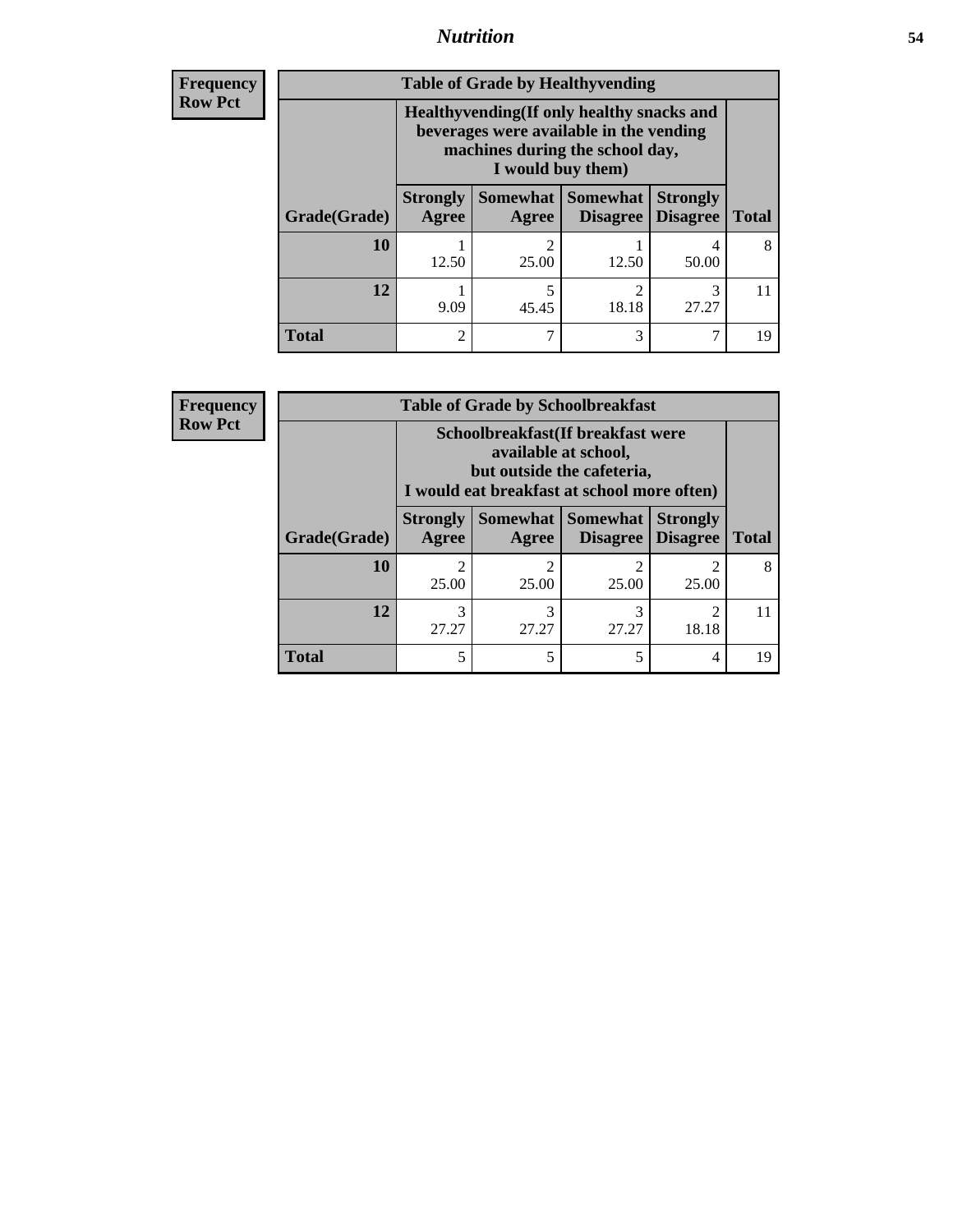| Frequency<br><b>Col Pct</b> | <b>Table of Educationaids by Grade</b>                                                                    |                          |            |              |  |  |
|-----------------------------|-----------------------------------------------------------------------------------------------------------|--------------------------|------------|--------------|--|--|
|                             | <b>Educationaids</b> (I<br>have been<br>taught about<br><b>HIV/AIDS</b> at<br>school in the<br>past year) | Grade(Grade)<br>10<br>12 |            | <b>Total</b> |  |  |
|                             | <b>Yes</b>                                                                                                | 5<br>62.50               | 4<br>36.36 | 9            |  |  |
|                             | N <sub>0</sub>                                                                                            | 3<br>37.50               | 7<br>63.64 | 10           |  |  |
|                             | <b>Total</b>                                                                                              | 8                        | 11         | 19           |  |  |

| Frequency | <b>Table of Educationcharacter by Grade</b>                 |              |            |              |  |
|-----------|-------------------------------------------------------------|--------------|------------|--------------|--|
| Col Pct   | Educationcharacter(I<br>have been taught<br>about character | Grade(Grade) |            |              |  |
|           | education in the past<br>year at school)                    | 10           | 12         | <b>Total</b> |  |
|           | Yes                                                         | 6<br>75.00   | 4<br>36.36 | 10           |  |
|           | N <sub>0</sub>                                              | 25.00        | 63.64      | Q            |  |
|           | <b>Total</b>                                                | 8            | 11         | 19           |  |

| <b>Frequency</b> | <b>Table of Gradcoach1 by Grade</b>              |              |            |              |
|------------------|--------------------------------------------------|--------------|------------|--------------|
| <b>Col Pct</b>   | Gradcoach1(I<br>know who my<br><b>Graduation</b> | Grade(Grade) |            |              |
|                  | Coach is)                                        | 10           | 12         | <b>Total</b> |
|                  | Yes                                              | 3<br>37.50   | 6<br>54.55 | 9            |
|                  | N <sub>0</sub>                                   | 5<br>62.50   | 5<br>45.45 | 10           |
|                  | <b>Total</b>                                     | 8            | 11         | 19           |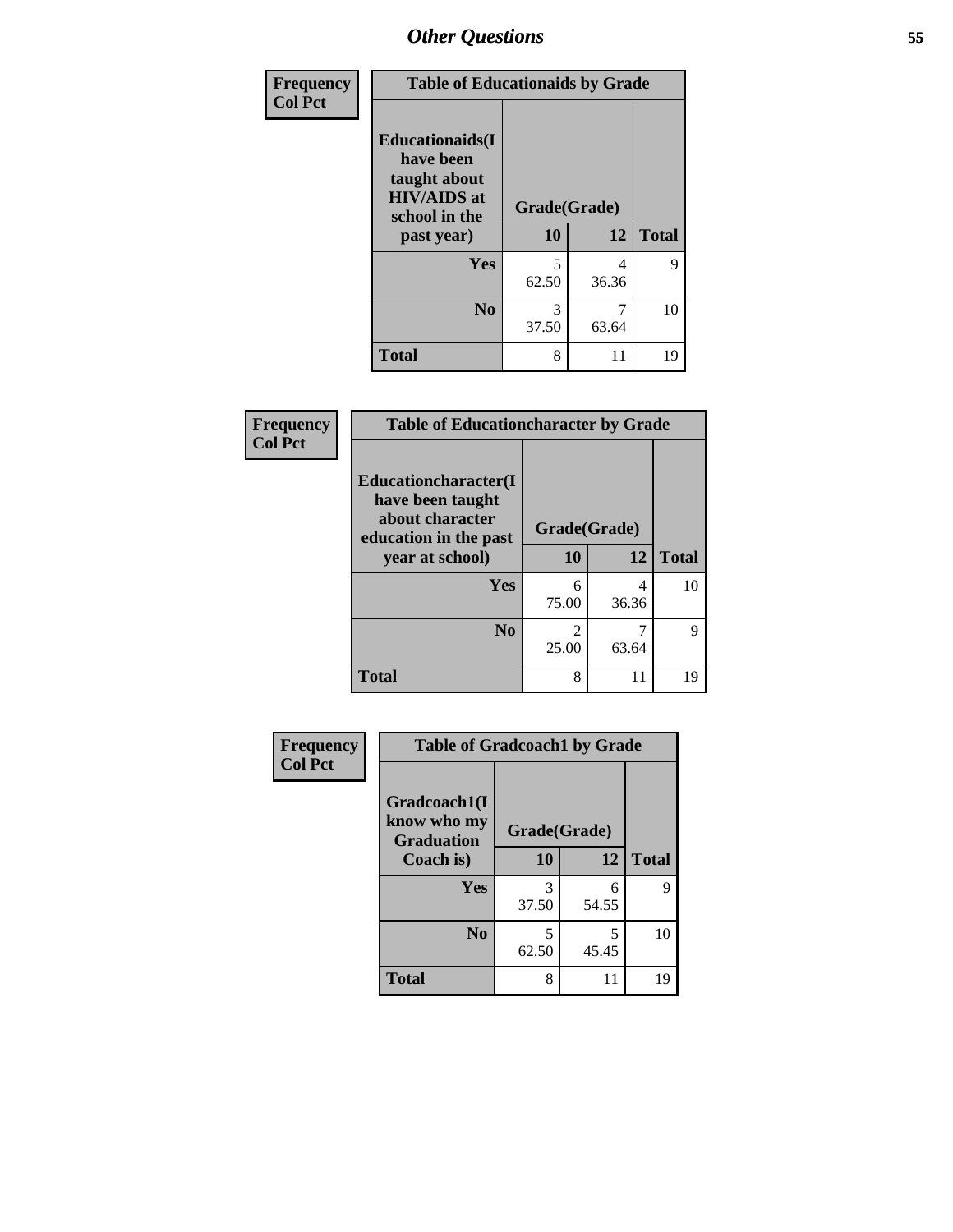| Frequency      | <b>Table of Gradcoach2 by Grade</b> |              |            |              |
|----------------|-------------------------------------|--------------|------------|--------------|
| <b>Col Pct</b> | Gradcoach2(I<br>have                |              |            |              |
|                | contacted my<br><b>Graduation</b>   | Grade(Grade) |            |              |
|                | Coach)                              | 10           | 12         | <b>Total</b> |
|                | Yes                                 | 2<br>25.00   | 5<br>45.45 |              |
|                | N <sub>0</sub>                      | 6<br>75.00   | 6<br>54.55 | 12           |
|                | <b>Total</b>                        | 8            | 11         | 19           |

| Frequency      | <b>Table of Gradcoach3 by Grade</b>                                                   |                    |            |              |  |
|----------------|---------------------------------------------------------------------------------------|--------------------|------------|--------------|--|
| <b>Col Pct</b> | Gradcoach3(I<br>have received<br>assistance<br>from my<br><b>Graduation</b><br>Coach) | Grade(Grade)<br>10 | 12         | <b>Total</b> |  |
|                | Yes                                                                                   | 12.50              | 4<br>36.36 | 5            |  |
|                | Don't know                                                                            | 7<br>87.50         | 63.64      | 14           |  |
|                | <b>Total</b>                                                                          | 8                  | 11         | 19           |  |

| <b>Frequency</b> | <b>Table of Selfharm by Grade</b>                                                                                                                            |              |             |              |
|------------------|--------------------------------------------------------------------------------------------------------------------------------------------------------------|--------------|-------------|--------------|
| <b>Col Pct</b>   | <b>Selfharm</b> (During<br>the past 12<br>months,<br>I harmed myself<br>on purpose<br><b>Suicideconsider</b><br>During the past<br>12 months,<br>I seriously | Grade(Grade) |             |              |
|                  | considered                                                                                                                                                   |              |             |              |
|                  | suicide)                                                                                                                                                     | <b>10</b>    | 12          | <b>Total</b> |
|                  | <b>Yes</b>                                                                                                                                                   | 0<br>0.00    | 9.09        | 1            |
|                  | N <sub>0</sub>                                                                                                                                               | 8<br>100.00  | 10<br>90.91 | 18           |
|                  | <b>Total</b>                                                                                                                                                 | 8            | 11          | 19           |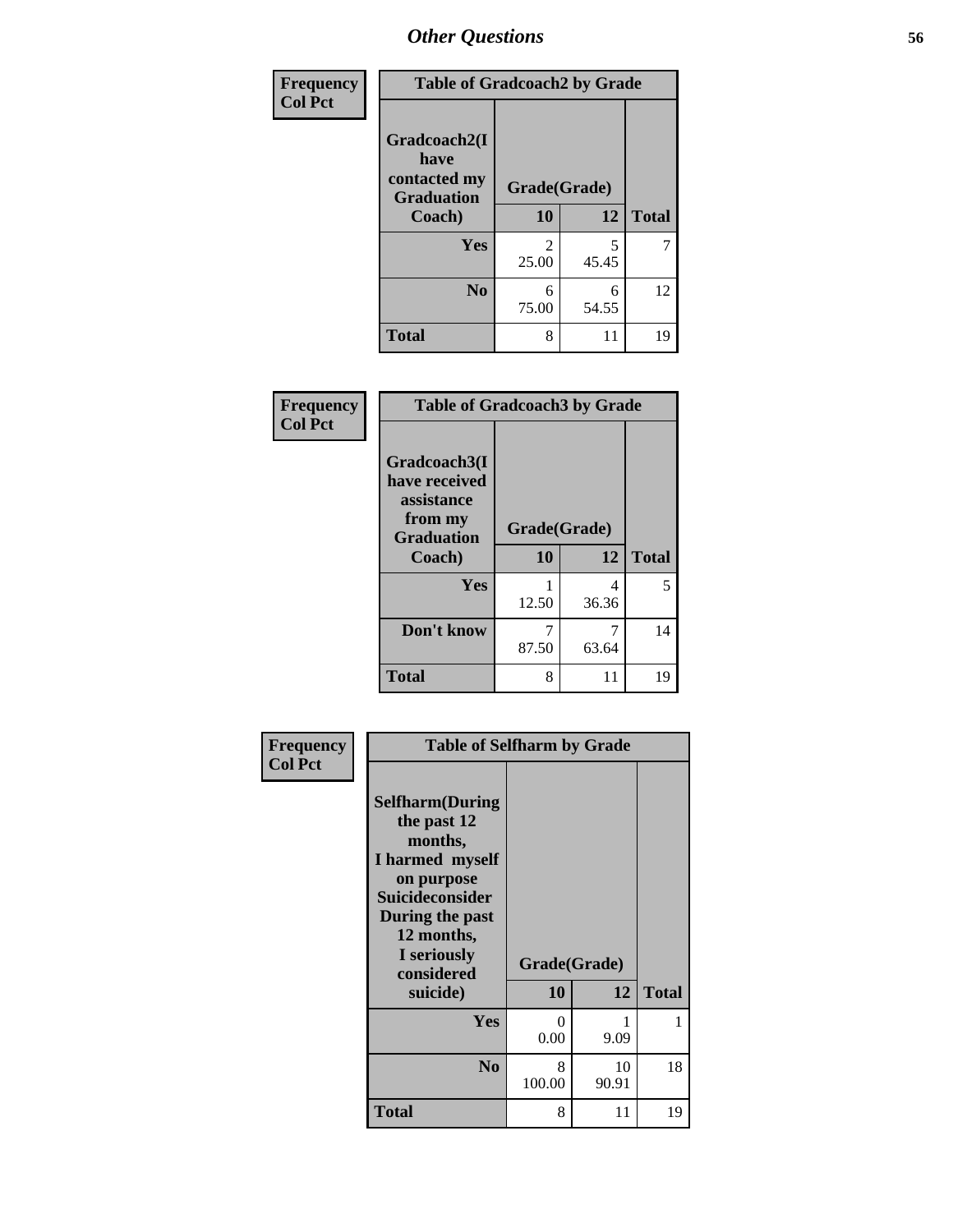| <b>Frequency</b> | <b>Table of Suicideconsider by Grade</b> |              |              |              |  |
|------------------|------------------------------------------|--------------|--------------|--------------|--|
| <b>Col Pct</b>   |                                          | Grade(Grade) |              |              |  |
|                  | Suicideconsider                          | <b>10</b>    | 12           | <b>Total</b> |  |
|                  | Yes                                      | 25.00        | 0.00         | 2            |  |
|                  | N <sub>0</sub>                           | 6<br>75.00   | 11<br>100.00 | 17           |  |
|                  | <b>Total</b>                             | 8            | 11           | 19           |  |

| Frequency<br><b>Col Pct</b> | <b>Table of Suicideattempt by Grade</b>                            |                          |              |              |  |  |
|-----------------------------|--------------------------------------------------------------------|--------------------------|--------------|--------------|--|--|
|                             | Suicideattempt(I<br>have attempted<br>suicide in the<br>last year) | Grade(Grade)<br>10<br>12 |              | <b>Total</b> |  |  |
|                             | N <sub>0</sub>                                                     | 8<br>100.00              | 11<br>100.00 | 19           |  |  |
|                             | <b>Total</b>                                                       | 8                        | 11           | 19           |  |  |

| Frequency      | <b>Table of Instantmessaged by Grade</b>               |              |            |              |  |  |
|----------------|--------------------------------------------------------|--------------|------------|--------------|--|--|
| <b>Col Pct</b> | Instantmessaged(I<br>have instant<br>messaged people I | Grade(Grade) |            |              |  |  |
|                | do not even know)                                      | 10           | 12         | <b>Total</b> |  |  |
|                | Yes                                                    | 4<br>50.00   | 5<br>45.45 | Q            |  |  |
|                | N <sub>0</sub>                                         | 4<br>50.00   | 6<br>54.55 | 10           |  |  |
|                | <b>Total</b>                                           | 8            | 11         | 19           |  |  |

| Frequency      | <b>Table of Getsalong by Grade</b>                  |              |       |              |
|----------------|-----------------------------------------------------|--------------|-------|--------------|
| <b>Col Pct</b> | Getsalong(I get<br>along with other<br>students and | Grade(Grade) |       |              |
|                | adults)                                             | 10           | 12    | <b>Total</b> |
|                | <b>Strongly Agree</b>                               | 4<br>50.00   | 63.64 | 11           |
|                | <b>Somewhat Agree</b>                               | 4<br>50.00   | 36.36 | 8            |
|                | Total                                               | 8            | 11    | 19           |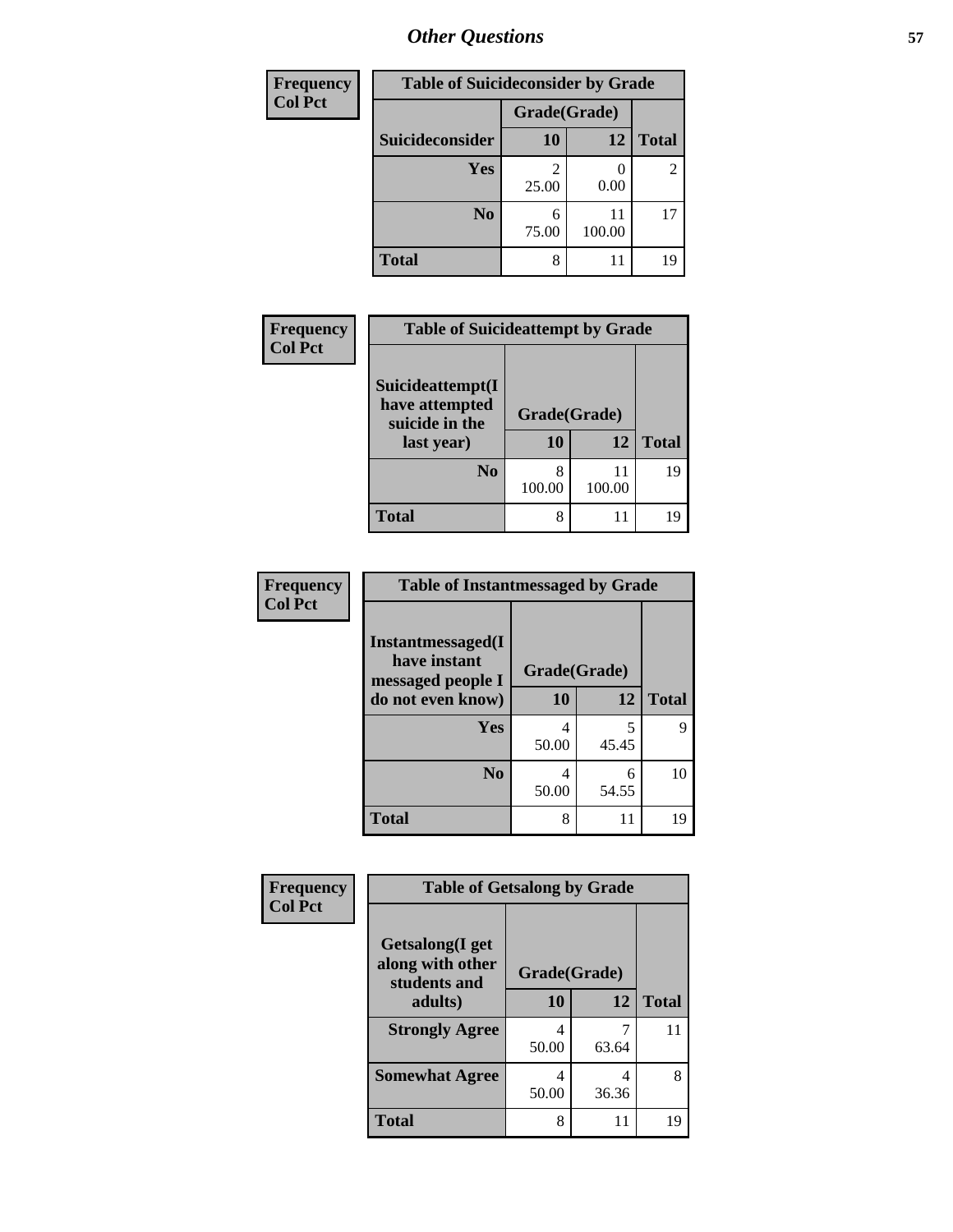| Frequency      | <b>Table of Safehome by Grade</b> |                           |            |              |  |  |  |
|----------------|-----------------------------------|---------------------------|------------|--------------|--|--|--|
| <b>Col Pct</b> | Safehome(I feel<br>safe at home)  | Grade(Grade)<br>10        | 12         | <b>Total</b> |  |  |  |
|                | <b>Strongly Agree</b>             | 87.50                     | 6<br>54.55 | 13           |  |  |  |
|                | <b>Somewhat Agree</b>             | 12.50                     | 3<br>27.27 | 4            |  |  |  |
|                | <b>Somewhat Disagree</b>          | $\mathbf{\Omega}$<br>0.00 | 9.09       |              |  |  |  |
|                | <b>Strongly Disagree</b>          | 0<br>0.00                 | 9.09       |              |  |  |  |
|                | <b>Total</b>                      | 8                         | 11         | 19           |  |  |  |

| Frequency      | <b>Table of Adulttalk by Grade</b>                                                                |                    |             |              |  |  |
|----------------|---------------------------------------------------------------------------------------------------|--------------------|-------------|--------------|--|--|
| <b>Col Pct</b> | <b>Adulttalk(I</b><br>know an<br>adult at<br>school that<br>I can talk<br>with if I<br>need help) | Grade(Grade)<br>10 | 12          | <b>Total</b> |  |  |
|                | <b>Yes</b>                                                                                        | 5<br>62.50         | 10<br>90.91 | 15           |  |  |
|                | N <sub>0</sub>                                                                                    | 3<br>37.50         | 9.09        | 4            |  |  |
|                | <b>Total</b>                                                                                      | 8                  | 11          | 19           |  |  |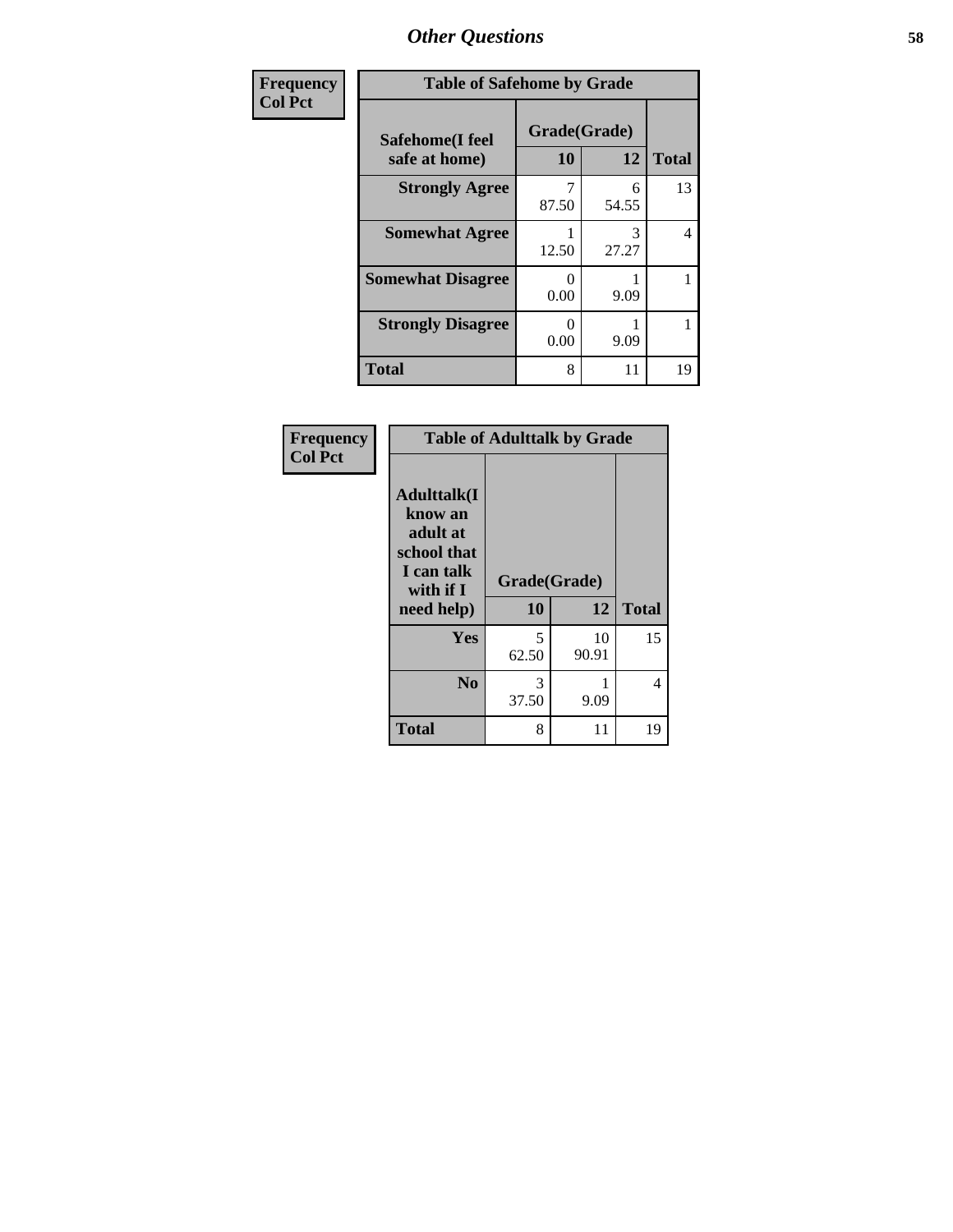**Frequency Row Pct**

| <b>Table of Grade by Tytime</b> |       |                                                                                                                |            |                      |                      |              |  |
|---------------------------------|-------|----------------------------------------------------------------------------------------------------------------|------------|----------------------|----------------------|--------------|--|
|                                 |       | Tvtime (On an average school day,<br>how much unsupervised time do I spend watching<br>$\mathbf{T} \mathbf{V}$ |            |                      |                      |              |  |
| Grade(Grade)                    | None  | <b>Less that</b><br>hour/day                                                                                   | hour/day   | $2 - 3$<br>hours/day | $4 - 5$<br>hours/day | <b>Total</b> |  |
| 10                              | 0.00  | 2<br>25.00                                                                                                     | 12.50      | 37.50                | 25.00                | 8            |  |
| 12                              | 36.36 | 9.09                                                                                                           | 3<br>27.27 | 27.27                | 0.00                 | 11           |  |
| <b>Total</b>                    |       | 3                                                                                                              | 4          |                      | $\mathfrak{D}$       | 19           |  |

**Frequency Row Pct**

| <b>Table of Grade by Computertime</b> |            |                                                                                                   |          |                      |                      |                     |              |
|---------------------------------------|------------|---------------------------------------------------------------------------------------------------|----------|----------------------|----------------------|---------------------|--------------|
|                                       |            | Computertime (On an average school day,<br>how much unsupervised time do I spend on the computer) |          |                      |                      |                     |              |
| Grade(Grade)                          | None $ $   | <b>Less that</b><br>hour/day                                                                      | hour/day | $2 - 3$<br>hours/day | $4 - 5$<br>hours/day | $6+$<br>  hours/day | <b>Total</b> |
| 10                                    | 0.00       | 12.50                                                                                             | 0.00     | 50.00                | 37.50                | 0.00                | 8            |
| 12                                    | 4<br>36.36 | 0.00                                                                                              | 9.09     | 0.00                 | 45.45                | 9.09                |              |
| <b>Total</b>                          | 4          |                                                                                                   |          | 4                    | 8                    |                     | 19           |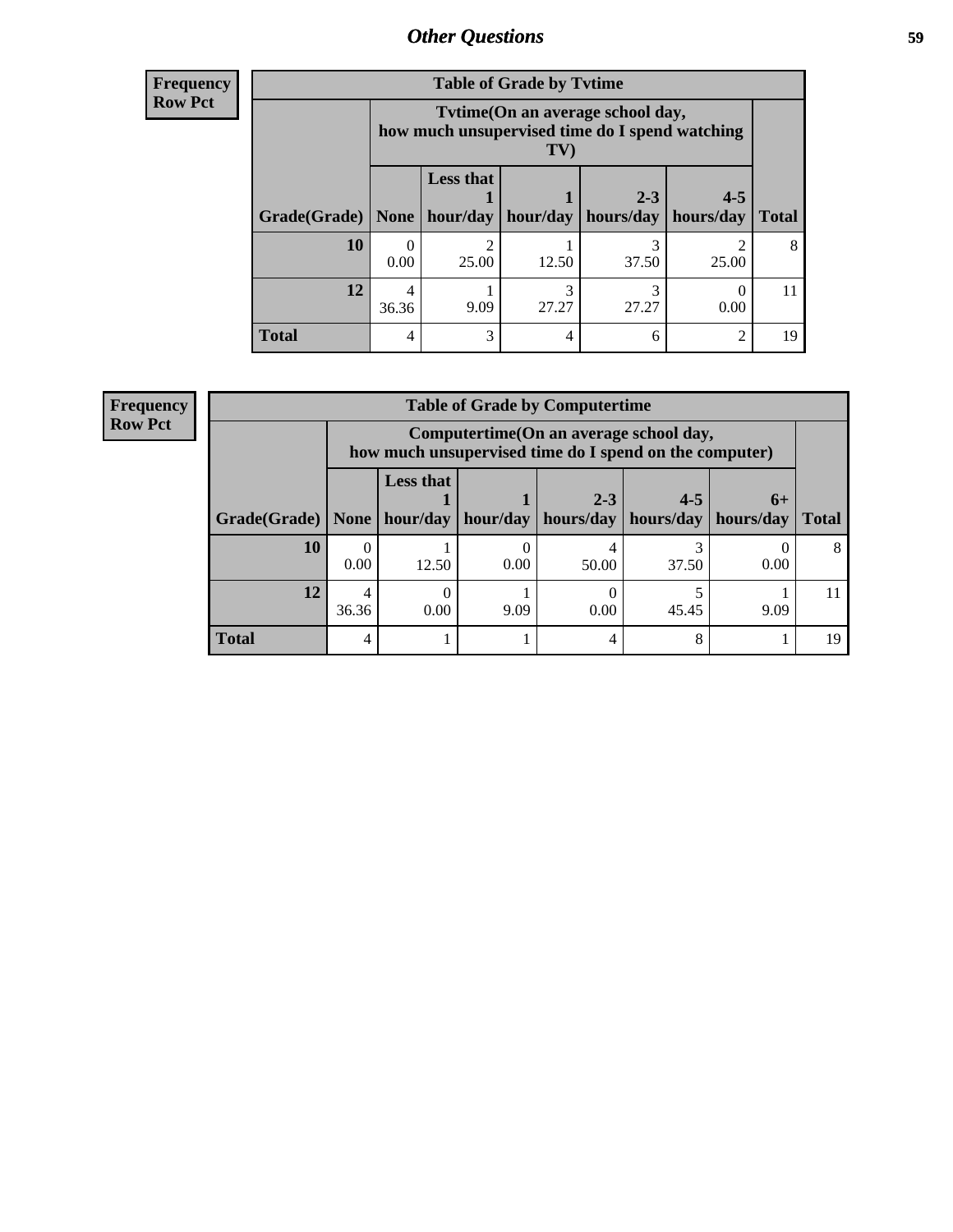### *Questions about Driving Laws* **60** *Driving Questions were asked only of high school students.*

| <b>Frequency</b> | <b>Table of Grade by License1</b> |                                                                                                                                              |                                     |                         |              |  |
|------------------|-----------------------------------|----------------------------------------------------------------------------------------------------------------------------------------------|-------------------------------------|-------------------------|--------------|--|
| <b>Row Pct</b>   |                                   | License1(During the first 6<br>months of driving with a<br>provisional license,<br>the only passengers who can<br>ride with the driver are:) |                                     |                         |              |  |
|                  | Grade(Grade)                      | <b>Parent or</b>                                                                                                                             | Family<br><b>Guardian   Members</b> | Don't<br>Know           | <b>Total</b> |  |
|                  | 10                                | 12.50                                                                                                                                        | 5<br>62.50                          | $\mathfrak{D}$<br>25.00 | 8            |  |
|                  | 12                                | $\overline{2}$<br>18.18                                                                                                                      | 7<br>63.64                          | $\mathfrak{D}$<br>18.18 | 11           |  |
|                  | <b>Total</b>                      | 3                                                                                                                                            | 12                                  | 4                       | 19           |  |

| Frequency      | <b>Table of Grade by License2</b> |                                                                                                                        |                                                      |                         |              |  |  |
|----------------|-----------------------------------|------------------------------------------------------------------------------------------------------------------------|------------------------------------------------------|-------------------------|--------------|--|--|
| <b>Row Pct</b> |                                   | License $2(17 \text{ yr})$<br>drivers with a provisional<br>driver's license cannot<br>drive between the hours<br>of:) |                                                      |                         |              |  |  |
|                | Grade(Grade)                      | <b>Midnight</b><br>to 6am                                                                                              | N <sub>0</sub><br>curfew<br>for $17$<br>year<br>olds | Don't<br><b>Know</b>    | <b>Total</b> |  |  |
|                | 10                                | 6<br>75.00                                                                                                             | 0<br>0.00                                            | $\mathfrak{D}$<br>25.00 | 8            |  |  |
|                | 12                                | 8<br>72.73                                                                                                             | 9.09                                                 | 2<br>18.18              | 11           |  |  |
|                | <b>Total</b>                      | 14                                                                                                                     |                                                      | 4                       | 19           |  |  |

| Frequency      |                       | <b>Table of Grade by License3</b>                                                      |            |                            |                |       |               |              |
|----------------|-----------------------|----------------------------------------------------------------------------------------|------------|----------------------------|----------------|-------|---------------|--------------|
| <b>Row Pct</b> |                       | License3(For drivers under the age of 21,<br>what level of alcohol is considered DUI?) |            |                            |                |       |               |              |
|                | Grade(Grade)   Amount | Any                                                                                    |            | $\mid 0.02 \mid 0.04 \mid$ | 0.06           | 0.08  | Don't<br>know | <b>Total</b> |
|                | 10                    | 3<br>37.50                                                                             | 0.00       | $\theta$<br>0.00           | 25.00          | 12.50 | 2<br>25.00    | 8            |
|                | 12                    | 6<br>54.55                                                                             | 3<br>27.27 | 9.09                       | 0.00           | 0.00  | 9.09          | 11           |
|                | <b>Total</b>          | 9                                                                                      | 3          |                            | $\mathfrak{D}$ |       | 3             | 19           |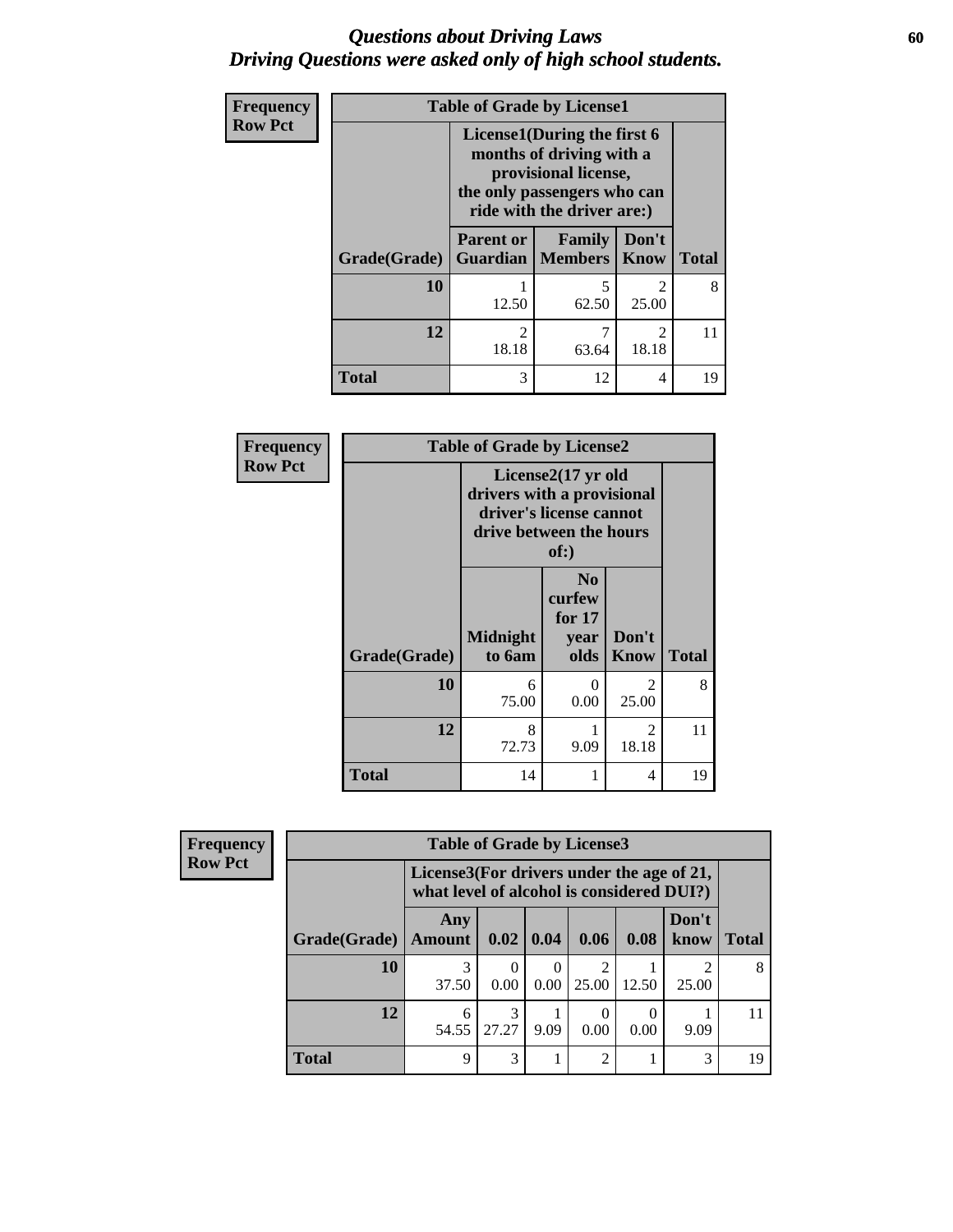### *Questions about Driving Laws* **61** *Driving Questions were asked only of high school students.*

| <b>Frequency</b> |
|------------------|
| <b>Row Pct</b>   |

| <b>Table of Grade by License4</b> |                         |                                                                                                                      |                         |                               |                                             |               |              |
|-----------------------------------|-------------------------|----------------------------------------------------------------------------------------------------------------------|-------------------------|-------------------------------|---------------------------------------------|---------------|--------------|
|                                   |                         | License4(A driver under 21 automatically<br>loses his/her license if caught exceeding the<br>posted speet limit by:) |                         |                               |                                             |               |              |
| Grade(Grade)                      | $15+$<br>mph            | $25+$<br>mph                                                                                                         | $35+$<br>mph            | <b>Depends</b><br>on<br>judge | Can't<br>lose<br>license<br>for<br>speeding | Don't<br>know | <b>Total</b> |
| 10                                | $\overline{2}$<br>25.00 | 12.50                                                                                                                | $\mathfrak{D}$<br>25.00 | $\Omega$<br>0.00              | 2<br>25.00                                  | 12.50         | 8            |
| 12                                | 3<br>27.27              | 4<br>36.36                                                                                                           | $\Omega$<br>0.00        | 9.09                          | 0<br>0.00                                   | 3<br>27.27    | 11           |
| <b>Total</b>                      | 5                       | 5                                                                                                                    | $\overline{2}$          |                               | 2                                           | 4             | 19           |

| Frequency<br><b>Row Pct</b> | <b>Table of Grade by License5</b> |                                                                                                                                                             |                |                        |       |  |  |
|-----------------------------|-----------------------------------|-------------------------------------------------------------------------------------------------------------------------------------------------------------|----------------|------------------------|-------|--|--|
|                             |                                   | License5(A)<br>Georgia teenager<br>with family<br>connections or a<br>good lawyer can<br>break a teen<br>driving law and<br>keep their driver's<br>license) |                |                        |       |  |  |
|                             | Grade(Grade)                      | <b>Yes</b>                                                                                                                                                  | N <sub>0</sub> | Don't<br>know          | Total |  |  |
|                             | 10                                | 3<br>37.50                                                                                                                                                  | 3<br>37.50     | $\mathcal{L}$<br>25.00 | 8     |  |  |
|                             | 12                                | 4<br>36.36                                                                                                                                                  | 5<br>45.45     | 2<br>18.18             | 11    |  |  |
|                             | <b>Total</b>                      | 7                                                                                                                                                           | 8              | 4                      | 19    |  |  |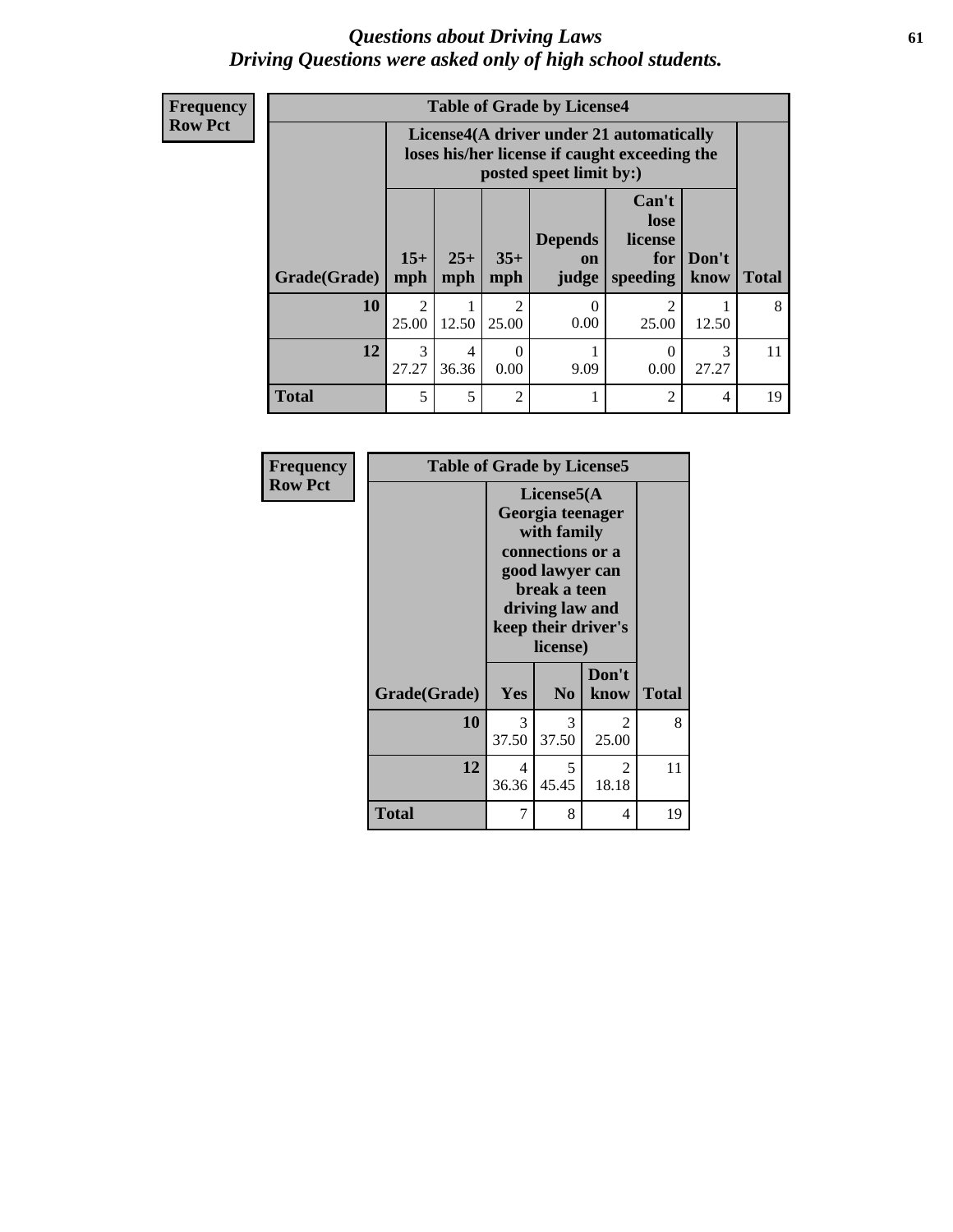### *Questions about Driving Laws* **62** *Driving Questions were asked only of high school students.*

| Frequency      | <b>Table of Grade by License6</b> |                                                                                                                                                 |                        |               |              |
|----------------|-----------------------------------|-------------------------------------------------------------------------------------------------------------------------------------------------|------------------------|---------------|--------------|
| <b>Row Pct</b> |                                   | License <sub>6</sub> (I know a<br>friend or<br>classmate that<br>broke a teen<br>driving law,<br>but was allowed to<br>keep his/her<br>license) |                        |               |              |
|                | Grade(Grade)                      | <b>Yes</b>                                                                                                                                      | N <sub>0</sub>         | Don't<br>know | <b>Total</b> |
|                | 10                                | 3<br>37.50                                                                                                                                      | $\mathcal{F}$<br>37.50 | 2<br>25.00    | 8            |
|                | 12                                | 5<br>45.45                                                                                                                                      | 5<br>45.45             | 1<br>9.09     | 11           |
|                | Total                             | 8                                                                                                                                               | 8                      | 3             | 19           |

| Frequency      |              |                                                                                                  | <b>Table of Grade by License7</b> |               |              |
|----------------|--------------|--------------------------------------------------------------------------------------------------|-----------------------------------|---------------|--------------|
| <b>Row Pct</b> |              | License7(A student under the<br>age of 18 cam loser his/her<br>driving privileges if he or she:) |                                   |               |              |
|                |              | <b>Have</b><br>more than<br>10<br>unexcused<br>absences<br>per school                            | Drop out<br>without               | All of<br>the |              |
|                | Grade(Grade) | yr                                                                                               | graduating                        | above         | <b>Total</b> |
|                | 10           | 0<br>0.00                                                                                        | 0<br>0.00                         | 8<br>100.00   | 8            |
|                | 12           | っ<br>18.18                                                                                       | $\mathfrak{D}$<br>18.18           | 7<br>63.64    | 11           |
|                | <b>Total</b> | $\overline{c}$                                                                                   | $\overline{c}$                    | 15            | 19           |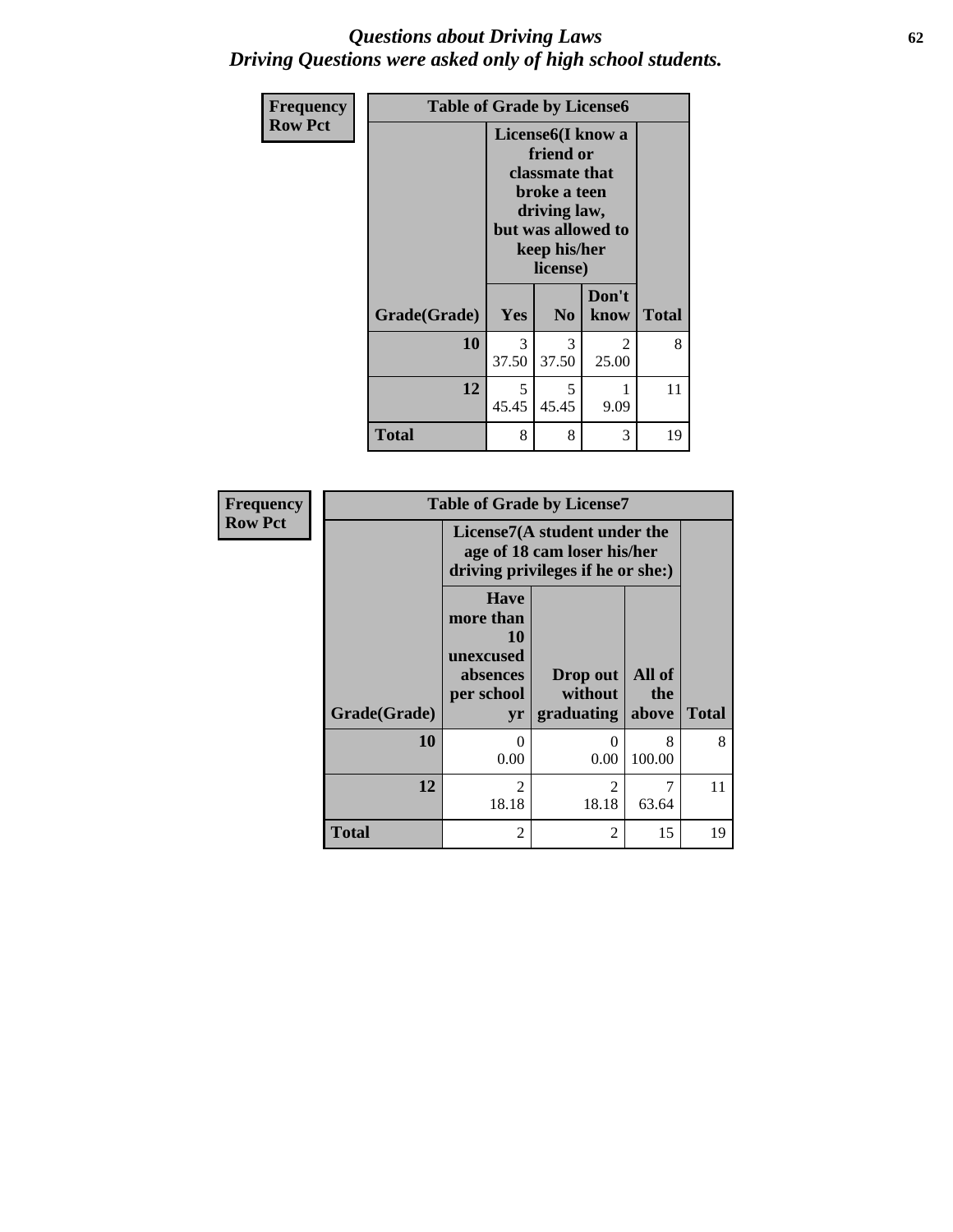# *Select Results by Gender* **63**

| Frequency      | <b>Table of SchoolClimate2 by Gender</b>          |                                 |                        |              |
|----------------|---------------------------------------------------|---------------------------------|------------------------|--------------|
| <b>Col Pct</b> | SchoolClimate2(I<br>feel successful at<br>school) | Gender(Gender)<br><b>Female</b> | <b>Male</b>            | <b>Total</b> |
|                | <b>Strongly Agree</b>                             | 20.00                           | 4<br>28.57             | 5            |
|                | <b>Somewhat Agree</b>                             | 2<br>40.00                      | 50.00                  | 9            |
|                | <b>Somewhat Disagree</b>                          | $\mathcal{D}$<br>40.00          | $\mathcal{D}$<br>14.29 | 4            |
|                | <b>Strongly Disagree</b>                          | 0<br>0.00                       | 7.14                   |              |
|                | <b>Total</b>                                      | 5                               | 14                     | 19           |

| Frequency      | <b>Table of SchoolClimate6 by Gender</b>                 |                                         |             |              |  |
|----------------|----------------------------------------------------------|-----------------------------------------|-------------|--------------|--|
| <b>Col Pct</b> | <b>SchoolClimate6(Teachers</b><br>treat me with respect) | <b>Gender</b> (Gender)<br><b>Female</b> | <b>Male</b> | <b>Total</b> |  |
|                | <b>Strongly Agree</b>                                    | 4<br>80.00                              | 11<br>78.57 | 15           |  |
|                | <b>Somewhat Agree</b>                                    | 20.00                                   | っ<br>14.29  |              |  |
|                | <b>Strongly Disagree</b>                                 | 0.00                                    | 7.14        |              |  |
|                | <b>Total</b>                                             | 5                                       | 14          | 19           |  |

| Frequency      | <b>Table of SchoolClimate8 by Gender</b>                                |                  |                                      |              |
|----------------|-------------------------------------------------------------------------|------------------|--------------------------------------|--------------|
| <b>Col Pct</b> | <b>SchoolClimate8(Students</b><br>are frequently<br>recognized for good | Gender(Gender)   |                                      |              |
|                | behavior)                                                               | <b>Female</b>    | <b>Male</b>                          | <b>Total</b> |
|                | <b>Strongly Agree</b>                                                   | 3<br>60.00       | 6<br>42.86                           | 9            |
|                | <b>Somewhat Agree</b>                                                   | 20.00            | $\overline{\phantom{0}}$<br>35.71    | 6            |
|                | <b>Somewhat Disagree</b>                                                | 20.00            | $\mathcal{D}_{\mathcal{L}}$<br>14.29 | 3            |
|                | <b>Strongly Disagree</b>                                                | $\Omega$<br>0.00 | 7.14                                 |              |
|                | Total                                                                   | 5                | 14                                   | 19           |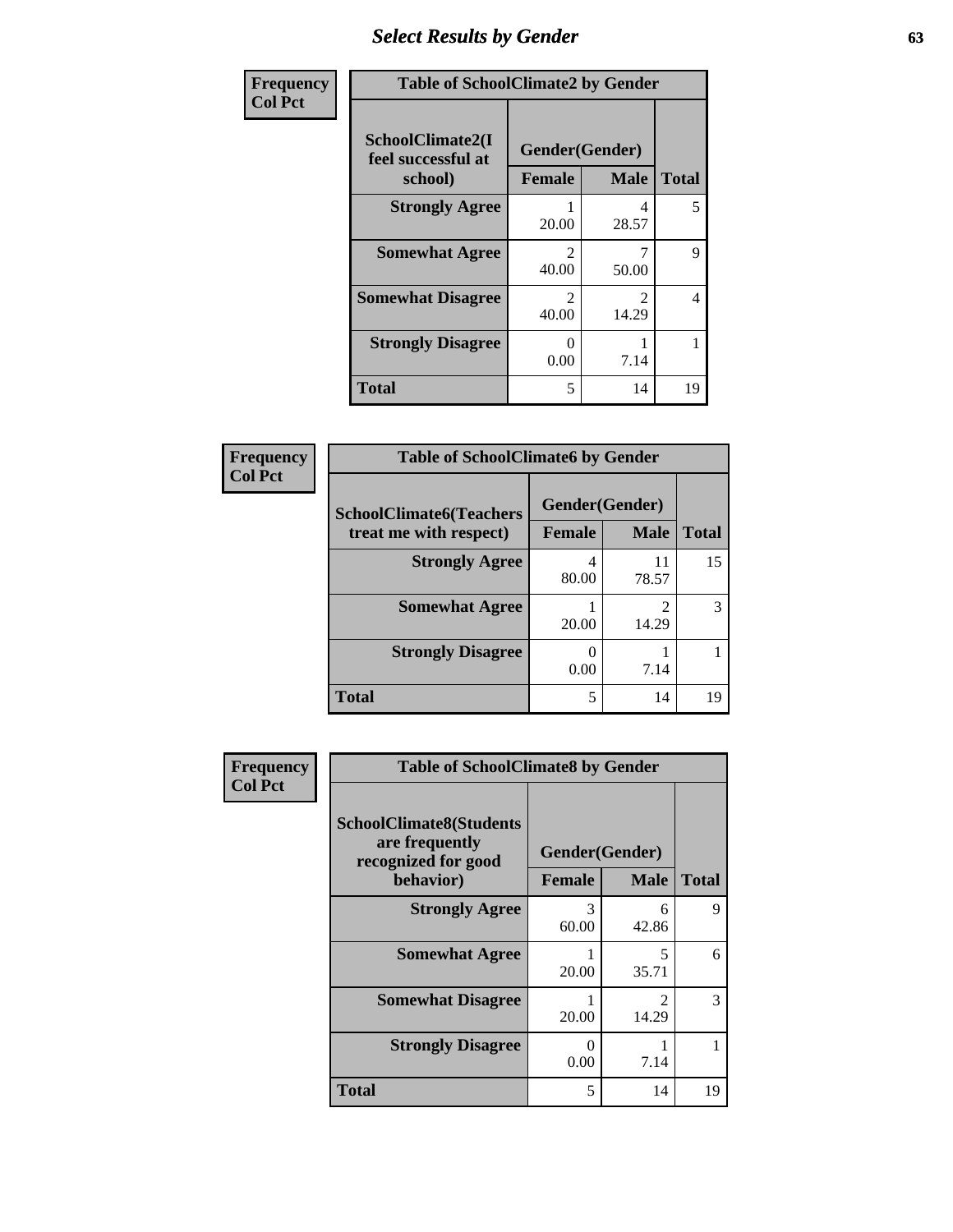# *Select Results by Gender* **64**

| <b>Frequency</b> | <b>Table of Gender by Dropout</b> |                                                                        |                |              |  |
|------------------|-----------------------------------|------------------------------------------------------------------------|----------------|--------------|--|
| <b>Row Pct</b>   |                                   | Dropout(I<br>have<br>thought<br>about<br>dropping<br>out of<br>school) |                |              |  |
|                  | Gender(Gender)                    | Yes                                                                    | N <sub>0</sub> | <b>Total</b> |  |
|                  | <b>Female</b>                     | 4<br>80.00                                                             | 1<br>20.00     | 5            |  |
|                  | <b>Male</b>                       | 7<br>50.00                                                             | 7<br>50.00     | 14           |  |
|                  | <b>Total</b>                      | 11                                                                     | 8              | 19           |  |

| <b>Frequency</b> | <b>Table of Gender by Dropoutreason</b> |                      |              |                                                                    |                                |              |              |
|------------------|-----------------------------------------|----------------------|--------------|--------------------------------------------------------------------|--------------------------------|--------------|--------------|
| <b>Row Pct</b>   |                                         |                      |              | Dropoutreason(If I dropped out the<br>reason would most likely be) |                                |              |              |
|                  | Gender(Gender)                          | Won't<br>Drop<br>out | <b>Bored</b> | <b>Family</b><br><b>Reasons</b>                                    | <b>Being</b><br><b>Bullied</b> | <b>Other</b> | <b>Total</b> |
|                  | <b>Female</b>                           | 20.00                | 20.00        | 0.00                                                               | 0.00                           | 3<br>60.00   | 5            |
|                  | <b>Male</b>                             | 35.71                | 4<br>28.57   | 7.14                                                               | 7.14                           | 3<br>21.43   | 14           |
|                  | <b>Total</b>                            | 6                    | 5            |                                                                    |                                | 6            | 19           |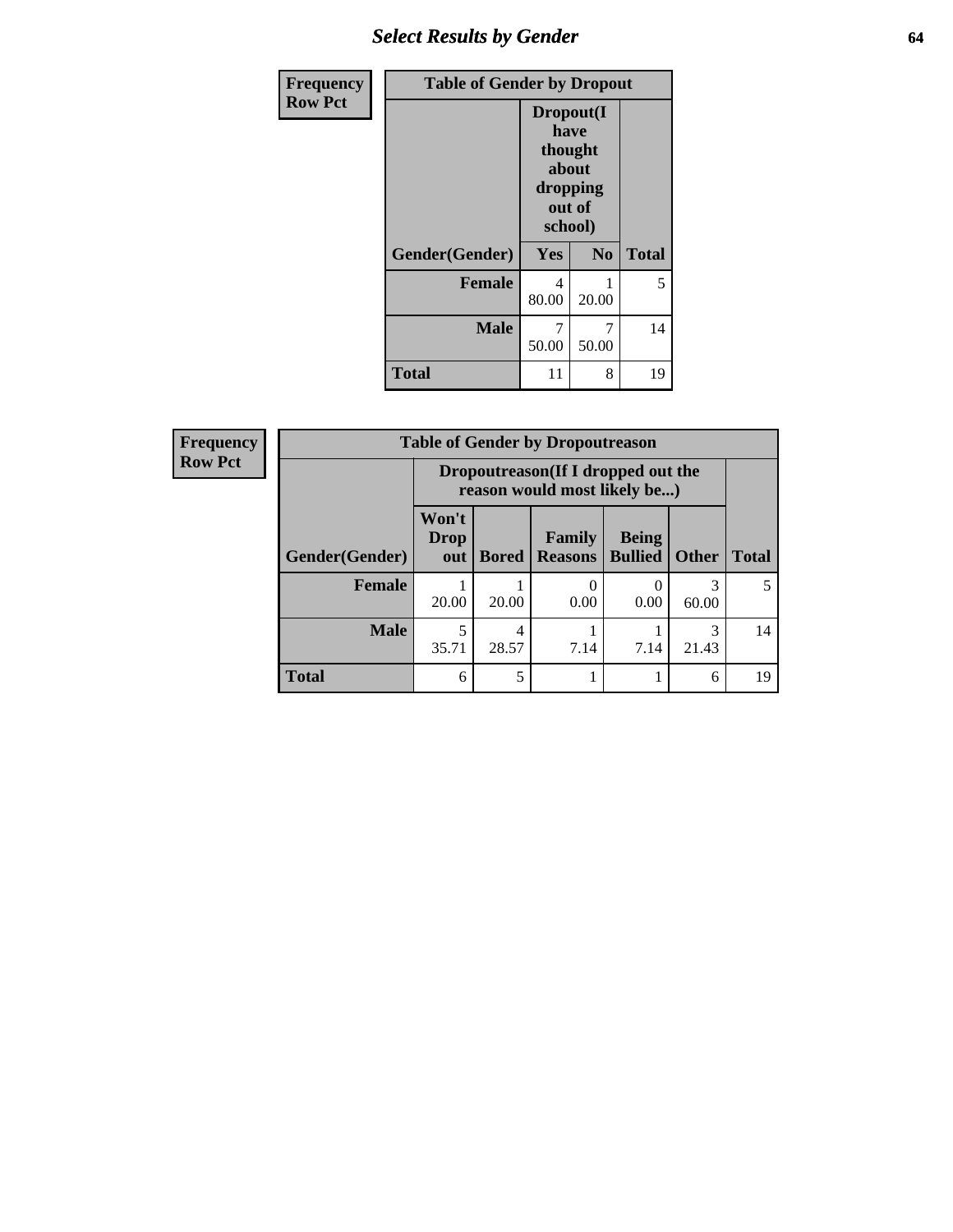*School Safety* **65**

| Frequency      | <b>Table of Gender by Bullied2</b> |                 |                |              |
|----------------|------------------------------------|-----------------|----------------|--------------|
| <b>Row Pct</b> |                                    | <b>Bullied2</b> |                |              |
|                | Gender(Gender)                     | Yes             | N <sub>0</sub> | <b>Total</b> |
|                | <b>Female</b>                      | 20.00           | 4<br>80.00     | 5            |
|                | <b>Male</b>                        | 2<br>14.29      | 12<br>85.71    | 14           |
|                | Total                              | 3               | 16             | 19           |

| Frequency      | <b>Table of Gender by Bulliedothers2</b> |                       |                |              |
|----------------|------------------------------------------|-----------------------|----------------|--------------|
| <b>Row Pct</b> |                                          | <b>Bulliedothers2</b> |                |              |
|                | Gender(Gender)                           | <b>Yes</b>            | N <sub>0</sub> | <b>Total</b> |
|                | <b>Female</b>                            | 0.00                  | 5<br>100.00    |              |
|                | <b>Male</b>                              | 7.14                  | 13<br>92.86    | 14           |
|                | <b>Total</b>                             |                       | 18             | 19           |

| Frequency      | <b>Table of Gender by Weaponschool2</b> |                      |                |              |
|----------------|-----------------------------------------|----------------------|----------------|--------------|
| <b>Row Pct</b> |                                         | <b>Weaponschool2</b> |                |              |
|                | Gender(Gender)                          | <b>Yes</b>           | N <sub>0</sub> | <b>Total</b> |
|                | <b>Female</b>                           | 20.00                | 80.00          |              |
|                | <b>Male</b>                             | 0.00                 | 14<br>100.00   | 14           |
|                | <b>Total</b>                            |                      | 18             | 19           |

| Frequency      | <b>Table of Gender by Absentunsafe2</b> |                |              |  |
|----------------|-----------------------------------------|----------------|--------------|--|
| <b>Row Pct</b> |                                         | Absentunsafe2  |              |  |
|                | Gender(Gender)                          | N <sub>0</sub> | <b>Total</b> |  |
|                | <b>Female</b>                           | 100.00         | 5            |  |
|                | <b>Male</b>                             | 14<br>100.00   | 14           |  |
|                | <b>Total</b>                            | 19             | 19           |  |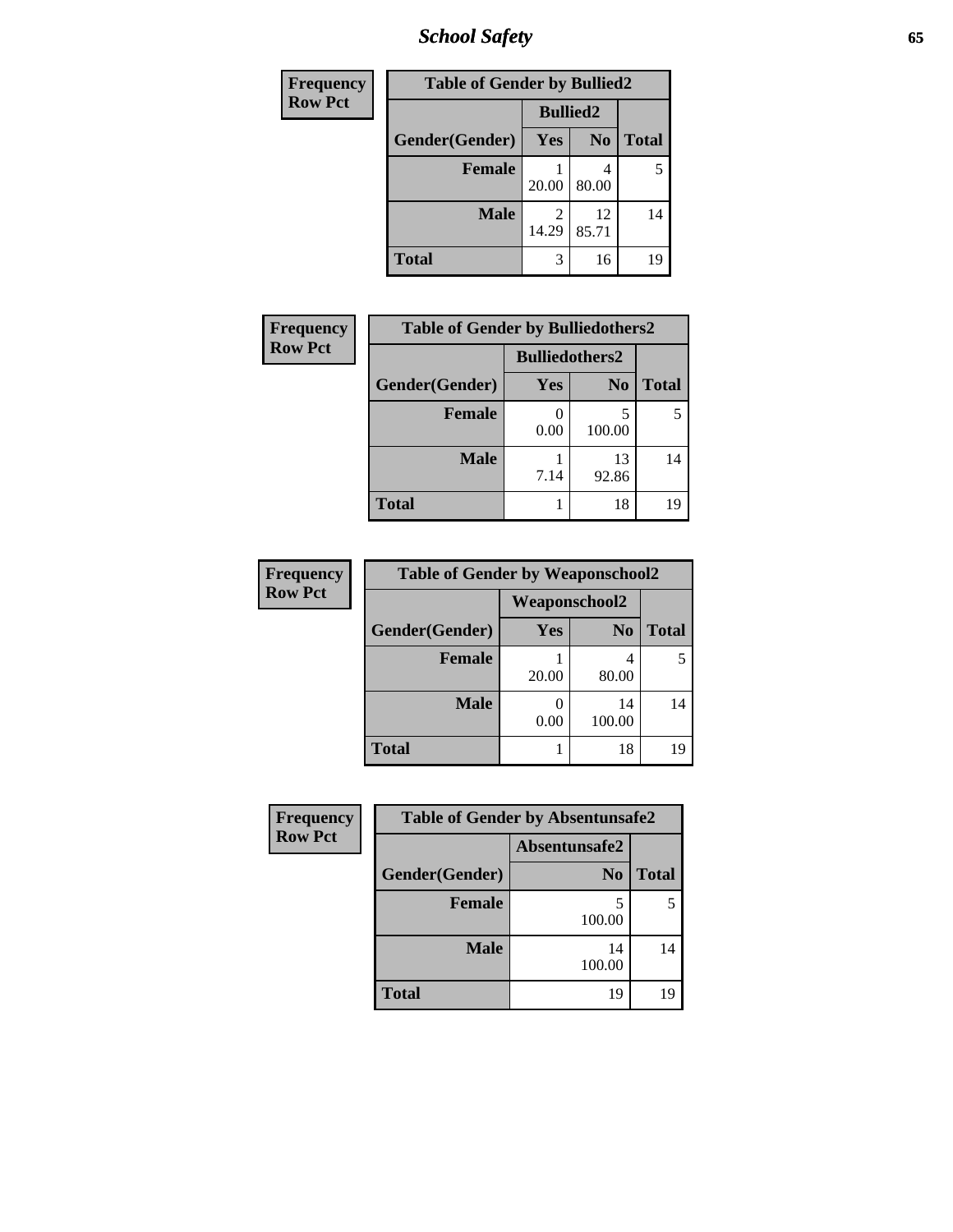*School Safety* **66**

| Frequency      | <b>Table of Gender by Gangself</b> |                                                                                                |                |              |
|----------------|------------------------------------|------------------------------------------------------------------------------------------------|----------------|--------------|
| <b>Row Pct</b> |                                    | Gangself(I<br>have<br>participated<br>in illegal gang<br>activities in<br>the past 30<br>days) |                |              |
|                | Gender(Gender)                     | Yes                                                                                            | N <sub>0</sub> | <b>Total</b> |
|                | <b>Female</b>                      | 20.00                                                                                          | 4<br>80.00     | 5            |
|                | <b>Male</b>                        | 7.14                                                                                           | 13<br>92.86    | 14           |
|                | <b>Total</b>                       | 2                                                                                              | 17             | 19           |

| Frequency      | <b>Table of Gender by Gangpeers</b> |                                                                                                                             |                |              |
|----------------|-------------------------------------|-----------------------------------------------------------------------------------------------------------------------------|----------------|--------------|
| <b>Row Pct</b> |                                     | <b>Gangpeers</b> (I<br>have friends<br>who have<br>participated<br>in illegal gang<br>activities in<br>the past 30<br>days) |                |              |
|                | Gender(Gender)                      | Yes                                                                                                                         | N <sub>0</sub> | <b>Total</b> |
|                | <b>Female</b>                       | 20.00                                                                                                                       | 4<br>80.00     | 5            |
|                | <b>Male</b>                         | 5<br>35.71                                                                                                                  | 9<br>64.29     | 14           |
|                | <b>Total</b>                        | 6                                                                                                                           | 13             | 19           |

| Frequency      | <b>Table of Gender by Pickedon2</b> |            |                |              |
|----------------|-------------------------------------|------------|----------------|--------------|
| <b>Row Pct</b> |                                     | Pickedon2  |                |              |
|                | Gender(Gender)                      | <b>Yes</b> | N <sub>0</sub> | <b>Total</b> |
|                | <b>Female</b>                       | 2<br>40.00 | 60.00          | 5            |
|                | <b>Male</b>                         | 2<br>14.29 | 12<br>85.71    | 14           |
|                | <b>Total</b>                        | 4          | 15             | 19           |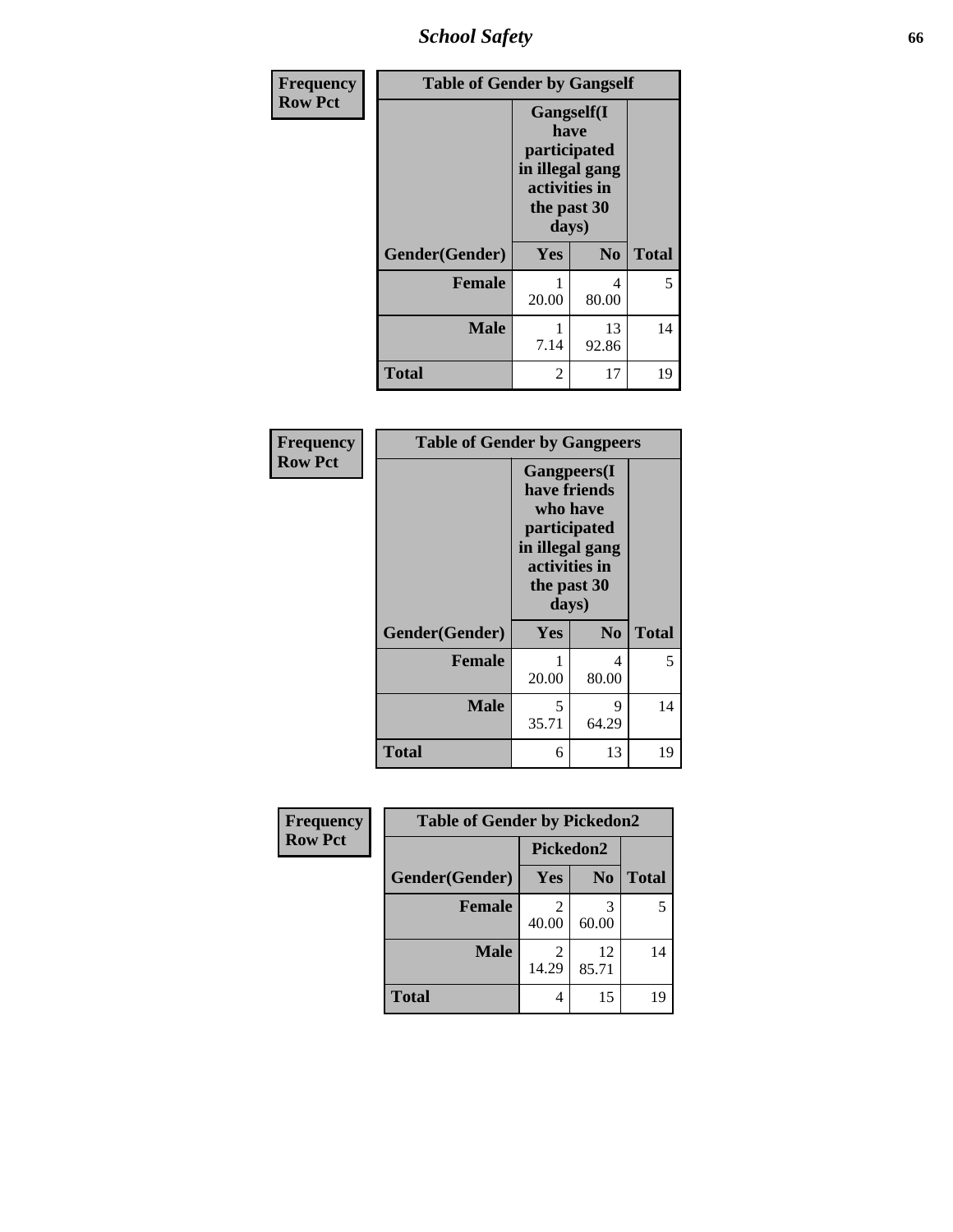*School Safety* **67**

| <b>Frequency</b> | <b>Table of Gender by Safeschool2</b> |              |              |
|------------------|---------------------------------------|--------------|--------------|
| <b>Row Pct</b>   |                                       | Safeschool2  |              |
|                  | Gender(Gender)                        | Yes          | <b>Total</b> |
|                  | <b>Female</b>                         | 5<br>100.00  | 5            |
|                  | <b>Male</b>                           | 14<br>100.00 | 14           |
|                  | <b>Total</b>                          | 19           | 19           |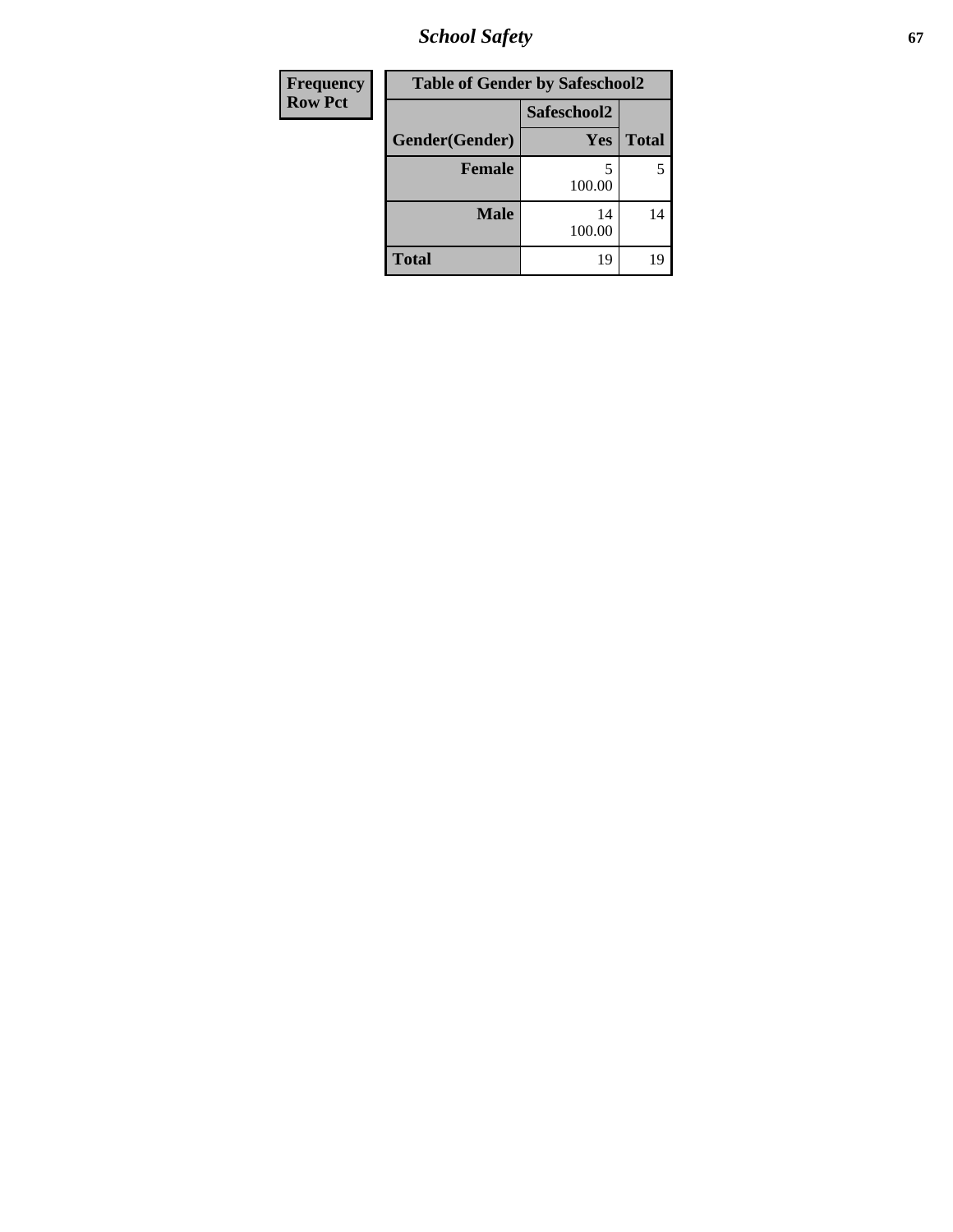# *Incidence of Drug Use* 68

| <b>Frequency</b> | <b>Table of Gender by AlcoholAlt</b> |                    |                    |              |
|------------------|--------------------------------------|--------------------|--------------------|--------------|
| <b>Row Pct</b>   |                                      | use, past 30 days) | AlcoholAlt(Alcohol |              |
|                  | Gender(Gender)                       | Yes                | N <sub>0</sub>     | <b>Total</b> |
|                  | <b>Female</b>                        | 20.00              | 4<br>80.00         | 5            |
|                  | <b>Male</b>                          | 4<br>28.57         | 10<br>71.43        | 14           |
|                  | <b>Total</b>                         | 5                  | 14                 | 19           |

| <b>Frequency</b> | <b>Table of Gender by TobaccoAny</b> |            |                                          |              |
|------------------|--------------------------------------|------------|------------------------------------------|--------------|
| <b>Row Pct</b>   |                                      |            | TobaccoAny(Tobacco<br>use, past 30 days) |              |
|                  | Gender(Gender)                       | <b>Yes</b> | N <sub>0</sub>                           | <b>Total</b> |
|                  | <b>Female</b>                        | 20.00      | 80.00                                    | 5            |
|                  | <b>Male</b>                          | 35.71      | Q<br>64.29                               | 14           |
|                  | <b>Total</b>                         | 6          | 13                                       | 19           |

| <b>Frequency</b> | <b>Table of Gender by MarijuanaAlt</b> |            |                                              |       |
|------------------|----------------------------------------|------------|----------------------------------------------|-------|
| <b>Row Pct</b>   |                                        |            | MarijuanaAlt(Marijuana<br>use, past 30 days) |       |
|                  | Gender(Gender)                         | <b>Yes</b> | N <sub>0</sub>                               | Total |
|                  | Female                                 | 20.00      | 4<br>80.00                                   |       |
|                  | <b>Male</b>                            | 4<br>28.57 | 10<br>71.43                                  | 14    |
|                  | <b>Total</b>                           | 5          | 14                                           | 19    |

| <b>Frequency</b> | <b>Table of Gender by OtherDrugAny</b> |            |                                                      |              |  |
|------------------|----------------------------------------|------------|------------------------------------------------------|--------------|--|
| <b>Row Pct</b>   |                                        |            | <b>OtherDrugAny(Other</b><br>drug use, past 30 days) |              |  |
|                  | Gender(Gender)                         | Yes        | N <sub>0</sub>                                       | <b>Total</b> |  |
|                  | <b>Female</b>                          | 0.00       | 5<br>100.00                                          |              |  |
|                  | <b>Male</b>                            | 2<br>14.29 | 12<br>85.71                                          | 14           |  |
|                  | <b>Total</b>                           | 2          | 17                                                   | 19           |  |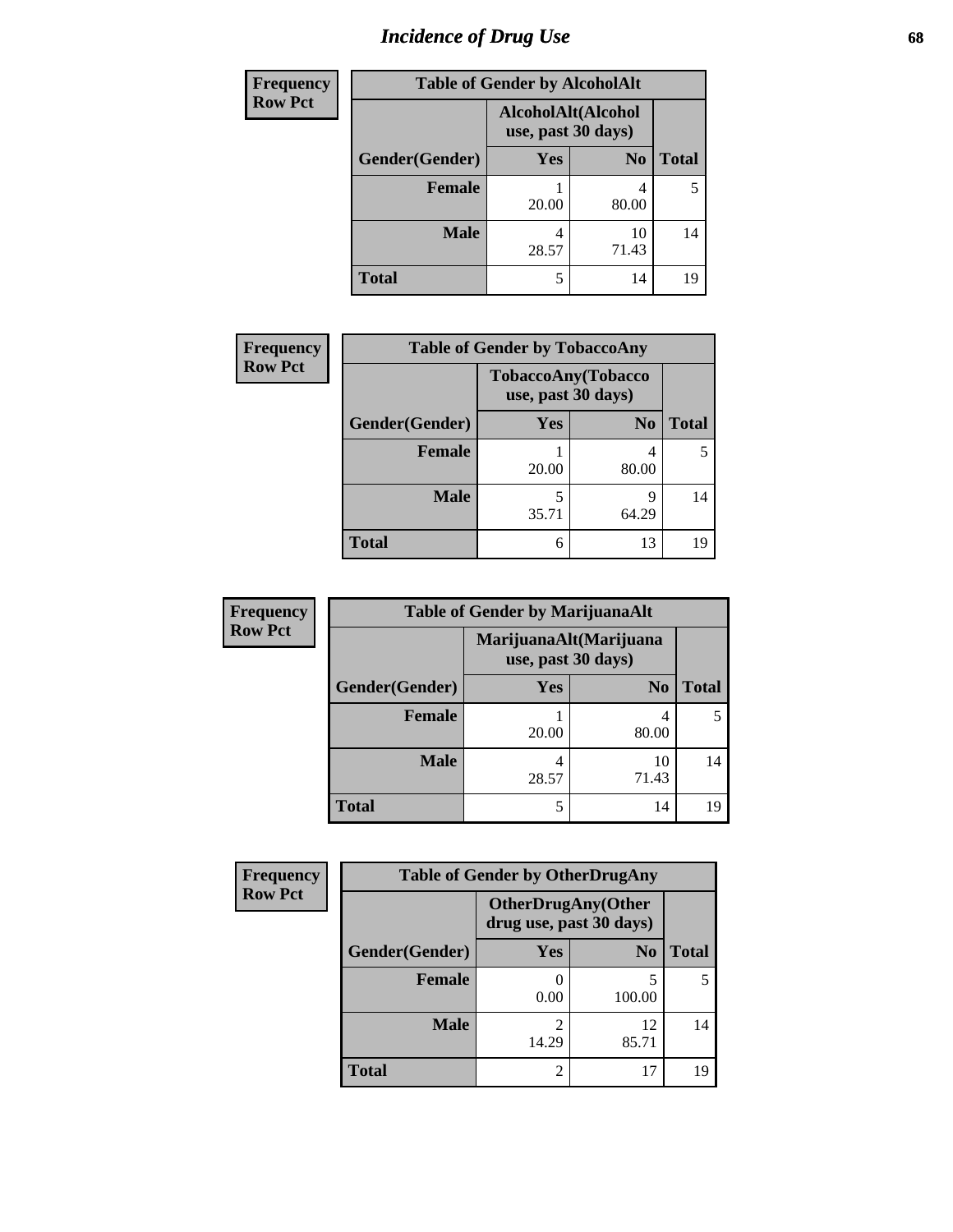### *Average Age at Onset of Use* **69** *Results for "Average Age at Onset of Use" questions exclude students who said they did not use that substance*

### **Gender=Female**

| Variable           | Label                                                              | <b>Mean</b> |
|--------------------|--------------------------------------------------------------------|-------------|
| Alcoholinit2       | I started using alcohol when I was                                 | 13.33       |
| Cigarettesinit2    | I started smoking tobacco when I was                               | 13.33       |
| Smokelessinit2     | I started chewing tobacco when I was                               |             |
| Marijuanainit2     | I started using marijuana when I was                               | 15.00       |
| Cocaineinit2       | I started using cocaine when I was                                 |             |
| Inhalantsinit2     | I started using inhalants when I was                               |             |
| Steroidsinit2      | I started using steroids when I was                                |             |
| Ecstasyinit2       | I started using ecstasy when I was                                 |             |
| Methinit2          | I started using methamphetamines when I was                        |             |
| Hallucinogensinit2 | I started using hallucinogens when I was                           |             |
| Prescription in t2 | I started using prescription drugs not prescribed to me when I was | 13.00       |

#### **Gender=Male**

| <b>Variable</b>                 | Label                                                              | <b>Mean</b> |
|---------------------------------|--------------------------------------------------------------------|-------------|
| Alcoholinit2                    | I started using alcohol when I was                                 | 14.00       |
| Cigarettesinit2                 | I started smoking tobacco when I was                               | 13.33       |
| Smokelessinit2                  | I started chewing tobacco when I was                               | 14.00       |
| Marijuanainit2                  | I started using marijuana when I was                               | 13.71       |
| Cocaineinit2                    | I started using cocaine when I was                                 | 14.00       |
| Inhalantsinit2                  | I started using inhalants when I was                               | 14.50       |
| Steroidsinit2                   | I started using steroids when I was                                |             |
| Ecstasyinit2                    | I started using ecstasy when I was                                 | 14.00       |
| Methinit2                       | I started using methamphetamines when I was                        |             |
| Hallucinogensinit2              | I started using hallucinogens when I was                           |             |
| Prescription in it <sub>2</sub> | I started using prescription drugs not prescribed to me when I was | 12.67       |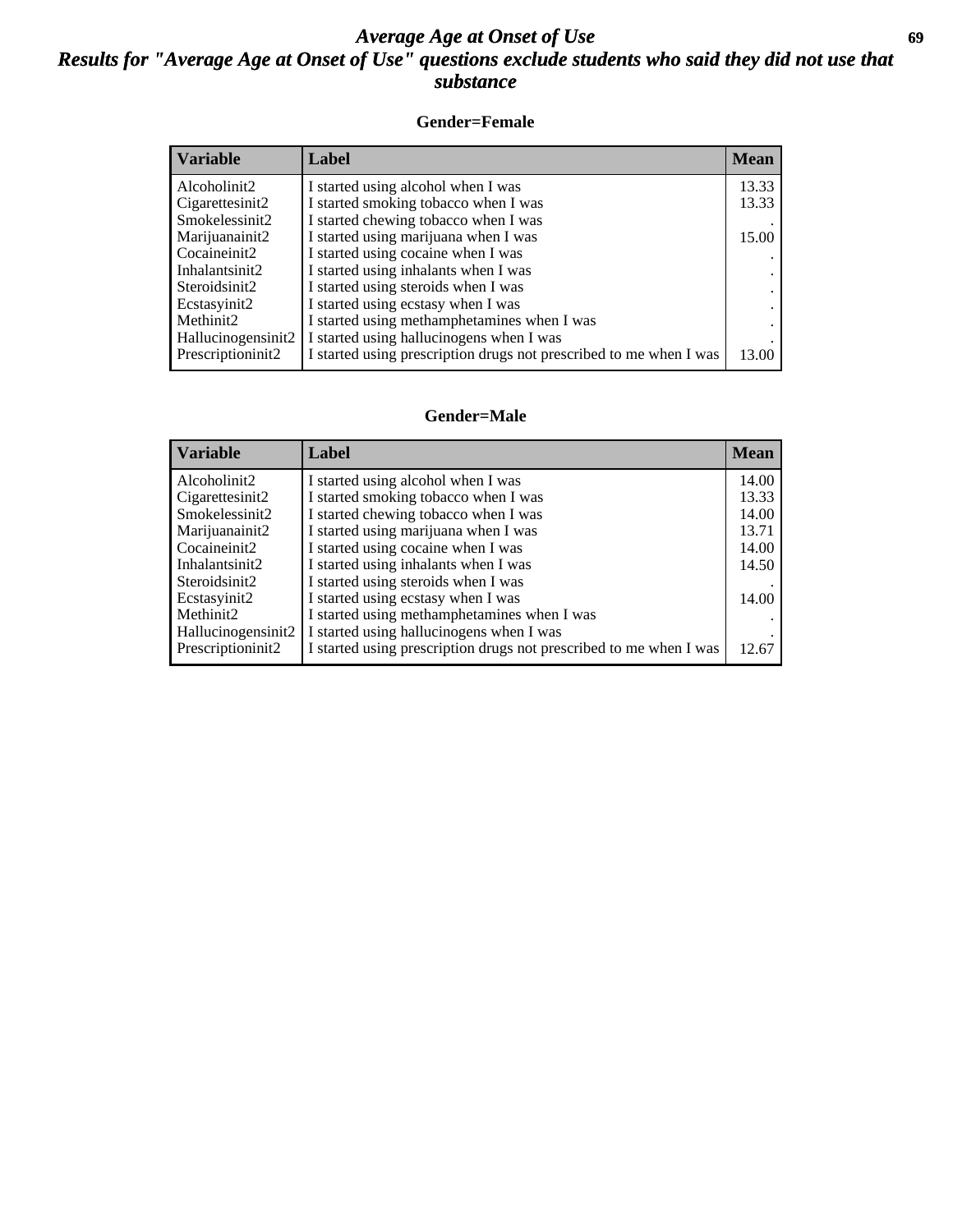# *I Think These Drugs are Harmful* **70**

| Frequency      | <b>Table of Gender by Alcoholharmdich</b> |                                                   |                |              |  |
|----------------|-------------------------------------------|---------------------------------------------------|----------------|--------------|--|
| <b>Row Pct</b> |                                           | Alcoholharmdich(I<br>think alcohol is<br>harmful) |                |              |  |
|                | Gender(Gender)                            | <b>Yes</b>                                        | N <sub>0</sub> | <b>Total</b> |  |
|                | <b>Female</b>                             | 5<br>100.00                                       | 0.00           |              |  |
|                | <b>Male</b>                               | 11<br>78.57                                       | 3<br>21.43     | 14           |  |
|                | <b>Total</b>                              | 16                                                | 3              | 19           |  |

| Frequency      | <b>Table of Gender by Tobaccoharmdich</b> |                                                   |              |  |
|----------------|-------------------------------------------|---------------------------------------------------|--------------|--|
| <b>Row Pct</b> |                                           | Tobaccoharmdich(I<br>think tobacco is<br>harmful) |              |  |
|                | Gender(Gender)                            | Yes                                               | <b>Total</b> |  |
|                | <b>Female</b>                             | 5<br>100.00                                       | 5            |  |
|                | <b>Male</b>                               | 14<br>100.00                                      | 14           |  |
|                | <b>Total</b>                              | 19                                                | 19           |  |

| Frequency      | <b>Table of Gender by Marijuanaharmdich</b> |                                |                       |              |  |
|----------------|---------------------------------------------|--------------------------------|-----------------------|--------------|--|
| <b>Row Pct</b> |                                             | think marijuana is<br>harmful) | Marijuanaharmdich(I   |              |  |
|                | Gender(Gender)                              | <b>Yes</b>                     | N <sub>0</sub>        | <b>Total</b> |  |
|                | <b>Female</b>                               | 100.00                         | $\mathcal{L}$<br>0.00 | 5            |  |
|                | <b>Male</b>                                 | 8<br>57.14                     | 6<br>42.86            | 14           |  |
|                | <b>Total</b>                                | 13                             | 6                     | 19           |  |

| <b>Frequency</b> | <b>Table of Gender by Otherdrugharmdich</b> |                                                          |              |  |  |
|------------------|---------------------------------------------|----------------------------------------------------------|--------------|--|--|
| <b>Row Pct</b>   |                                             | Otherdrugharmdich(I<br>think other drugs are<br>harmful) |              |  |  |
|                  | Gender(Gender)                              | <b>Yes</b>                                               | <b>Total</b> |  |  |
|                  | <b>Female</b>                               | 100.00                                                   | 5            |  |  |
|                  | <b>Male</b>                                 | 14<br>100.00                                             | 14           |  |  |
|                  | <b>Total</b>                                | 19                                                       | 19           |  |  |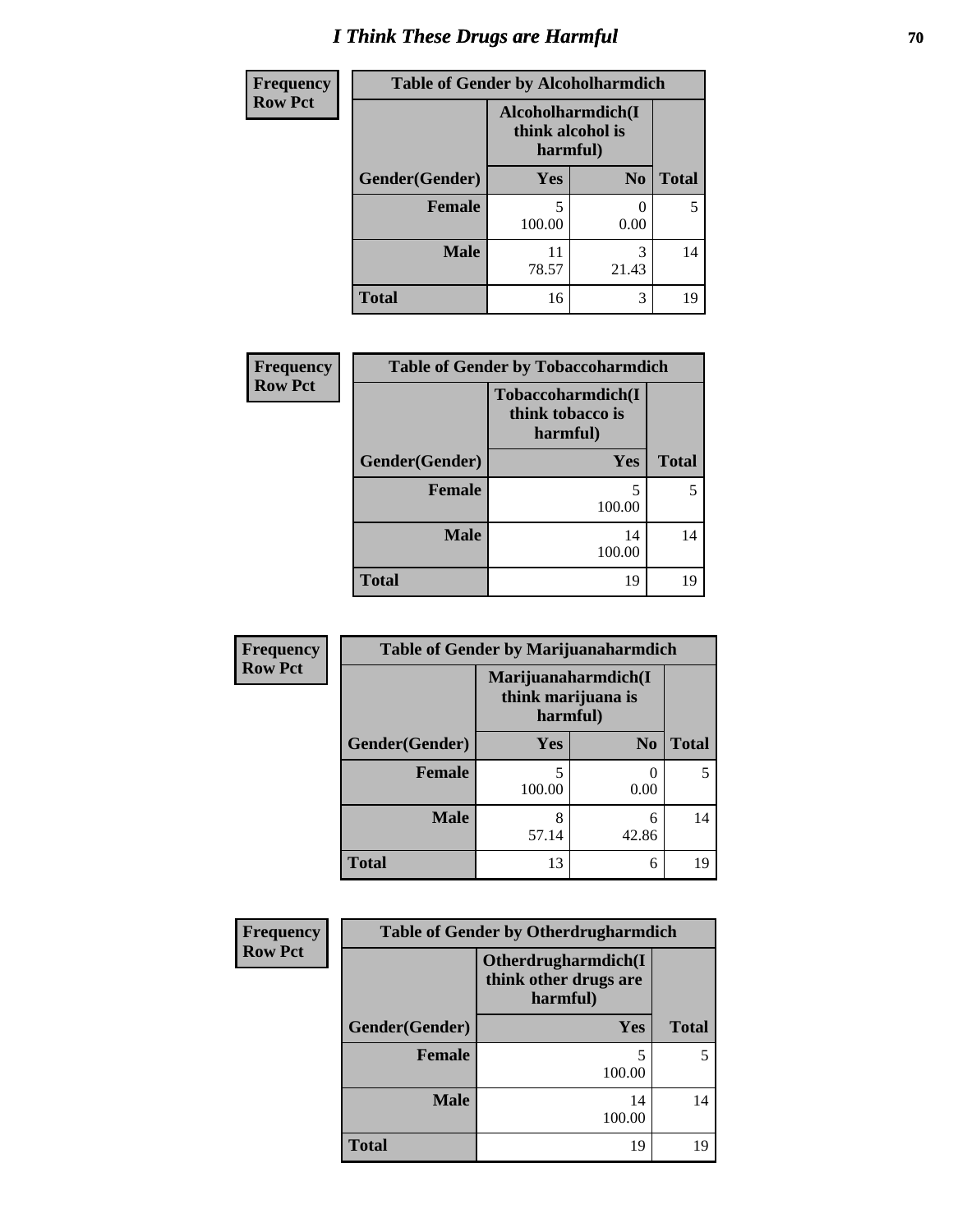| <b>Frequency</b> | <b>Table of Gender by Alcohollocation1</b> |                                                               |            |              |  |
|------------------|--------------------------------------------|---------------------------------------------------------------|------------|--------------|--|
| <b>Row Pct</b>   |                                            | <b>Alcohollocation1(Places</b><br><b>Friends Use Alcohol)</b> |            |              |  |
|                  | Gender(Gender)                             |                                                               | Do Not Use | <b>Total</b> |  |
|                  | <b>Female</b>                              | 40.00                                                         | 60.00      |              |  |
|                  | <b>Male</b>                                | q<br>64.29                                                    | 35.71      | 14           |  |
|                  | <b>Total</b>                               |                                                               | 8          | 19           |  |

| <b>Frequency</b> | <b>Table of Gender by Alcohollocation2</b> |            |                                                               |              |  |
|------------------|--------------------------------------------|------------|---------------------------------------------------------------|--------------|--|
| <b>Row Pct</b>   |                                            |            | <b>Alcohollocation2(Places</b><br><b>Friends Use Alcohol)</b> |              |  |
|                  | Gender(Gender)                             |            | Home                                                          | <b>Total</b> |  |
|                  | <b>Female</b>                              | 80.00      | 20.00                                                         |              |  |
|                  | <b>Male</b>                                | 6<br>42.86 | 57.14                                                         | 14           |  |
|                  | <b>Total</b>                               | 10         | q                                                             | 19           |  |

| <b>Frequency</b> | <b>Table of Gender by Alcohollocation3</b> |                                                               |              |
|------------------|--------------------------------------------|---------------------------------------------------------------|--------------|
| <b>Row Pct</b>   |                                            | <b>Alcohollocation3(Places</b><br><b>Friends Use Alcohol)</b> |              |
|                  | Gender(Gender)                             |                                                               | <b>Total</b> |
|                  | <b>Female</b>                              | 5<br>100.00                                                   |              |
|                  | <b>Male</b>                                | 14<br>100.00                                                  | 14           |
|                  | <b>Total</b>                               | 19                                                            | 19           |

| <b>Frequency</b> | <b>Table of Gender by Alcohollocation4</b> |                                                               |              |  |  |
|------------------|--------------------------------------------|---------------------------------------------------------------|--------------|--|--|
| <b>Row Pct</b>   |                                            | <b>Alcohollocation4(Places</b><br><b>Friends Use Alcohol)</b> |              |  |  |
|                  | Gender(Gender)                             |                                                               | <b>Total</b> |  |  |
|                  | <b>Female</b>                              | 5<br>100.00                                                   |              |  |  |
|                  | <b>Male</b>                                | 14<br>100.00                                                  | 14           |  |  |
|                  | <b>Total</b>                               | 19                                                            | 19           |  |  |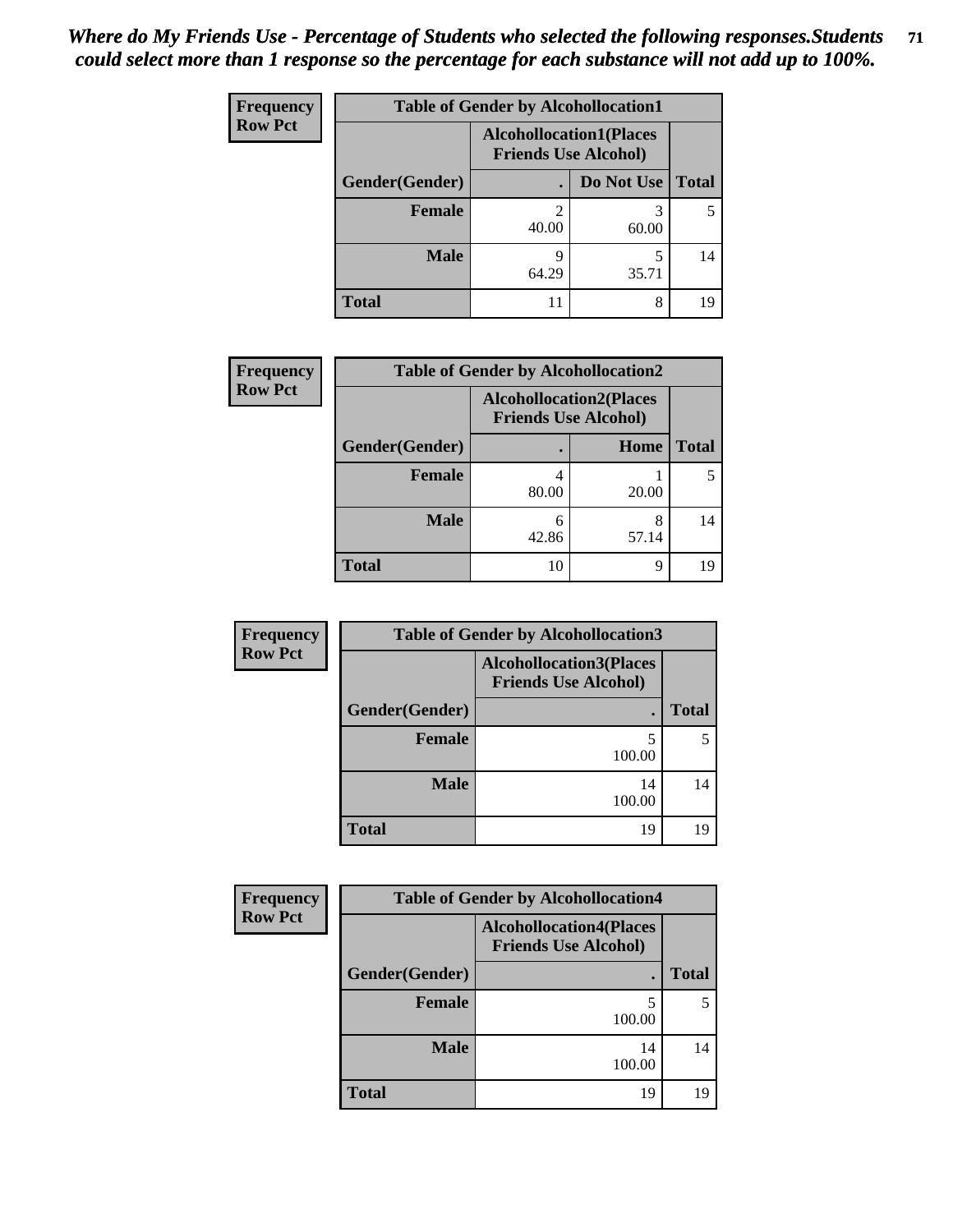| <b>Frequency</b> | <b>Table of Gender by Alcohollocation5</b> |                                                                |                          |              |
|------------------|--------------------------------------------|----------------------------------------------------------------|--------------------------|--------------|
| <b>Row Pct</b>   |                                            | <b>Alcohollocation5</b> (Places<br><b>Friends Use Alcohol)</b> |                          |              |
|                  | Gender(Gender)                             |                                                                | <b>Friend's</b><br>House | <b>Total</b> |
|                  | <b>Female</b>                              | 4<br>80.00                                                     | 20.00                    | 5            |
|                  | <b>Male</b>                                | 8<br>57.14                                                     | 6<br>42.86               | 14           |
|                  | <b>Total</b>                               | 12                                                             |                          | 19           |

| Frequency      | <b>Table of Gender by Alcohollocation6</b> |                                                               |              |              |  |
|----------------|--------------------------------------------|---------------------------------------------------------------|--------------|--------------|--|
| <b>Row Pct</b> |                                            | <b>Alcohollocation6(Places</b><br><b>Friends Use Alcohol)</b> |              |              |  |
|                | Gender(Gender)                             |                                                               | <b>Other</b> | <b>Total</b> |  |
|                | <b>Female</b>                              | 80.00                                                         | 20.00        |              |  |
|                | <b>Male</b>                                | Q<br>64.29                                                    | 35.71        | 14           |  |
|                | <b>Total</b>                               | 13                                                            | 6            | 19           |  |

| Frequency      | <b>Table of Gender by Tobaccolocation1</b> |                                                               |            |              |  |
|----------------|--------------------------------------------|---------------------------------------------------------------|------------|--------------|--|
| <b>Row Pct</b> |                                            | <b>Tobaccolocation1(Places</b><br><b>Friends Use Tobacco)</b> |            |              |  |
|                | Gender(Gender)                             |                                                               | Do Not Use | <b>Total</b> |  |
|                | Female                                     | 20.00                                                         | 80.00      |              |  |
|                | <b>Male</b>                                | 64.29                                                         | 35.71      | 14           |  |
|                | <b>Total</b>                               | 10                                                            | Q          | 19           |  |

| <b>Frequency</b> | <b>Table of Gender by Tobaccolocation2</b> |                                                               |             |              |  |
|------------------|--------------------------------------------|---------------------------------------------------------------|-------------|--------------|--|
| <b>Row Pct</b>   |                                            | <b>Tobaccolocation2(Places</b><br><b>Friends Use Tobacco)</b> |             |              |  |
|                  | Gender(Gender)                             |                                                               | Home        | <b>Total</b> |  |
|                  | Female                                     | 80.00                                                         | 20.00       |              |  |
|                  | <b>Male</b>                                | 28.57                                                         | 10<br>71.43 | 14           |  |
|                  | <b>Total</b>                               |                                                               | 11          | 19           |  |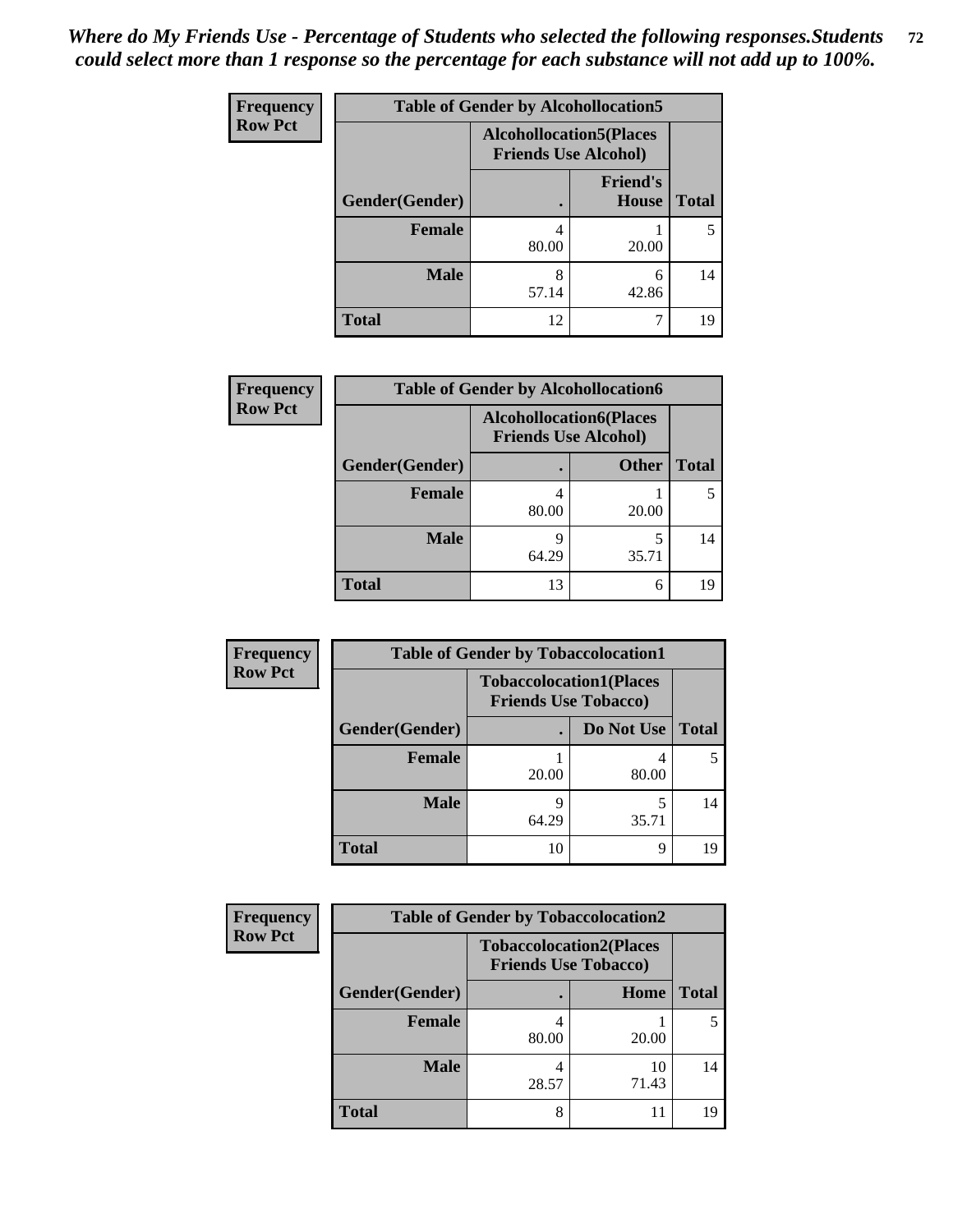| <b>Frequency</b> | <b>Table of Gender by Tobaccolocation3</b> |                                                               |               |              |
|------------------|--------------------------------------------|---------------------------------------------------------------|---------------|--------------|
| <b>Row Pct</b>   |                                            | <b>Tobaccolocation3(Places</b><br><b>Friends Use Tobacco)</b> |               |              |
|                  | Gender(Gender)                             |                                                               | <b>School</b> | <b>Total</b> |
|                  | <b>Female</b>                              | 100.00                                                        | 0.00          |              |
|                  | <b>Male</b>                                | 78.57                                                         | 3<br>21.43    | 14           |
|                  | <b>Total</b>                               | 16                                                            | 3             | 19           |

| <b>Frequency</b> | <b>Table of Gender by Tobaccolocation4</b> |                                                               |       |              |  |
|------------------|--------------------------------------------|---------------------------------------------------------------|-------|--------------|--|
| <b>Row Pct</b>   |                                            | <b>Tobaccolocation4(Places</b><br><b>Friends Use Tobacco)</b> |       |              |  |
|                  | Gender(Gender)                             |                                                               | Car   | <b>Total</b> |  |
|                  | Female                                     | 80.00                                                         | 20.00 |              |  |
|                  | <b>Male</b>                                | 50.00                                                         | 50.00 | 14           |  |
|                  | <b>Total</b>                               | $\mathbf{L}$                                                  | 8     | 19           |  |

| <b>Frequency</b> | <b>Table of Gender by Tobaccolocation5</b> |                                                               |                                 |              |
|------------------|--------------------------------------------|---------------------------------------------------------------|---------------------------------|--------------|
| <b>Row Pct</b>   |                                            | <b>Tobaccolocation5(Places</b><br><b>Friends Use Tobacco)</b> |                                 |              |
|                  | Gender(Gender)                             |                                                               | <b>Friend's</b><br><b>House</b> | <b>Total</b> |
|                  | Female                                     | 80.00                                                         | 20.00                           | 5            |
|                  | <b>Male</b>                                | 50.00                                                         | 50.00                           | 14           |
|                  | <b>Total</b>                               | 11                                                            | 8                               | 19           |

| <b>Frequency</b> | <b>Table of Gender by Tobaccolocation6</b> |                                                               |              |              |  |
|------------------|--------------------------------------------|---------------------------------------------------------------|--------------|--------------|--|
| <b>Row Pct</b>   |                                            | <b>Tobaccolocation6(Places</b><br><b>Friends Use Tobacco)</b> |              |              |  |
|                  | Gender(Gender)                             |                                                               | <b>Other</b> | <b>Total</b> |  |
|                  | Female                                     | 100.00                                                        | 0.00         |              |  |
|                  | <b>Male</b>                                | 50.00                                                         | 50.00        | 14           |  |
|                  | <b>Total</b>                               | 12                                                            |              | 19           |  |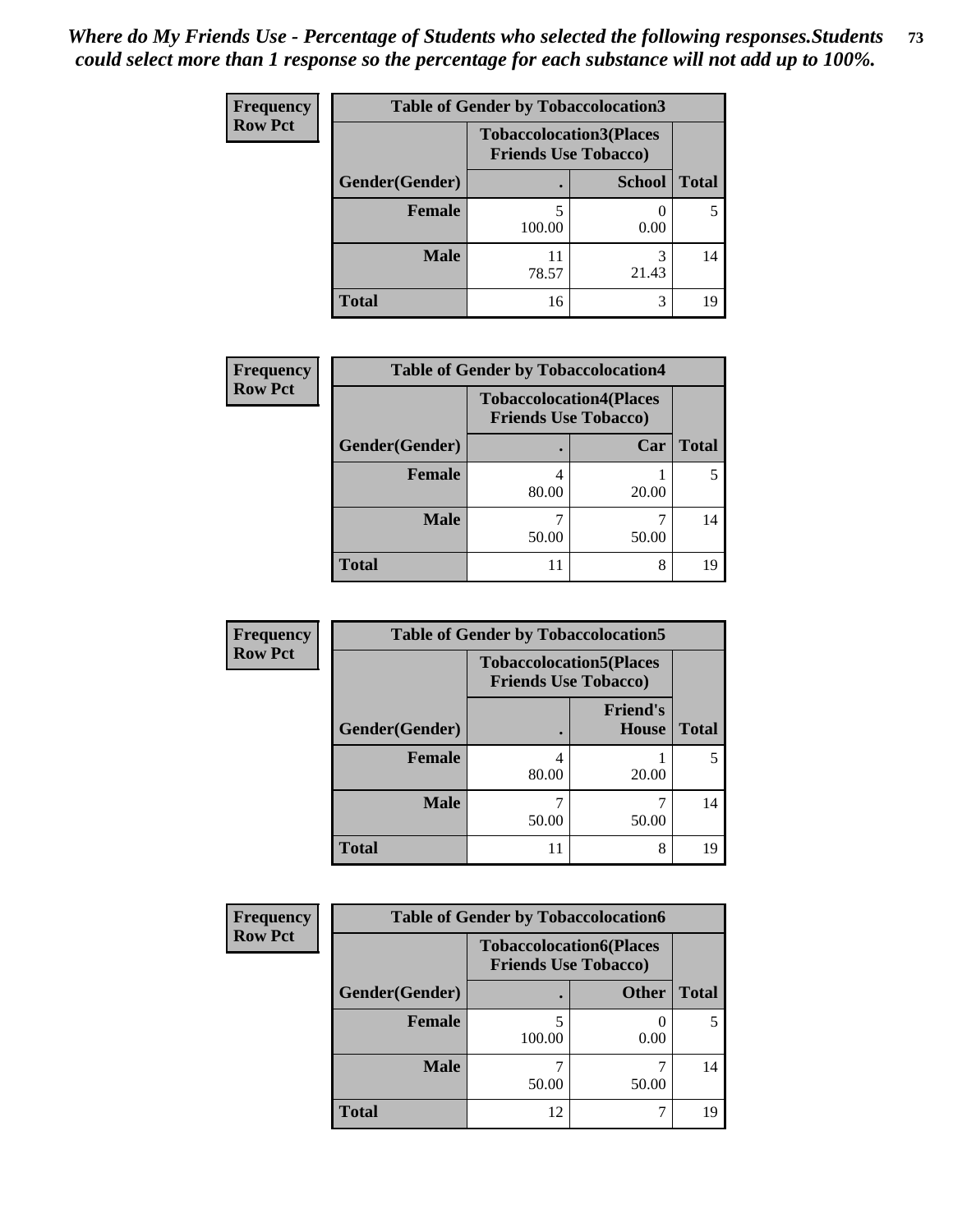| <b>Frequency</b> | <b>Table of Gender by Marijuanalocation1</b> |                                                                    |            |              |
|------------------|----------------------------------------------|--------------------------------------------------------------------|------------|--------------|
| <b>Row Pct</b>   |                                              | <b>Marijuanalocation1(Places</b><br><b>Friends Use Marijuana</b> ) |            |              |
|                  | Gender(Gender)                               |                                                                    | Do Not Use | <b>Total</b> |
|                  | <b>Female</b>                                | 40.00                                                              | 60.00      |              |
|                  | <b>Male</b>                                  | 42.86                                                              | 8<br>57.14 | 14           |
|                  | <b>Total</b>                                 | 8                                                                  | 11         | 19           |

| <b>Frequency</b> | <b>Table of Gender by Marijuanalocation2</b> |                                                                    |            |              |
|------------------|----------------------------------------------|--------------------------------------------------------------------|------------|--------------|
| <b>Row Pct</b>   |                                              | <b>Marijuanalocation2(Places</b><br><b>Friends Use Marijuana</b> ) |            |              |
|                  | Gender(Gender)                               |                                                                    | Home       | <b>Total</b> |
|                  | <b>Female</b>                                | 80.00                                                              | 20.00      |              |
|                  | <b>Male</b>                                  | 10<br>71.43                                                        | 4<br>28.57 | 14           |
|                  | <b>Total</b>                                 | 14                                                                 | 5          | 19           |

| Frequency      |                | <b>Table of Gender by Marijuanalocation3</b>                       |              |
|----------------|----------------|--------------------------------------------------------------------|--------------|
| <b>Row Pct</b> |                | <b>Marijuanalocation3(Places</b><br><b>Friends Use Marijuana</b> ) |              |
|                | Gender(Gender) |                                                                    | <b>Total</b> |
|                | Female         | 100.00                                                             |              |
|                | <b>Male</b>    | 14<br>100.00                                                       | 14           |
|                | <b>Total</b>   | 19                                                                 |              |

| <b>Frequency</b> | <b>Table of Gender by Marijuanalocation4</b> |                                                                    |       |              |
|------------------|----------------------------------------------|--------------------------------------------------------------------|-------|--------------|
| <b>Row Pct</b>   |                                              | <b>Marijuanalocation4(Places</b><br><b>Friends Use Marijuana</b> ) |       |              |
|                  | Gender(Gender)                               |                                                                    | Car   | <b>Total</b> |
|                  | Female                                       | 100.00                                                             | 0.00  |              |
|                  | <b>Male</b>                                  | 11<br>78.57                                                        | 21.43 | 14           |
|                  | <b>Total</b>                                 | 16                                                                 | 3     | 19           |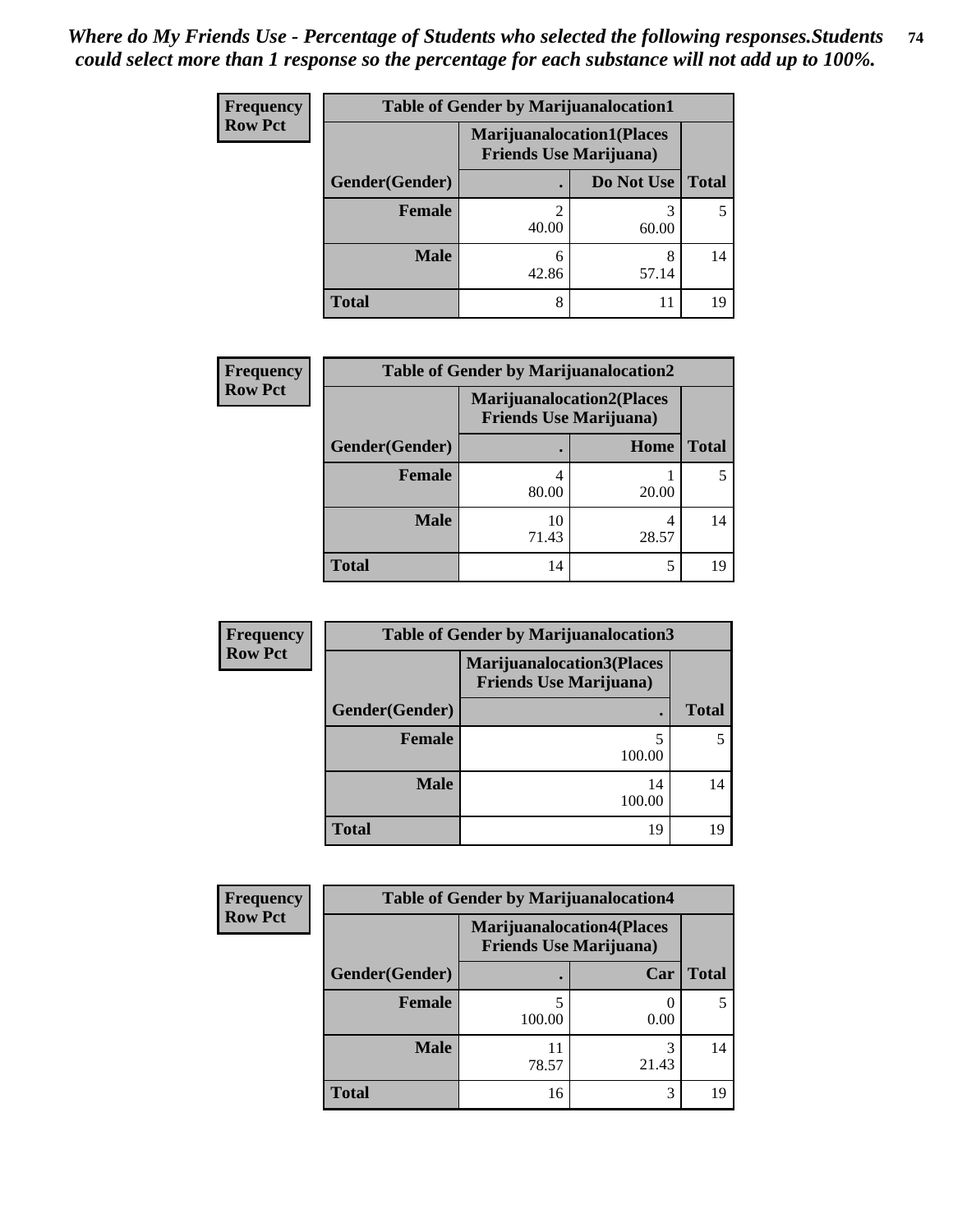| <b>Frequency</b> | <b>Table of Gender by Marijuanalocation5</b> |                                |                                   |              |
|------------------|----------------------------------------------|--------------------------------|-----------------------------------|--------------|
| <b>Row Pct</b>   |                                              | <b>Friends Use Marijuana</b> ) | <b>Marijuanalocation5</b> (Places |              |
|                  | Gender(Gender)                               |                                | <b>Friend's</b><br><b>House</b>   | <b>Total</b> |
|                  | <b>Female</b>                                | 80.00                          | 20.00                             |              |
|                  | <b>Male</b>                                  | 10<br>71.43                    | 4<br>28.57                        | 14           |
|                  | <b>Total</b>                                 | 14                             | 5                                 | 19           |

| <b>Frequency</b> | <b>Table of Gender by Marijuanalocation6</b> |       |                                                                    |              |
|------------------|----------------------------------------------|-------|--------------------------------------------------------------------|--------------|
| <b>Row Pct</b>   |                                              |       | <b>Marijuanalocation6(Places</b><br><b>Friends Use Marijuana</b> ) |              |
|                  | Gender(Gender)                               |       | <b>Other</b>                                                       | <b>Total</b> |
|                  | <b>Female</b>                                | 60.00 | 40.00                                                              |              |
|                  | <b>Male</b>                                  | 64.29 | 35.71                                                              | 14           |
|                  | Total                                        | 12    |                                                                    |              |

| <b>Frequency</b> | <b>Table of Gender by Otherdruglocation1</b> |                                                                                |             |              |
|------------------|----------------------------------------------|--------------------------------------------------------------------------------|-------------|--------------|
| <b>Row Pct</b>   |                                              | <b>Otherdruglocation1(Places</b><br><b>Friends Use Other Illegal</b><br>Drugs) |             |              |
|                  | Gender(Gender)                               |                                                                                | Do Not Use  | <b>Total</b> |
|                  | <b>Female</b>                                | 0.00                                                                           | 5<br>100.00 |              |
|                  | <b>Male</b>                                  | 14.29                                                                          | 12<br>85.71 | 14           |
|                  | <b>Total</b>                                 | 2                                                                              | 17          | 19           |

| Frequency      | <b>Table of Gender by Otherdruglocation2</b> |                                                                                |            |              |
|----------------|----------------------------------------------|--------------------------------------------------------------------------------|------------|--------------|
| <b>Row Pct</b> |                                              | <b>Otherdruglocation2(Places</b><br><b>Friends Use Other Illegal</b><br>Drugs) |            |              |
|                | Gender(Gender)                               |                                                                                | Home       | <b>Total</b> |
|                | Female                                       | 5<br>100.00                                                                    | 0.00       | 5            |
|                | <b>Male</b>                                  | 12<br>85.71                                                                    | ∍<br>14.29 | 14           |
|                | <b>Total</b>                                 | 17                                                                             | 2          | 19           |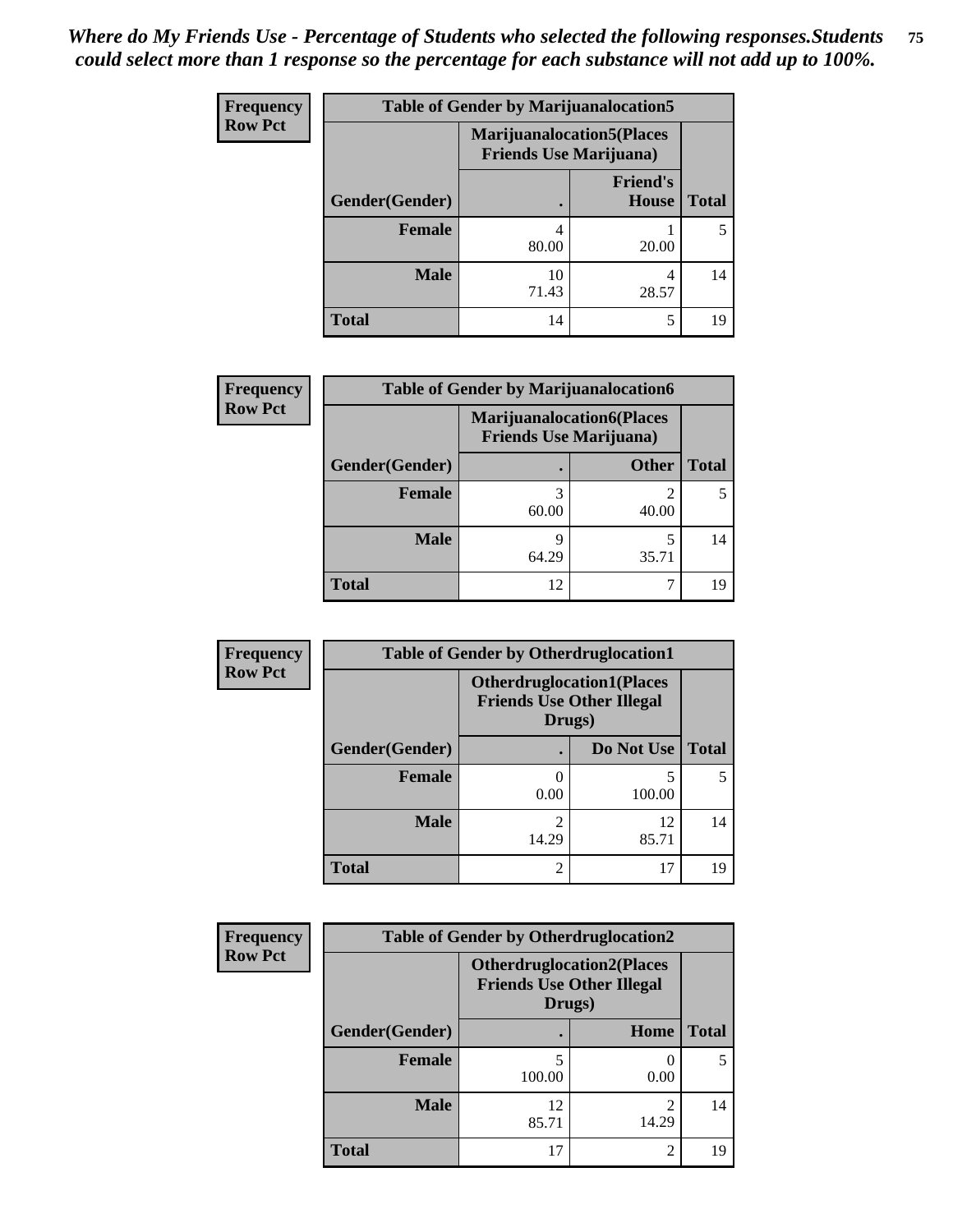| <b>Frequency</b> | <b>Table of Gender by Otherdruglocation3</b> |                                                                                |              |  |
|------------------|----------------------------------------------|--------------------------------------------------------------------------------|--------------|--|
| <b>Row Pct</b>   |                                              | <b>Otherdruglocation3(Places</b><br><b>Friends Use Other Illegal</b><br>Drugs) |              |  |
|                  | Gender(Gender)                               |                                                                                | <b>Total</b> |  |
|                  | Female                                       | 5<br>100.00                                                                    | 5            |  |
|                  | <b>Male</b>                                  | 14<br>100.00                                                                   | 14           |  |
|                  | <b>Total</b>                                 | 19                                                                             | 19           |  |

| Frequency<br><b>Row Pct</b> | <b>Table of Gender by Otherdruglocation4</b> |                                                                                 |                |              |
|-----------------------------|----------------------------------------------|---------------------------------------------------------------------------------|----------------|--------------|
|                             |                                              | <b>Otherdruglocation4(Places)</b><br><b>Friends Use Other Illegal</b><br>Drugs) |                |              |
|                             | Gender(Gender)                               |                                                                                 | Car            | <b>Total</b> |
|                             | <b>Female</b>                                | 100.00                                                                          | 0.00           |              |
|                             | <b>Male</b>                                  | 12<br>85.71                                                                     | 14.29          | 14           |
|                             | Total                                        | 17                                                                              | $\overline{2}$ | 19           |

| Frequency      | <b>Table of Gender by Otherdruglocation5</b> |                                                                                |                                 |              |
|----------------|----------------------------------------------|--------------------------------------------------------------------------------|---------------------------------|--------------|
| <b>Row Pct</b> |                                              | <b>Otherdruglocation5(Places</b><br><b>Friends Use Other Illegal</b><br>Drugs) |                                 |              |
|                | Gender(Gender)                               |                                                                                | <b>Friend's</b><br><b>House</b> | <b>Total</b> |
|                | <b>Female</b>                                | 100.00                                                                         | 0.00                            | 5            |
|                | <b>Male</b>                                  | 13<br>92.86                                                                    | 7.14                            | 14           |
|                | <b>Total</b>                                 | 18                                                                             |                                 | 19           |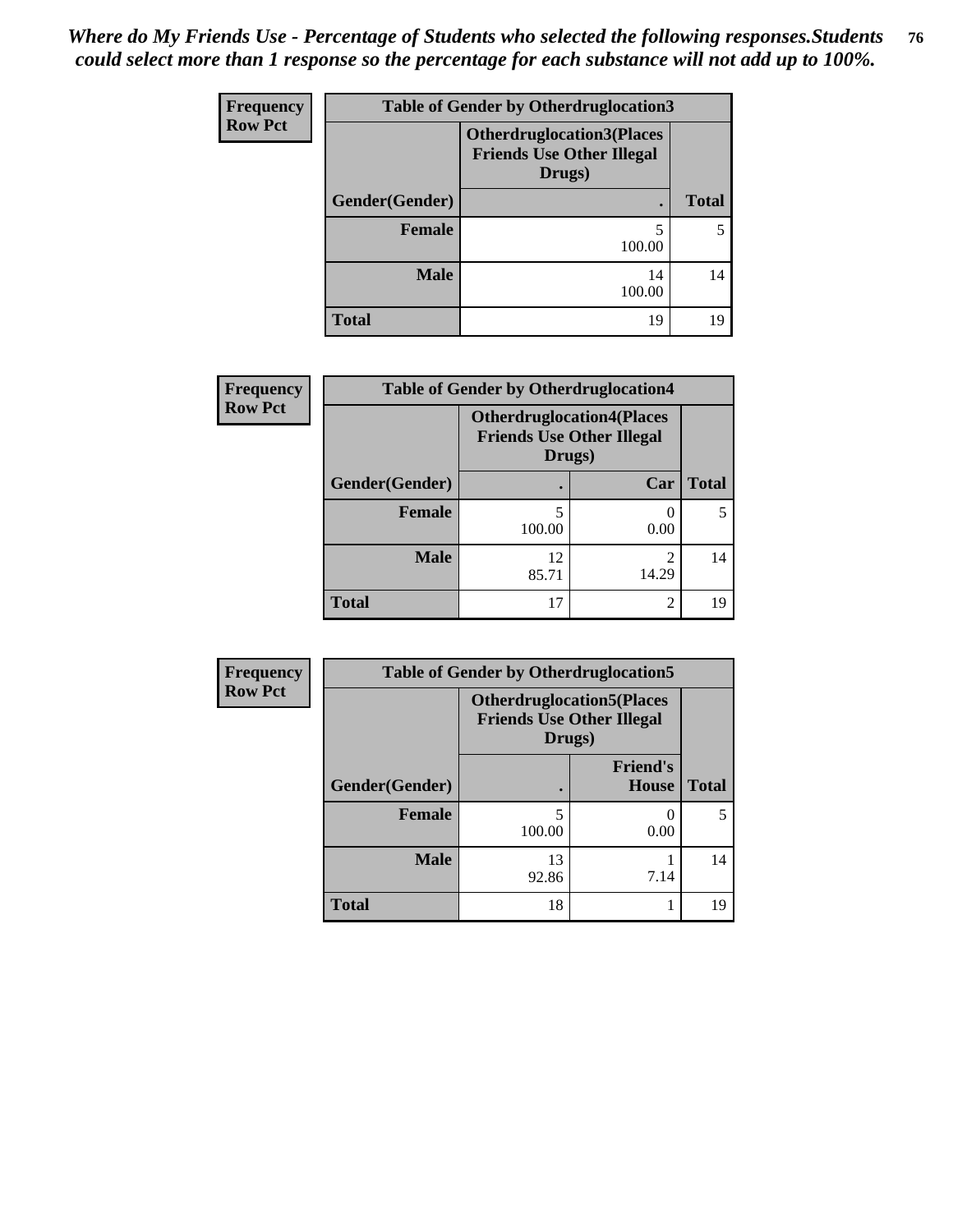| <b>Frequency</b> | <b>Table of Gender by Otherdruglocation6</b> |                                            |                                  |              |
|------------------|----------------------------------------------|--------------------------------------------|----------------------------------|--------------|
| <b>Row Pct</b>   |                                              | <b>Friends Use Other Illegal</b><br>Drugs) | <b>Otherdruglocation6(Places</b> |              |
|                  | Gender(Gender)                               |                                            | <b>Other</b>                     | <b>Total</b> |
|                  | <b>Female</b>                                | 100.00                                     | 0.00                             | 5            |
|                  | <b>Male</b>                                  | 12<br>85.71                                | 14.29                            | 14           |
|                  | <b>Total</b>                                 | 17                                         | 2                                | 19           |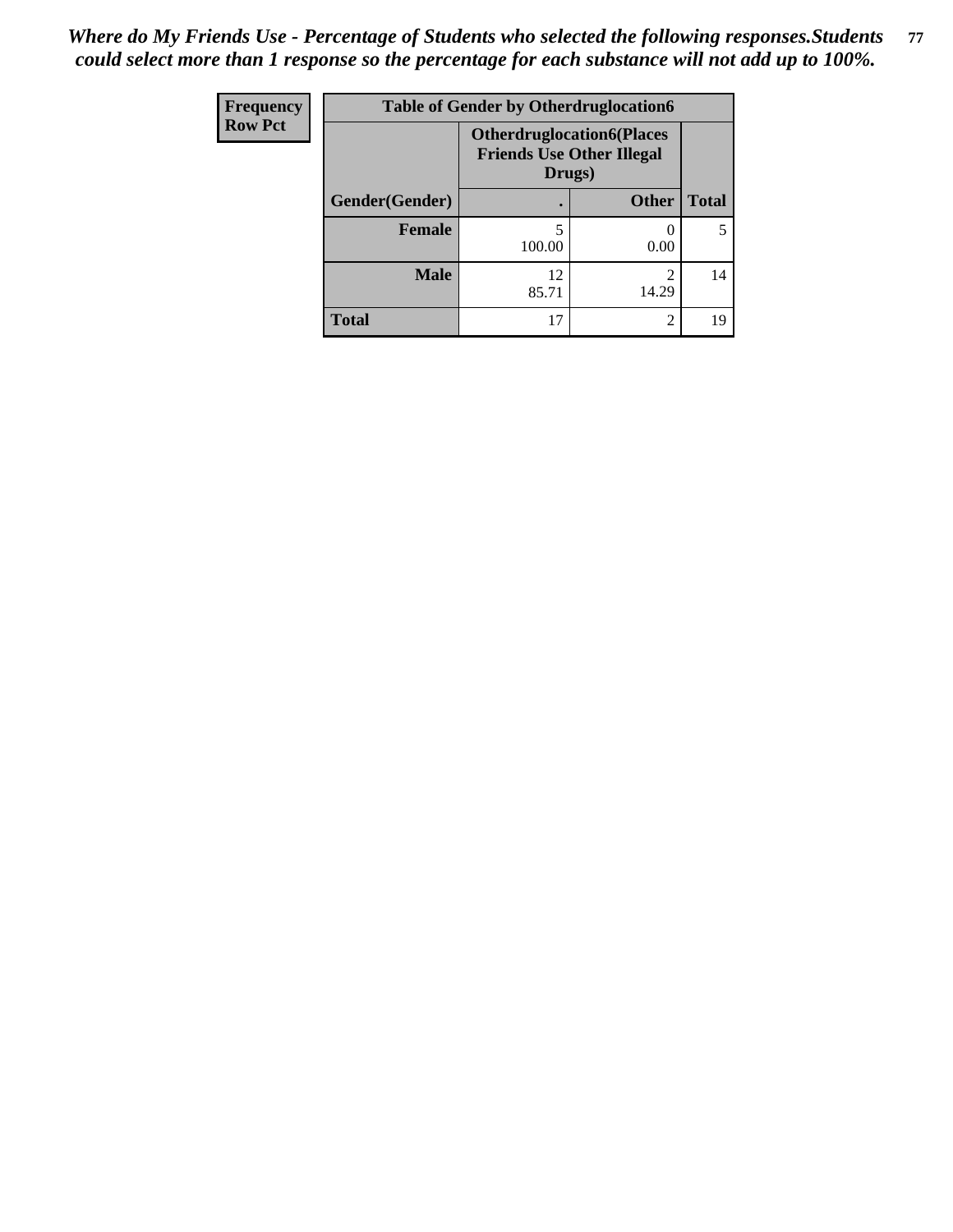| <b>Frequency</b> | <b>Table of Gender by Alcoholtime1</b> |                                                          |                      |              |
|------------------|----------------------------------------|----------------------------------------------------------|----------------------|--------------|
| <b>Row Pct</b>   |                                        | <b>Alcoholtime1(Times</b><br><b>Friends Use Alcohol)</b> |                      |              |
|                  | <b>Gender</b> (Gender)                 | $\bullet$                                                | Do Not<br><b>Use</b> | <b>Total</b> |
|                  | <b>Female</b>                          | $\mathfrak{D}$<br>40.00                                  | 3<br>60.00           | 5            |
|                  | <b>Male</b>                            | 8<br>57.14                                               | 6<br>42.86           | 14           |
|                  | <b>Total</b>                           | 10                                                       | 9                    | 19           |

| <b>Frequency</b> | <b>Table of Gender by Alcoholtime2</b> |                                                          |                            |              |
|------------------|----------------------------------------|----------------------------------------------------------|----------------------------|--------------|
| <b>Row Pct</b>   |                                        | <b>Alcoholtime2(Times</b><br><b>Friends Use Alcohol)</b> |                            |              |
|                  | Gender(Gender)                         |                                                          | <b>On Way</b><br>to School | <b>Total</b> |
|                  | <b>Female</b>                          | 5<br>100.00                                              | 0.00                       | 5.           |
|                  | <b>Male</b>                            | 13<br>92.86                                              | 7.14                       | 14           |
|                  | <b>Total</b>                           | 18                                                       |                            | 19           |

| Frequency      | <b>Table of Gender by Alcoholtime3</b> |                                                             |              |  |  |
|----------------|----------------------------------------|-------------------------------------------------------------|--------------|--|--|
| <b>Row Pct</b> |                                        | <b>Alcoholtime3(Times</b><br><b>Friends Use</b><br>Alcohol) |              |  |  |
|                | Gender(Gender)                         |                                                             | <b>Total</b> |  |  |
|                | <b>Female</b>                          | 5<br>100.00                                                 | 5            |  |  |
|                | <b>Male</b>                            | 14<br>100.00                                                | 14           |  |  |
|                | <b>Total</b>                           | 19                                                          | 19           |  |  |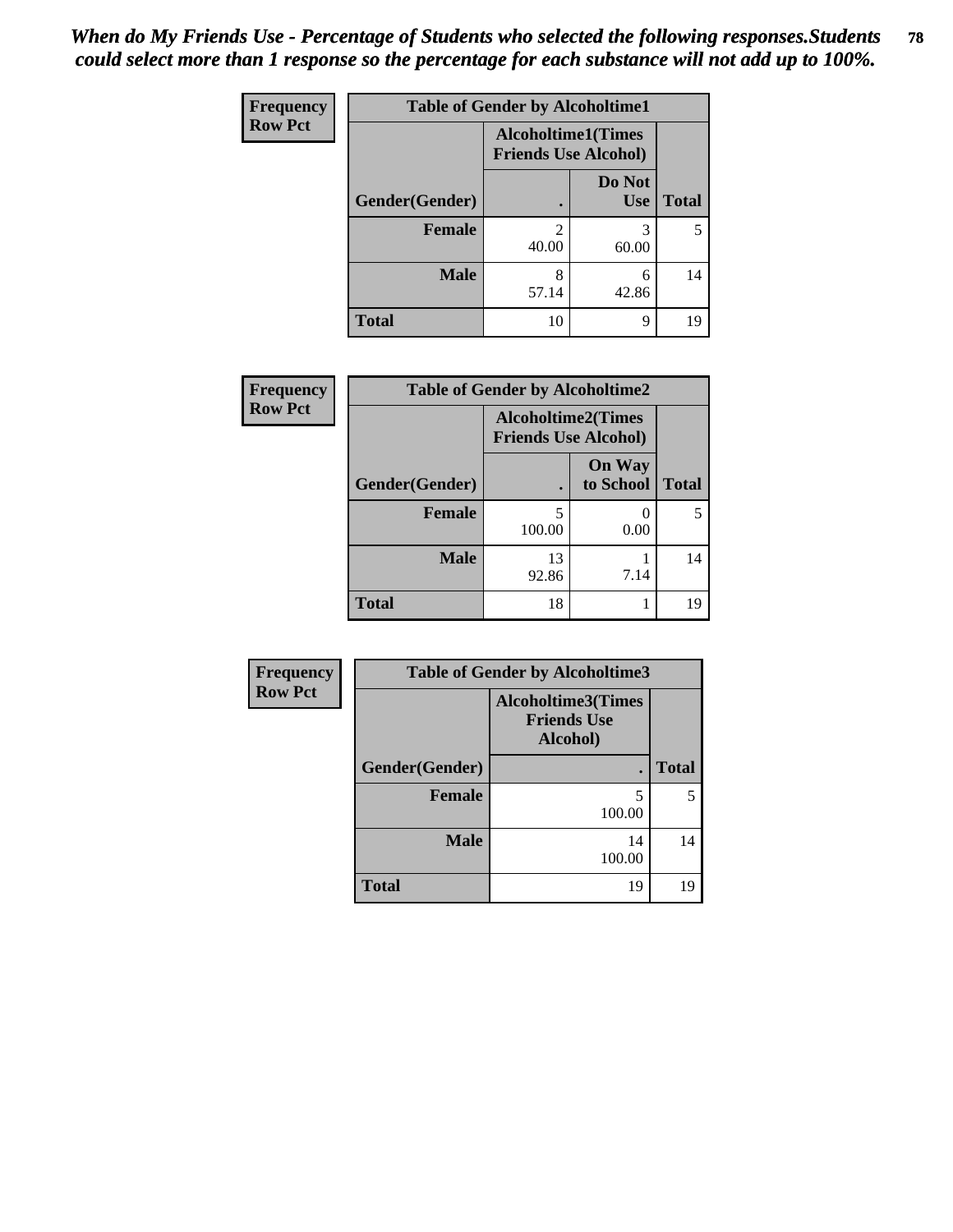*When do My Friends Use - Percentage of Students who selected the following responses.Students could select more than 1 response so the percentage for each substance will not add up to 100%.* **79**

| <b>Frequency</b> |                | <b>Table of Gender by Alcoholtime4</b>                   |                                                |              |
|------------------|----------------|----------------------------------------------------------|------------------------------------------------|--------------|
| <b>Row Pct</b>   |                | <b>Alcoholtime4(Times</b><br><b>Friends Use Alcohol)</b> |                                                |              |
|                  | Gender(Gender) | $\bullet$                                                | <b>On Way</b><br>Home<br>From<br><b>School</b> | <b>Total</b> |
|                  | <b>Female</b>  | 5<br>100.00                                              | 0<br>0.00                                      | 5            |
|                  | <b>Male</b>    | 13<br>92.86                                              | 7.14                                           | 14           |
|                  | <b>Total</b>   | 18                                                       | 1                                              | 19           |

| <b>Frequency</b> | <b>Table of Gender by Alcoholtime5</b> |                                                           |                   |              |
|------------------|----------------------------------------|-----------------------------------------------------------|-------------------|--------------|
| <b>Row Pct</b>   |                                        | <b>Alcoholtime5</b> (Times<br><b>Friends Use Alcohol)</b> |                   |              |
|                  | Gender(Gender)                         |                                                           | <b>Weeknights</b> | <b>Total</b> |
|                  | <b>Female</b>                          | 100.00                                                    | 0.00              | 5            |
|                  | <b>Male</b>                            | 10<br>71.43                                               | 4<br>28.57        | 14           |
|                  | <b>Total</b>                           | 15                                                        | 4                 | 19           |

| <b>Frequency</b> | <b>Table of Gender by Alcoholtime6</b> |            |                                                           |              |  |
|------------------|----------------------------------------|------------|-----------------------------------------------------------|--------------|--|
| <b>Row Pct</b>   |                                        |            | <b>Alcoholtime6</b> (Times<br><b>Friends Use Alcohol)</b> |              |  |
|                  | Gender(Gender)                         |            | Weekends                                                  | <b>Total</b> |  |
|                  | Female                                 | 40.00      | 60.00                                                     | 5            |  |
|                  | <b>Male</b>                            | 5<br>35.71 | q<br>64.29                                                | 14           |  |
|                  | <b>Total</b>                           |            | 12                                                        | 19           |  |

| Frequency      | <b>Table of Gender by Tobaccotime1</b> |                                                          |                      |              |
|----------------|----------------------------------------|----------------------------------------------------------|----------------------|--------------|
| <b>Row Pct</b> |                                        | <b>Tobaccotime1(Times</b><br><b>Friends Use Tobacco)</b> |                      |              |
|                | Gender(Gender)                         |                                                          | Do Not<br><b>Use</b> | <b>Total</b> |
|                | <b>Female</b>                          | 20.00                                                    | 4<br>80.00           | 5            |
|                | <b>Male</b>                            | 9<br>64.29                                               | 35.71                | 14           |
|                | <b>Total</b>                           | 10                                                       | 9                    | 19           |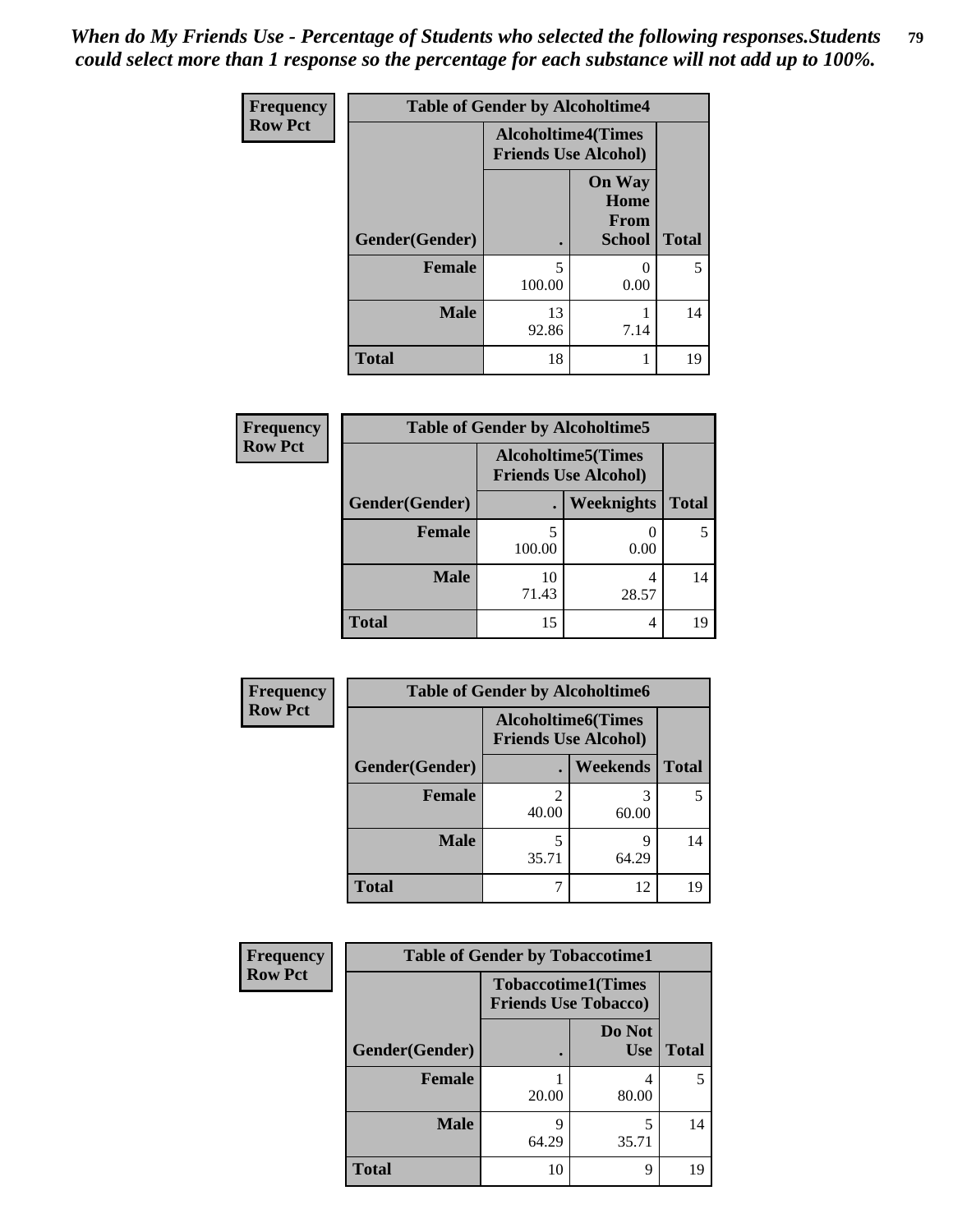| <b>Frequency</b> | <b>Table of Gender by Tobaccotime2</b> |                                                          |                            |              |
|------------------|----------------------------------------|----------------------------------------------------------|----------------------------|--------------|
| <b>Row Pct</b>   |                                        | <b>Tobaccotime2(Times</b><br><b>Friends Use Tobacco)</b> |                            |              |
|                  | Gender(Gender)                         | $\bullet$                                                | <b>On Way</b><br>to School | <b>Total</b> |
|                  | Female                                 | 4<br>80.00                                               | 20.00                      | 5            |
|                  | <b>Male</b>                            | 8<br>57.14                                               | 6<br>42.86                 | 14           |
|                  | <b>Total</b>                           | 12                                                       | ┑                          | 19           |

| Frequency      | <b>Table of Gender by Tobaccotime3</b> |                                                          |                                |              |
|----------------|----------------------------------------|----------------------------------------------------------|--------------------------------|--------------|
| <b>Row Pct</b> |                                        | <b>Tobaccotime3(Times</b><br><b>Friends Use Tobacco)</b> |                                |              |
|                | Gender(Gender)                         |                                                          | <b>During</b><br><b>School</b> | <b>Total</b> |
|                | <b>Female</b>                          | 5<br>100.00                                              | 0.00                           | 5            |
|                | <b>Male</b>                            | 12<br>85.71                                              | 14.29                          | 14           |
|                | <b>Total</b>                           | 17                                                       | 2                              | 19           |

| <b>Frequency</b> | <b>Table of Gender by Tobaccotime4</b> |                                                          |                                                |              |
|------------------|----------------------------------------|----------------------------------------------------------|------------------------------------------------|--------------|
| <b>Row Pct</b>   |                                        | <b>Tobaccotime4(Times</b><br><b>Friends Use Tobacco)</b> |                                                |              |
|                  | Gender(Gender)                         |                                                          | <b>On Way</b><br>Home<br>From<br><b>School</b> | <b>Total</b> |
|                  | <b>Female</b>                          | 5<br>100.00                                              | 0.00                                           | 5            |
|                  | <b>Male</b>                            | 13<br>92.86                                              | 7.14                                           | 14           |
|                  | <b>Total</b>                           | 18                                                       | 1                                              | 19           |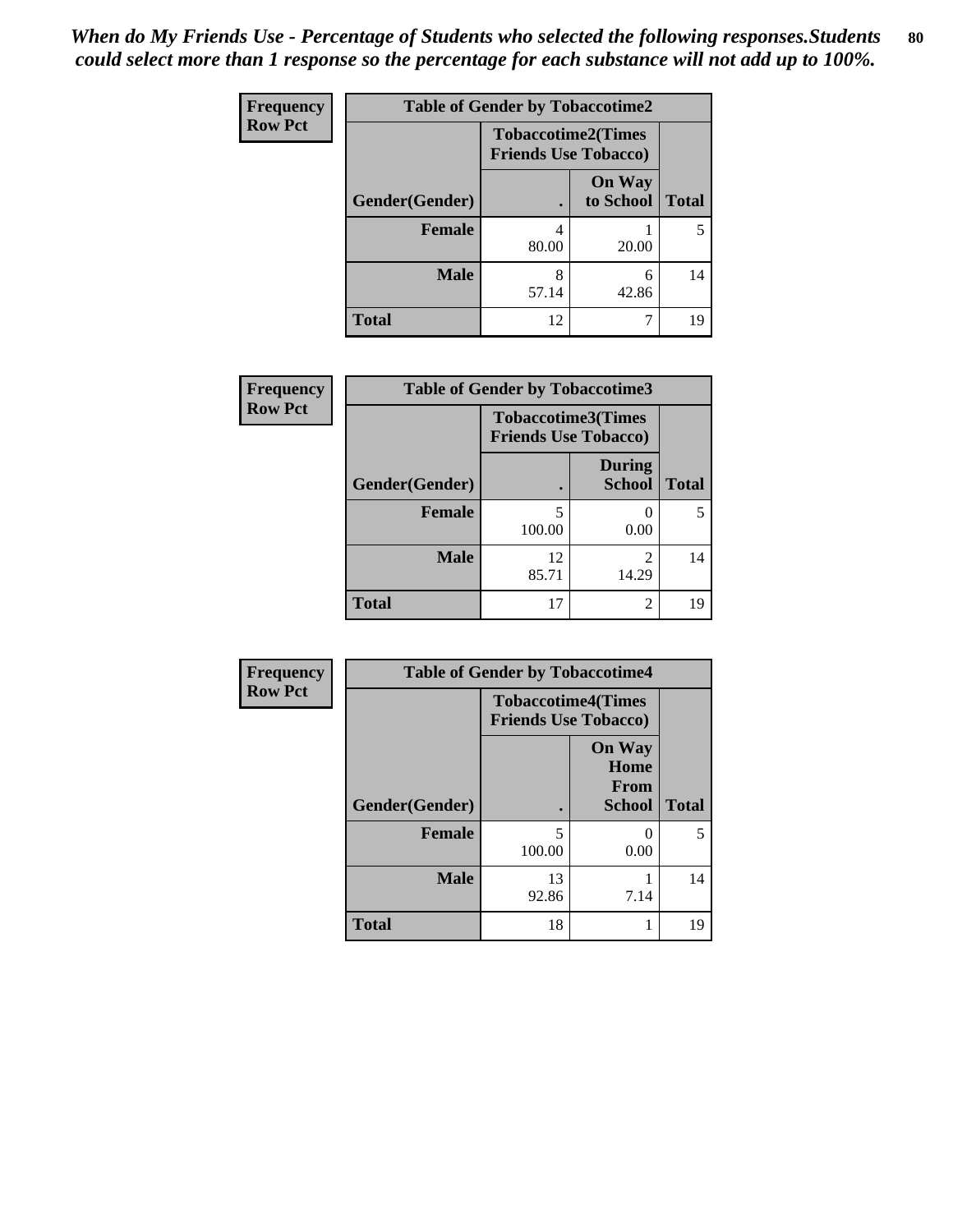| <b>Frequency</b> | <b>Table of Gender by Tobaccotime5</b> |       |                                                          |              |
|------------------|----------------------------------------|-------|----------------------------------------------------------|--------------|
| <b>Row Pct</b>   |                                        |       | <b>Tobaccotime5(Times</b><br><b>Friends Use Tobacco)</b> |              |
|                  | <b>Gender</b> (Gender)                 |       | Weeknights                                               | <b>Total</b> |
|                  | <b>Female</b>                          | 80.00 | 20.00                                                    | 5            |
|                  | <b>Male</b>                            | 28.57 | 10<br>71.43                                              | 14           |
|                  | Total                                  | 8     | 11                                                       | 19           |

| <b>Frequency</b> |                | <b>Table of Gender by Tobaccotime6</b> |                           |              |
|------------------|----------------|----------------------------------------|---------------------------|--------------|
| <b>Row Pct</b>   |                | <b>Friends Use Tobacco)</b>            | <b>Tobaccotime6(Times</b> |              |
|                  | Gender(Gender) |                                        | <b>Weekends</b>           | <b>Total</b> |
|                  | Female         | 5<br>100.00                            | 0.00                      |              |
|                  | <b>Male</b>    | 35.71                                  | 9<br>64.29                | 14           |
|                  | <b>Total</b>   | 10                                     | 9                         | 19           |

| Frequency      | <b>Table of Gender by Marijuanatime1</b> |                                                               |            |              |  |
|----------------|------------------------------------------|---------------------------------------------------------------|------------|--------------|--|
| <b>Row Pct</b> |                                          | <b>Marijuanatime1(Times</b><br><b>Friends Use Marijuana</b> ) |            |              |  |
|                | Gender(Gender)                           |                                                               | Do Not Use | <b>Total</b> |  |
|                | <b>Female</b>                            | 40.00                                                         | 60.00      |              |  |
|                | <b>Male</b>                              | 6<br>42.86                                                    | 8<br>57.14 | 14           |  |
|                | <b>Total</b>                             | 8                                                             | 11         | 19           |  |

| Frequency      | <b>Table of Gender by Marijuanatime2</b> |                                                        |                            |              |
|----------------|------------------------------------------|--------------------------------------------------------|----------------------------|--------------|
| <b>Row Pct</b> |                                          | Marijuanatime2(Times<br><b>Friends Use Marijuana</b> ) |                            |              |
|                | Gender(Gender)                           |                                                        | On Way to<br><b>School</b> | <b>Total</b> |
|                | <b>Female</b>                            | 5<br>100.00                                            | 0.00                       | 5            |
|                | <b>Male</b>                              | 12<br>85.71                                            | $\mathfrak{D}$<br>14.29    | 14           |
|                | <b>Total</b>                             | 17                                                     | $\mathfrak{D}$             | 19           |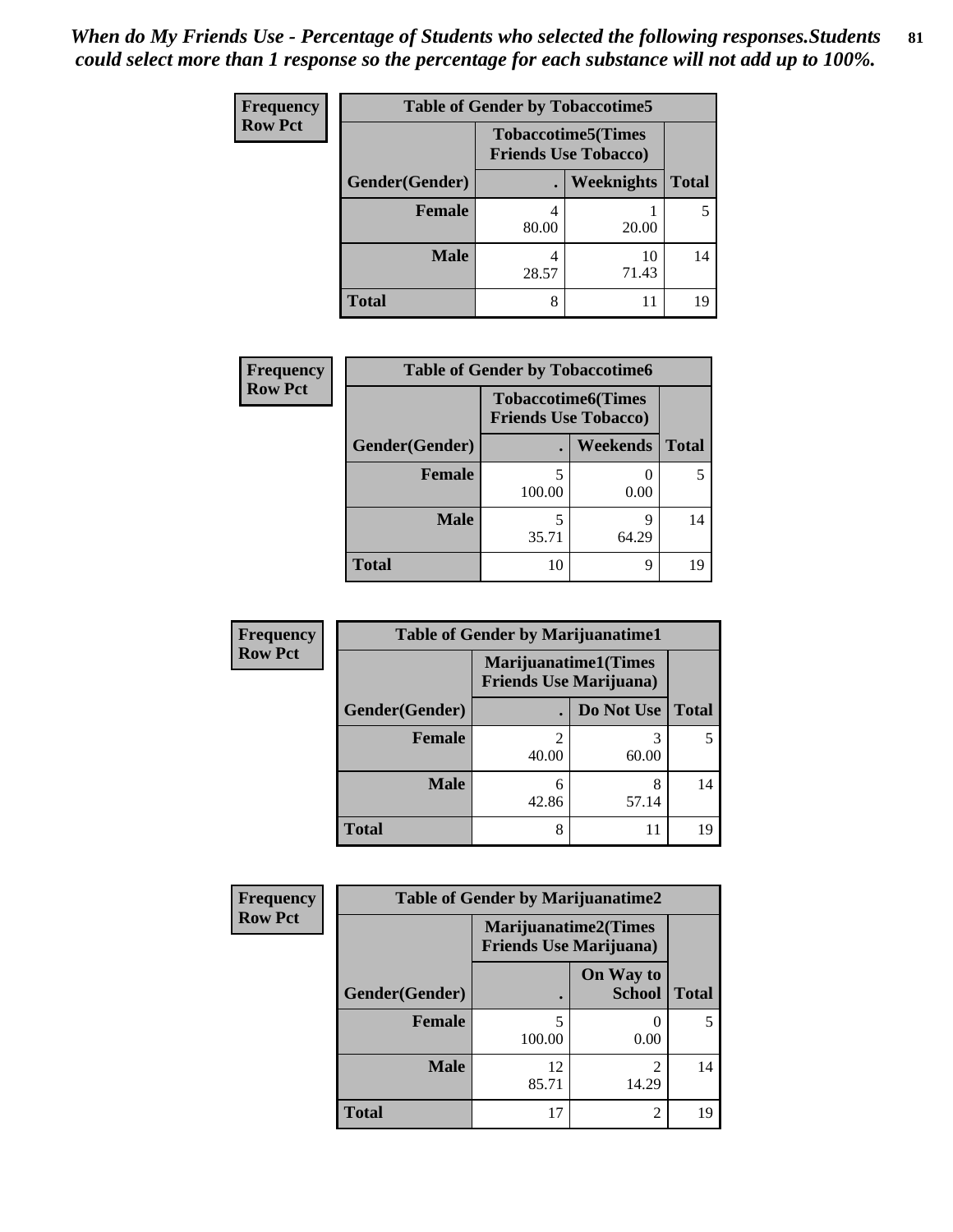| Frequency      | <b>Table of Gender by Marijuanatime3</b> |                                                          |              |  |  |
|----------------|------------------------------------------|----------------------------------------------------------|--------------|--|--|
| <b>Row Pct</b> |                                          | Marijuanatime3(Times<br><b>Friends Use</b><br>Marijuana) |              |  |  |
|                | Gender(Gender)                           | $\blacksquare$                                           | <b>Total</b> |  |  |
|                | <b>Female</b>                            | 5<br>100.00                                              | 5            |  |  |
|                | <b>Male</b>                              | 14<br>100.00                                             | 14           |  |  |
|                | <b>Total</b>                             | 19                                                       | 19           |  |  |

| Frequency      | <b>Table of Gender by Marijuanatime4</b> |                             |                                                       |              |
|----------------|------------------------------------------|-----------------------------|-------------------------------------------------------|--------------|
| <b>Row Pct</b> |                                          | <b>Marijuanatime4(Times</b> | <b>Friends Use Marijuana</b> )                        |              |
|                | Gender(Gender)                           |                             | <b>On Way</b><br>Home<br><b>From</b><br><b>School</b> | <b>Total</b> |
|                | <b>Female</b>                            | 5<br>100.00                 | 0.00                                                  | 5            |
|                | <b>Male</b>                              | 12<br>85.71                 | $\mathfrak{D}$<br>14.29                               | 14           |
|                | <b>Total</b>                             | 17                          | 2                                                     | 19           |

| Frequency      | <b>Table of Gender by Marijuanatime5</b>                       |             |            |              |
|----------------|----------------------------------------------------------------|-------------|------------|--------------|
| <b>Row Pct</b> | <b>Marijuanatime5</b> (Times<br><b>Friends Use Marijuana</b> ) |             |            |              |
|                | Gender(Gender)                                                 |             | Weeknights | <b>Total</b> |
|                | <b>Female</b>                                                  | 60.00       | 40.00      | 5            |
|                | <b>Male</b>                                                    | 11<br>78.57 | 3<br>21.43 | 14           |
|                | <b>Total</b>                                                   | 14          | 5          | 19           |

| Frequency      | <b>Table of Gender by Marijuanatime6</b> |                                                               |                 |              |
|----------------|------------------------------------------|---------------------------------------------------------------|-----------------|--------------|
| <b>Row Pct</b> |                                          | <b>Marijuanatime6(Times</b><br><b>Friends Use Marijuana</b> ) |                 |              |
|                | Gender(Gender)                           |                                                               | <b>Weekends</b> | <b>Total</b> |
|                | <b>Female</b>                            | 60.00                                                         | 40.00           |              |
|                | <b>Male</b>                              | 8<br>57.14                                                    | 6<br>42.86      | 14           |
|                | <b>Total</b>                             |                                                               | 8               | 19           |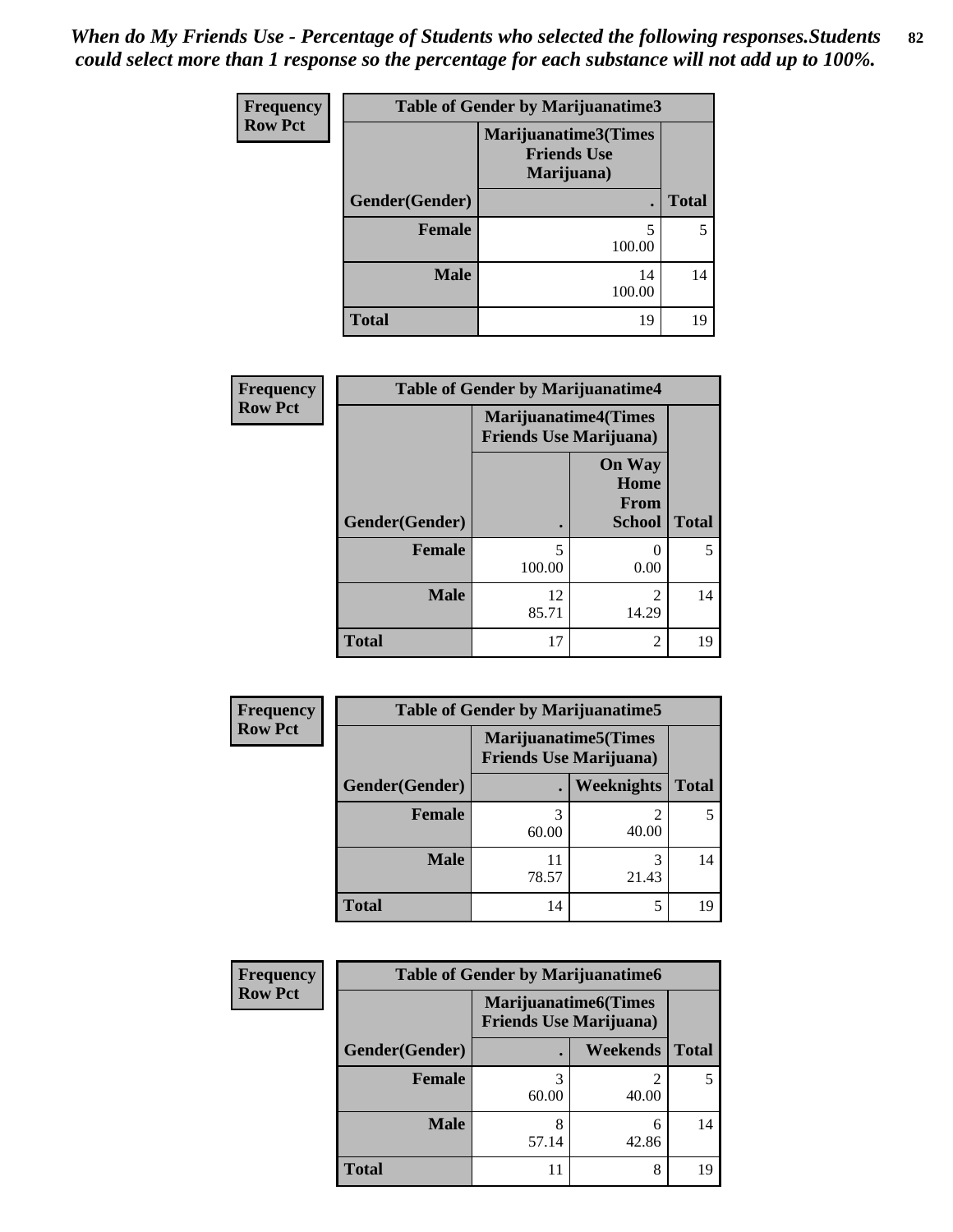| <b>Frequency</b> | <b>Table of Gender by Otherdrugtime1</b> |                        |                                                          |              |
|------------------|------------------------------------------|------------------------|----------------------------------------------------------|--------------|
| <b>Row Pct</b>   |                                          | <b>Illegal Drugs</b> ) | <b>Otherdrugtime1</b> (Times<br><b>Friends Use Other</b> |              |
|                  | Gender(Gender)                           |                        | Do Not Use                                               | <b>Total</b> |
|                  | <b>Female</b>                            | 0.00                   | 100.00                                                   |              |
|                  | <b>Male</b>                              | 7.14                   | 13<br>92.86                                              | 14           |
|                  | <b>Total</b>                             |                        | 18                                                       | 19           |

| Frequency      | <b>Table of Gender by Otherdrugtime2</b> |                                                                                   |                            |              |
|----------------|------------------------------------------|-----------------------------------------------------------------------------------|----------------------------|--------------|
| <b>Row Pct</b> |                                          | <b>Otherdrugtime2(Times</b><br><b>Friends Use Other</b><br><b>Illegal Drugs</b> ) |                            |              |
|                | Gender(Gender)                           |                                                                                   | On Way to<br><b>School</b> | <b>Total</b> |
|                | <b>Female</b>                            | 5<br>100.00                                                                       | 0.00                       |              |
|                | <b>Male</b>                              | 13<br>92.86                                                                       | 7.14                       | 14           |
|                | <b>Total</b>                             | 18                                                                                |                            | 19           |

| Frequency      | Table of Gender by Otherdrugtime3 |                                                                                    |              |  |  |
|----------------|-----------------------------------|------------------------------------------------------------------------------------|--------------|--|--|
| <b>Row Pct</b> |                                   | <b>Otherdrugtime3</b> (Times<br><b>Friends Use Other</b><br><b>Illegal Drugs</b> ) |              |  |  |
|                | Gender(Gender)                    | $\bullet$                                                                          | <b>Total</b> |  |  |
|                | <b>Female</b>                     | 5<br>100.00                                                                        | 5            |  |  |
|                | <b>Male</b>                       | 14<br>100.00                                                                       | 14           |  |  |
|                | <b>Total</b>                      | 19                                                                                 | 19           |  |  |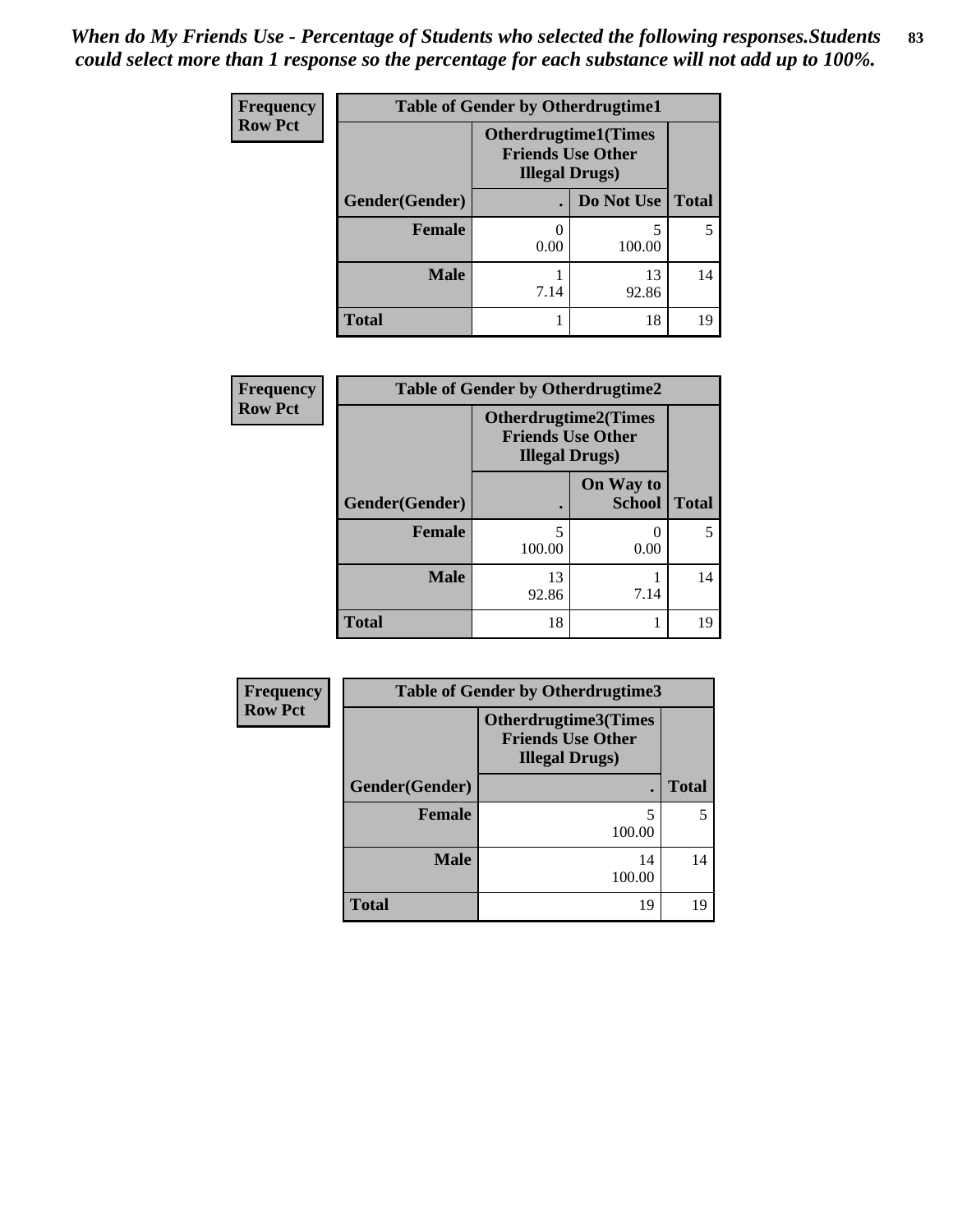*When do My Friends Use - Percentage of Students who selected the following responses.Students could select more than 1 response so the percentage for each substance will not add up to 100%.* **84**

| <b>Frequency</b> | <b>Table of Gender by Otherdrugtime4</b> |                                                                                   |                                                |              |
|------------------|------------------------------------------|-----------------------------------------------------------------------------------|------------------------------------------------|--------------|
| <b>Row Pct</b>   |                                          | <b>Otherdrugtime4(Times</b><br><b>Friends Use Other</b><br><b>Illegal Drugs</b> ) |                                                |              |
|                  | Gender(Gender)                           |                                                                                   | <b>On Way</b><br>Home<br>From<br><b>School</b> | <b>Total</b> |
|                  | Female                                   | $\overline{\phantom{0}}$<br>100.00                                                | 0.00                                           | 5            |
|                  | <b>Male</b>                              | 13<br>92.86                                                                       | 7.14                                           | 14           |
|                  | <b>Total</b>                             | 18                                                                                |                                                | 19           |

| <b>Frequency</b> | <b>Table of Gender by Otherdrugtime5</b> |                                                                                    |            |              |
|------------------|------------------------------------------|------------------------------------------------------------------------------------|------------|--------------|
| <b>Row Pct</b>   |                                          | <b>Otherdrugtime5</b> (Times<br><b>Friends Use Other</b><br><b>Illegal Drugs</b> ) |            |              |
|                  | Gender(Gender)                           |                                                                                    | Weeknights | <b>Total</b> |
|                  | Female                                   | 5<br>100.00                                                                        | 0.00       | 5            |
|                  | <b>Male</b>                              | 13<br>92.86                                                                        | 7.14       | 14           |
|                  | <b>Total</b>                             | 18                                                                                 |            | 19           |

| <b>Frequency</b> |                | <b>Table of Gender by Otherdrugtime6</b>                                          |          |              |
|------------------|----------------|-----------------------------------------------------------------------------------|----------|--------------|
| <b>Row Pct</b>   |                | <b>Otherdrugtime6(Times</b><br><b>Friends Use Other</b><br><b>Illegal Drugs</b> ) |          |              |
|                  | Gender(Gender) |                                                                                   | Weekends | <b>Total</b> |
|                  | <b>Female</b>  | 4<br>80.00                                                                        | 20.00    | 5            |
|                  | <b>Male</b>    | 13<br>92.86                                                                       | 7.14     | 14           |
|                  | <b>Total</b>   | 17                                                                                | 2        | 19           |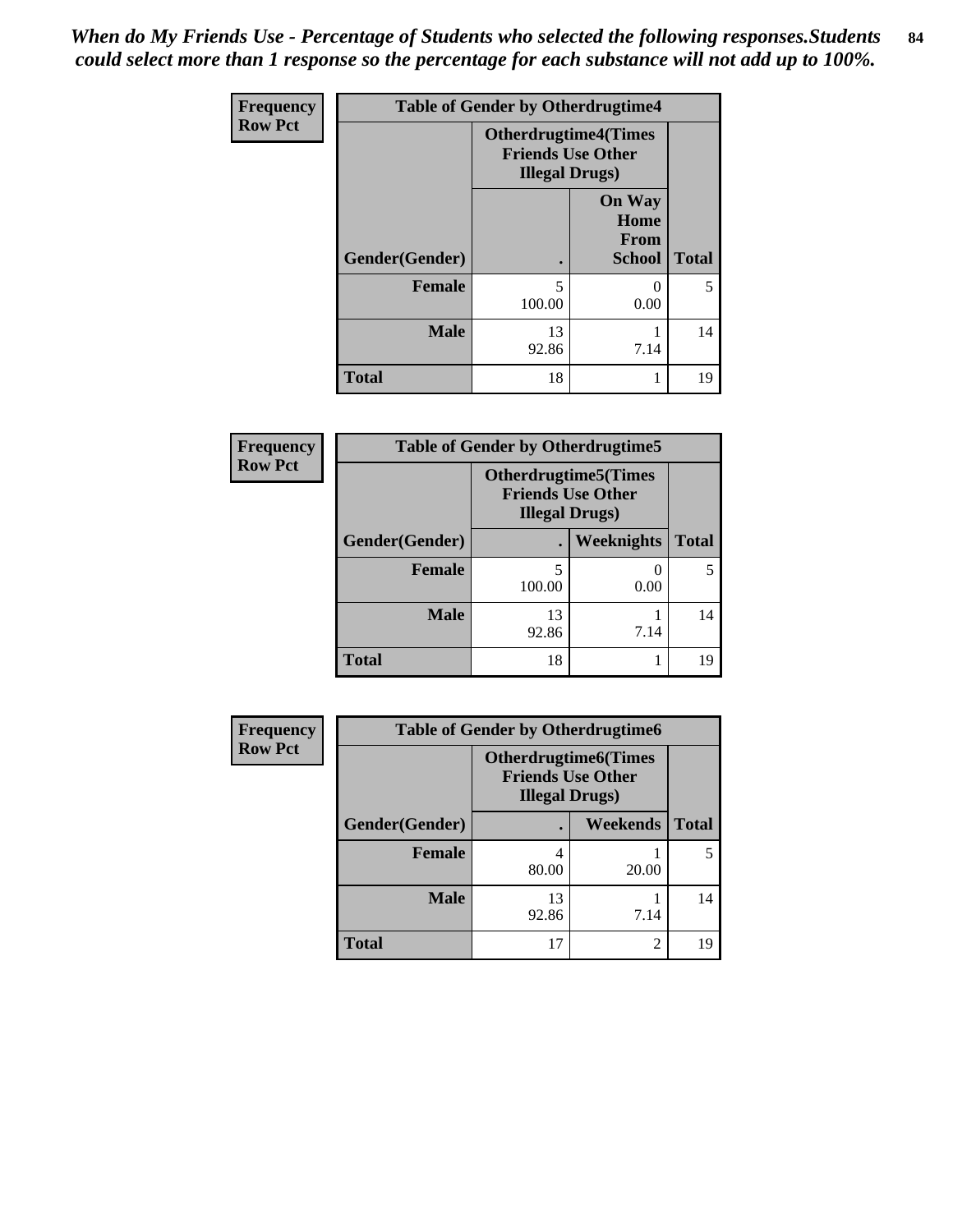# *Other Questions* **85**

| Frequency      | <b>Table of Gender by Educationalcohol</b> |                                                                                                                               |                |              |
|----------------|--------------------------------------------|-------------------------------------------------------------------------------------------------------------------------------|----------------|--------------|
| <b>Row Pct</b> |                                            | Educationalcohol(I<br>have been taught<br>about alcohol,<br>tobacco,<br>and other drugs<br>within the last year<br>at school) |                |              |
|                | Gender(Gender)                             | Yes                                                                                                                           | N <sub>0</sub> | <b>Total</b> |
|                | <b>Female</b>                              | $\mathfrak{D}$<br>40.00                                                                                                       | 3<br>60.00     | 5            |
|                | <b>Male</b>                                | 8<br>57.14                                                                                                                    | 6<br>42.86     | 14           |
|                | <b>Total</b>                               | 10                                                                                                                            | 9              | 19           |

| Frequency      | <b>Table of Gender by Rodedrinking</b> |                                                                                                                     |                |              |
|----------------|----------------------------------------|---------------------------------------------------------------------------------------------------------------------|----------------|--------------|
| <b>Row Pct</b> |                                        | Rodedrinking(In<br>the past 30 days I<br>have ridden in a<br>car with a driver<br>who had been<br>drinking alcohol) |                |              |
|                | Gender(Gender)                         | Yes                                                                                                                 | N <sub>0</sub> | <b>Total</b> |
|                | <b>Female</b>                          | $\mathcal{O}$<br>0.00                                                                                               | 5<br>100.00    | 5            |
|                | <b>Male</b>                            | $\mathfrak{D}$<br>14.29                                                                                             | 12<br>85.71    | 14           |
|                | <b>Total</b>                           | $\mathfrak{D}$                                                                                                      | 17             | 19           |

| Frequency      | <b>Table of Gender by Drugsschool</b> |                                                                                                                                     |                |              |
|----------------|---------------------------------------|-------------------------------------------------------------------------------------------------------------------------------------|----------------|--------------|
| <b>Row Pct</b> |                                       | <b>Drugsschool</b> (During<br>the past 12 months,<br>I have been offered,<br>sold,<br>or given illegal drugs<br>on school property) |                |              |
|                | Gender(Gender)                        | <b>Yes</b>                                                                                                                          | N <sub>0</sub> | <b>Total</b> |
|                | <b>Female</b>                         | 0<br>0.00                                                                                                                           | 5<br>100.00    | 5.           |
|                | <b>Male</b>                           | 3<br>21.43                                                                                                                          | 11<br>78.57    | 14           |
|                | <b>Total</b>                          | 3                                                                                                                                   | 16             | 19           |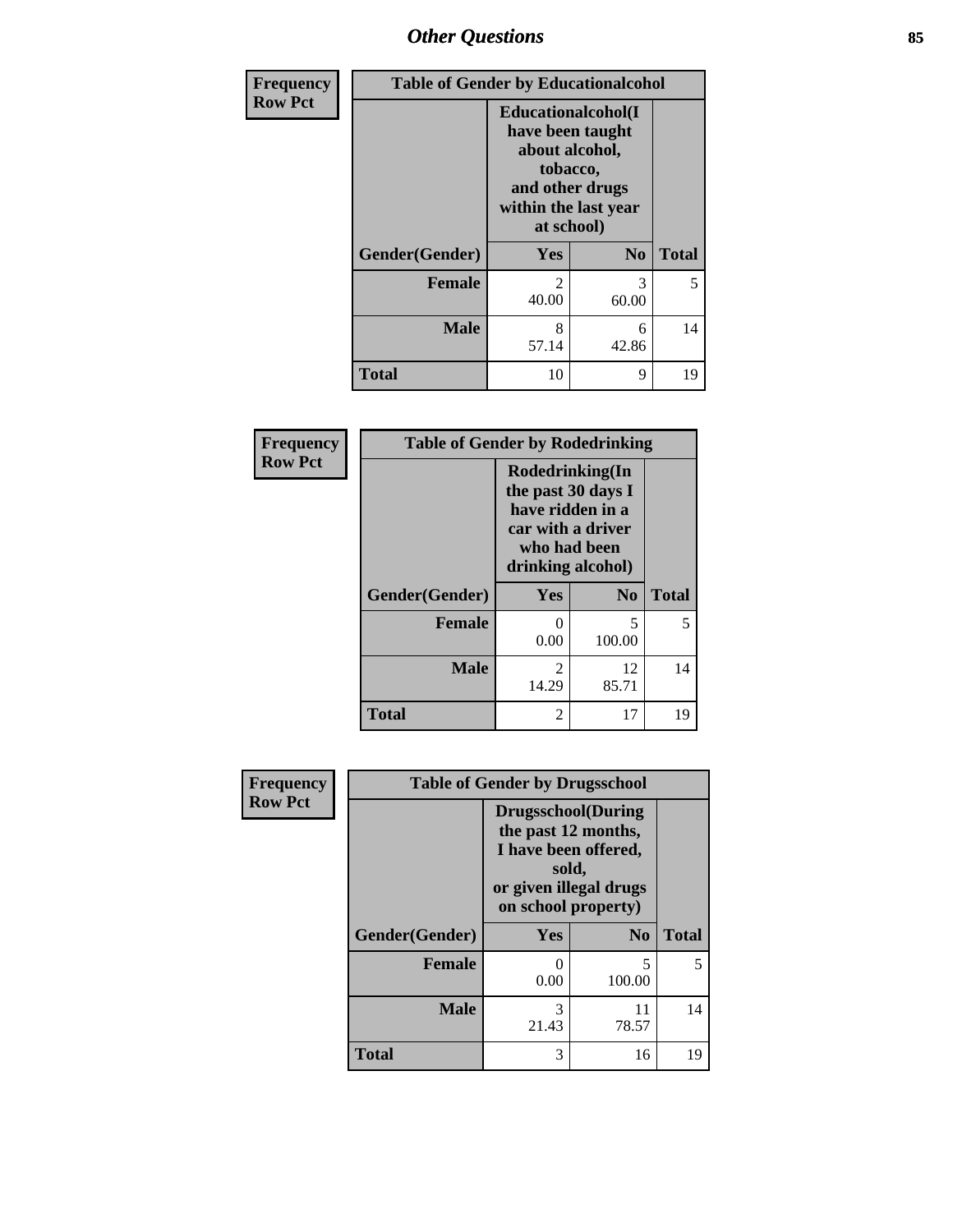*Other Questions* **86**

| <b>Frequency</b> | <b>Table of Gender by Bingedrinking</b> |                                                                                                                       |                              |                         |                         |              |
|------------------|-----------------------------------------|-----------------------------------------------------------------------------------------------------------------------|------------------------------|-------------------------|-------------------------|--------------|
| <b>Row Pct</b>   |                                         | <b>Bingedrinking</b> (I have<br>drunk five or more<br>drinks of alcohol at one<br>sitting during the last 30<br>days) |                              |                         |                         |              |
|                  | Gender(Gender)                          | 0<br><b>Days</b>                                                                                                      | 3 <sub>to</sub><br>5<br>days | 6 to<br>q<br>days       | 20<br>to<br>29<br>days  | <b>Total</b> |
|                  | <b>Female</b>                           | 5<br>100.00                                                                                                           | 0<br>0.00                    | 0<br>0.00               | 0<br>0.00               | 5            |
|                  | <b>Male</b>                             | $\mathbf Q$<br>64.29                                                                                                  | 7.14                         | $\mathfrak{D}$<br>14.29 | $\mathfrak{D}$<br>14.29 | 14           |
|                  | <b>Total</b>                            | 14                                                                                                                    | 1                            | 2                       | 2                       | 19           |

| Frequency      | <b>Table of Gender by Educationaids</b> |                                                                                                 |                |              |
|----------------|-----------------------------------------|-------------------------------------------------------------------------------------------------|----------------|--------------|
| <b>Row Pct</b> |                                         | <b>Educationaids</b> (I<br>have been taught<br>about HIV/AIDS<br>at school in the<br>past year) |                |              |
|                | Gender(Gender)                          | Yes                                                                                             | N <sub>0</sub> | <b>Total</b> |
|                | <b>Female</b>                           | 20.00                                                                                           | 4<br>80.00     | 5            |
|                | <b>Male</b>                             | 8<br>57.14                                                                                      | 6<br>42.86     | 14           |
|                | <b>Total</b>                            | 9                                                                                               | 10             | 19           |

| Frequency      | <b>Table of Gender by Suicideconsider</b> |                 |                |              |  |
|----------------|-------------------------------------------|-----------------|----------------|--------------|--|
| <b>Row Pct</b> |                                           | Suicideconsider |                |              |  |
|                | Gender(Gender)                            | Yes             | N <sub>0</sub> | <b>Total</b> |  |
|                | <b>Female</b>                             | 20.00           | 80.00          |              |  |
|                | <b>Male</b>                               | 7.14            | 13<br>92.86    | 14           |  |
|                | <b>Total</b>                              |                 | 17             | 19           |  |